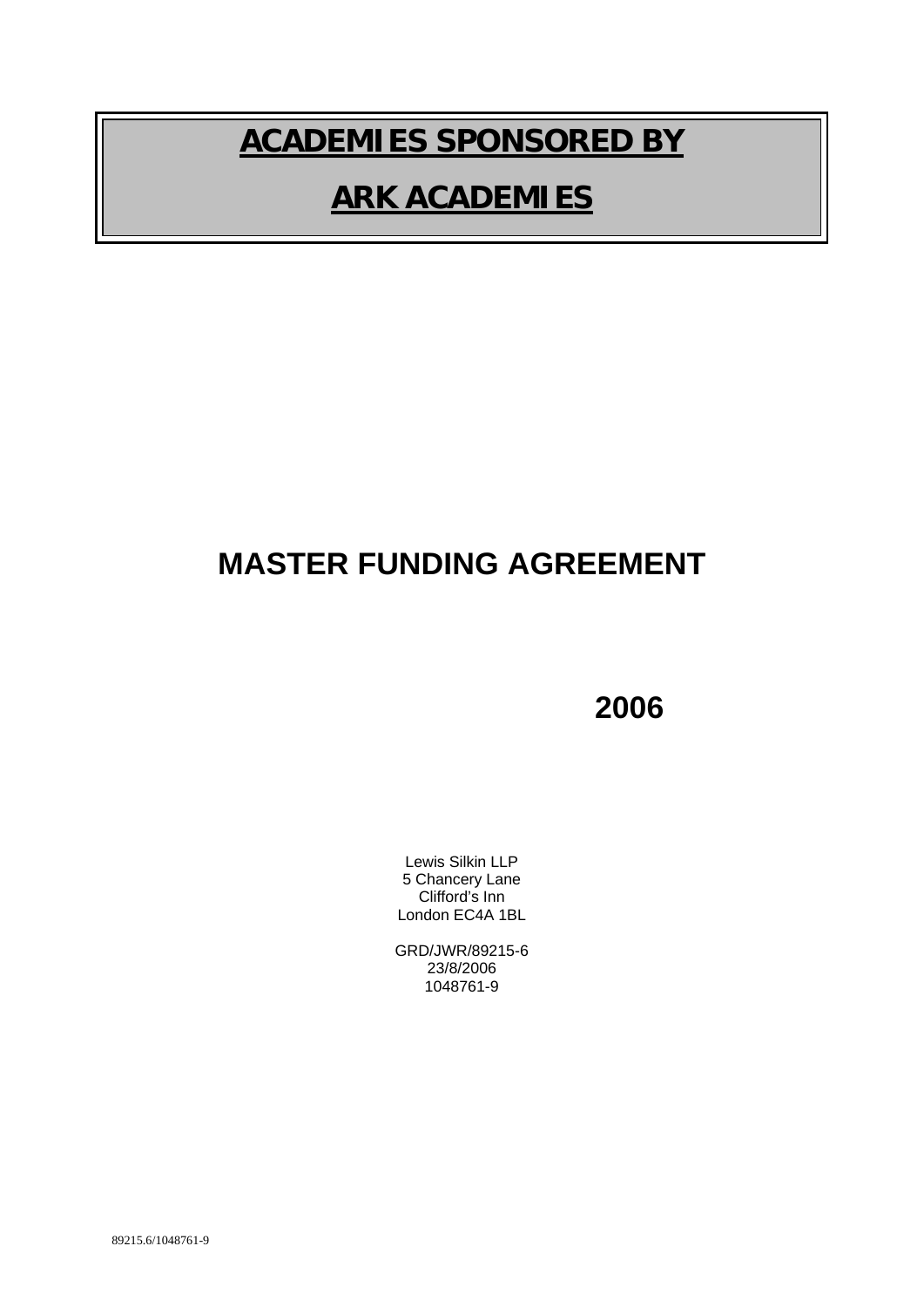## **ACADEMIES SPONSORED BY**

## **ARK ACADEMIES**

## **MASTER FUNDING AGREEMENT**

## **CONTENTS:**

| <b>SECTION</b>                                     |                                                                                  | <b>CLAUSE NO</b> |  |  |
|----------------------------------------------------|----------------------------------------------------------------------------------|------------------|--|--|
| <b>INTRODUCTION</b>                                | $1 - 9$                                                                          |                  |  |  |
| <b>LEGAL AGREEMENT</b>                             |                                                                                  | 10               |  |  |
| <b>CHARACTERISTICS OF AN ACADEMY</b>               | 11                                                                               |                  |  |  |
| <b>CONDITIONS OF GRANT</b>                         |                                                                                  |                  |  |  |
|                                                    | General                                                                          | 12               |  |  |
|                                                    | Governance                                                                       | $13 - 14$        |  |  |
|                                                    | Conduct                                                                          | 15               |  |  |
|                                                    | School Development plan and target setting                                       | $16 - 18$        |  |  |
|                                                    | Pupils                                                                           | 19               |  |  |
|                                                    | Teachers and other staff                                                         | $20 - 23$        |  |  |
|                                                    | Curriculum, curriculum development and delivery<br>and RE and collective worship | $24 - 29$        |  |  |
|                                                    | Assessment                                                                       | $30 - 31$        |  |  |
|                                                    | School meals                                                                     | $32 - 33$        |  |  |
|                                                    | Charging                                                                         | 34               |  |  |
|                                                    | Provision of Information to parents and others                                   | $35 - 36$        |  |  |
| <b>GRANTS TO BE PAID BY THE SECRETARY OF STATE</b> |                                                                                  |                  |  |  |
|                                                    | General                                                                          | $37 - 38$        |  |  |
|                                                    | <b>Capital Grant</b>                                                             | $39 - 44$        |  |  |
|                                                    | Capital expenditure necessary to establish the Academy                           | $45 - 50$        |  |  |
|                                                    | <b>Other Capital Expenditure</b>                                                 | 51               |  |  |
|                                                    | <b>Conditions on Capital Grant</b>                                               | 52               |  |  |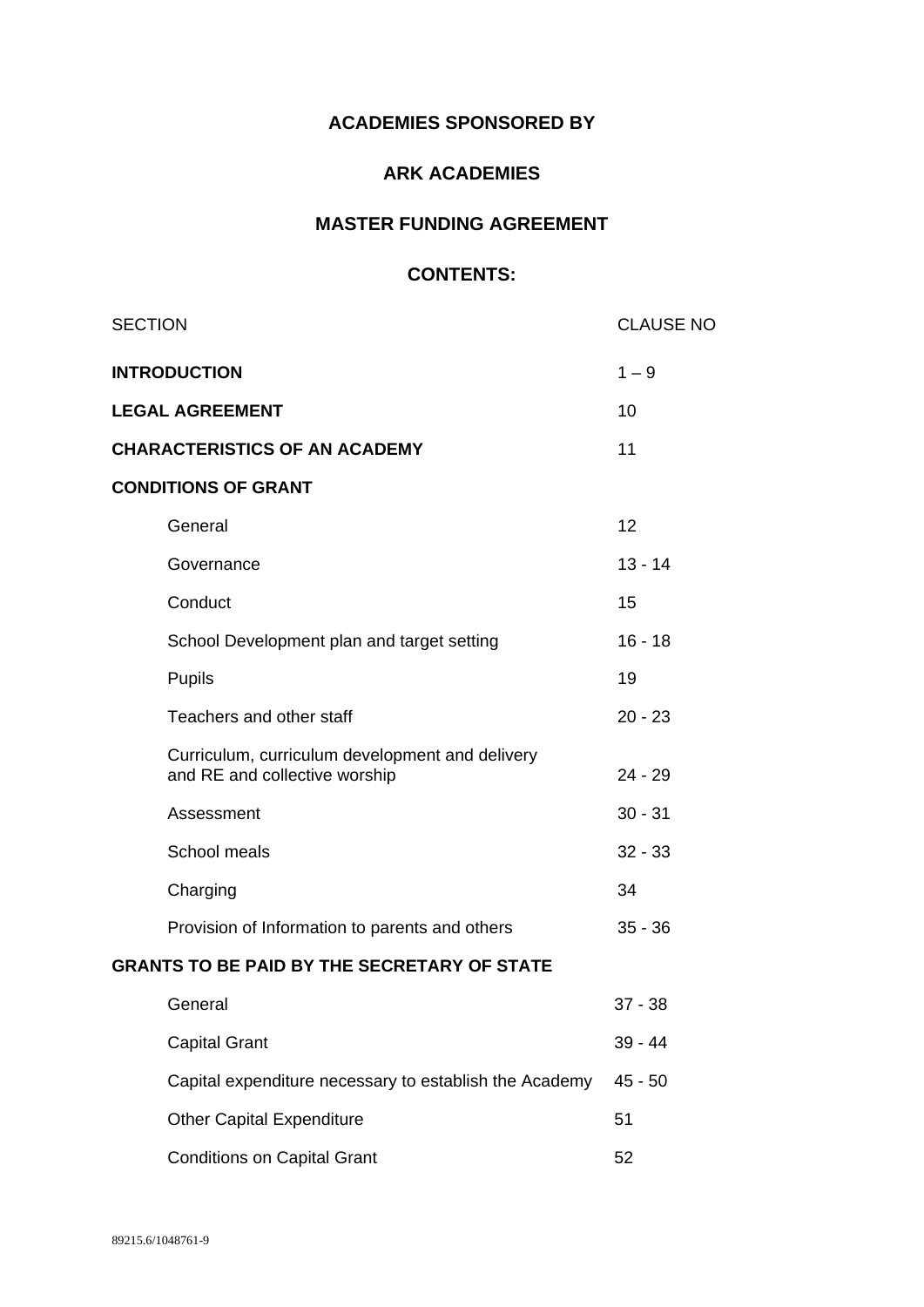|                           | Arrangement for Payment of Capital Grant        | 53          |  |
|---------------------------|-------------------------------------------------|-------------|--|
|                           | <b>Implementation Grant</b>                     | $54 - 56$   |  |
|                           | Arrangement for payment of Implementation Grant | $57 - 58$   |  |
|                           | <b>General Annual Grant</b>                     | $59 - 67$   |  |
|                           | <b>Earmarked Annual Grant</b>                   | $68 - 69$   |  |
|                           | Arrangements for payment of GAG and EAG         | $70 - 72$   |  |
|                           | Other relevant funding                          | $73 - 76$   |  |
|                           | <b>Financial and Accounting Requirements</b>    | $77 - 89$   |  |
|                           | <b>Borrowing Powers</b>                         | 90          |  |
| <b>DISPOSAL OF ASSETS</b> |                                                 | $91 - 95$   |  |
| <b>TERMINATION</b>        |                                                 | $96 - 97$   |  |
|                           | <b>Effect of Termination</b>                    | 98          |  |
| <b>GENERAL</b>            |                                                 |             |  |
|                           | Information                                     | 99          |  |
|                           | Access by Secretary of State's Officers         | $102 - 104$ |  |
|                           | <b>Notices</b>                                  | $105 - 107$ |  |
|                           |                                                 |             |  |

Appointment of Additional Governors by Secretary

| of State | 108 - 111 |
|----------|-----------|
| General  | 112       |

## **SCHEDULE 1**

Model Supplemental Agreement for Accelerated Academies

## **SCHEDULE 2**

Model Supplemental Agreement for all other Academies

## **ANNEXES TO THE MASTER FUNDING AGREEMENT**

| Memorandum and Articles of the Company                                                                                                                                      | Annex A |
|-----------------------------------------------------------------------------------------------------------------------------------------------------------------------------|---------|
| Arrangements for pupils with SEN and disabilities at each<br>Academy                                                                                                        | Annex B |
| Serious incidents of misbehaviour leading to fixed period<br>Learning Behaviour policy (including discipline and<br>or arrangements for fixed term and permanent exclusions |         |
| and appeals against exclusions) for each Academy                                                                                                                            | Annex C |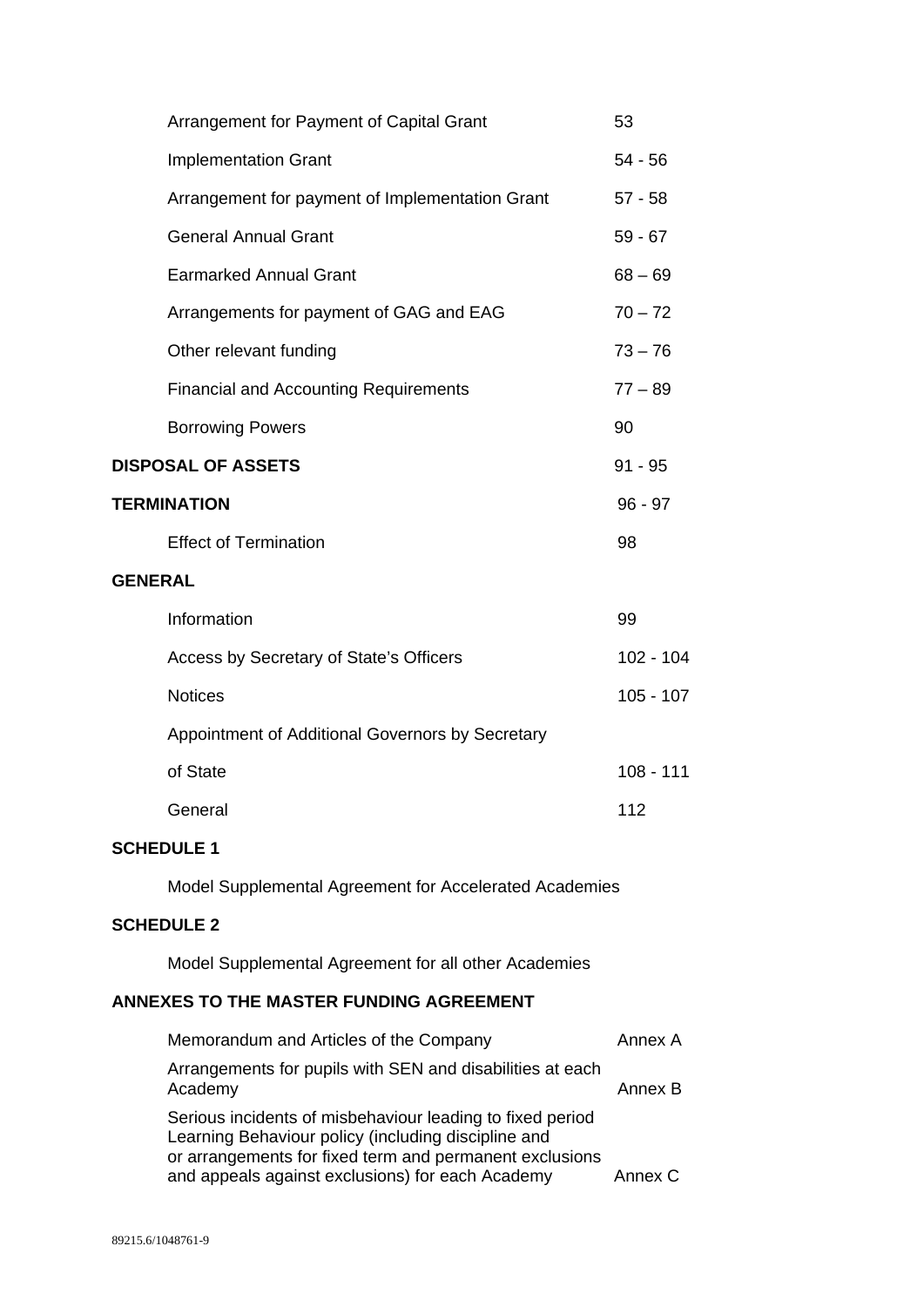Schedule of approvals by Secretary of State required in relation to Capital Programme to establish an Academy **Annex D** Annex D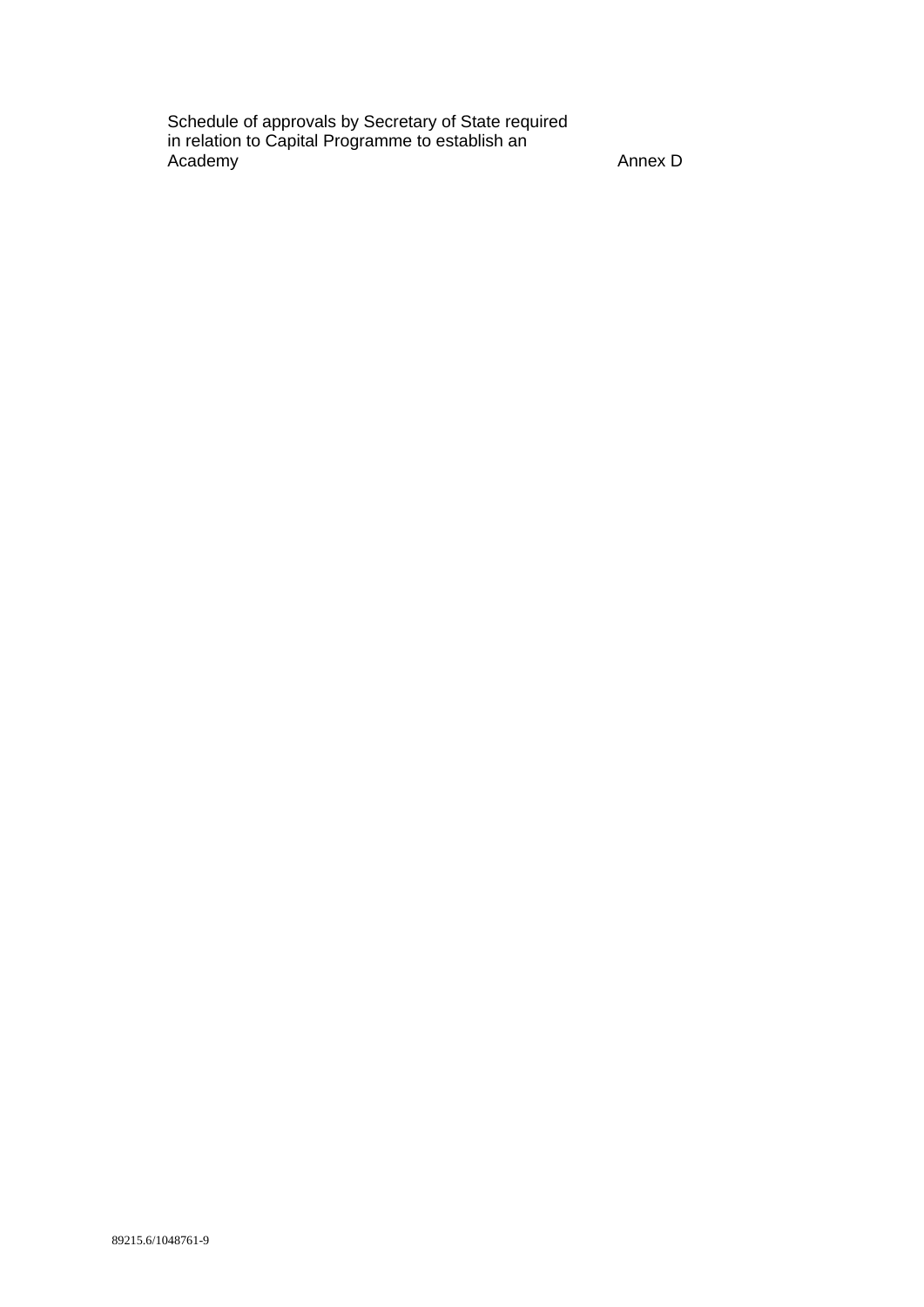### INTRODUCTION

- 1) This Master Funding Agreement is made under section 482 of the Education Act 1996, as substituted by the Education Act 2002, between **The Secretary of State for Education and Skills** ("the Secretary of State") and **ARK Academies** (the "Company").
- 2) The Company is a company incorporated in England and Wales, limited by guarantee with registered company number 5112090, and is registered as a charity (charity number 1111608).
- 3) The Company intends to sponsor a number of Academies.
- 4) This Agreement and the Supplemental Agreements will apply in respect of all Academies, from such time as a Supplemental Agreement relating to that Academy shall have been entered into between the Secretary of State and the Company.
- 5) The following expressions used in this Agreement have the respective meanings assigned to them by the numbered clauses of this Agreement referred to immediately after the reference to the expressions
	- a) "Accounting Officer" clause 77;
	- b) "annual letter of funding" clause 71;
	- c) "GAG" clauses 59-67;
	- d) "Capital Cash Flow Programme" clause 42;
	- e) "Capital Costs Spreadsheet" clause 41;
	- f) "Capital Expenditure" clause 39;
	- g) "Capital Grant" clause 39;
	- h) "EAG" clause 68;
	- i) "Financial Handbook" clause 78;
	- j) "financial year" clause 72;
	- k) "Implementation Grant" clause 54;
	- l) "Local Governing Body" clause 13;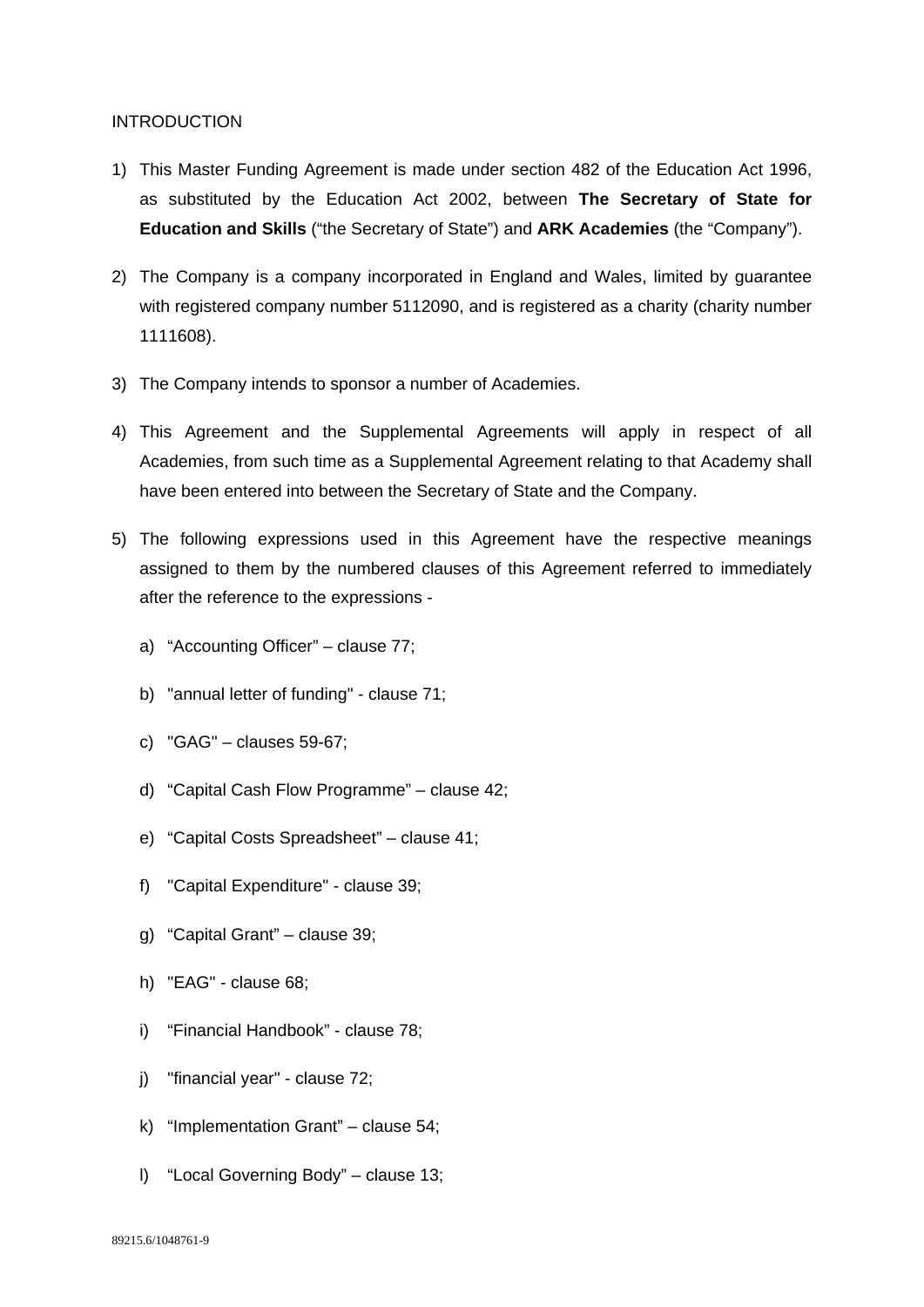- m) "Monthly Report" clause 49(a);
- n) "Projected Cost Overrun" clause 49(a)(v);
- o) "recurrent expenditure" clause 38;
- p) "School Development Plan" clause 16;
- q) "Start-up Period" clause 64;
- 6) In this Agreement the following words and expressions shall have the following meanings:-

"1996 Act" means the Education Act 1996;

"Academy" – an Academy in respect of which a Supplemental Agreement shall have been entered into between the Secretary of State and the Company and the expression "Academies" shall refer to all or any of such Academies;

"Accelerated Academy" means an Academy which is due to open in September 2006 and any other Academy which the Company and the Secretary of State agree should be an Accelerated Academy;

"Actual Development Expenditure" means (at any time) the amount of Capital Expenditure incurred at that time;

"admission arrangements" – the arrangements described in an annex to the relevant Supplemental Agreement;

"this Agreement" means this agreement and its annexes and a reference in the Agreement to a numbered clause or annex is a reference to the clause or annex of this Agreement bearing that number or letter as the same may be amended or supplemented from time to time;

"Budgeted Development Expenditure" means (at any time) the amount of Capital Expenditure intended to be incurred at that time in accordance with Annex 3B to the relevant Supplemental Agreement;

"Business Day" means any day other than a Saturday, Sunday, Christmas Day, Good Friday or a day which is a bank holiday with the meaning given to that expression in the Banking and Finance Dealings Act 1971.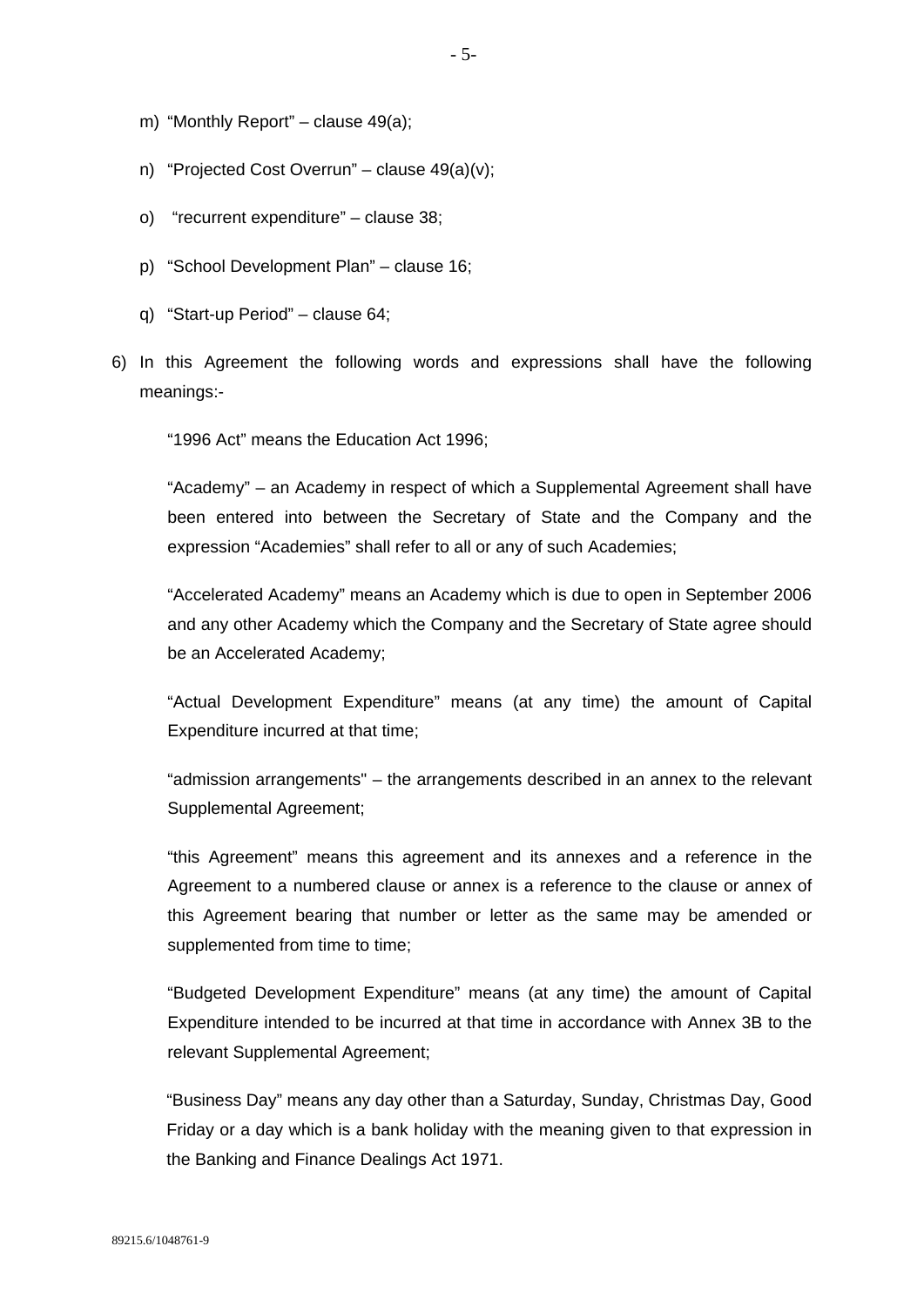"Cash Limit" means the amount of the Cash Limit shown in the relevant Supplemental Agreement;

"Company's Contribution" means the amount of the Company's Contribution shown in the relevant Supplemental Agreement;

"DfES" means Department for Education and Skills;

"headteacher" means the Principal of an Academy;

"LEA" means local education authority;

"Memorandum" and "Articles" means the Memorandum and Articles of Association of the Company for the time being in force, a copy of the current version of which is annexed to this Agreement as Annex A;

"parents" means parents or guardians;

"persons" includes a body of persons, corporate or incorporate;

"project" means the establishment of an Academy;

"Project Board" means the group of persons representing, inter alia, the Company, the relevant LEA and the Secretary of State which prior to the opening of the relevant Academy and/or completion of the buildings for the relevant Academy normally meets monthly under the chairmanship of the Company to consider issues arising in connection with the establishment of the Academy;

references to "school" shall where the context so admits be references to the Academy;

"SEN" means Special Educational Needs;

"Supplemental Agreements" means agreements substantially in the form set out in Schedule 1 to this Agreement in relation to an Accelerated Academy or in the form set out in Schedule 2 to this Agreement for all other Academies to be entered into between the Secretary of State and the Company supplemental to this Agreement pursuant to which the Company agrees to sponsor and the Secretary of State agrees to fund, upon the terms and subject to the conditions set out in this Agreement and the relevant Supplemental Agreement, an Academy;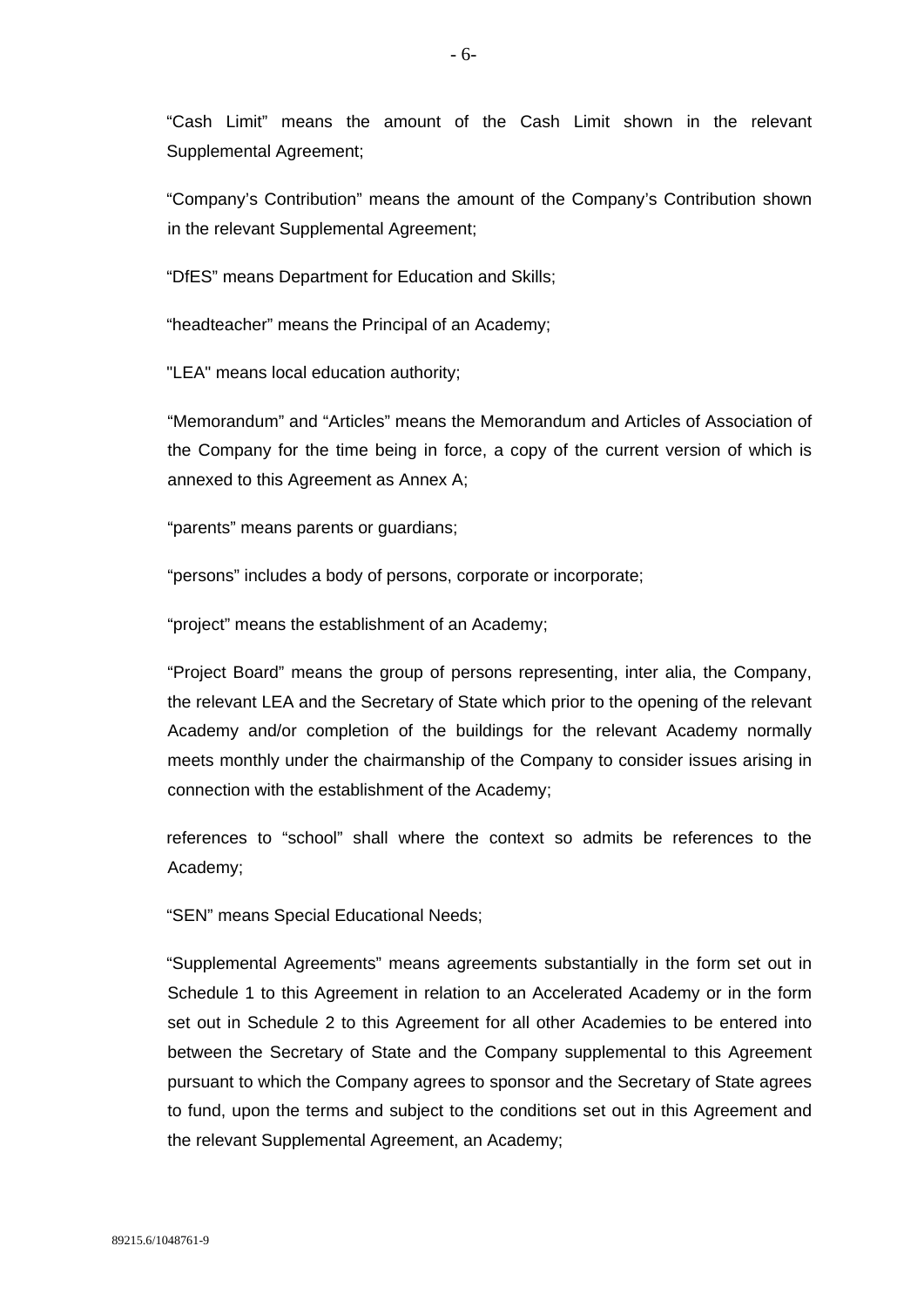- 7) Expressions defined in this Agreement shall have the same meaning where used in any Annex to this Agreement or Supplemental Agreement.
- 8) Questions arising on the interpretation of the arrangements in this Agreement shall be resolved by the Secretary of State after consultation with the Company. In resolving any such questions the Secretary of State must act reasonably.
- 9) Section 482 (1) of the 1996 Act as substituted by the Education Act 2002 states that
	- "(1) The Secretary of State may enter into an agreement with any person under which
		- a) that person undertakes to establish and maintain, and to carry on or provide for the carrying on of, an independent school in England with the characteristics mentioned in subsection (2), and such other characteristics as are specified in the agreement, and
		- b) the Secretary of State agrees to make payments to that person in consideration of those undertakings."

## **LEGAL AGREEMENT**

10) If it is agreed between the Secretary of State and the Company that the Company will sponsor an Academy the parties will enter into a Supplemental Agreement in relation to that Academy.

## **CHARACTERISTICS OF AN ACADEMY**

- 11) The characteristics of an Academy set down in section 482 (2) of the 1996 Act, as substituted by the Education Act 2002, are that the school
	- a) has a broad curriculum with an emphasis on a particular subject area, or particular subject areas, specified in the Agreement, and
	- b) provides education for pupils of different abilities and who are wholly or mainly drawn from the area in which the school is situated.

## **CONDITIONS OF GRANT**

## General

12) Section 482(4) of the 1996 Act provides for an agreement to specify other conditions and requirements. Unless specified otherwise in a Supplemental Agreement, these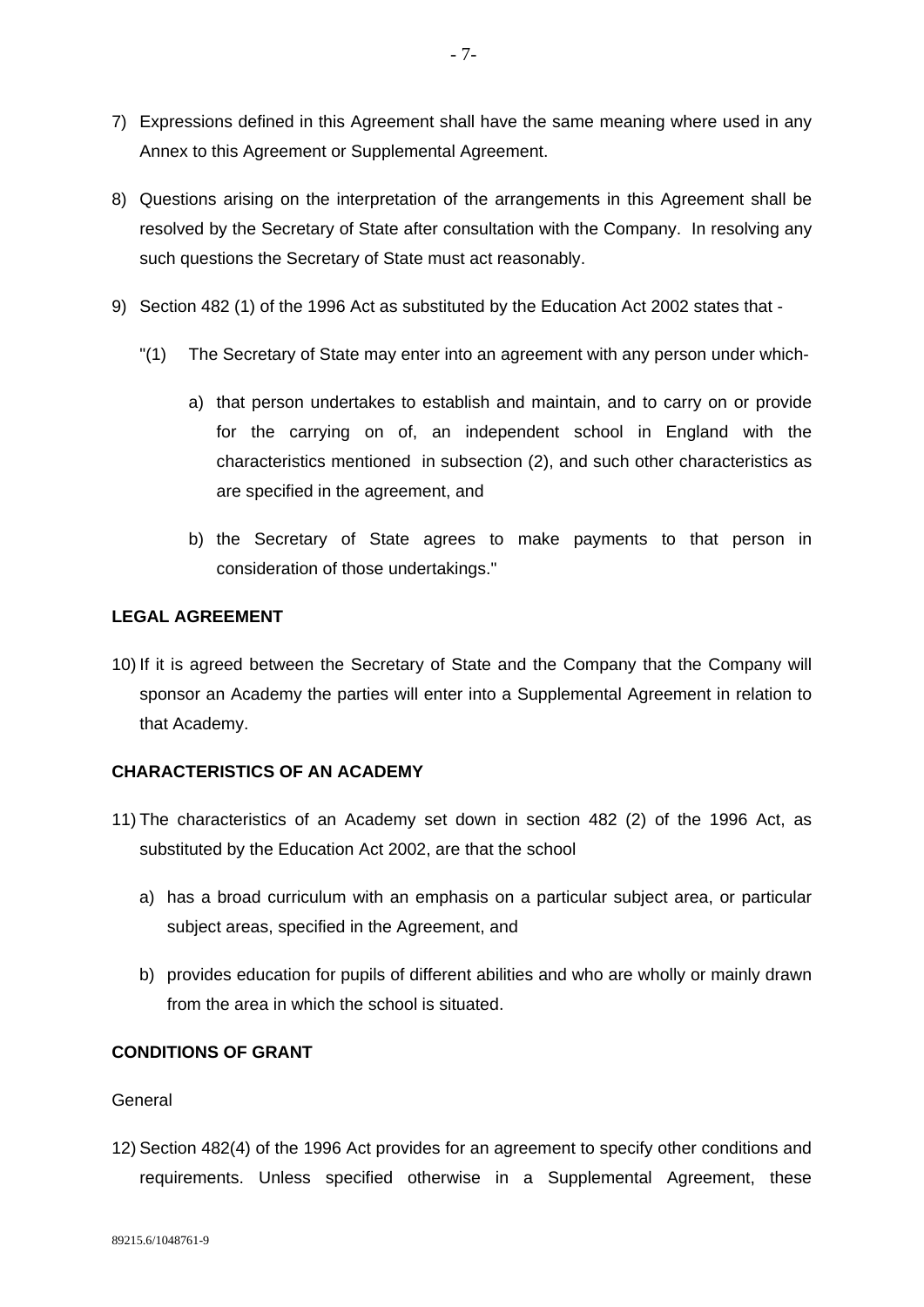conditions in respect of an Academy are that:

- a) the school will be at the heart of its community, sharing facilities with other schools and the wider community;
- b) there will be assessment in the core subjects of the national curriculum at Key Stage 3, and the opportunity to study for external qualifications as defined by section 96 of the Learning and Skills Act 2000;
- c) the admissions policy and arrangements for the school will be consistent with admissions law, and the DfES Codes of Practice, for maintained schools;
- d) levels of pay and conditions of service for all employees will be the responsibility of the Company;
- e) there will be an emphasis on the needs of the individual pupils including pupils with SEN both those with and without statements of SEN;
- f) there will be no charge in respect of admission to the school and the school will only charge pupils where the law allows maintained schools to charge.

## **Governance**

- 13) Each Academy will be governed by the Company delegating functions as appropriate to a local governing body (the "Local Governing Body") who are appointed by the directors of the Company as a committee, in accordance with the Articles. The Company and the Local Governing Body shall exercise their powers and functions with a view to fulfilling a largely strategic role in the running of the Academy and shall consider any advice given by the headteacher. The Company may exercise its powers and fulfil its functions through its servants or agents.
- 14) Subject to the Memorandum and Articles, this Agreement and each Supplemental Agreement, the Company may regulate its own procedure and that of any of its committees.

## **Conduct**

15) Each Academy shall be conducted in accordance with: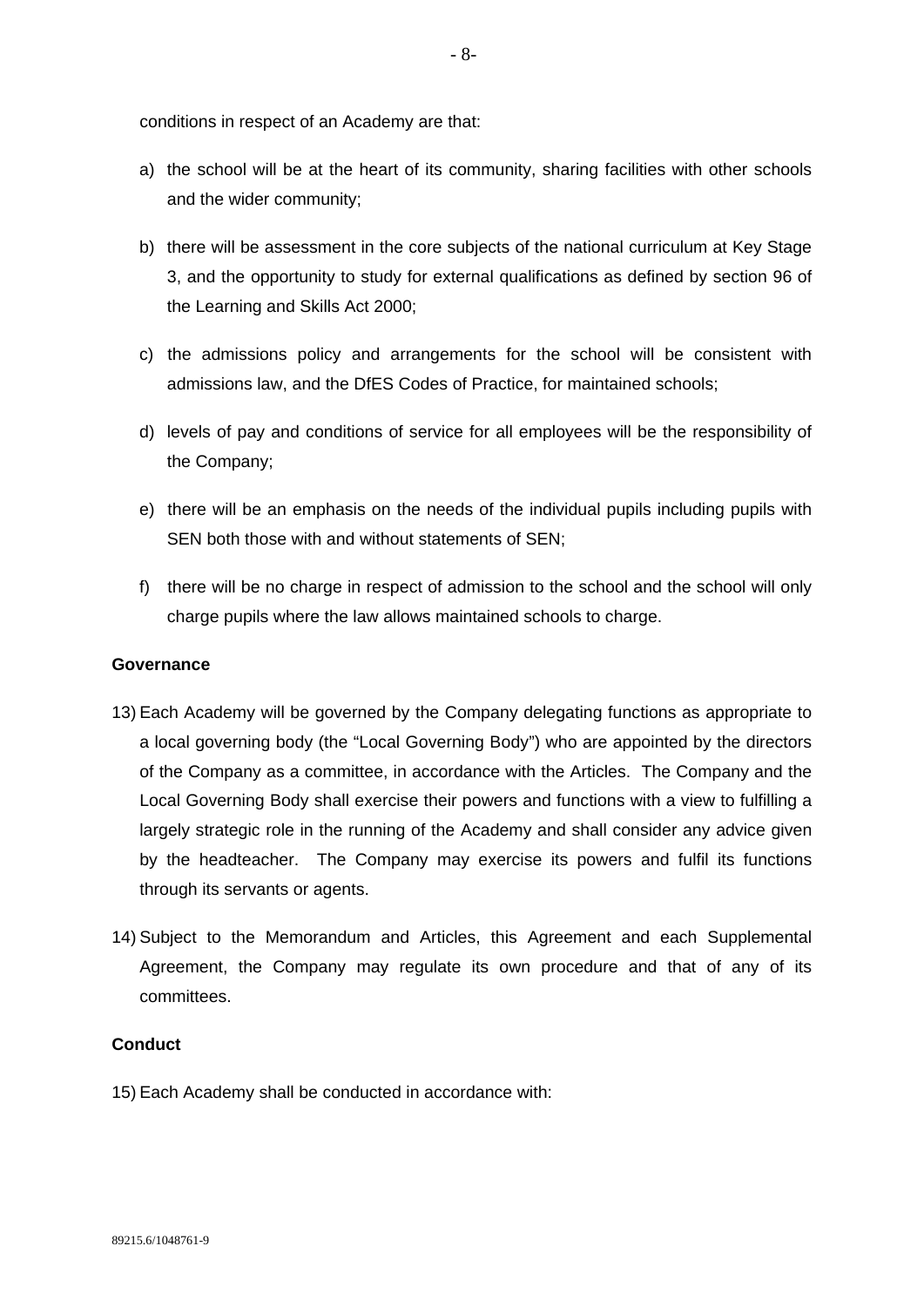- a) the Memorandum and Articles, which shall not be amended by the Company without the written consent of the Secretary of State, such consent not to be unreasonably withheld;
- b) all provisions by or under statute which confer rights or impose obligations on Academies including, without limitation, the independent schools standards prescribed under section 157 of the Education Act 2002 to the extent they apply to the Academy;
- c) the terms of this Agreement and the relevant Supplemental Agreement.

## **School Development Plan and target setting**

- 16) The Company shall draw up a School Development Plan for each Academy each year in accordance with a format and timetable to be advised by the Secretary of State. The School Development Plan shall, in particular:
	- a) in accordance with a format and timetable to be advised by the Secretary of State, set out plans for ensuring that all pupils are supported to reach the highest standards of which they are capable;
	- b) describe the Company's proposals for each Academy to work with other schools and with the wider community.
- 17) The Company shall in relation to each Academy set such targets in areas to be specified by the Secretary of State each year. When there are students in an Academy to whom the targets apply, the target areas for the initial year of that Academy shall be:
	- a) percentage of pupils achieving five or more GCSEs at grades A\*-C; and
	- b) percentage of pupils achieving level 5 or above at Key Stage 3 in English, maths, science and ICT.
- 18) The Company shall consult the Secretary of State and the LEA in whose area the relevant Academy is situated each year before setting the targets referred to above and shall take into account (but not be bound by) any comments received from the Secretary of State and/or the LEA. The Company shall set its targets for each Academy in accordance with the timetable for target setting which applies to maintained schools.

## **Pupils**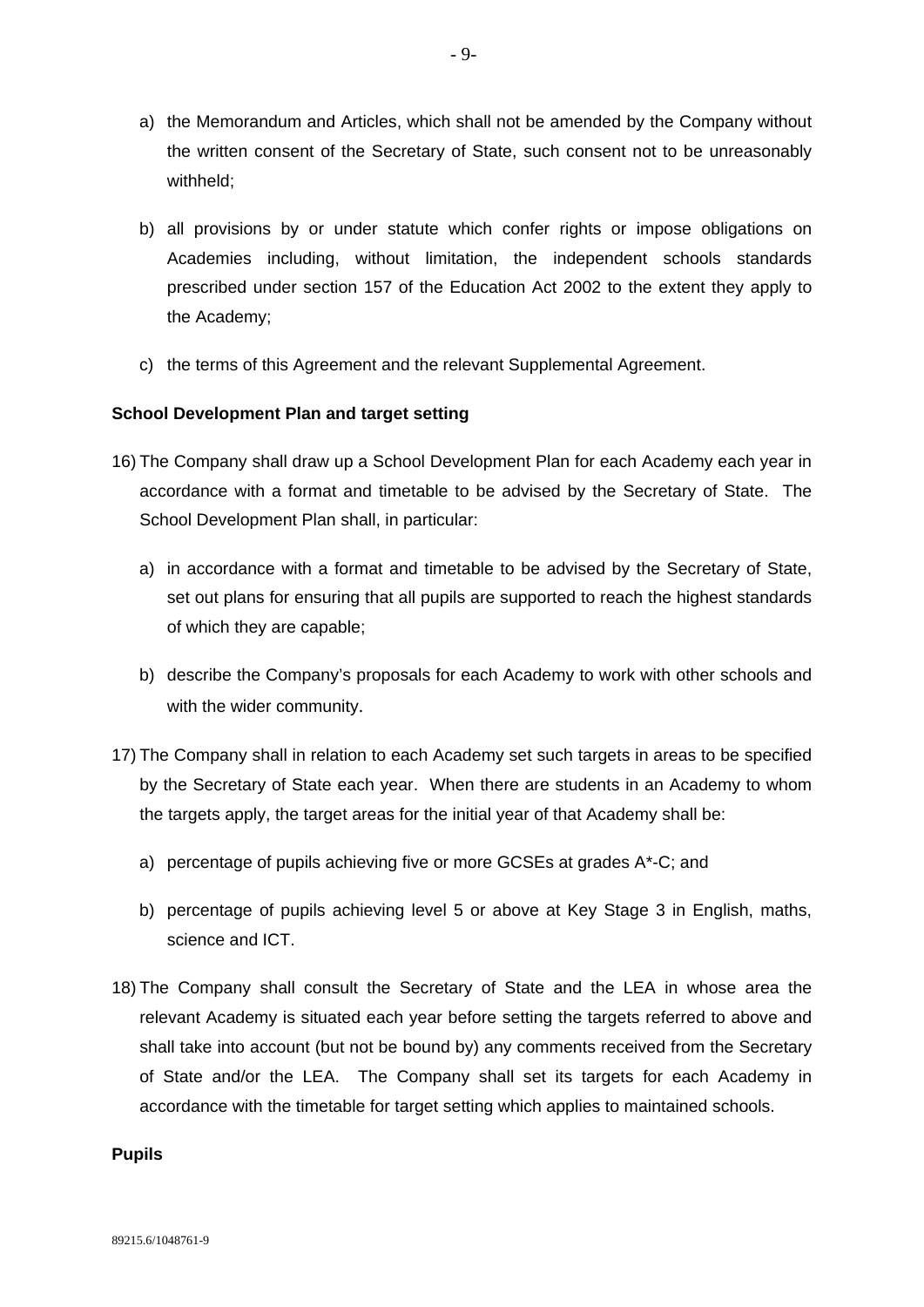- 19) Each Academy will be an all ability and inclusive school. The arrangements for:
	- a) the admission of pupils to the Academy will be set out in an annex to the relevant Supplemental Agreement; and
	- b) the admission to the Academy of and support for pupils with SEN and with disabilities (for pupils who have and who do not have statements of SEN) (including the appointment of a responsible person) are set out in Annex B to this Agreement;

in each case together with the arrangements for making changes to such arrangements, including the requirement to secure the consent of the Secretary of State, such consent not to be unreasonably withheld or delayed. Arrangements for pupil exclusions are set out in Annex C to this Agreement.

## **Teachers and other staff**

- 20) The Company shall not engage anyone under a contract of employment or for services to carry out planning and preparing lessons and courses for pupils, delivering lessons to pupils, assessing the development, progress and attainment of pupils, and reporting on the development, progress and attainment of pupils ("specified work") who is not either:
	- a) A qualified teacher within the meaning of regulations made under section 132 of the Education Act 2002; or
	- b) Otherwise eligible to do specified work in a maintained school under the Education (Specified Work and Registration) (England) Regulations 2003 (SI 2003/1663).
- 21) The Company shall ensure that all teachers employed at each Academy have access to the Teachers Pension Scheme and, in so doing, will comply with the statutory provisions underlying the scheme.
- 22) The Company shall ensure that all employees at each Academy other than teachers have access to the Local Government Pension Scheme.

23)

- 23.1) It shall be the responsibility of the Company to agree levels of pay and conditions of service with its employees, and to determine and employ such numbers of staff as may be appropriate. The Company shall approve policies for:
	- a) staffing structure, and staff remuneration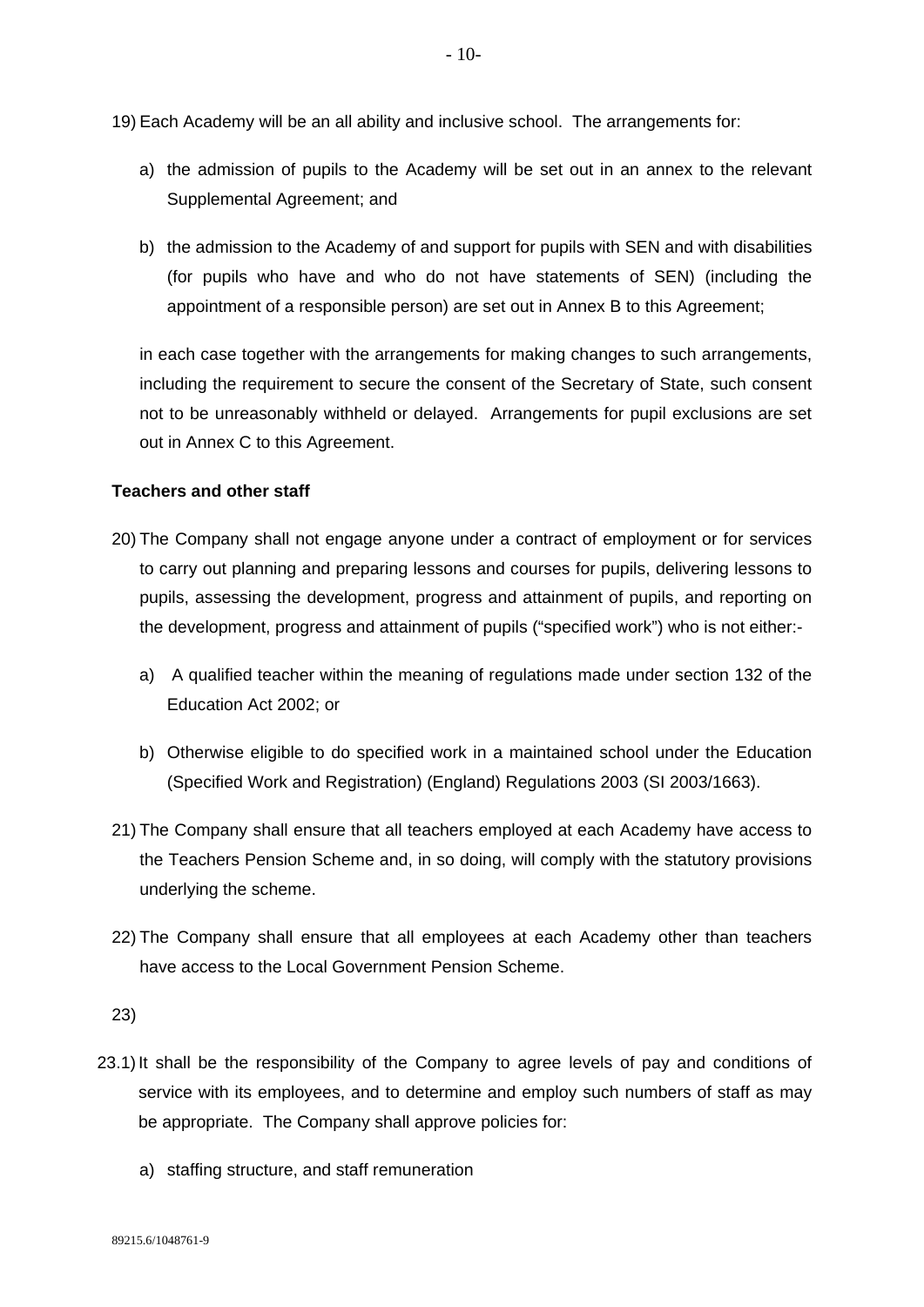b) staff discipline and performance management.

23.2) The Company will:

- (1) use its reasonable endeavours to encourage teachers eligible to do so to register with, and to maintain their registration with, the General Teachers Council;
- (2) not after 1 September 2006 offer to employ as teachers persons eligible to be registered into the General Teachers Council without requiring them as a term of their contracts of employment to register with, and to maintain their registration with, the General Teachers Council; and
- (3) pay or reimburse to the teachers in question the cost of such teachers registering with, and maintaining their registration with, the General Teachers Council."

## **Curriculum, curriculum development and delivery and RE and collective worship**

- 24) The curriculum provided by each Academy to pupils up to the age of 16 shall be broad and balanced. The core subjects of the National Curriculum (being Mathematics, English and Science) must be taught to all pupils in years 7-11 except where, in the opinion of the head teacher, it is inappropriate for an individual pupil or groups of pupils to be taught one or more of those subjects. The specialism for each Academy will be set out in the relevant Supplemental Agreement.
- 25) The Company shall make provision for the teaching of religious education and for a daily act of collective worship at each Academy.
- 26) Subject to clause 28 or unless specified otherwise in a Supplemental Agreement provision shall be made for religious education to be given to all pupils at the Academy in accordance with the requirements for agreed syllabuses in section 375(3) of the Education Act 1996 and paragraph 2(5) of Schedule 19 to the School Standards and Framework Act 1998, and having regard to the requirements of the Qualifications and Curriculum Authority's national framework for religious education in schools.
- 27) Subject to clause 28, or unless specified otherwise in a Supplemental Agreement, each Academy shall comply with the requirements of section 70(1) of, and Schedule 20 to, the Schools Standards and Framework Act 1998 as if it were a community, foundation or voluntary school which does not have a religious character, except that the provisions of paragraph 4 of that Schedule do not apply. Each Academy may apply to the Secretary of State for consent to be relieved of the requirement imposed by paragraph 3(2) of that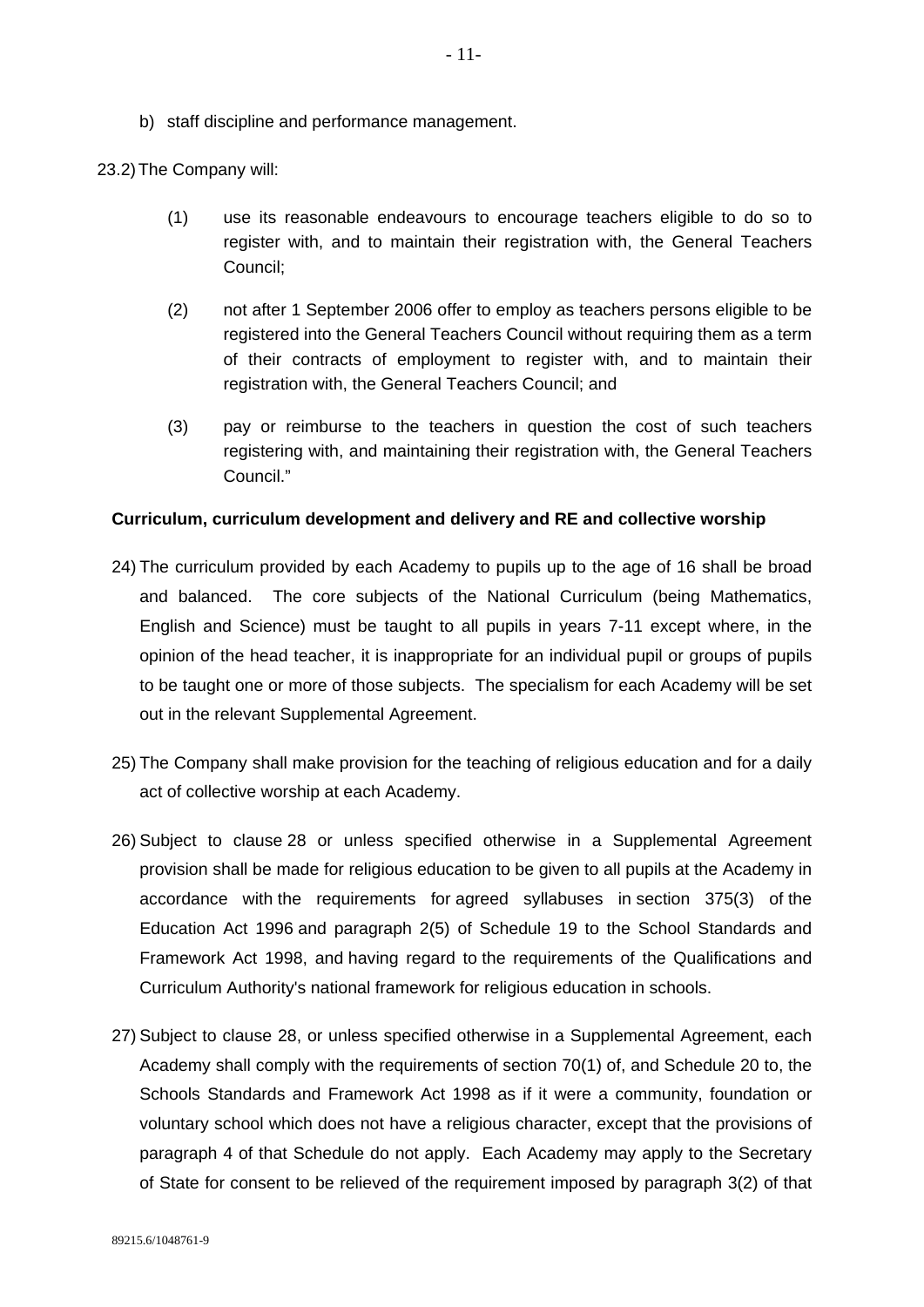Schedule, the Secretary of State's consent to such an application not to be unreasonably withheld or delayed.

- 28) Section  $71(1) (4)$  of the School Standards and Framework Act 1998 shall apply as if each Academy were a community, foundation or voluntary school, and as if references to "Religious Education" and to "Religious Worship" in that section were references to the religious education and religious worship provided by each Academy in accordance with clauses 23 and 24 respectively.
- 29) The Company shall have regard to any guidance issued by the Secretary of State on sex and relationship education to ensure that children at each Academy are protected from inappropriate teaching materials and they learn the nature of marriage and its importance for family life and for bringing up children.

## **Assessment**

- 30) The Company shall register each Academy with the Qualifications and Curriculum Authority for the purposes of arranging for all eligible pupils to take part in the national curriculum assessment system at the end of the Key Stage 3 programmes of studies. This includes arranging for pupils to take the English, Maths and Science tests and for teacher assessments of pupils' performance in those subjects.
- 31) No Academy may offer courses which lead to external qualifications (as defined in section 96 of the Learning and Skills Act 2000) that are not approved under section 98 of that Act unless the Secretary of State gives specific consent for such courses to be offered.

## **School meals**

- 32) The Company shall, if requested to do so by or on behalf of any pupils at an Academy, provide school lunches for those pupils unless it would be unreasonable for it to do so. Subject to the provisions of clause 33 charges may be levied for lunches.
- 33) In relation to a pupil who is himself or whose parents are in receipt of benefits mentioned in section 512ZB of the 1996 Act (or equivalent provision governing the entitlement to free school lunches of pupils at maintained schools), the Company shall ensure that a school lunch is provided for such a pupil free of charge.

## **Charging**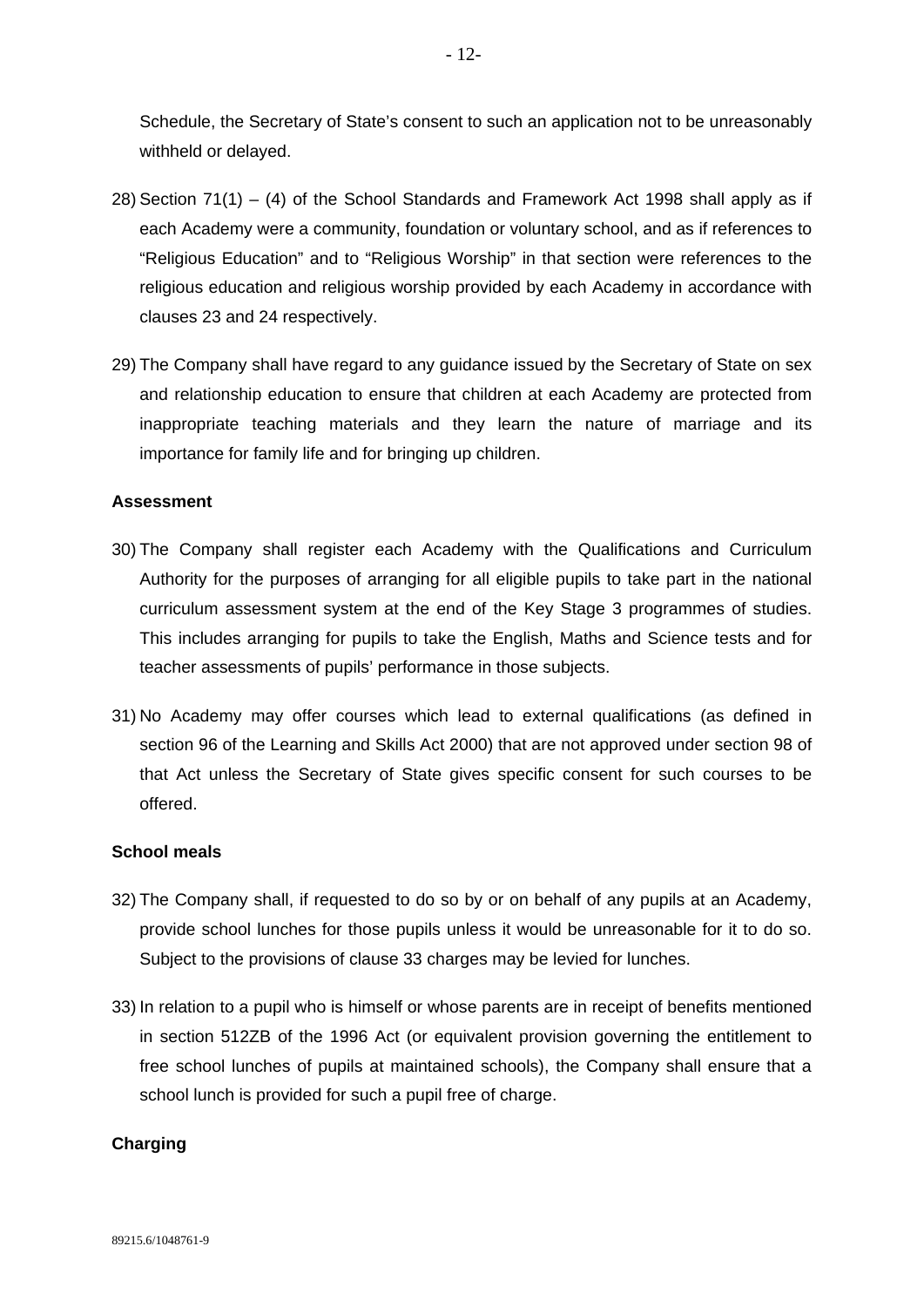- 34) Sections 402 (Obligation to enter pupils for public examinations), 450 457 (charges), 459 (regulations about information about charges and school hours) and 460 (voluntary contributions), 461 (recovery of sums as civil debt) - 462 (Interpretation re charges) of the 1996 Act shall be deemed to apply to each Academy with the following modifications:
	- a) references to any maintained school shall be treated as references to an Academy;
	- b) references to registered pupils shall be treated as references to registered pupils at an Academy;
	- c) references to the governing body or the local education authority shall, in each case, be treated as references to the Company;
	- d) the charging and remissions policies required to be determined under section 457, and any amendment thereto, shall require the approval of the Secretary of State; and
	- e) the Company may charge persons who are not registered pupils at an Academy for education provided or for facilities used by them at that Academy.

## **Provision of Information to parents and others**

- 35) The Company shall publish a prospectus for each Academy annually, shall send it on request (free of charge) to parents of pupils at the Academy and to the Secretary of State; and shall make it available for inspection by other persons at the relevant Academy. The prospectus shall, except in so far as such information is published in a document known as a School Profile (which would accompany or be incorporated in the prospectus), include:
	- a) details of admission arrangements;
	- b) details of the curriculum offered, of assessment arrangements and of the results of attainment tests and public examinations at school level, but this shall not include details of individual pupils' attainment and examination results;
	- c) details of any religious affiliation of the school; policy on providing for children with SEN; arrangements for pupils with disabilities (as specified in an annex to the relevant Supplemental Agreement); pupil absence rates; and destination of school leavers; and
	- d) any further information as set out in Schedule 3 of the Education (School Information) (England) Regulations 2002 (SI 2002/2897) as applies to maintained schools.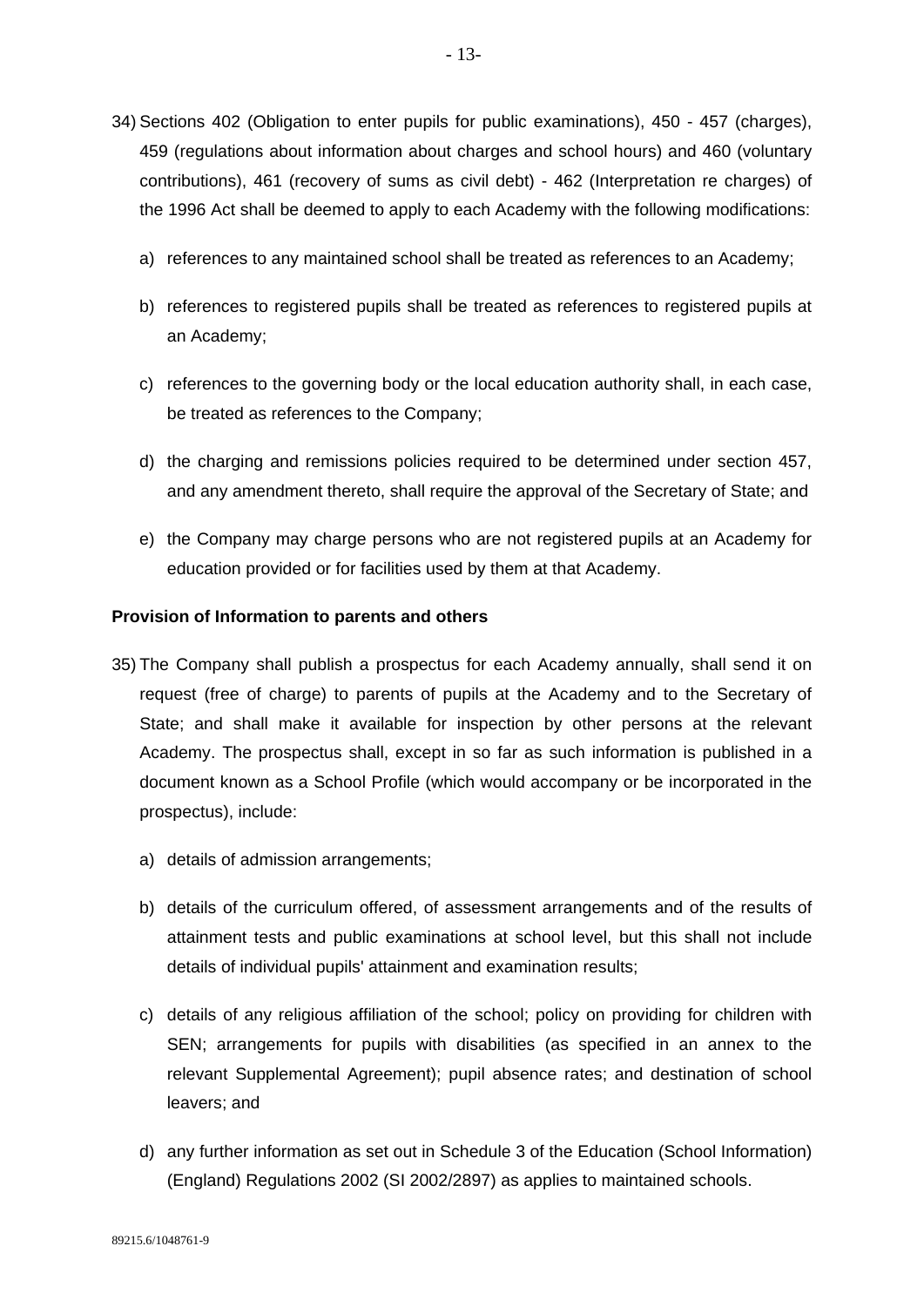- e) such other information as the Company may determine.
- 36) The prospectus referred to above shall be published in the school year immediately preceding the school year to which it relates and shall be published at least six weeks before the closing date for applying for a place.

## **GRANTS TO BE PAID BY THE SECRETARY OF STATE**

## **General**

- 37) The Secretary of State shall pay grants towards capital and recurrent expenditure of each Academy. Except with the Secretary of State's prior agreement, the Company shall not budget for its expenditure to exceed its expected income. No decision by the Company shall commit the Secretary of State to paying any particular amount of grant.
- 38) "Recurrent expenditure" means any expenditure on the establishment, conduct, administration and maintenance of the Academy which does not fall within the categories of capital expenditure set out at clause 39. The Secretary of State shall pay two separate and distinct grants in respect of recurrent expenditure: General Annual Grant ("GAG") and Earmarked Annual Grant ("EAG").

## **CAPITAL GRANT**

39) "Capital Expenditure" means expenditure on:

- a) the acquisition of land and buildings;
- b) the erection, enlargement, improvement or demolition of any building including fixed plant, installation, wall, fence or other structure, or any playground or hard standing;
- c) the installation of electrical, mechanical or other services;
- d) the purchase of vehicles and other self-propelled mechanical equipment;
- e) the installation and equipping of premises with furnishings and equipment, other than necessary replacements, repairs and maintenance due to normal wear and tear;
- f) the installation and equipping of premises with computers, networking for computers, operating software and information and communication technology equipment, other than necessary updates or necessary replacements, repairs and maintenance due to normal wear and tear;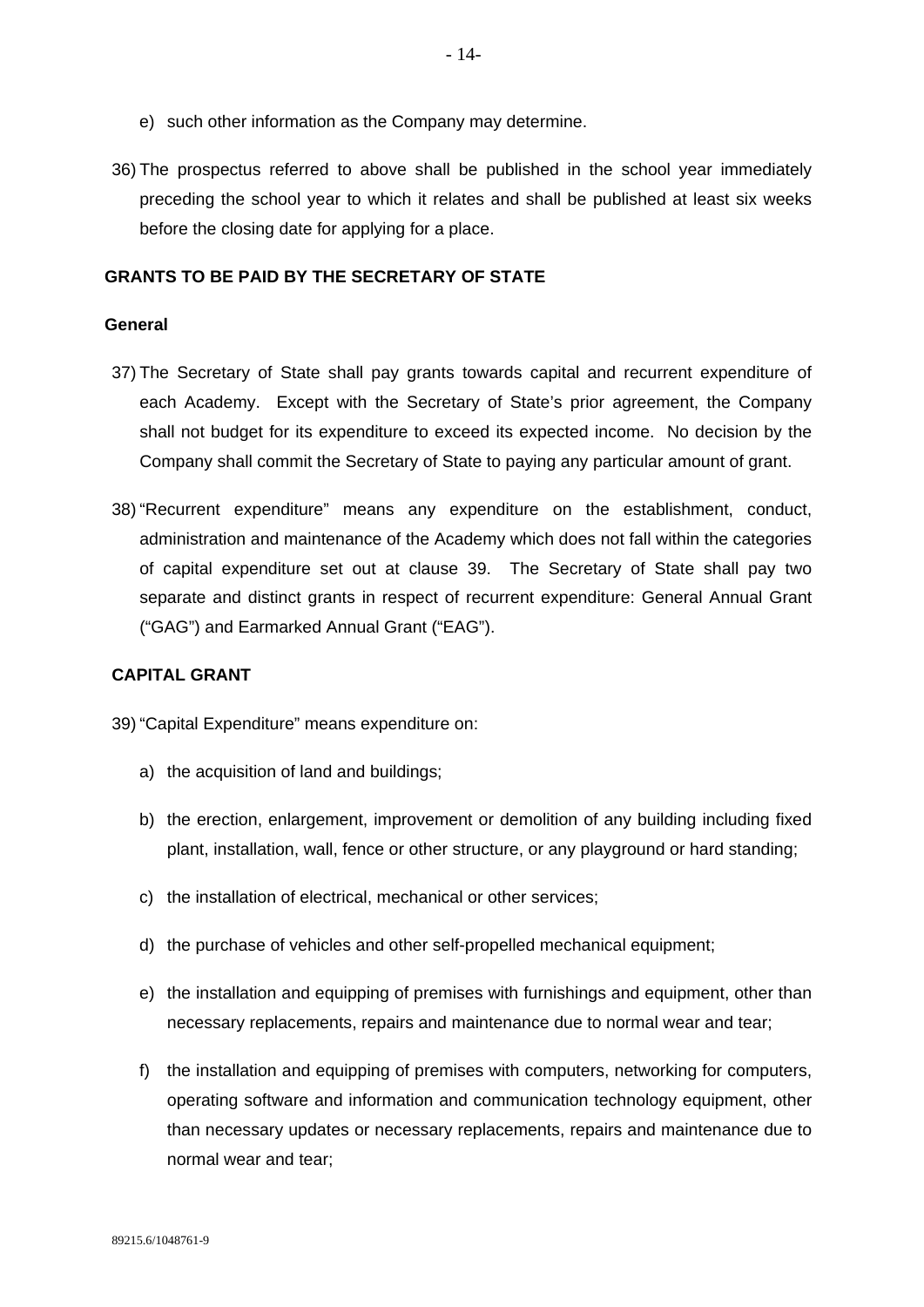- g) the provision and equipping of premises, including playing fields and other facilities for social activities and physical recreation;
- h) works of a permanent character other than the purchase or replacement of minor day-to day items;
- i) any major repairs or replacements which are specified as constituting capital expenditure in any grant letter relating to them;
- j) such other items (whether of a like or dissimilar nature to any of the foregoing) of a substantial or enduring nature as the Secretary of State may agree shall constitute capital expenditure for the purposes of the Agreement;
- k) all professional fees properly and reasonably incurred in connection with the provision of any of the above;
- l) VAT and other taxes payable on any of the above.

"Capital Grant" means grant paid in respect of Capital Expenditure.

- 40) Before a Supplemental Agreement is entered into between the Secretary of State and the Company in relation to an Academy it will be necessary for the Secretary of State and the Company to agree between them the amount and expected timing of the Capital Expenditure necessary to establish that Academy and in particular to agree the forms of the Annexes to the relevant Supplemental Agreement.
- 41) Annex 2 to the Supplemental Agreement ("the Capital Costs Spreadsheet") will include Capital Expenditure incurred prior to the execution of the relevant Supplemental Agreement and the Capital Expenditure to be incurred after execution of that Agreement and before the Academy opens. For this purpose an Academy opens on the first day that its pupils attend school at the Academy.
- 42) Annex 3B to the Supplemental Agreement will show the projected cashflow of capital expenditure ("the Capital Cash Flow Programme") by the Company after execution of the Agreement.
- 43) Both parties recognise that as the project develops it may be necessary to revise costs in the Capital Cost Spreadsheet and to move costs between spreadsheet elements in order to ensure that the project remains within its approved budget. Where the Company wishes to make such adjustments of over £10,000, it must submit the proposed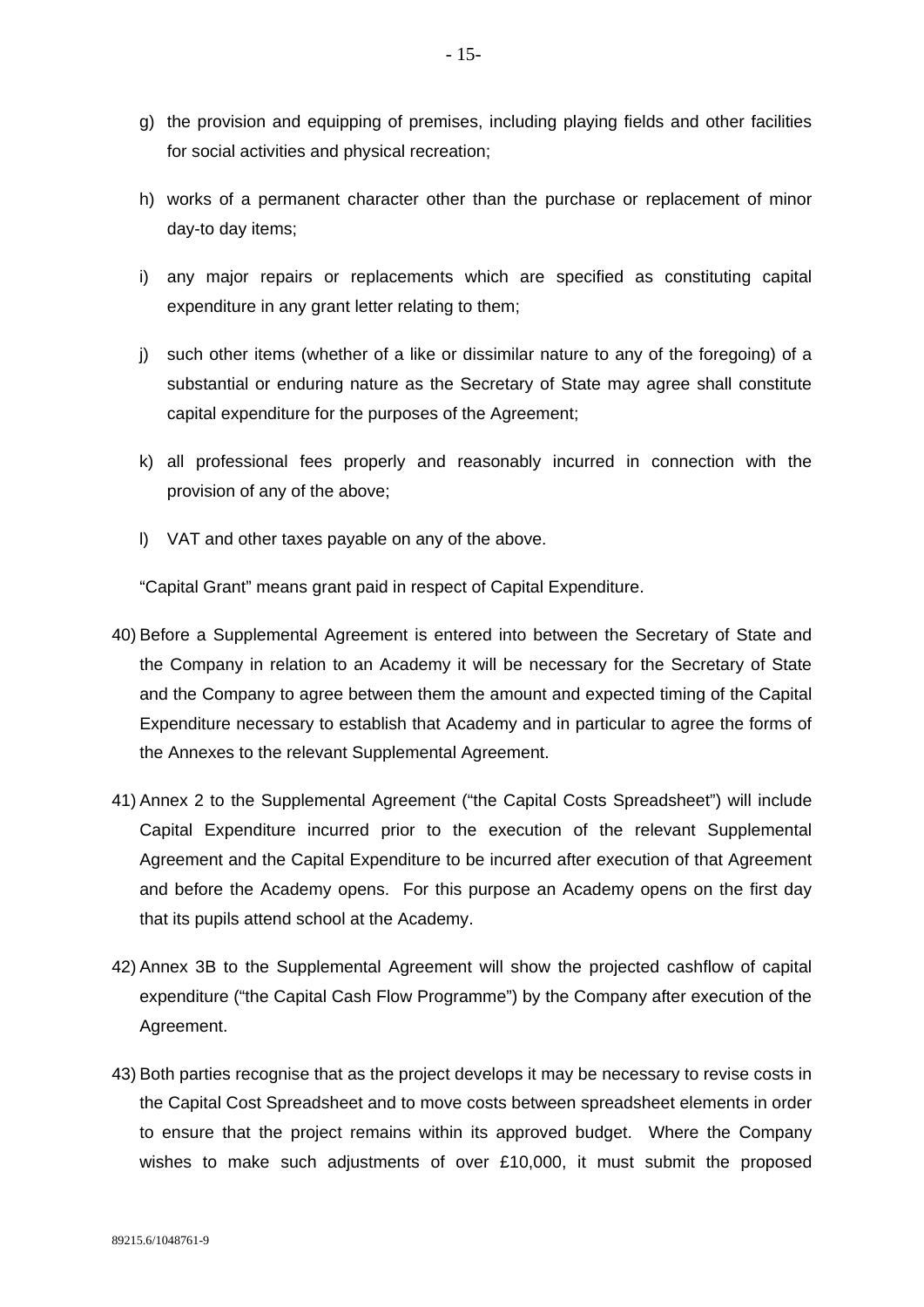adjustment with the reasons for it to the Secretary of State for approval.

44) Where the Company foresees a significant change in the timing of capital expenditure shown in the Capital Cash Flow Programme of over £100,000, a revised Capital Cash Flow Programme must be submitted to the Secretary of State for approval. The Company must ensure that no pattern of spending is allowed to develop which cannot be contained within the approved capital expenditure limits. The Secretary of State must be informed immediately if any danger of any of the capital costs set out in Capital Costs spreadsheet being exceeded is foreseen so that steps can be taken to rectify the situation and ensure that the project remains within its capital cash limit.

#### **Capital Expenditure necessary to establish the Academy**

- 45) The Secretary of State and the Company hereby agree that each Academy will be constructed in accordance with the architect's drawings and specification on materials set out as an annex of the relevant Supplemental Agreement.
- 46) Before a Supplemental Agreement is entered into between the Secretary of State and the Company in relation to an Academy it will be necessary for the Secretary of State and the Company to agree between them the Cash Limit and the amount of the Company's Contribution. The Cash Limit will include Capital Expenditure incurred for the purposes of or in connection with the establishment of the Academy prior to the date of the relevant Supplemental Agreement as shown in the Capital Costs Spreadsheet.
- 47) The Secretary of State and the Company agree that the Secretary of State will bear the Capital Expenditure required to establish each Academy up to an amount equal to the sum of the Cash Limit less the Company's Contribution and the Company will fund (and then bear) the Company's Contribution.

If the actual Capital Expenditure required to establish an Academy shall be less than the Cash Limit applicable to that Academy the amount to be borne by the Secretary of State shall be reduced by the amount by which such Capital Expenditure falls below the Cash Limit.

- 48) The arrangements (including timing) for payments for these costs are set out in clause 53 and an annex to the relevant Supplemental Agreement. Payment by the Secretary of State will be dependent on his approval of the matters set out in Annex D to this Agreement.
- 49) a) The Company shall, by the fifth Business Day before each meeting of the Project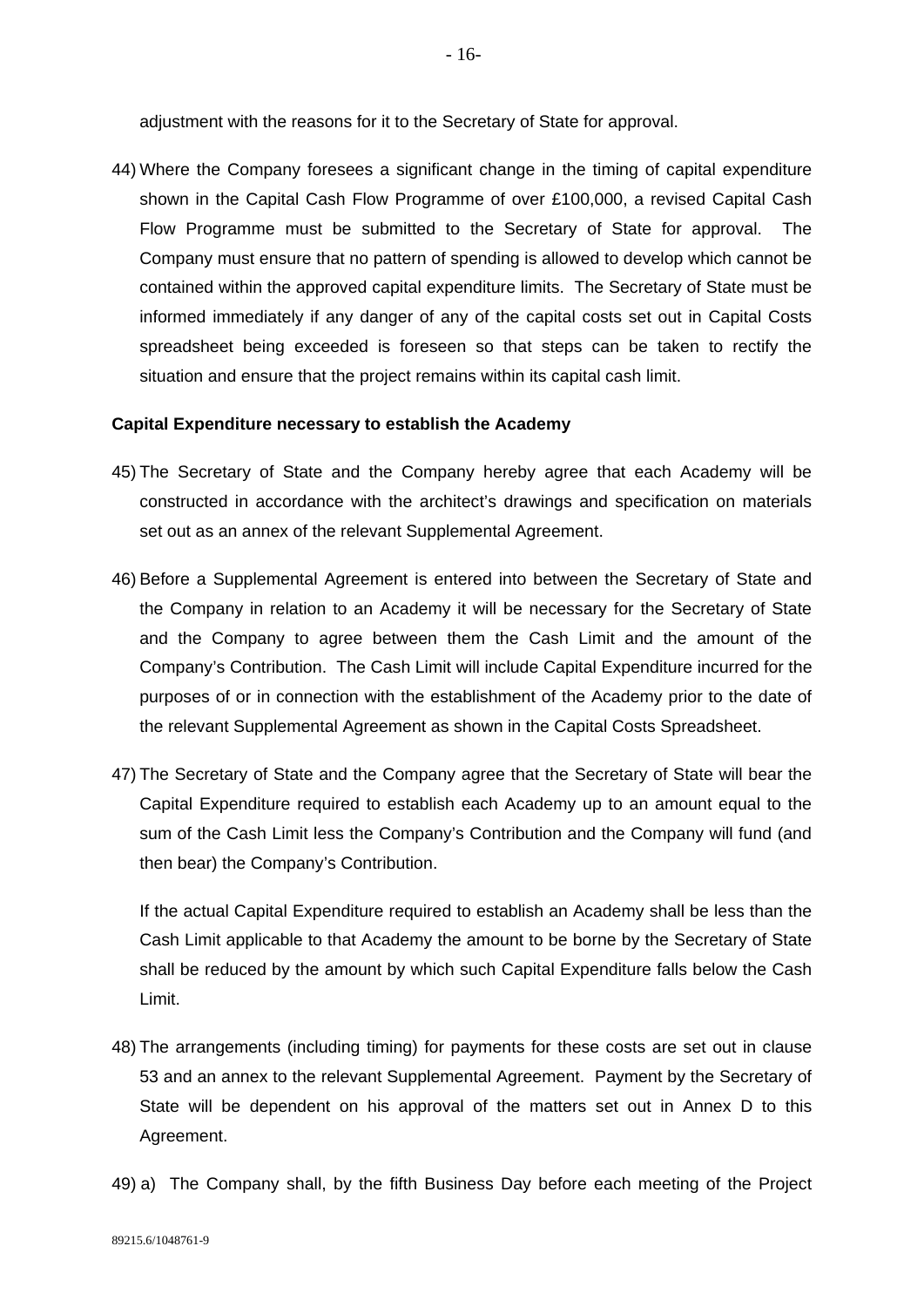Board for each Academy, provide to the Secretary of State a copy of a report ("the Monthly Report") setting out in relation to the Academy:

- i) the Actual Development Expenditure as at the end of the calendar month immediately before the date when the Monthly Report is provided to the Secretary of State ("the relevant month");
- ii) the Budgeted Development Expenditure as at the end of the relevant month;
- iii) the amount (if any) by which the Actual Development Expenditure exceeds Budgeted Development Expenditure as at the end of the calendar month;
- iv) a projection, as at the end of the relevant month, of the Capital Expenditure required to establish the Academy;
- v) if the Capital Expenditure shown in such projection is greater than the Cash Limit (the different being a "Projected Cost Overrun"), the reason why a Projected Cost Overrun may be incurred.
- b) In the event that a Monthly Report shows that a Projected Cost Overrun may be incurred the parties will use their best endeavours to agree ways in which the amount of Capital Expenditure may be reduced, including, if necessary, amendments to the specification for the Academy, so as to keep the Capital Expenditure within the Cash Limit.
- 50) If the actual Capital Expenditure required to establish an Academy exceeds the Cash Limit applicable to that Academy the additional Capital Expenditure shall be the responsibility of the Company except that the Secretary of State shall (subject to the Company complying with its obligations under clause 49) contribute:
	- a) in full any agreed necessary additional Capital Expenditure (such agreement not to be unreasonably withheld or delayed), the need for which could not reasonably have been foreseen by the Company at the time the Cash Limit was set;
	- b) such percentage as may be agreed between the parties of any other additional Capital Expenditure which the parties agree should be incurred.

## **Other Capital Expenditure**

51) Any Capital Expenditure incurred in respect of an Academy beyond the Cash Limit applicable to that Academy on which Capital Grant payments are sought from the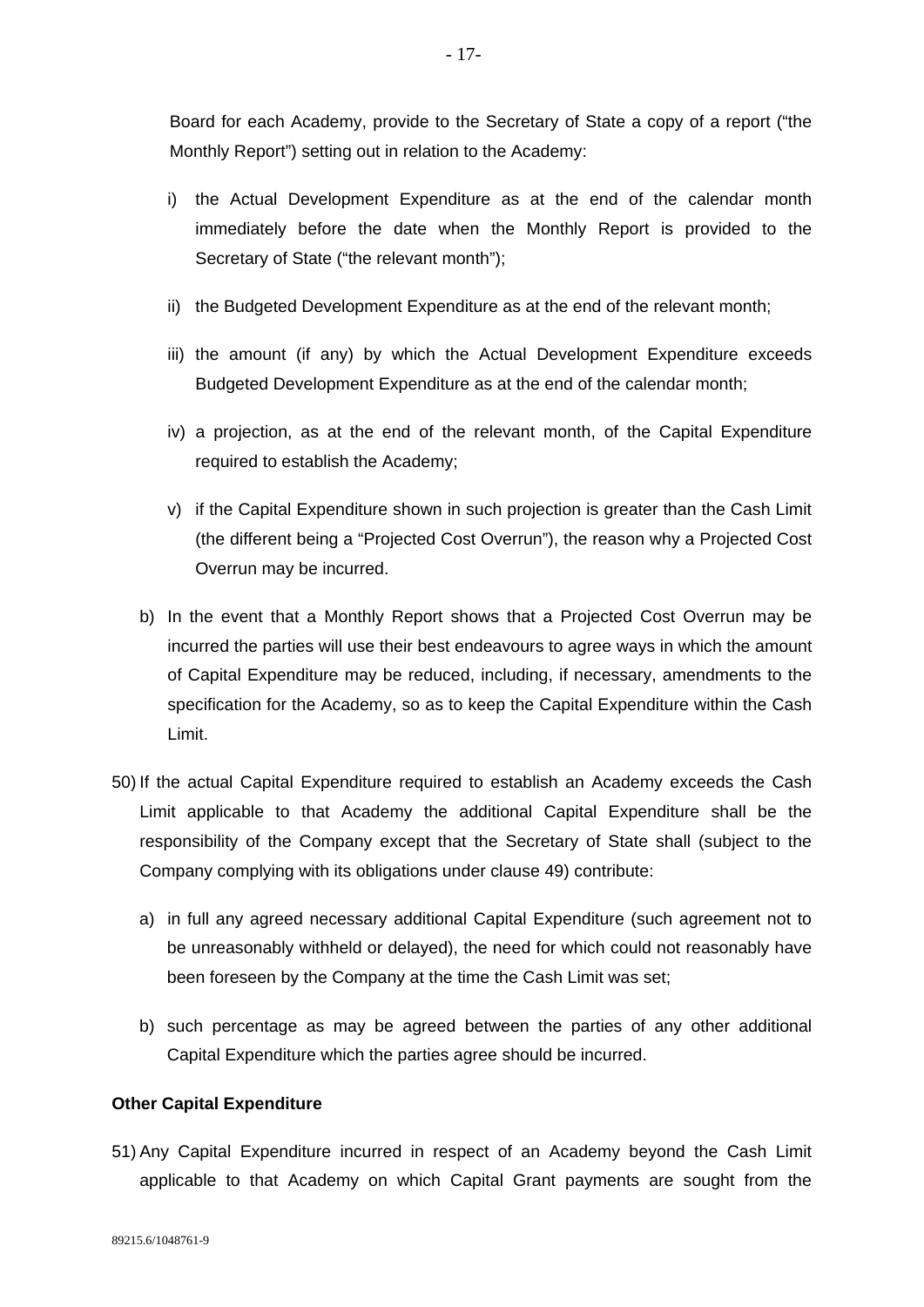Secretary of State will require the specific agreement of the Secretary of State, which agreement shall not be unreasonably withheld or delayed. Unless the Company undertakes to meet such Capital Expenditure entirely itself such agreed Capital Expenditure as is incurred will be shared in a proportion to be agreed between the Secretary of State and the Company in relation to, and having regard to the nature of, each such Capital Expenditure. Any agreed Capital Expenditure required in order to meet the requirements of legislation enacted or made after the date of the relevant Supplemental Agreements shall be funded in full by the Secretary of State.

## **Conditions on Capital Grant**

52) Payment of Capital Grant is subject to the fulfilment of the following conditions:

- a) such grants are used to provide accommodation constructed and equipped to standards agreed by the Secretary of State as described in the relevant annex of the relevant Supplemental Agreement, or to defray other expenditure approved by the Secretary of State;
- b) the Company certifying and providing evidence that all planning and other consents necessary for the development and all related infrastructure of the relevant Academy have been obtained or put in place.

## **Arrangements for Payment of Capital Grant**

53) Capital Grant will be paid monthly by the Secretary of State to the Company. Each month the Company must submit a claim for Capital Grant to the Secretary of State in the notified format with supporting invoices and certificates as requested by the Secretary of State from time to time. Capital Grant will be paid within 21 days from the day on which a claim is received if the claim is in the proper format, supported by the appropriate documentation and the conditions on its payment set out at clause 43 are complied with. If a dispute arises as to whether a claim is or is not acceptable both parties undertake to attempt to resolve it in good faith. In the event of such a dispute, the Secretary of State shall pay to the Company so much of the claim as shall not be in dispute.

## **Implementation Grant**

54) The Secretary of State shall pay grant (known as "Implementation Grant") towards the establishment of each Academy. Implementation Grant covers the recurrent expenditure that the parties agree is necessary to establish and open the relevant Academy.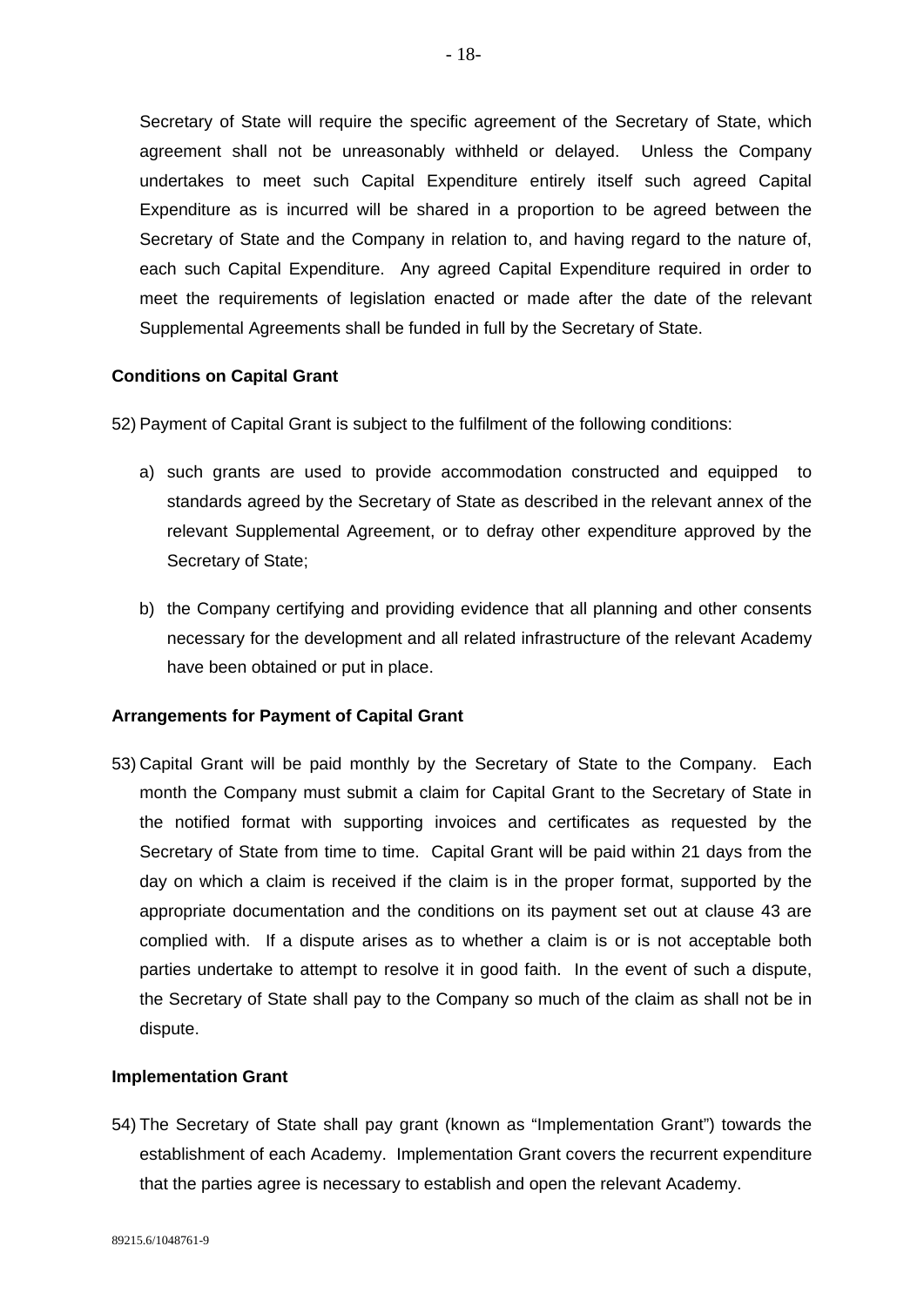- 55) The Company shall prepare and submit to the Secretary of State for approval an Implementation budget showing recurrent costs to be incurred before the Academy opens and for which grant is sought. The approved Implementation budget cashflow will be attached as Annex 3C to the relevant Supplemental Agreement and will show the limits of the recurrent expenditure and the projected cashflow which the parties have agreed the Company is permitted to incur in order to establish the Academy.
- 56) Both parties recognise that as a project develops it may be necessary to revise individual costs in the implementation budget and to move costs between budget headings in order to ensure that the project remains within its approved budget. Where the Company wishes to make such an adjustment of over £10,000, the reason for the change and a revised implementation budget must be submitted to the Secretary of State for approval.

### **Arrangement for Payment of Implementation Grant**

- 57) The Secretary of State will pay Implementation Grant in accordance with the approved implementation budget. Payment will be made by monthly instalments. The Company shall submit to the Secretary of State by the  $10<sup>th</sup>$  of each month a claim in a form specified by the Secretary of State. If the claim accords with the approved budget or is otherwise acceptable to the Secretary of State at his discretion, then the Secretary of State undertakes to pay the amount due by the  $25<sup>th</sup>$  of the month. If a dispute arises as to whether expenditure is within the approved budget or is otherwise acceptable both parties undertake to resolve the dispute in good faith. If the Secretary of State is of the opinion that the claim in question is not within the approved budget and that the claim is unacceptable then he shall notify the Company in writing of the reasons for his opinion. If the dispute has not been resolved by the due date for payment of the claim in question, the Secretary of State shall pay so much of the claim as shall not be in dispute.
- 58) Any amount of approved Implementation Grant in respect of which the expenditure has not been incurred by the Company by the date on which an Academy opens will lapse. Any amount of grant which has been paid but remains unexpended on relevant expenditure by the opening of an Academy will, without prejudice to any other mode of recovery, be taken into account in determining the total amount of grant to be paid to the Company after the Academy has opened. Any amount of Implementation Grant paid which is found to have been used on ineligible expenditure will, without prejudice to any other mode of recovery, be taken into account in determining the total amount of grant to be paid to the Company.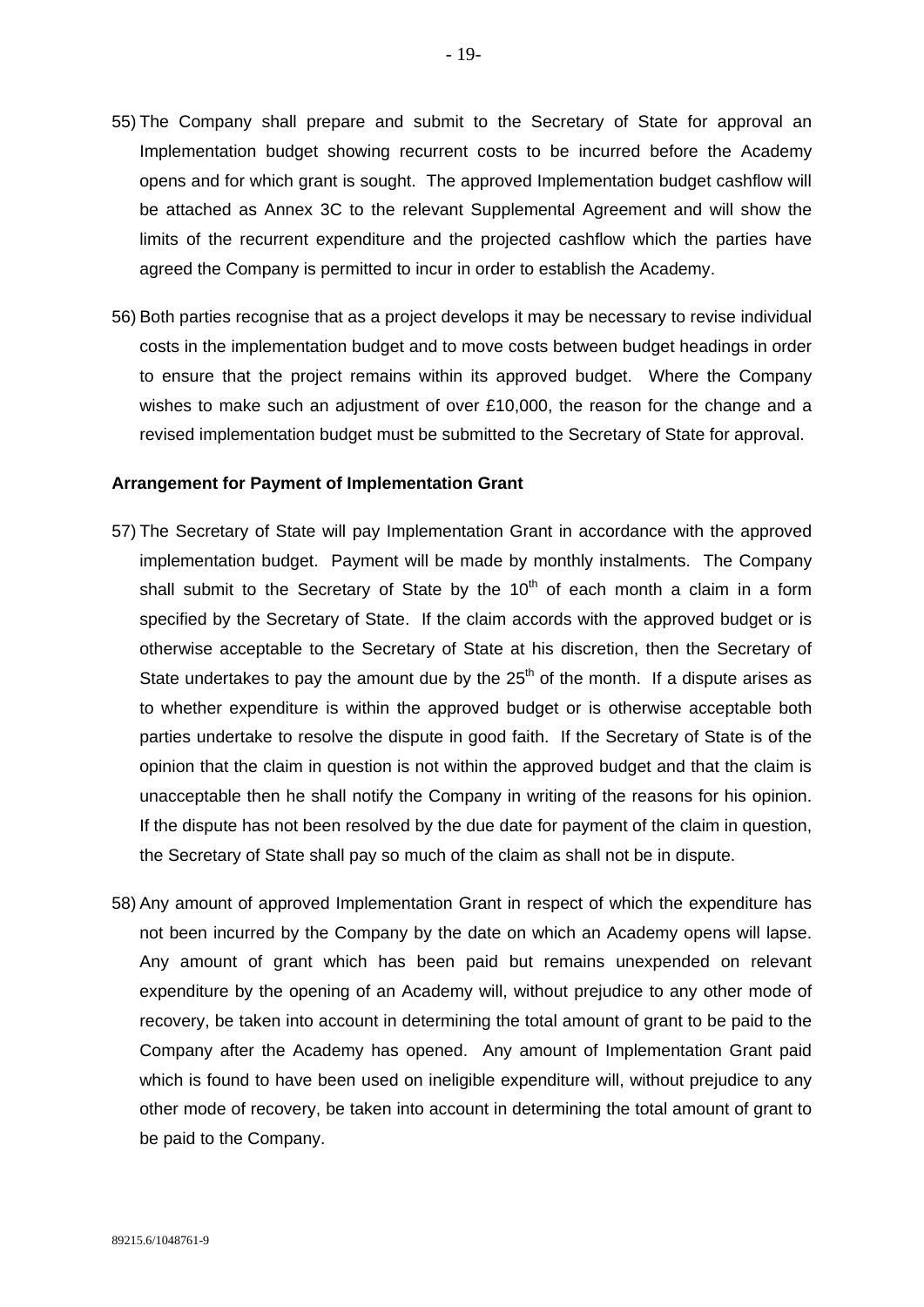## **General Annual Grant**

- 59(1) GAG will be paid by the Secretary of State to the Company in order to cover the normal running costs of each Academy. These will include, but are not limited to:
	- a) teacher salaries and related costs (including full and part time teaching staff and seconded teachers);
	- b) non-teaching staff salaries and related costs (including pension contributions, educational support, administrative and clerical; manual and premises related staff);
	- c) employees expenses;
	- d) the purchase, maintenance, repair and replacement:
		- (i) of teaching and learning materials and other educational equipment, including books, stationery and ICT equipment and software, sports equipment and laboratory equipment and materials;
		- (ii) of other supplies and services;
	- e) bank charges;
	- f) examination fees;
	- g) repairs, servicing and maintenance, including, redecoration, repair and maintenance of buildings (including heating, plumbing, lighting etc); maintenance of grounds (including boundary fences and walls); cleaning materials and contract cleaning; water and sewage; fuel and light (including fuel oil, solid and other fuel, electricity and gas); rents; rates; purchase, maintenance, repairs and replacement of furniture and fittings;
	- h) insurance;
	- i) medical equipment and supplies;
	- j) staff development (including in-service training);
	- k) curriculum development;
	- l) the costs of providing school meals for pupils (including the cost of providing free school meals to pupils who are eligible to receive them), and discretionary grants to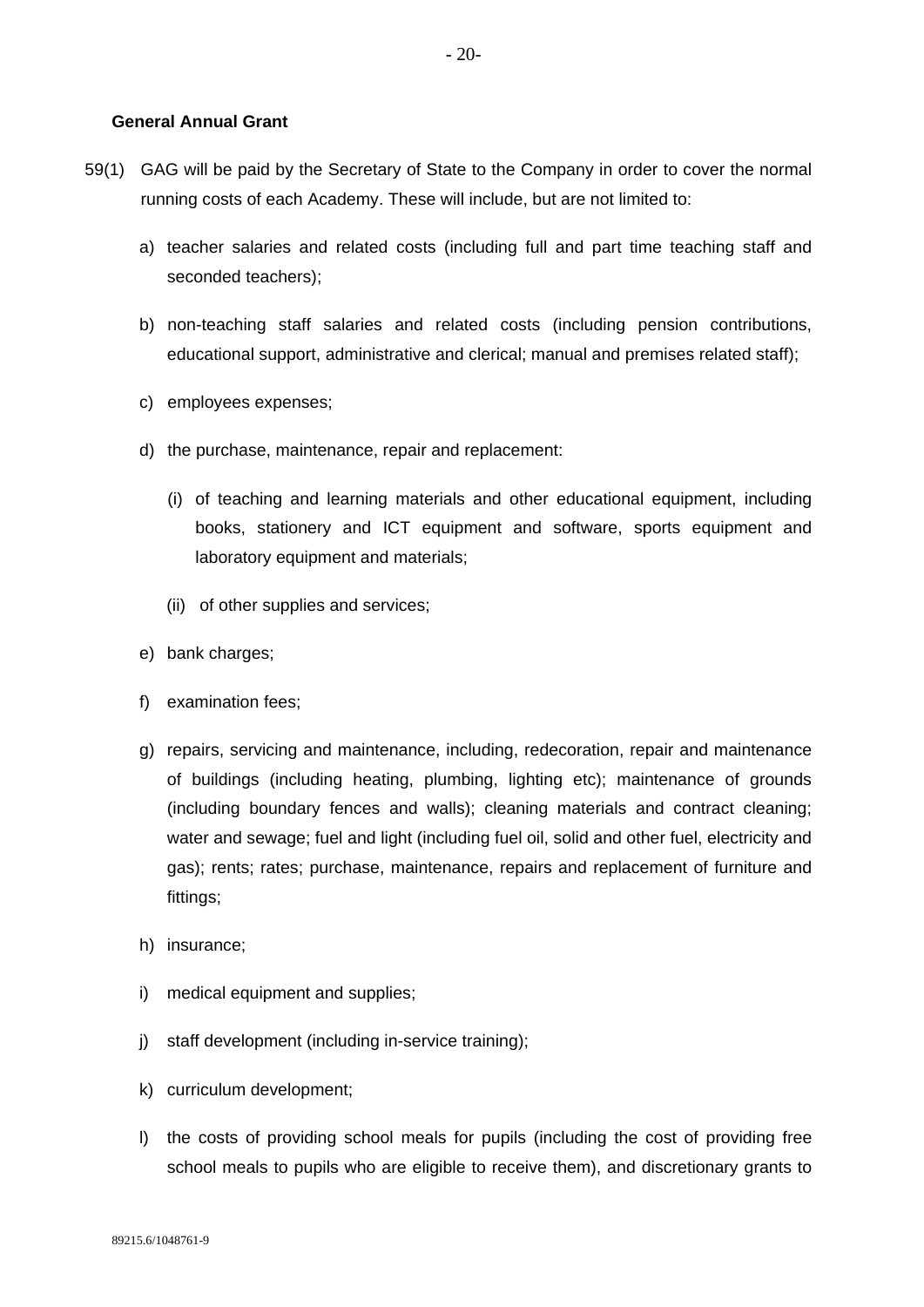pupils to meet the cost of pupil support, including support for pupils with special educational needs or disabilities (taking account of the fact that separate additional grants will also be paid for pupils with statements of special educational needs);

- m) administration;
- n) establishment expenses and other institutional costs.
- 59(2) Subject to clause 84 GAG paid in respect of each Academy shall only be used for the purposes of the Academy.
	- 60) Subject to clauses 63-66, GAG for each financial year of an Academy will be funded at a level comparable to and as close to equal as possible to the expected level of funding which would be provided through the relevant LEA's funding formula for a comparable LEA maintained school in the area which the Academy is located and which has the Academy's relevant characteristics, including pupil numbers; plus:
		- a) LEA Holdback: Funding representing a proportion of the LEA Education Budget money which the LEA would be able to retain, from the non-delegated elements of the Schools Block and the relevant items in the LEA Block, if the relevant Academy were a maintained school. The proportion which this funding will represent will be based on the elements of the LEA's Section 52 Budget Return which are relevant to the relevant Academy; plus
		- b) Specialist Schools Allowance: a further sum representing funding which an LEA maintained school with the relevant Academy's characteristics would receive in respect of their participation in the DfES specialist schools programme; plus
		- c)  $VAT$ : a sum in respect of the estimated Value Added Tax payable by the Company for each financial year in relation to the normal running costs of the relevant Academy which is not recoverable; the estimate shall be made using the method determined by the Secretary of State after consultation with finance directors of academies; plus
		- d) Insurance: In the academic year beginning 1 September 2006, insurance costs for each Academy will be reimbursed at actual cost. Thereafter, the Secretary of State will pay grant in respect of insurance costs sufficient to enable the Company to arrange insurance for each Academy of the kind which appears reasonable and necessary, having regard to any reasonable requirements of the Secretary of State as to the level and type of cover.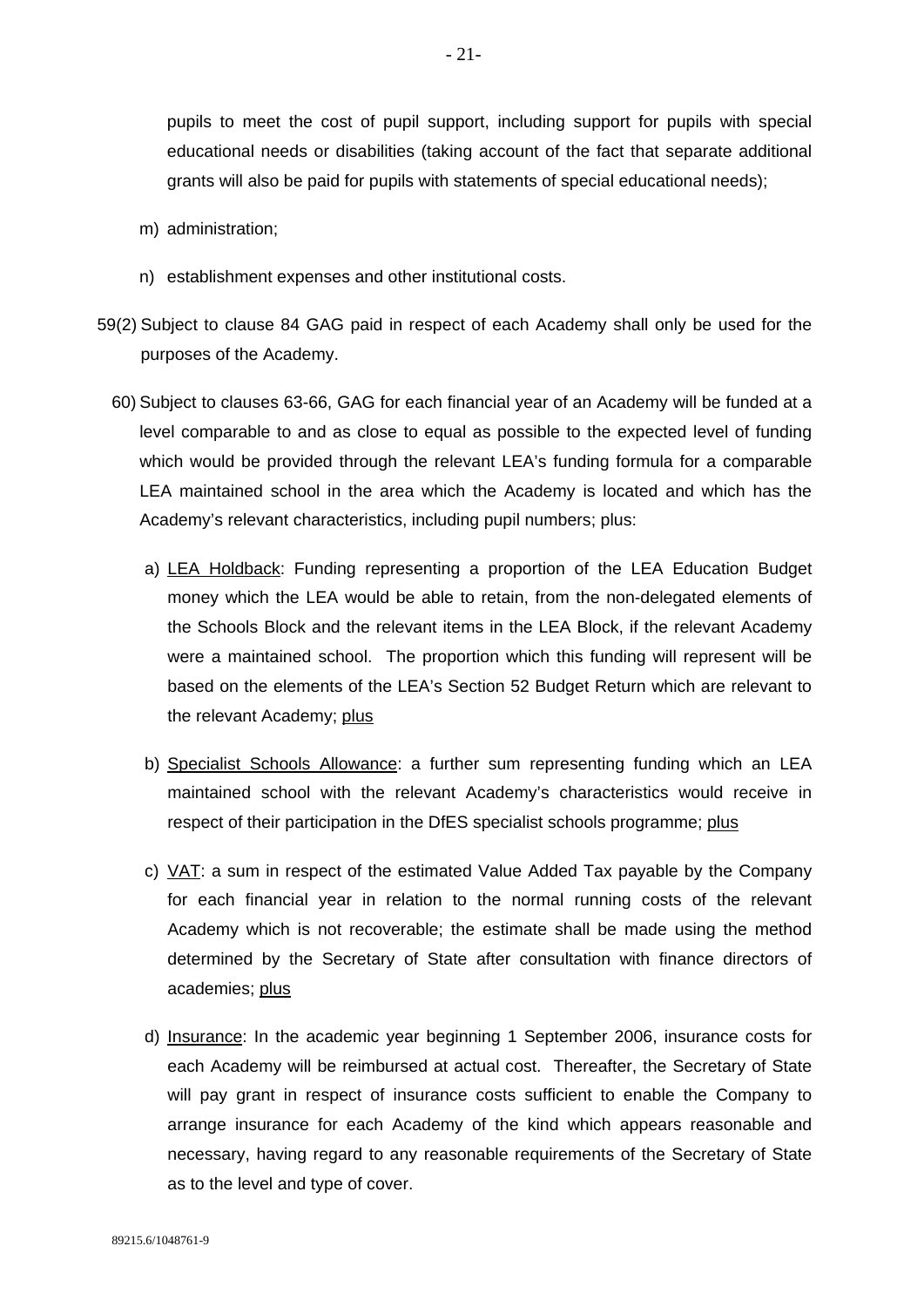- 61) The GAG for an Academy will also include the following areas of funding for as long as they are necessary and equivalent funding is provided to maintained schools:
	- a) LGPS contributions: Whilst it is necessary for an Academy to incur extra costs in order to be a member of the LGPS due to having a small number of employees partaking in the scheme, the Secretary of State will pay an extra amount of grant in respect of these costs each financial year. Both parties acknowledge that new ways of working are being explored to lessen these costs and if these are successful this element of GAG will reduce or cease accordingly;
	- b) School Standards Grant: Whilst this direct grant for maintained schools (Direct Grant to Schools) is paid by DfES, each Academy will receive an equivalent amount as part of its GAG each financial year;
	- c) Teachers Threshold Payments: Whilst maintained schools receive a separate grant from DfES in respect of teachers threshold payments, each Academy will receive funding on the same basis as maintained schools for all of its teachers who are entitled to threshold payments;
	- d) Relevant New Grants for Maintained Schools: Where the Secretary of State starts to pay new grants (which are not standards fund grants) for specific programmes in maintained schools which are relevant to the Academies, each Academy will receive funding on a similar basis.
- 62) The basis of the pupil number count for the purposes of determining GAG will be the Company's estimate in November for numbers on roll in the following September. The basis of the GAG calculation, including any annual re-pricing which may be necessary, will be set out in the annual letter of funding except that the level of teachers threshold payments will not be included in the letter and will depend on the information provided by the Company in that financial year regarding how many teachers are entitled to the payments and at what level.
- 63) The Secretary of State reserves the right to make in year adjustments in the level of GAG payable to the Company in respect of each Academy in the following circumstances:
	- a) pupil numbers at the relevant Academy are 10% or more below estimates;
	- b) pupil numbers at the relevant Academy are 5% or more above estimates;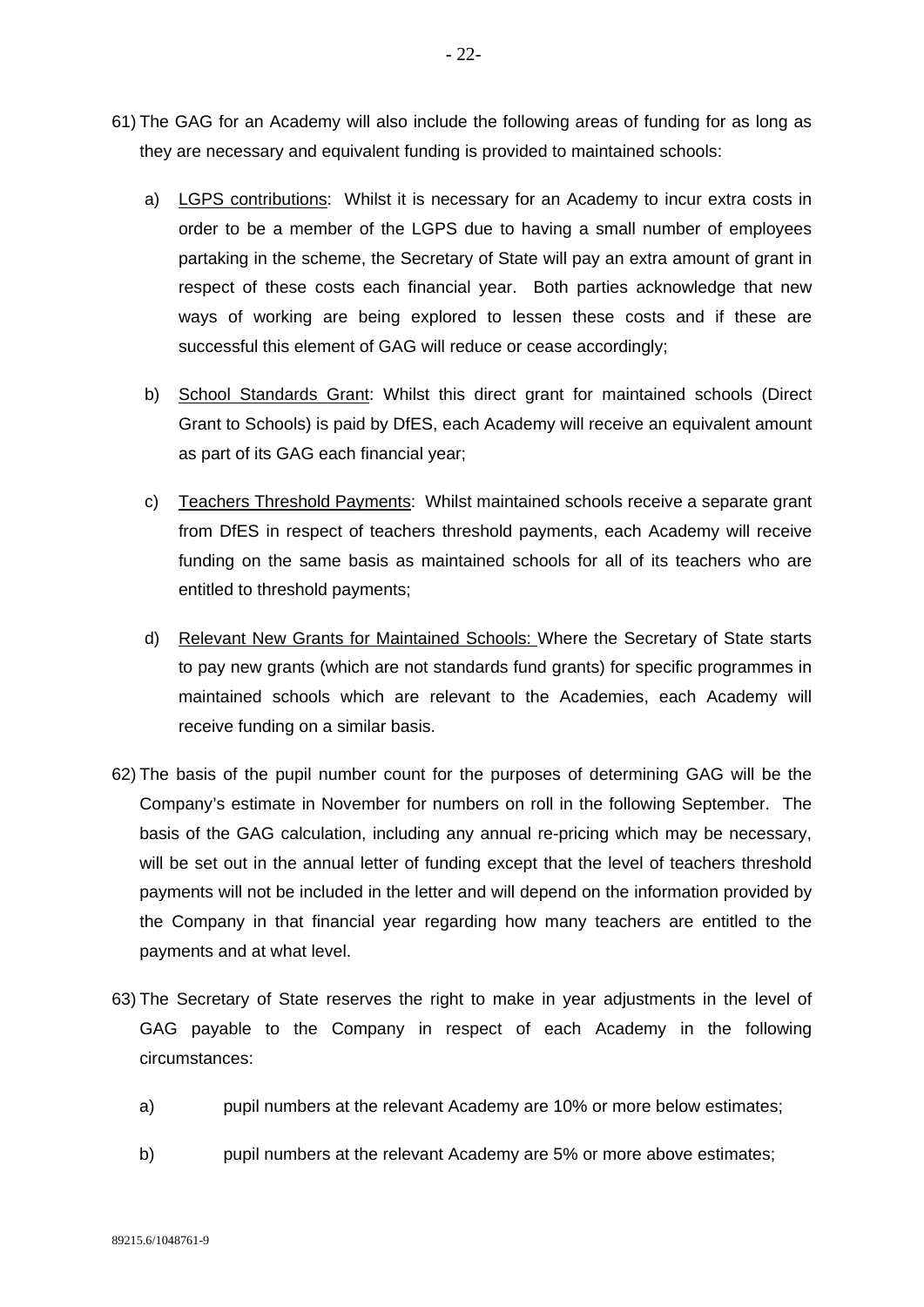c) additional grants relevant to an Academy are made by the Secretary of State to maintained schools.

The Company will notify the Secretary of State if at any stage in the year pupil numbers vary from the estimates by the percentages set out in clauses 63 (a) or (b). The Secretary of State will base his assessment of the variation of pupil numbers on information provided by the Company and data from the school census; in September and January each year. The adjustments to the level of GAG may be in respect of any element of the GAG.

- 64) The Secretary of State recognises that:
	- a) in relation to Academies which open with intakes representing only a proportion of the final planned size of the Academy, payments based simply upon the number of pupils present are unlikely to be sufficient to meet the Academy's needs in the years before all age groups are present at their planned size (the "Start-up Period") because of a lack of economies of scale. The Secretary of State undertakes to pay an appropriately larger GAG in the Start-up Period than would be justified solely on the basis of the methods set out in clauses 60 and 61, in order to enable the Academy to operate effectively. The Company will make a bid to the Secretary of State for this addition to GAG based upon need and providing appropriate supporting evidence;
	- b) in relation to Academies which open with pupils transferred from one or more LEAmaintained schools which have closed, additional GAG resources will be required to take account of transitional costs including any costs associated with supporting the integration of pupils from the closed schools and, where necessary, to offer a dual curriculum.
- 65) During the Start-up Period or during the period when year groups are present who have transferred from a predecessor school or schools, the Secretary of State will pay a further element of GAG additional to that calculated in accordance with the methods set out in clauses 60 and 61 to allow the relevant Academy to:
	- a) purchase a basic stock of teaching and learning materials (including library books, text books, software, stationery, science equipment and equipment for physical education) and other consumable materials.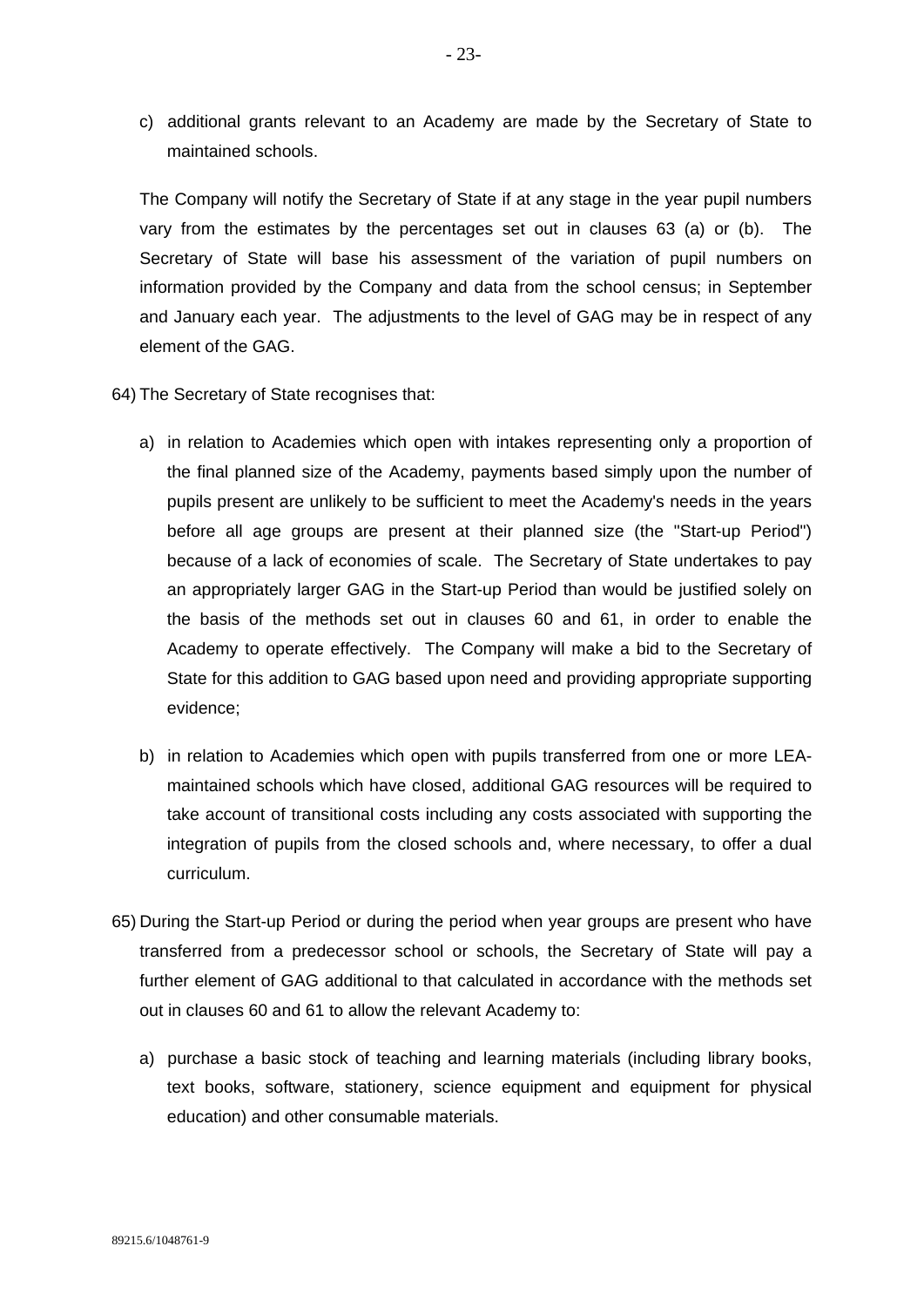b) meet the costs associated with the recruitment and induction of additional teaching and other staff.

After the Start-up Period these costs will be met through the ordinary GAG.

- 66) The Secretary of State recognises that if he serves notice of intention to terminate a Supplemental Agreement under that agreement the intake of new pupils during the notice period is likely to decline and that in such circumstances payments based simply upon the number of pupils attending the relevant Academy are unlikely to be sufficient to meet the Academy's needs during the notice period. The Secretary of State undertakes to pay a reasonable and appropriately larger GAG in the notice period than would be justified solely on the basis of the methods set out in clauses 60 and 61, in order to enable the Academy to operate effectively.
- 67) The Secretary of State also recognises that if this Agreement or a Supplemental Agreement is terminated for any reason by either party the number of pupils at the relevant Academy or Academies is likely to decline. In these circumstances both parties undertake to attempt to resolve issues arising from such termination in good faith and with the aim of protecting the interests and the education of the pupils at the Academy.

#### **Earmarked Annual Grant**

- 68) Earmarked Annual Grant ("EAG") shall be paid by the Secretary of State in respect of either recurrent or Capital Expenditure for such specific purposes as may from time to time be agreed between the Secretary of State and the Company and as described in the relevant funding letter. The Company is free to determine how best to use each of its EAGs within the scope of the grant set out in the relevant funding letter.
- 69) Where the Company is seeking a specific EAG in relation to any financial year, it shall submit a letter outlining its proposals and the reasons for its request to Academies Division, Sanctuary Buildings, Great Smith Street, London SW1P 3BT by 15 February of the year preceding the financial year in question.

#### **Arrangements for Payment of GAG and EAG**

70) The Secretary of State shall notify the Company in December preceding the start of each financial year of the GAG and EAG figures in respect of each Academy which, subject to Parliamentary approval, the Secretary of State plans for that year and of the assumptions and figures on which these are based.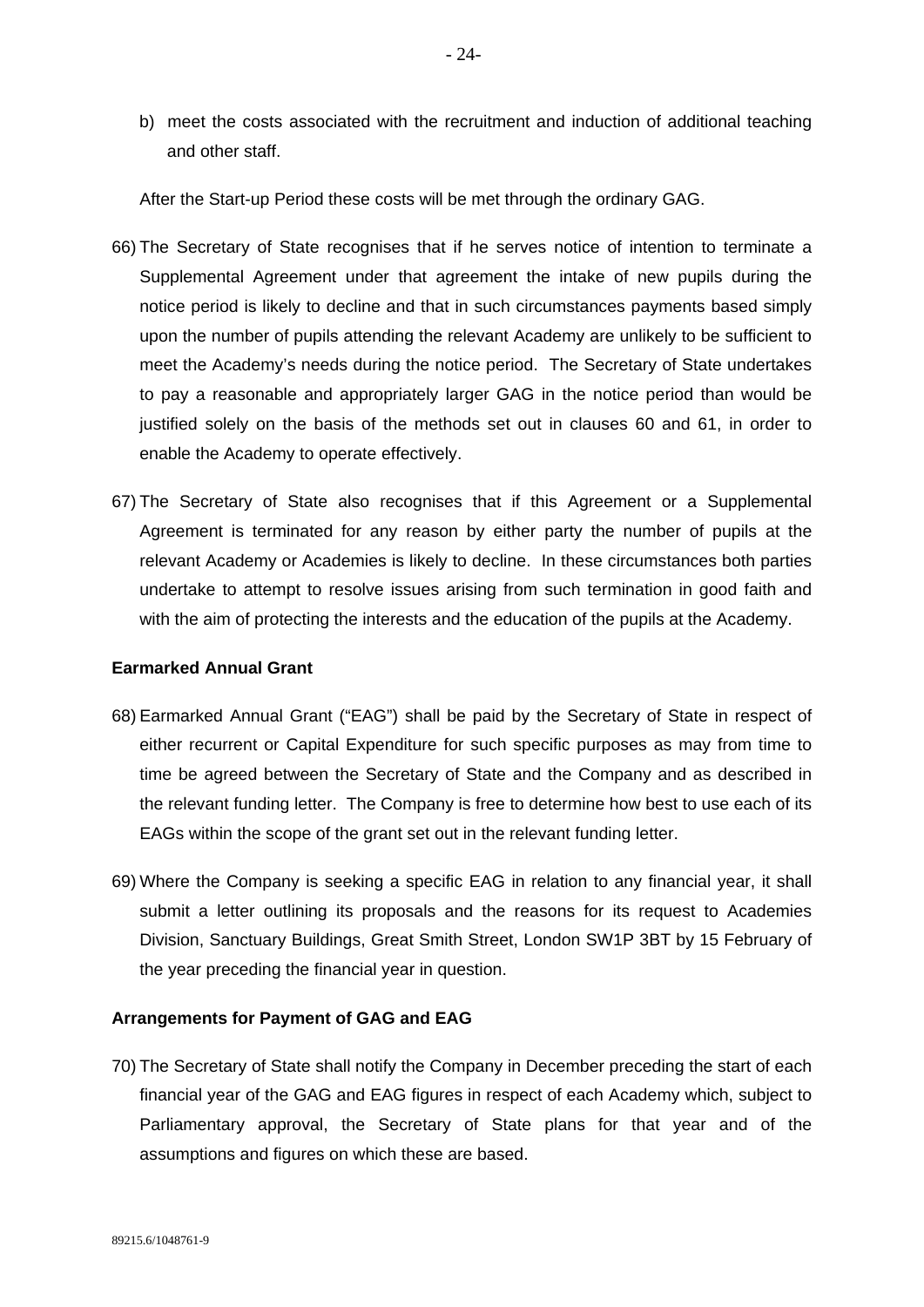- 71) The amounts of GAG for an Academy financial year will be determined annually by the Secretary of State. The amount of GAG will be notified to the Company in a funding letter not later than 1 April preceding that year (the "annual letter of funding"). The annual letter of funding will not include the amount which the Company will receive in respect of Teacher Threshold Payments whilst that grant is paid as a separate payment, which will be notified later in the year on a date to be agreed. Amounts of EAG will be notified to the Company according to an agreed programme.
- 72) For the purposes of this Agreement, the Academy's financial year shall be deemed to run from September to August, in order to align it to the school academic year. The Secretary of State undertakes to pay GAG in monthly instalments on or before the twenty fifth day of each month, each such instalment to fund the salaries and other payroll costs for the relevant month of all monthly paid employees and all other costs payable during the next following month. The detailed arrangements for payment will be set out in the annual letter of funding.

### **Other relevant funding**

- 73) Subject to the Company first obtaining the Secretary of State's consent to make the relevant redundancies, which consent shall not be unreasonably withheld or delayed, the Secretary of State shall meet a proportion of the costs arising from the inclusion of Academies in the Schedules to the Redundancy Payments (Continuity of Employment in Local Government) (Modification) Order 1999. The Secretary of State shall meet the costs of the employee's prior eligible service, being service prior to the opening of the Academy, and the Company will meet the costs of service after the opening of the Academy.
- 74) The Secretary of State may meet costs incurred by the Company in connection with the transfer of employees from a predecessor undertaking under the Transfer of Undertakings (Protection of Employment) Regulations 2006. Payment of grant in respect of such costs is to be agreed between the parties on a case by case basis and the Company shall not budget on the basis that it will receive any grant in respect of such costs unless it is specifically notified that such grant will be paid.
- 75) The Company may also receive funding from LEAs in respect of the provision detailed in statements of SEN for pupils attending an Academy in accordance with the provisions of Section 483A of the Education Act 1996 and regulations made under that section. The Company shall ensure that all provision detailed in statements of SEN is provided for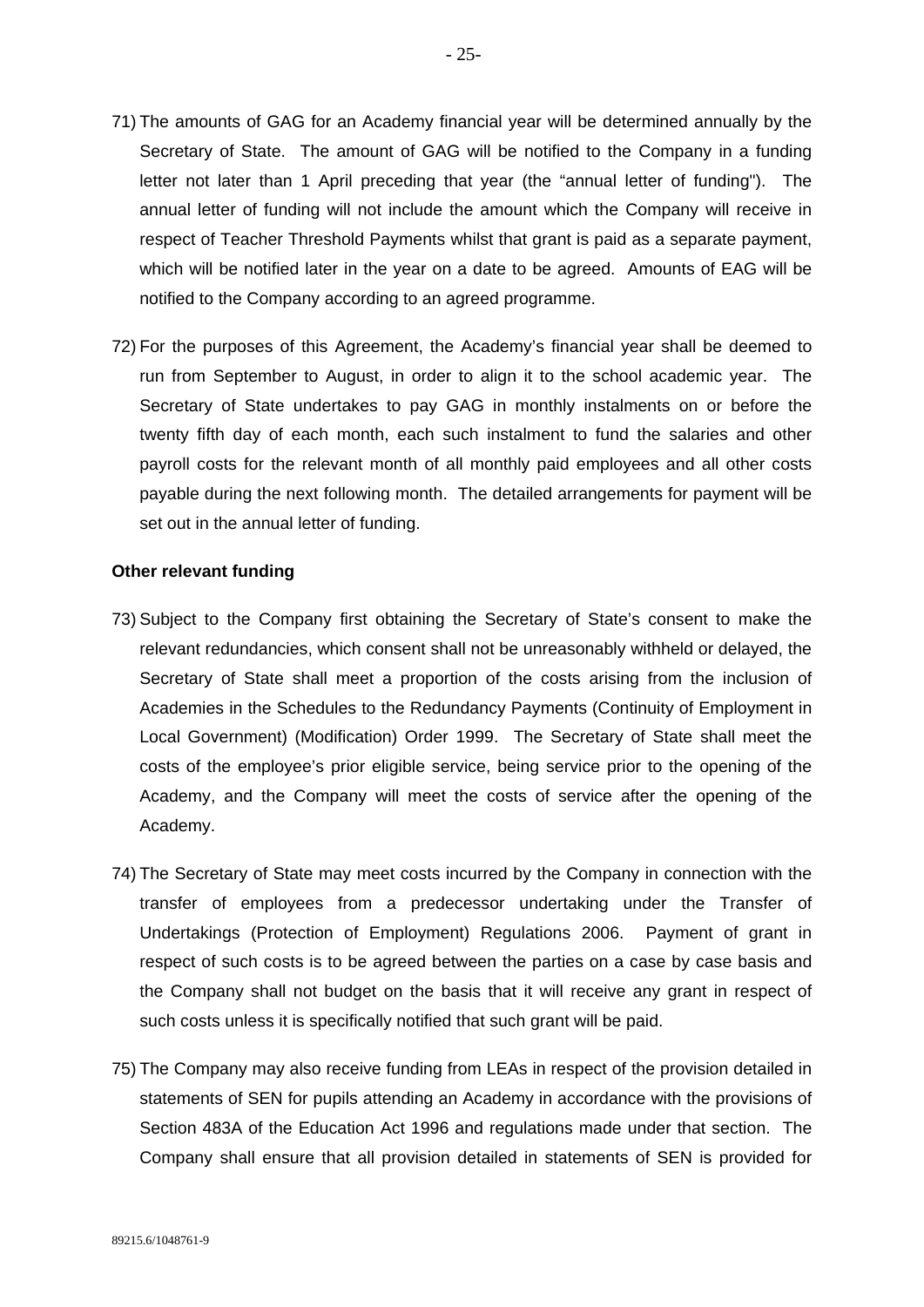such pupils.

76) The Company should also receive funding from the LEA in whose area it is located, from the Standards Fund. The scheme under which the Standards Fund money is to be distributed by the Secretary of State to LEAs and schools will permit LEAs to receive grants to Academies in the same way as they can do for maintained schools. The relevant Academy must use any grants received under the Standards Fund in accordance with any conditions specified in relation to that grant. Grants paid to the Company from the Standards Fund are not paid under this Agreement.

#### **Financial and Accounting Requirements**

- 77) Finance Director of the Company shall be the Academy's Accounting Officer. The Accounting Officer will be personally responsible to the Company for ensuring regularity and propriety, and for the economic, efficient and effective use of resources (i.e. ensuring value for money), and administration of the financial affairs of the Academy. The Accounting Officer may delegate or appoint others, to assist in carrying out these responsibilities.
- 78) The Company shall in relation to each Academy abide by the provisions within the Financial Handbook published by the DfES as amended from time to time and as modified to take account of the fact that the Company manages more than one Academy, which sets out in detail provisions for the financial management of each Academy including guidance on financial systems and controls and accounting and reporting requirements.
- 79) The formal budget plan must be approved each year by the directors of the Company.
- 80) Any payment of grant by the Secretary of State in respect of each Academy is subject to his being satisfied as to the fulfilment by the Company of the following conditions, namely, that:
	- a) in its conduct and operation of the relevant Academy it shall apply financial and other controls which conform to the requirements both of propriety and of good financial management;
	- b) arrangements have been made to maintain proper accounting records and that statements of income and expenditure and balance sheets may be produced in such form and frequency as the Secretary of State may from time to time reasonably direct;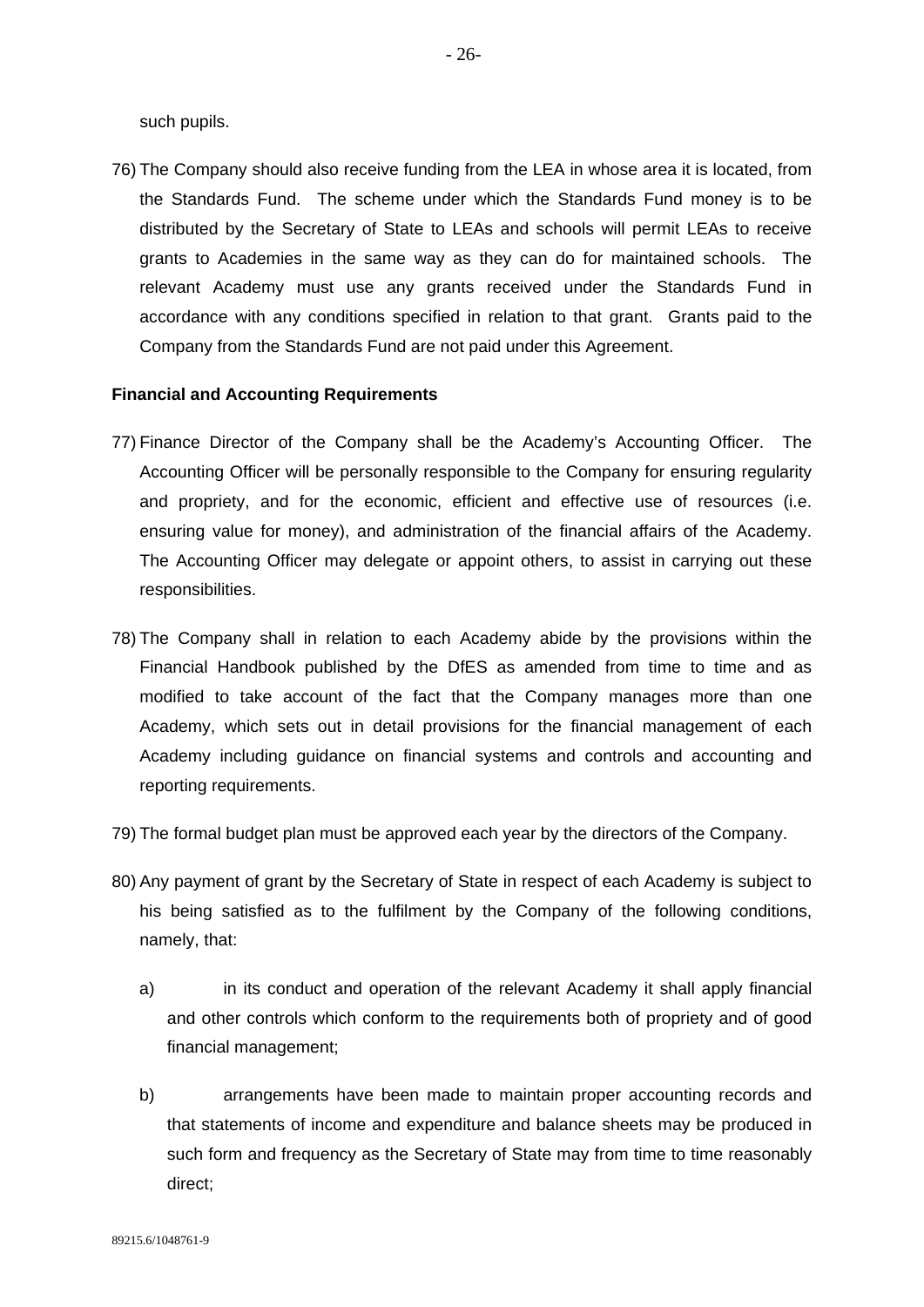- c) such financial statements are published at the end of each financial year in such form and manner as the Secretary of State may reasonably direct and a copy sent to him by 31 December each year. These statements should carry an audit report stating that, in the opinion of the auditors, the statements show a true and fair view of each Academy's affairs and that the grants were used for the purposes intended;
- d) the Company prepares and files with the Companies Registry such annual accounts as are required by the Companies Act 1985;
- e) a statement of the accounting policies used is sent to the Secretary of State with the financial statements:
- f) the Company insures or procures insurance by another person of its assets in accordance with normal commercial practice or under the terms of any subsisting leases in respect of the leasehold interest of the site upon which the Academy is situated;
- g) the Company prepares and files with the Charity Commission annual accounts prepared in accordance with the Statement of Recommended Practice;
- h) the Company shall comply with their obligation under the Charities Act 1993 (or any statutory re-enactment or modification of that Act) with regard to the preparation of an annual report and its transmission to the Charity Commissioners;
- i) the Company shall ensure that each Academy's accounts are audited annually by independent auditors whose appointment is approved by the Secretary of State.
- 81) In addition, and at his expense, the Secretary of State may instruct any suitably qualified person to report to him on the adequacy and effectiveness of the accounting systems and internal controls maintained by the Company in relation to each Academy and to make recommendations for improving the financial management of each Academy.
- 82) The books of accounts and all relevant records, files and reports of the Company relating to each Academy including those relating to financial controls, shall be open at all reasonable times to officials of the DfES and the National Audit Office and to contractors retained by the DfES or the National Audit Office for inspection or the carrying out of value for money studies and the Company shall secure that those officials and contractors are given reasonable assistance with their enquiries. For the purposes of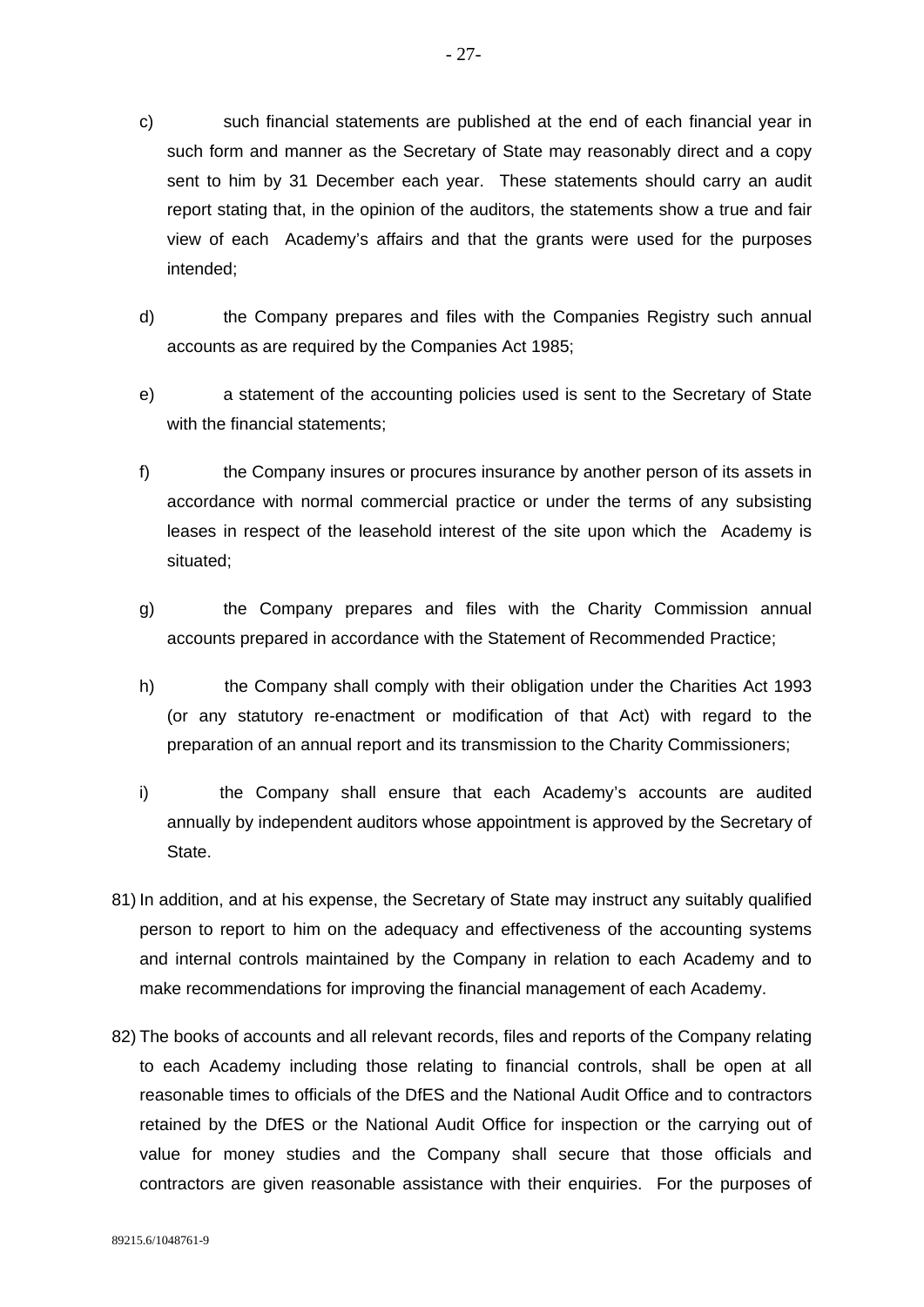this clause 'relevant' means in any way relevant to the provision and use of grants provided by the Secretary of State under this Agreement.

- 83) The Company shall submit indicative budgets relating to each Academy to the Secretary of State not later than by 15 February before the start of each financial year. Such budgets shall set out clearly the prospective income and expenditure of the relevant Academy and shall differentiate, and give adequate details of:
	- a) a statement of expected income for that year including cash donations and gifts in kind from sources other than GAG, EAG and grants from the Secretary of State towards capital expenditure, distinguishing between income from public funds including the national lottery and income from other sources. Income from cash donations and gifts in kind from sources other than GAG, EAG and grants from the Secretary of State towards capital expenditure will not be taken into account by the Secretary of State in the calculation of GAG;
	- b) a statement of proposed recurrent expenditure for that financial year;
	- c) a statement of proposed capital expenditure for that financial year.
- 84) At the beginning of any year the Company may hold unspent GAG from previous years amounting to 12% of the total GAG payable in the year just ended or such higher amount as may from time to time be agreed. This carried forward amount may be used as follows:
	- a) equivalent to 2% of the total GAG payable in the year just ended may be used by the Company for any of the purposes for which GAG is paid and whether for the purposes of the relevant Academy or for the purposes of any other Academy;
	- b) equivalent to a further 12% of the total GAG payable in the year just ended, or such higher figure as may from time to time be agreed, minus any amount used under sub-clause (a) above, may be use on the upkeep and improvement of premises, including the costs of equipment and routine repairs and maintenance of the relevant Academy, and on capital expenditure relating to the relevant Academy.

Notwithstanding the foregoing provisions of this clause 84 any additional grant provided over and above that set out in clauses 60 and 61 and made in accordance with clauses 55 and 56 may be carried forward without limitation or deduction until the start up period or the circumstances set out in clauses 64 and 65 come to an end.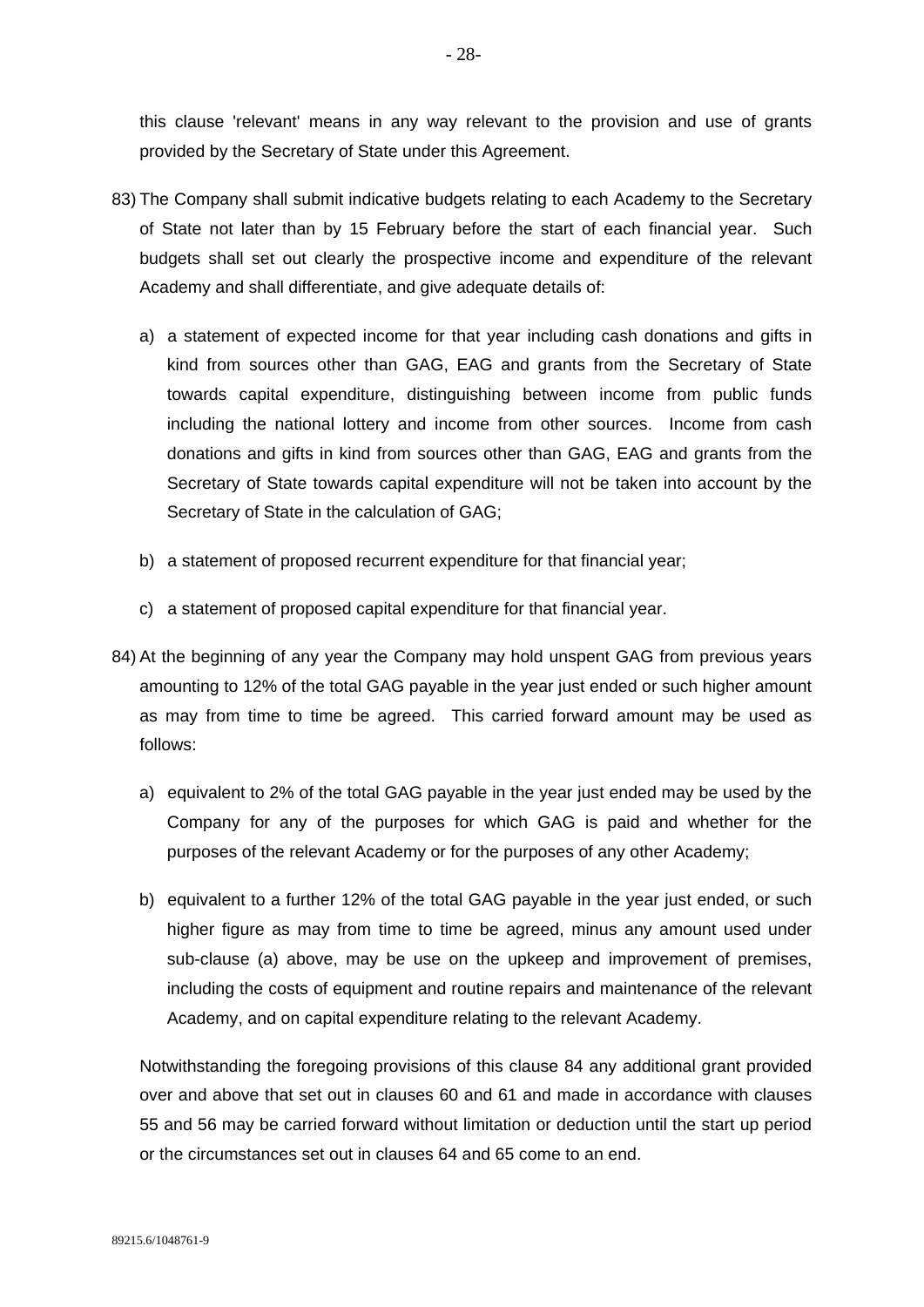- 85) Any savings of GAG not allowed to be carried forward under clause 84 will be taken into account in the payment of subsequent grant.
- 86) The Company may also accumulate funds from private sources or public sources other than grants from the Secretary of State for application to the benefit of the Academy as it sees fit. Any surplus arising from private sources or public sources other than grants from the Secretary of State shall be separately identified in the Company's balance sheet.
- 87) The Company shall not, without the prior written consent of the Secretary of State which shall not be unreasonably withheld or delayed:
	- a) in relation to an Academy and except such as are given in normal contractual relations give any guarantees, indemnities or letters of comfort;
	- b) write off any debts or liabilities owed to it above a value to be set out in the annual letter of funding, nor offer to make any ex gratia payments;
	- c) make any sale or purchase of freehold property; or
	- d) grant or take up any leasehold or tenancy agreement for a term exceeding three years.
- 88) Each discovered loss of an amount exceeding the amount set out in the annual letter of funding, and arising from suspected theft or fraud, shall be reported by the Company to the Secretary of State at the earliest practical opportunity.
- 89) It is the responsibility of the Company to ensure that each Academy balances its budget from year to year.

## **Borrowing Powers**

90) The Company shall not run an overdraft beyond such amount (to cover irregularities in cash flow) as may from time to time be both approved by the Company in General Meeting and in writing by the Secretary of State, such approval by the Secretary of State not to be unreasonably delayed or withheld, and subject to any conditions he may reasonably impose. The Company shall not borrow except with the written consent of the Secretary of State against future years' current grant, or by using as collateral assets purchased wholly or partly out of monies provided by the Secretary of State. The Company shall not borrow against land and buildings transferred to it for less than the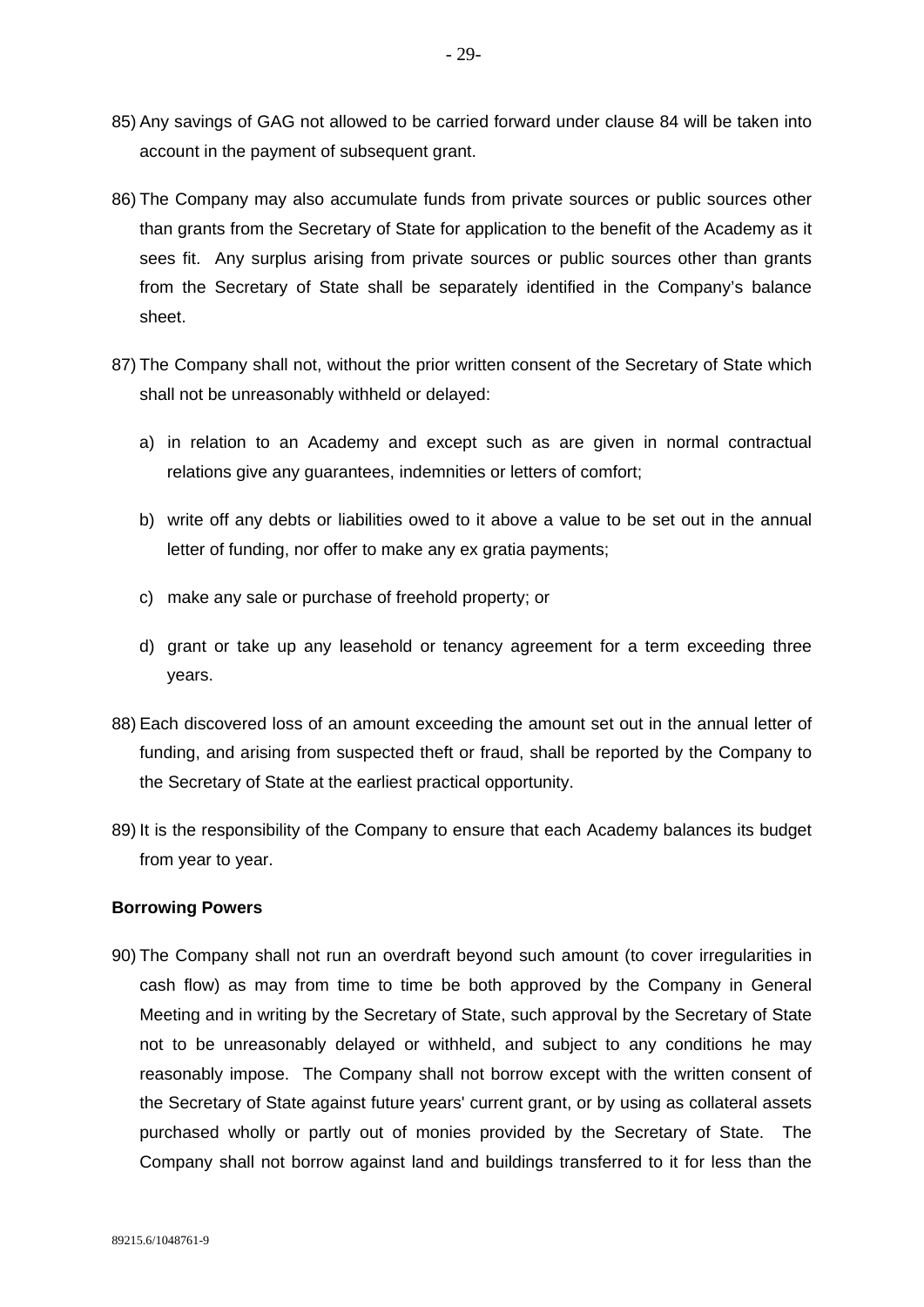market price from an LEA or trustees of a voluntary aided school. Provided always that nothing in this clause shall prevent the Company from borrowing (whether by way of overdraft or otherwise) prior to the opening of the Academy nor from borrowing where such borrowing is made necessary by the failure of the Secretary of State to make in a timely fashion payments (whether of GAG or EAG or otherwise) agreed to be made by him under this Agreement.

## **Disposal of Assets**

- 91) Where the Company acquires assets for a nil consideration or at an under value it shall be treated for the purpose of this Agreement as having incurred expenditure equal to the market value of those assets at the time that they were acquired. This provision shall not apply to assets transferred to the Company at nil or nominal consideration and which were previously used for the purposes of a state funded school or where transferred from an LEA, the value of which assets shall be disregarded.
- 92) The sale or disposal by other means of a capital asset by the Company shall require the consent of the Secretary of State. such consent not to be unreasonably withheld or delayed, where:
	- a) the Secretary of State paid capital grant in excess of £20,000 for the asset; or
	- b) the asset was transferred to the Company from a LEA for no or nominal consideration.

Furthermore, reinvestment of a percentage of the proceeds of disposal of a capital asset paid for with a capital grant from the Secretary of State shall require the Secretary of State's consent in the circumstances set out above and reinvestment exceeding £1,000,000 or with other special features will be subject to Parliamentary approval. The percentage of the proceeds for which consent is needed is the percentage of the initial price of the asset which was paid by capital grant from the Secretary of State.

93) This clause applies in the event, during the currency of this agreement, of the disposal of a capital asset for which capital grant of any amount was paid by the Secretary of State, where the asset was acquired by the Company at market value. In this event, the Company shall repay to the Secretary of State the same proportion of the proceeds of the disposal as equates with the proportion of the original cost met by the Secretary of State, unless the Secretary of State agrees to some or all of the proceeds being retained by the Company for its charitable purposes.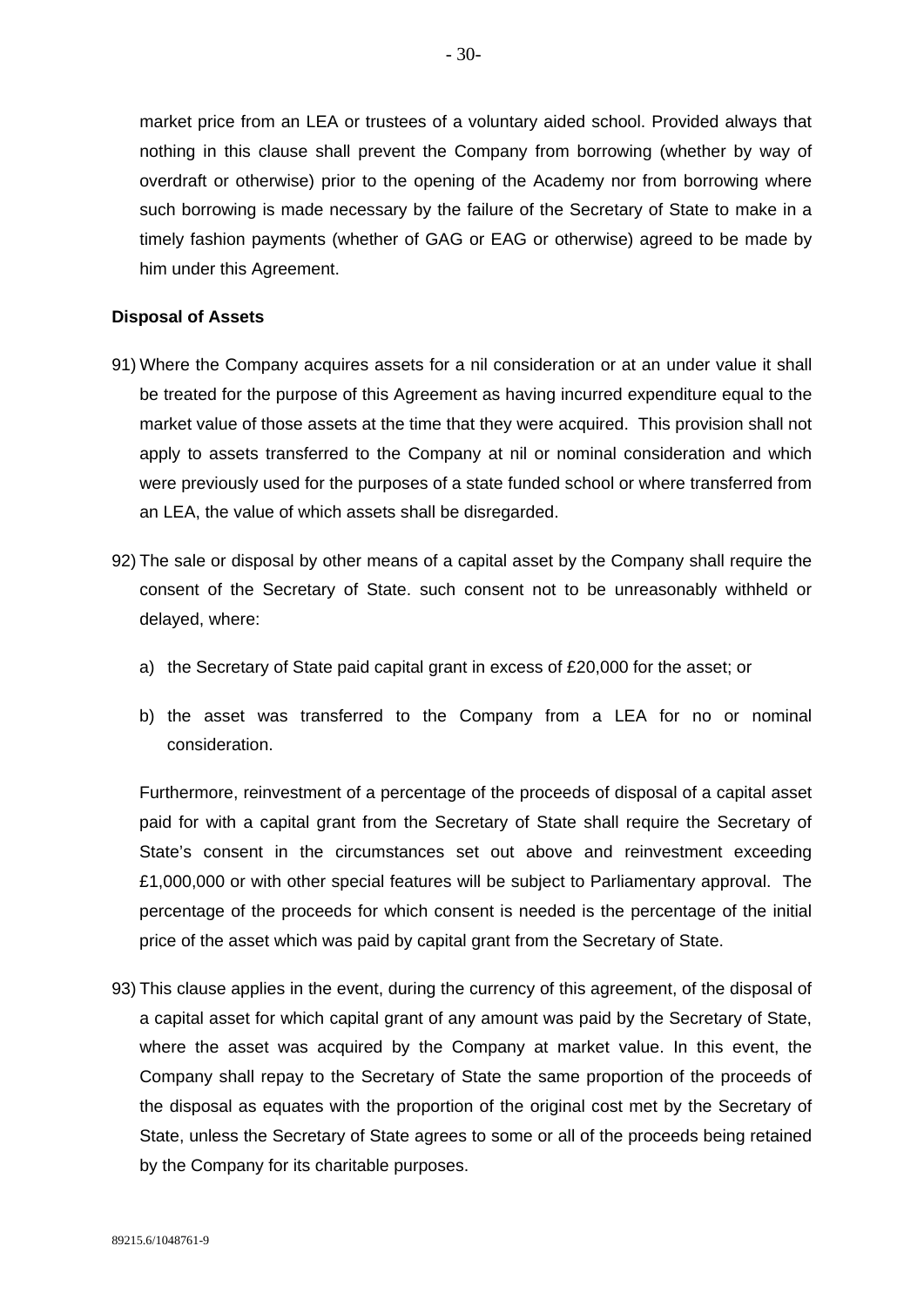- 94) This clause applies in the event, during the currency of this agreement, that the Secretary of State consents to the disposal of an asset which was transferred to the Company from a LEA for no or nominal consideration. In this event the Secretary of State may give consent on the basis that all or part of the proceeds of the disposal should be made over to the LEA from which the asset was transferred, taking into account the amount of the proceeds to be reinvested by the Company. The Secretary of State will have regard to any representations from the Company and the LEA from which the asset was transferred before giving consent under this clause.
- 95) Except with the consent of the Secretary of State, the Company shall not dispose of assets for a consideration less than the best price that can reasonably be obtained, such consent not to be unreasonably withheld or delayed.

#### **TERMINATION**

- 96) This Agreement shall commence on the date hereof and continue until terminated in accordance with clause 97 or until all Supplemental Agreements entered into between the Secretary of State and the Company shall have terminated.
- 97) The Secretary of State may at any time by notice in writing terminate this Agreement and each of the Supplemental Agreements forthwith on the occurrence of any of the following events:
	- a) the Company calls a meeting of its creditors (whether formal or informal) or enters into any composition or arrangement (whether formal or informal) with its creditors; or
	- b) the Company proposes a voluntary arrangement within Section 1 of the Insolvency Act 1986; or
	- c) the Company is unable to pay its debts within the meaning of Section 123 of the Insolvency Act 1986 provided that, for the purposes of this Clause Section 123 (1)(a) of the Insolvency Act 1986 shall have effect as if the amount of £10,000 was substituted for £750. The Company shall not be deemed unable to pay its debts for the purposes of this clause if any such demand as is mentioned in the said Section is being contested in good faith by the Company; or
	- d) the Company has had a receiver (and manager with the exception of Receivers and Managers appointed by the Charity Commission under the Charity Act 1993 or any subsequent re-enactment of that Act), administrator or administrative receiver appointed over all or any part of its undertakings, assets or income; or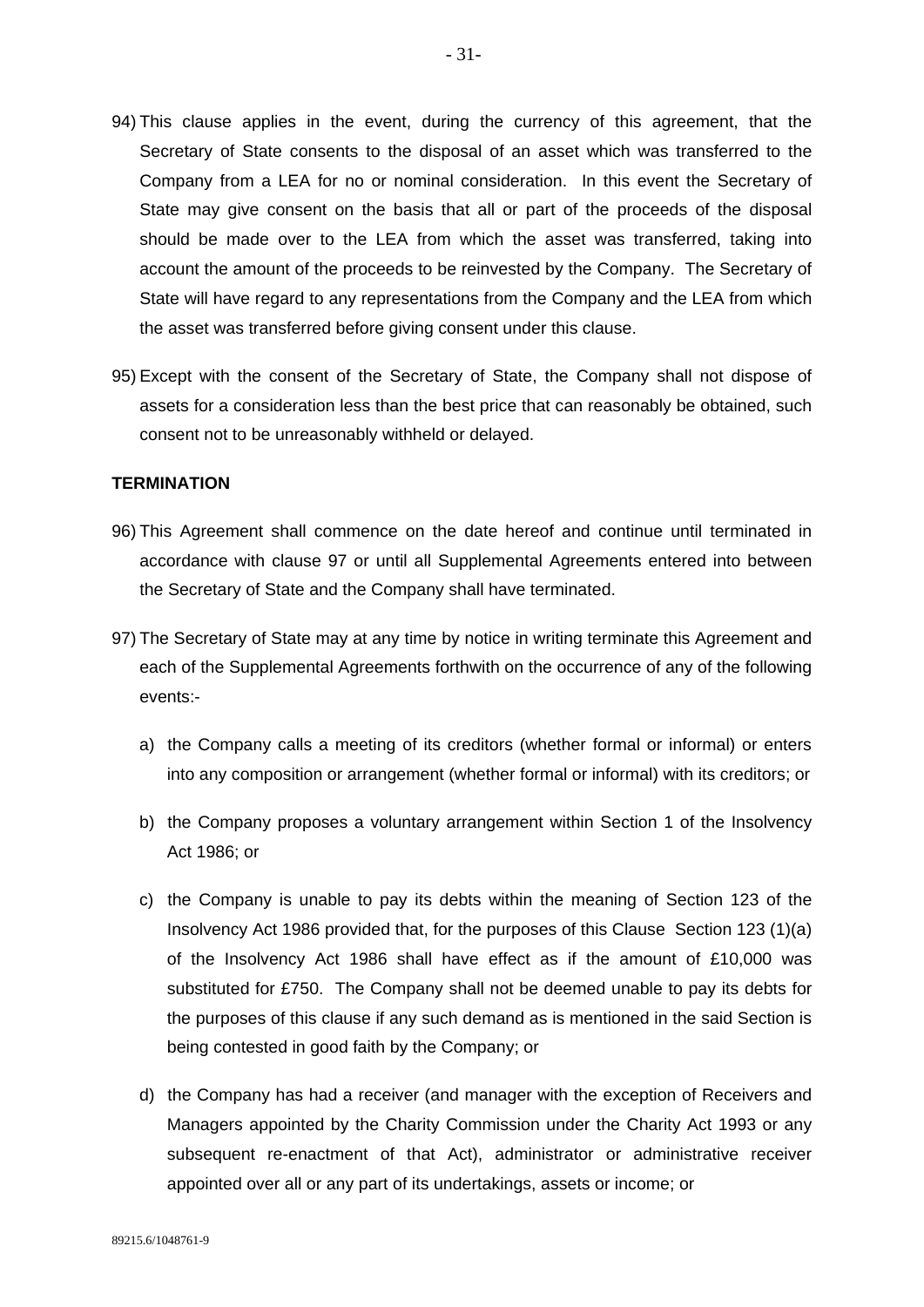- e) any restraint, execution or other process is levied or enforced on any material part of the Company's property and is not paid out, withdrawn or discharged within fifteen Business Days; or
- f) the Company has passed a resolution for its winding up; or
- g) an order is made for the winding up or administration of the Company.

The Company shall notify the Secretary of State as soon as possible after receiving any petition which may result in an order for the winding up or administration of the Company and shall provide an explanation to the Secretary of State of the circumstances giving rise to the service of such a petition.

## **Effect of Termination**

98) In the event of the termination of this Agreement however occurring the Secretary of State shall procure that his nominee shall resign as a member of the Company and shall co-operate in making any associated amendments to the Company's Articles of Association.

## **GENERAL**

#### **Information**

- 99) Without prejudice to any other provision of this Agreement, the Secretary of State acting reasonably may from time to time call for information on, inter alia, any Academy's:
	- a) curriculum;
	- b) arrangements for the assessment of pupils;
	- c) targets, including those set in accordance with the provisions of clause 30;
	- d) teaching staff including numbers, qualifications, experience, salaries, and teaching loads;
	- e) class sizes;
	- f) outreach work with other schools and the local community;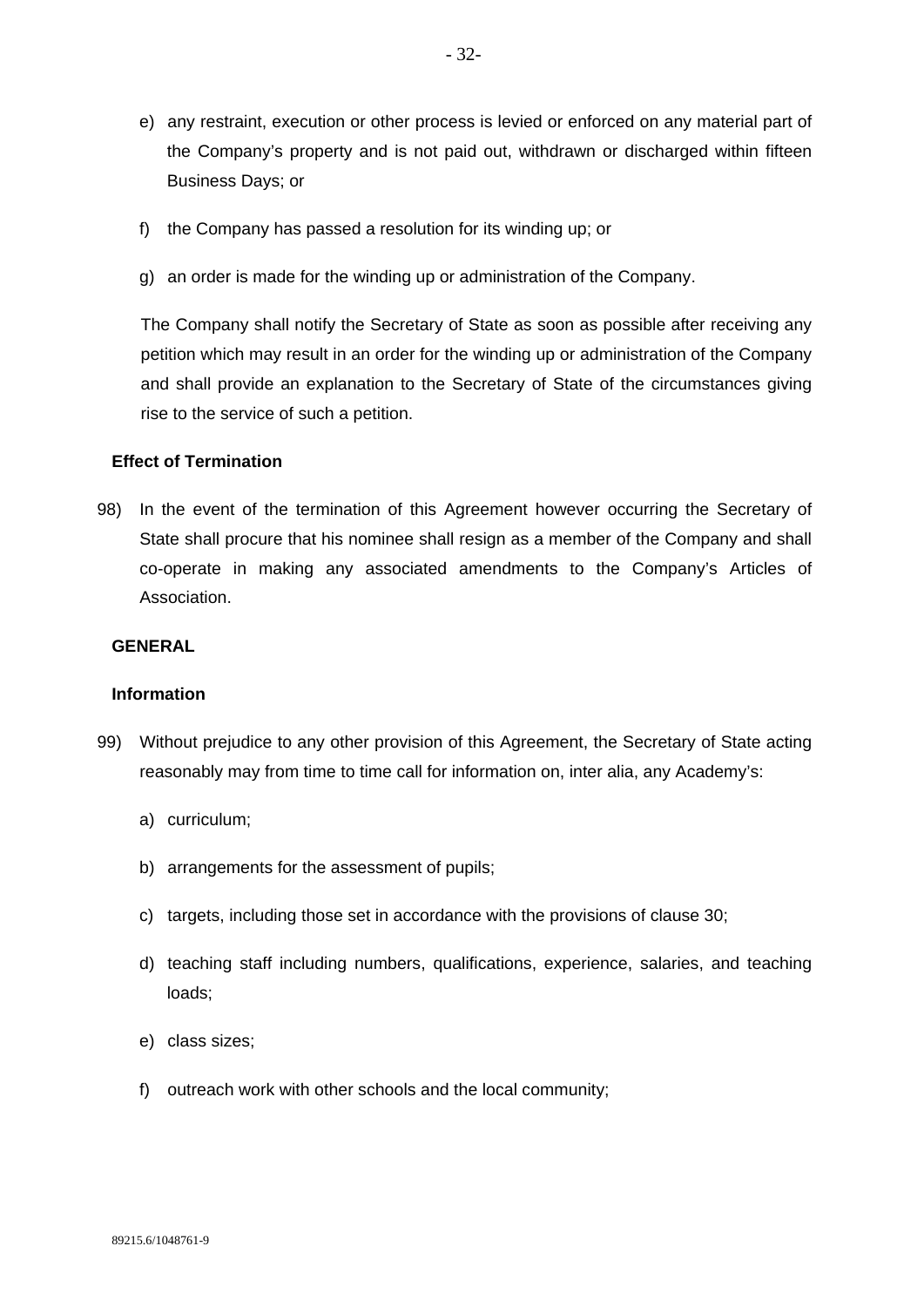- g) operation of the admission criteria and over subscription arrangements for the Academy including numbers of applications for places and the number and characteristics of pupils accepted for admission;
- h) numbers of pupils excluded (including permanent and fixed term exclusions);
- i) levels of authorised and unauthorised attendance;
- j) charging and remissions policies and the operation of those policies;
- k) organisation, operation and building management;
- l) financial controls; and
- m) membership and proceedings of the Company and the Local Governing Body.
- 100) The Company shall make such information available to the Secretary of State, in such form and manner and at such times as may reasonably be required. The Secretary of State shall provide the Company with such information as it may reasonably require of him for the running of an Academy.
- 101) Any information of a secret or confidential nature obtained by the Secretary of State or by any officials or advisers or contractors to such person, shall be kept confidential by such persons, as the Secretary of State shall procure, and shall not (except as required by law) be disclosed to any third party (including without limitation any LEA) without the prior written approval of the Company, such approval not to be unreasonably withheld or delayed.

## **Access by the Secretary of State's Officers**

102) The Company shall allow access to the premises of any Academy at any reasonable time to DfES officials. All records, files and reports relating to the running of each Academy shall be available to them at any reasonable time. The Company shall provide the DfES in advance with papers relating to each Academy prepared for meetings of the Local Governing Body, of the Company's directors and of the members of the Company. The Company need not provide to the DfES any part of these papers which relate to any issues of contention with the Secretary of State or any discussion of bids for funding to the Secretary of State. Two DfES officials shall be entitled to attend and to speak at all such meetings, but shall withdraw from any discussion of an Academy's or the Company's relationship with the Secretary of State or any discussion of bids for funding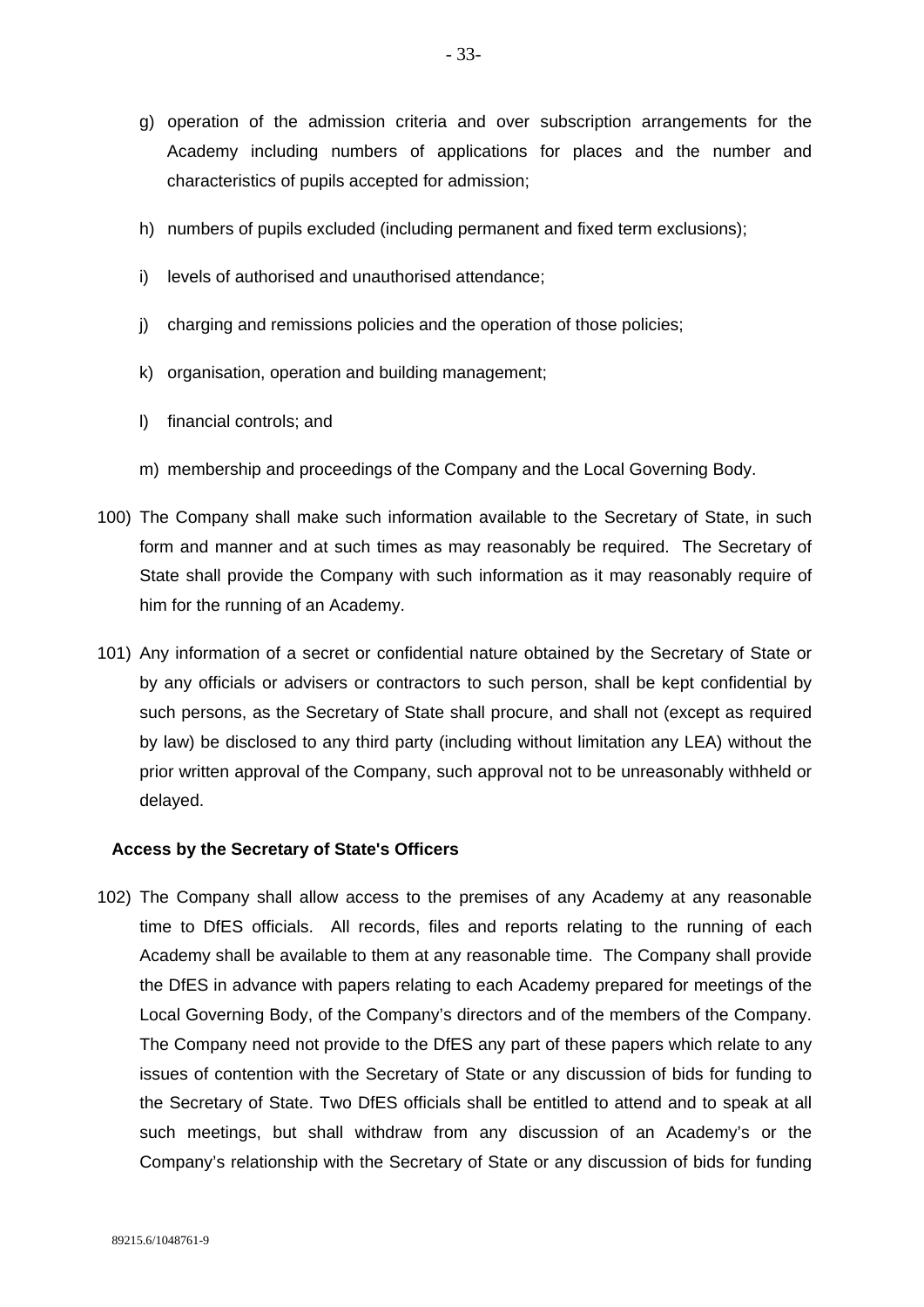to the Secretary of State.

- 103) The Company shall ensure that to the extent only that such documents relate to an Academy:
	- i) the agenda for every meeting of the relevant Local Governing Body;
	- ii) the draft minutes of every such meeting, if they have been approved by the person acting as chairman of that meeting;
	- iii) the signed minutes of every such meeting; and
	- iv) any report, document or other paper considered at any such meeting,

which are to be made available for inspection at the relevant Academy by virtue of article 100 of the Articles of Association are, as soon as is reasonably practicable, sent to the DfES.

- 104) There may be excluded from any item required to be sent to the DfES by virtue of clause 103, any material relating to:
	- a) a named teacher or other person employed, or proposed to be employed, at any Academy;
	- b) a named pupil at, or candidate for admission to, any Academy; and
	- c) any matter which, by reason of its nature, the Company is satisfied should remain confidential.

#### **Notices**

105) Any notice or other communication concerning this Agreement or a Supplemental Agreement shall be sent, in the case of a notice or communication from the Secretary of State to the Company at its registered office or such other addressee/address as may be notified in writing from time to time by the Company and, in the case of a notice or communication from the Company to the Secretary of State to Head of Academies Division, Department for Education and Skills, Sanctuary Buildings, Great Smith Street, London SW1P 3BT; or such other address as may be notified from time to time by the Secretary of State and where any such notice or communication is sent by post, unless the contrary is proved, it shall be deemed, subject to satisfactory proof of posting, to be effected two Business Days after the same shall have been posted.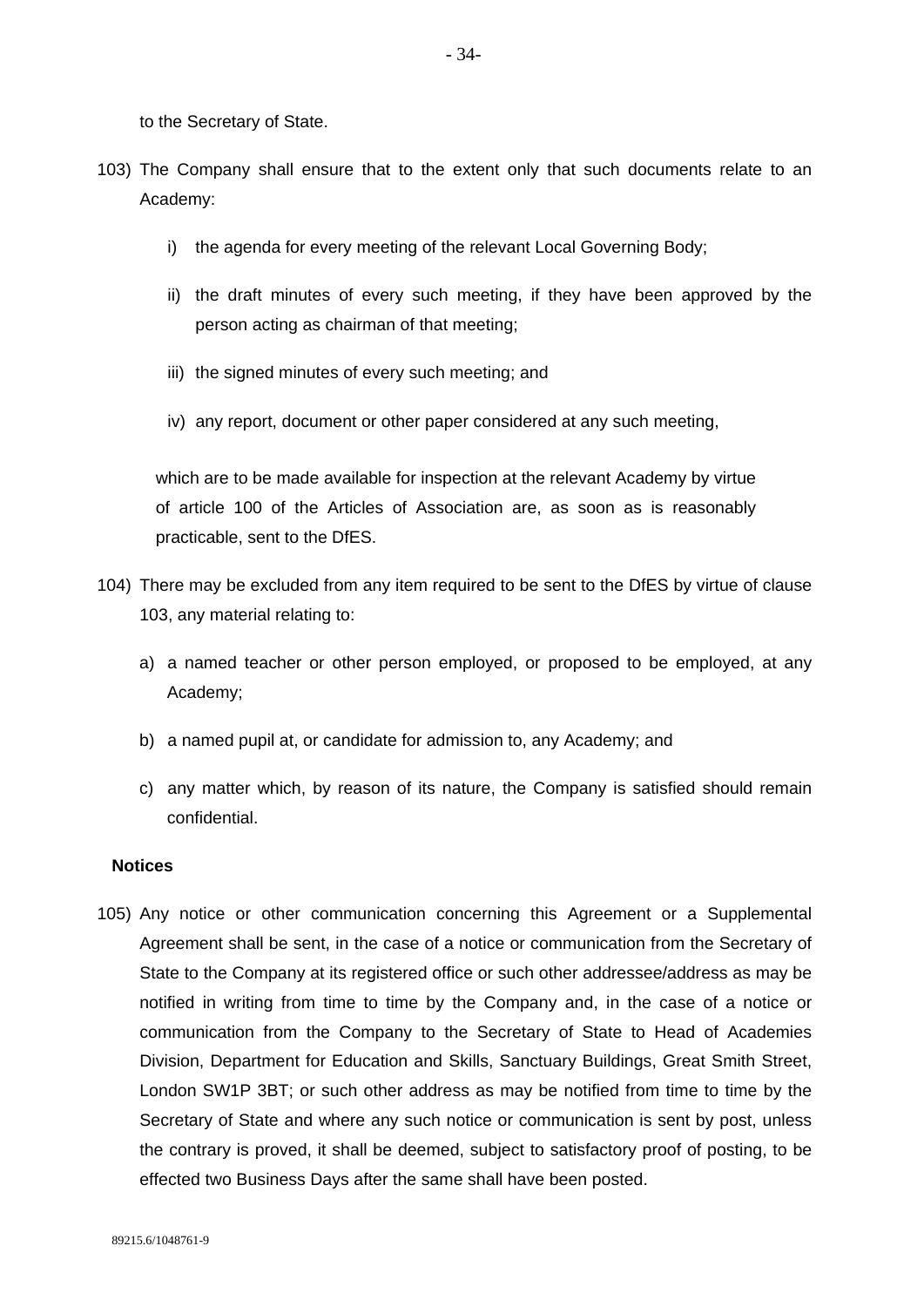- 106) This Agreement may be amended in writing at any time by agreement between the Secretary of State and the Company.
- 107) The service by the Secretary of State of a notice of termination of a Supplemental Agreement shall not prejudice the ability of the Company (if it wishes to do so) during the notice period to admit pupils to the relevant Academy in accordance with the provisions of this Agreement and the relevant Supplemental Agreement and to receive GAG and EAG in respect of them.

#### **Appointment of Additional Governors by the Secretary of State**

- 108) If the Secretary of State becomes entitled in accordance with the Articles to appoint Additional Governors (as defined in the Articles) by reference to the particular circumstances of an Academy rather than circumstances pertaining to all or substantially all Academies or the affairs of the Company generally, the Company will:
	- a) replace such members of the Local Governing Body of the relevant Academy as shall have been appointed by the Governors in accordance with article 78(f) of the Articles and/or appoint additional members of the Local Governing Body as, in either case, the Secretary of State may by notice in writing specifying the persons so to be appointed to the Company require, provided that at least one of the members of the Local Governing Body is also a Governor (as defined in the Articles); and
	- b) upon the replacement or appointment, as the case may be, of the members of the Relevant Local Governing Body, delegate to the relevant Local Governing Body all such powers as may be necessary to ensure that the Relevant Local Governing Body is capable of properly conducting the affairs of the Academy on the Company's behalf.
- 109) Notwithstanding the delegation referred to in clause 108 the relevant Local Governing Body will report to the Governors of the Company upon all decisions taken by the Local Governing Body at such intervals as the Company may reasonably require, following reasonable notice from the Company of its reporting requirements.
- 110) The Company may at any time revoke the delegation of powers referred to in clause 108 by notice in writing to the members of the relevant Local Governing Body. A copy of any such notice will also be sent to the Secretary of State.
- 111) The Secretary of State undertakes to the Company not to exercise the powers under the Articles to appoint Additional Governors unless:-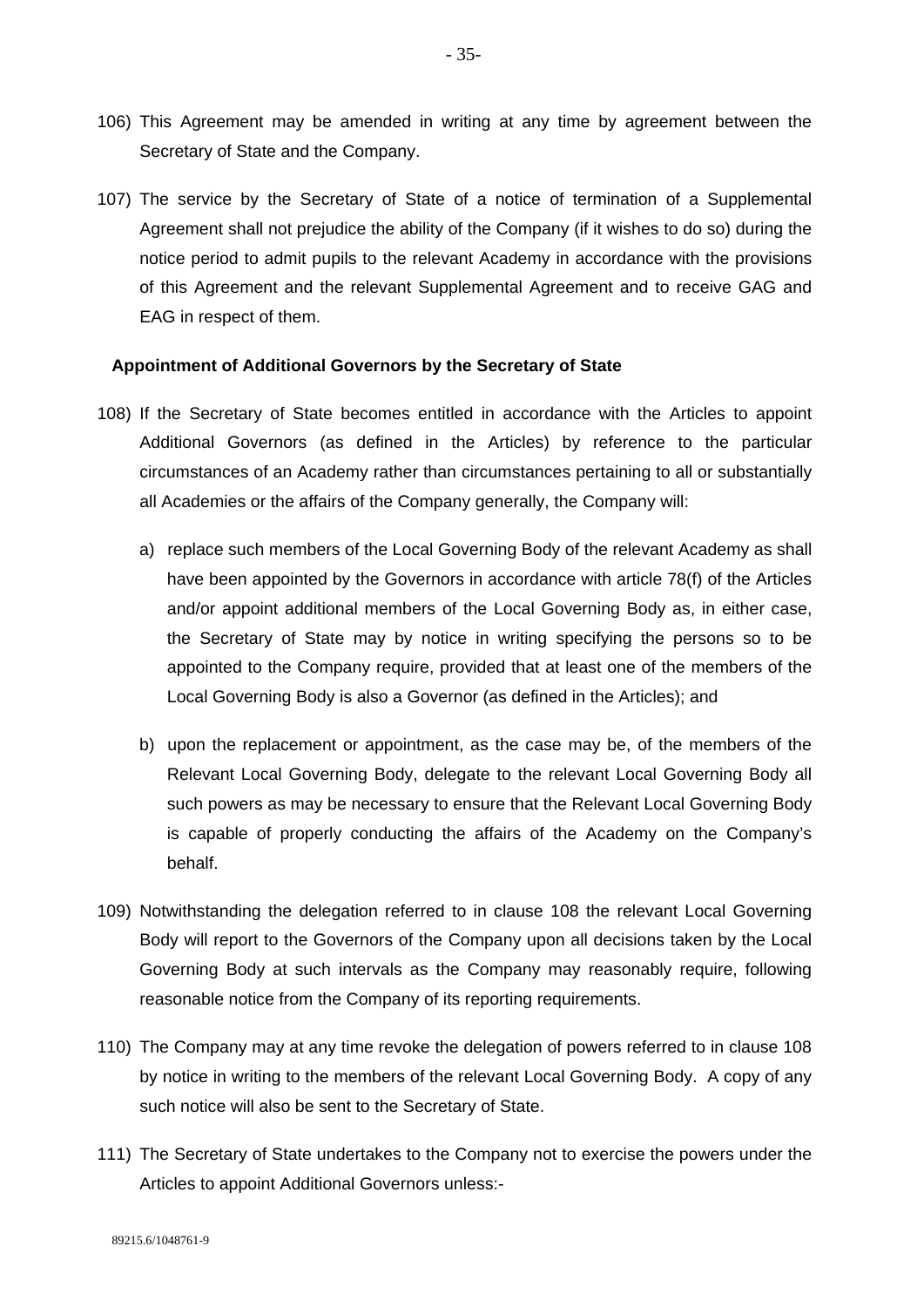- a) the Company fails to comply with its obligations under clause 108; or
- b) if, such powers having been delegated to the Local Governing Body in accordance with clause 108, such delegation is subsequently revoked or, without the prior written consent of the Secretary of State, varied in any material respect; or
- c) in the Secretary of State's opinion the circumstances pertain to all or substantially all the Academies or the affairs of the Company generally.

## **General**

112) The Secretary of State and the Company recognise the difficulties in catering in this Agreement and the Supplemental Agreements for all the circumstances which may arise in relation to the Academies and undertake in good faith to conduct such consultations as may from time to time be desirable in order to promote the interests of the Academies throughout the currency of this Agreement.

|                                                | <b>Duly Authorised</b> |
|------------------------------------------------|------------------------|
| SIGNED on behalf of the Secretary of State by: |                        |
|                                                | <b>Director</b>        |
| SIGNED on behalf of ARK Academies by:          |                        |
| This Agreement was signed on                   | 2006                   |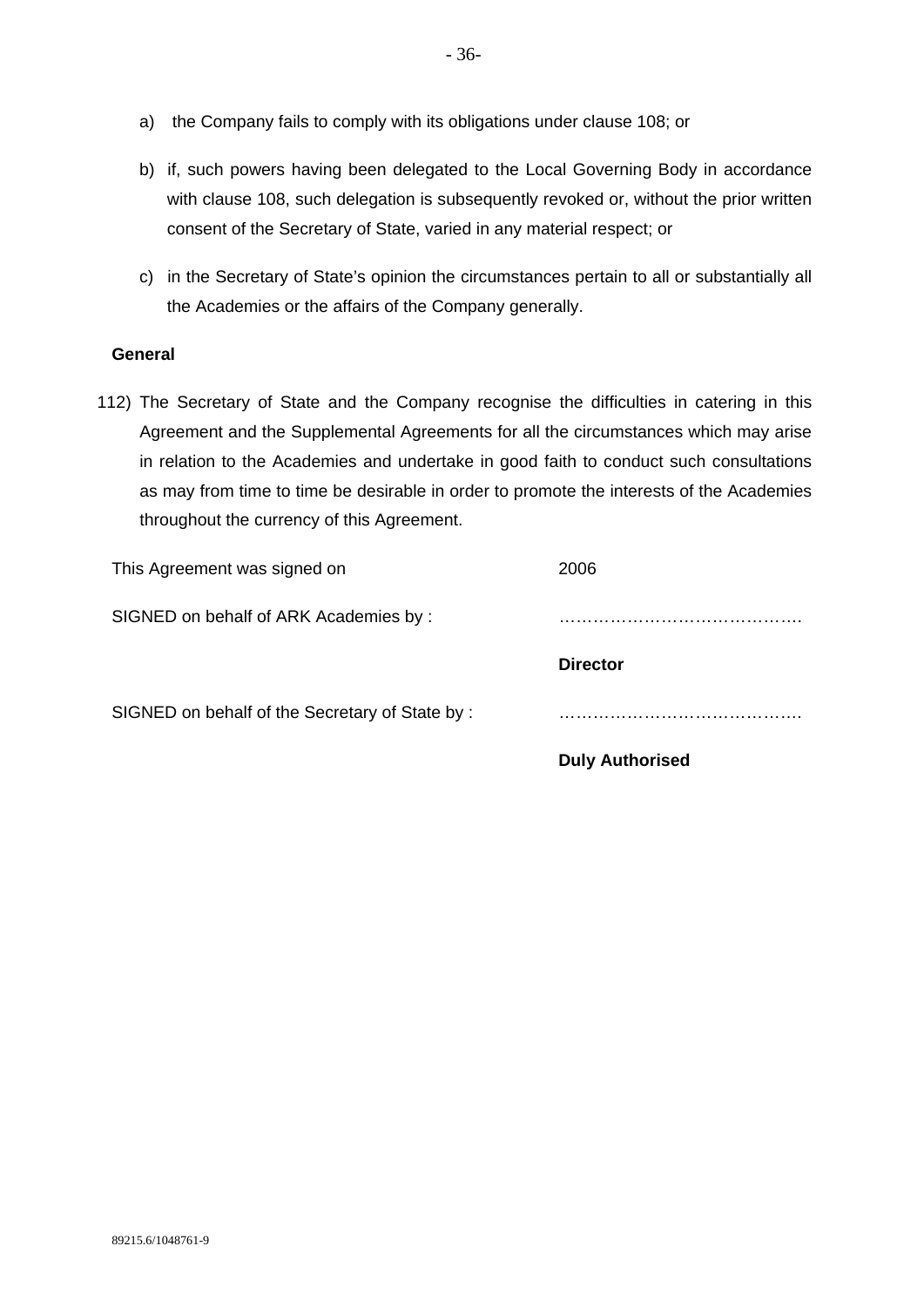# **SCHEDULE 1**

## **MODEL SUPPLEMENTAL AGREEMENT FOR ACCELERATED ACADEMIES**

## THIS AGREEMENT made 200[<sup>o</sup>]

## **BETWEEN**

## **(1) THE SECRETARY OF STATE FOR EDUCATION AND SKILLS**; and

## **(2) ARK ACADEMIES**

**IS SUPPLEMENTAL TO THE MASTER FUNDING AGREEMENT** made between the same parties and dated  $\bullet$  2006 (the "Master Agreement").

## 1 **DEFINITIONS AND INTERPRETATION**

- 1.1 Except as expressly provided in this Agreement words and expressions defined in the Master Agreement shall have the same meanings in this Agreement as were ascribed to them in the Master Agreement.
- 1.2 The following words and expressions shall have the following meanings:

"the Academy" the  $[•]$  Academy [to be] established at  $[•]$ .

1.3 Reference in this Agreement to clauses and Annexes shall, unless otherwise stated, be to clauses and annexes of this Agreement.

## 2 **THE ACADEMY**

- 2.1 The Company will sponsor the Academy.
- 2.2 The specialism of the Academy will be  $[•]$ .
- 2.3 The arrangements for admission of pupils to the Academy are set out at Annex 1.
- 2.4 The Academy [is intended to open] [opened] on 1 September ●.

## 3 **CAPITAL EXPENDITURE**

3.1 Clauses 40 to 51 (inclusive) of the Master Agreement shall not apply to the Academy and the terms of this Clause 3 shall apply in their place.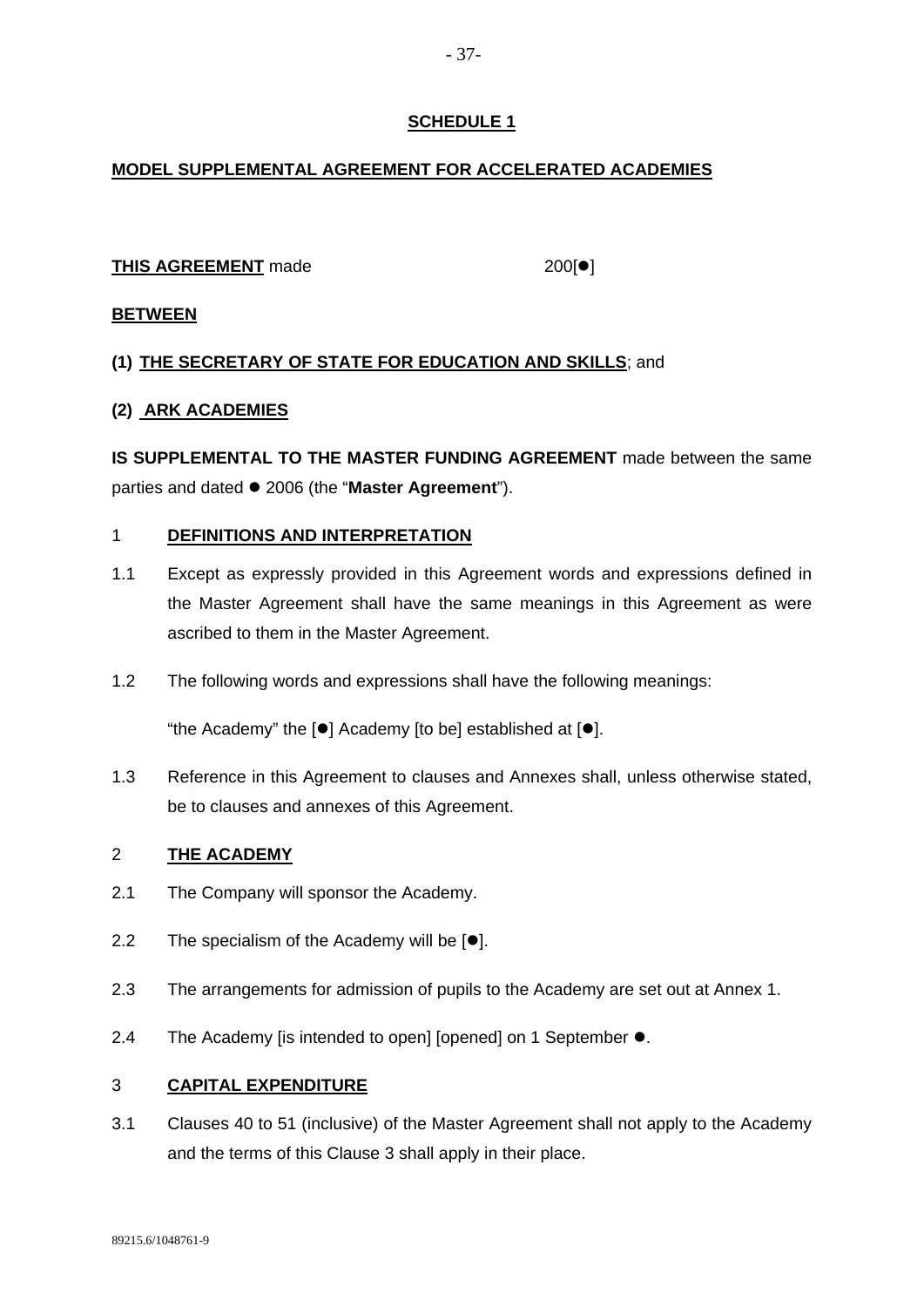- 3.2 The Company and the Secretary of State have agreed that the amount of expenditure necessary to provide for the refurbishment and the costs of establishing the Academy is  $\bullet$  million ("the Cash Limit").
- 3.3 The Secretary of State will bear  $E[\bullet]$  million of the Cash Limit and the Company will bear £[<sup>o</sup>] million of the Cash Limit (the "Company's Contribution").
- 3.4 The Academy opens on the first day that its pupils attend school at the Academy. In addition, the Company and the Secretary of State have agreed that it is necessary to incur capital expenditure for the undertaking of minor capital works to facilitate the opening of the Academy (Pre-Opening Works). The parties agree that:
	- 3.4.1. the cost of the Pre-Opening Works will not exceed ("Pre-Opening Works Costs");
	- 3.4.2. the Secretary of State will bear the Pre-Opening Works Costs;
	- 3.4.3. no Pre-Opening Works Costs will be incurred after the opening of the Academy;
	- 3.4.4. no Pre-Opening Works Costs will be incurred without the consent of the Secretary of State;
	- 3.4.5. any unauthorised expenditure in contravention of clauses 3.4.1 to 3.4.5 above, will be borne entirely by the Company;
	- 3.4.6. the Company must submit a claim for payments for Pre-Opening Works to the Secretary of State in the notified format with supporting invoices and certificates as requested by the Secretary of State from time to time. Payments for Pre-Opening Works Costs will be paid within 21 days from the day on which a claim for payment is received if the claim is in the proper format, supported by the appropriate documentation and the conditions of this clause 3.4.6 have been met. If a dispute arises as to whether a payment is acceptable or not both parties undertake to attempt to resolve it in good faith;
	- 3.4.7. the Cash Limit does not include any Pre-Opening Works Costs;
	- 3.4.8. the expenditure for Pre-Opening Works Costs is not subject to the provisions of clause 3.5-3.9 below.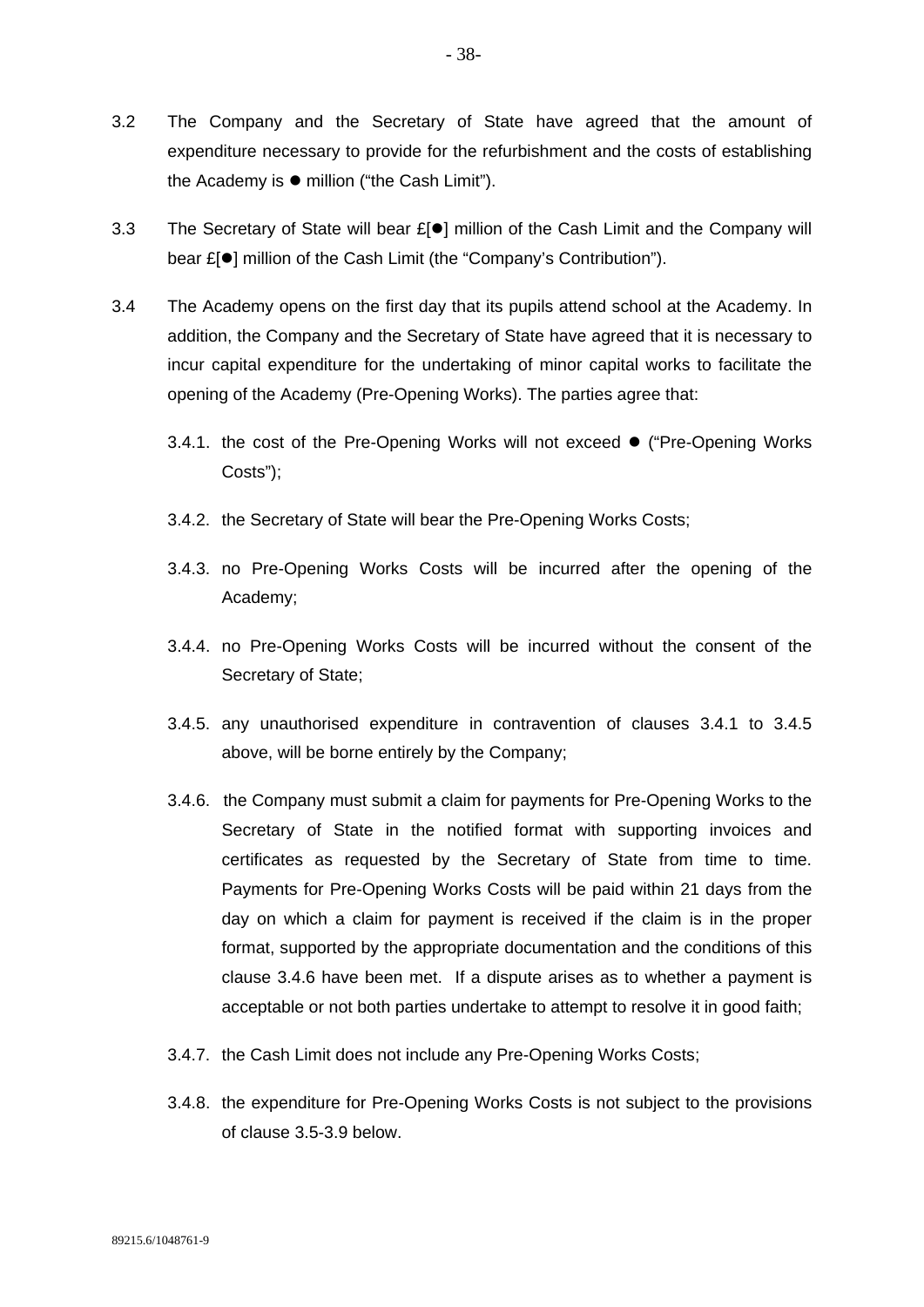- <span id="page-39-2"></span><span id="page-39-0"></span>3.5 The Academy is planned to open in September 200 $\bullet$  and it has not been practicable for the Company and the Secretary of State to agree, prior to the making of this Agreement, the various detailed matters in respect of which expenditure is to be incurred up to the amount of the Cash Limit, including:
	- 3.5.1. the detailed Capital Cost Spreadsheet (a pro-forma of which is set out in Annex 2), showing the limit of the capital costs that may be incurred in order to provide for the refurbishment and capital development of the Academy;
	- 3.5.2. the Capital Cash Flow Programme (a pro-forma of which is set out in Annex 3B) showing the projected cash flow of capital expenditure by the Company after the execution of this Agreement;
	- 3.5.3. the arrangements for payments (including the timing) of the capital expenditure (a pro-forma of which is set out in Annex 3C);
	- 3.5.4. the architect's drawings and material specifications for the construction/refurbishment of the Academy.

<span id="page-39-1"></span>Accordingly, the parties agree to negotiate with a view to reaching agreement on such matters as soon as practicable and in any event not later than [*cut off date*]. The documents referred to in clauses [3.5.1](#page-39-0) to [3.5.3](#page-39-1) above will be in the form of the pro-forma documents set out in Annexes 2, 3B and 3C or as near thereto as circumstances permit and the parties agreement of such documents shall be recorded in writing.

- 3.6 Both parties recognise that as the project develops it may be necessary to review costs in the Capital Cost Spreadsheet, once agreed in accordance with Clause 3.5, and to move costs between spreadsheet elements in order to ensure that the project remains within its approved budget. Where the Company wishes to make such adjustments of over £10,000, it must submit the requested adjustment with the reasons for it to the Secretary of State for approval.
- 3.7 Where the Company foresees a significant change in the timing of Capital Expenditure, that is a change to the figures of over £100,000 in the Capital Cash Flow Programme, once agreed in accordance with Clause 3.5, a revised Capital Cash Flow Programme must be submitted to the Secretary of State for approval.
- 3.8 The Secretary of State and the Company hereby agree that: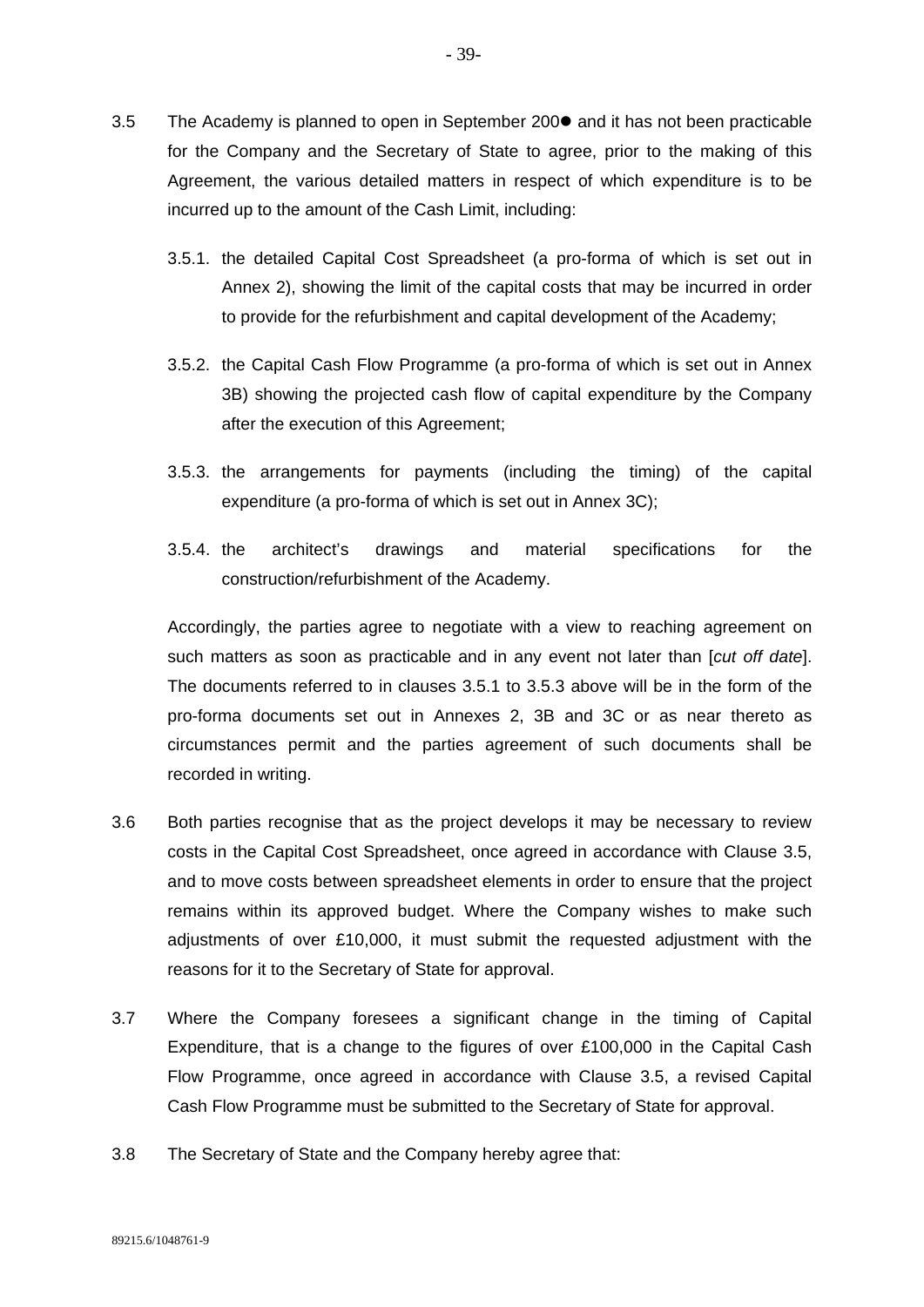- which cannot be contained within the approved capital expenditure limits. The Secretary of State must be informed immediately if any danger of any of the capital costs, once agreed in accordance with Clause 3.5, being exceeded is foreseen so that steps can be taken to rectify the situation and ensure that the project remains within its capital cash limit.
- 3.8.2. If the costs finally incurred for the purposes set out in Clause 3.5 above are less than the Cash Limit, the costs borne by the Secretary of State shall be reduced accordingly and the Company shall pay the same amount as indicated in Clause 3.2.
- 3.8.3. If at any stage it appears that the costs incurred for the purposes set out in Clause 3.5 are likely to exceed the Cash Limit, the parties to the Agreement shall urgently consider how to reduce those costs, if necessary by amending the specification of the Academy.
- 3.8.4. If the costs incurred for the purposes set out in Clause 3.5 exceed the Cash Limit the Secretary of State shall bear the cost of any necessary additional costs the need for which could not reasonably have been foreseen at the time the Cash Limit was set.
- 3.8.5. If the parties agree that additional capital expenditure to establish the Academy, other than that specified in Clause 3.5 may be incurred then the parties shall divide such additional costs between them in such proportions as may be agreed between them. No such additional expenditure is to be incurred without prior agreement in writing between the parties.
- 3.9 Any capital expenditure during the life of this Agreement beyond the Cash Limit on which grant payments are sought from the Secretary of State will require the specific agreement of the Secretary of State. Such consent shall not be unreasonably withheld or delayed. Unless the Company undertakes to meet such capital costs entirely itself such approved costs as are incurred will be shared in a proportion to be agreed between the Secretary of State and the Company in relation to, and having regard to the nature of, each such capital project.

# 4 **IMPLEMENTATION GRANT**

The Secretary of State agrees to pay Implementation Grant to the Company in accordance with Annex 3C to this Agreement (when agreed in accordance with clause 3.5).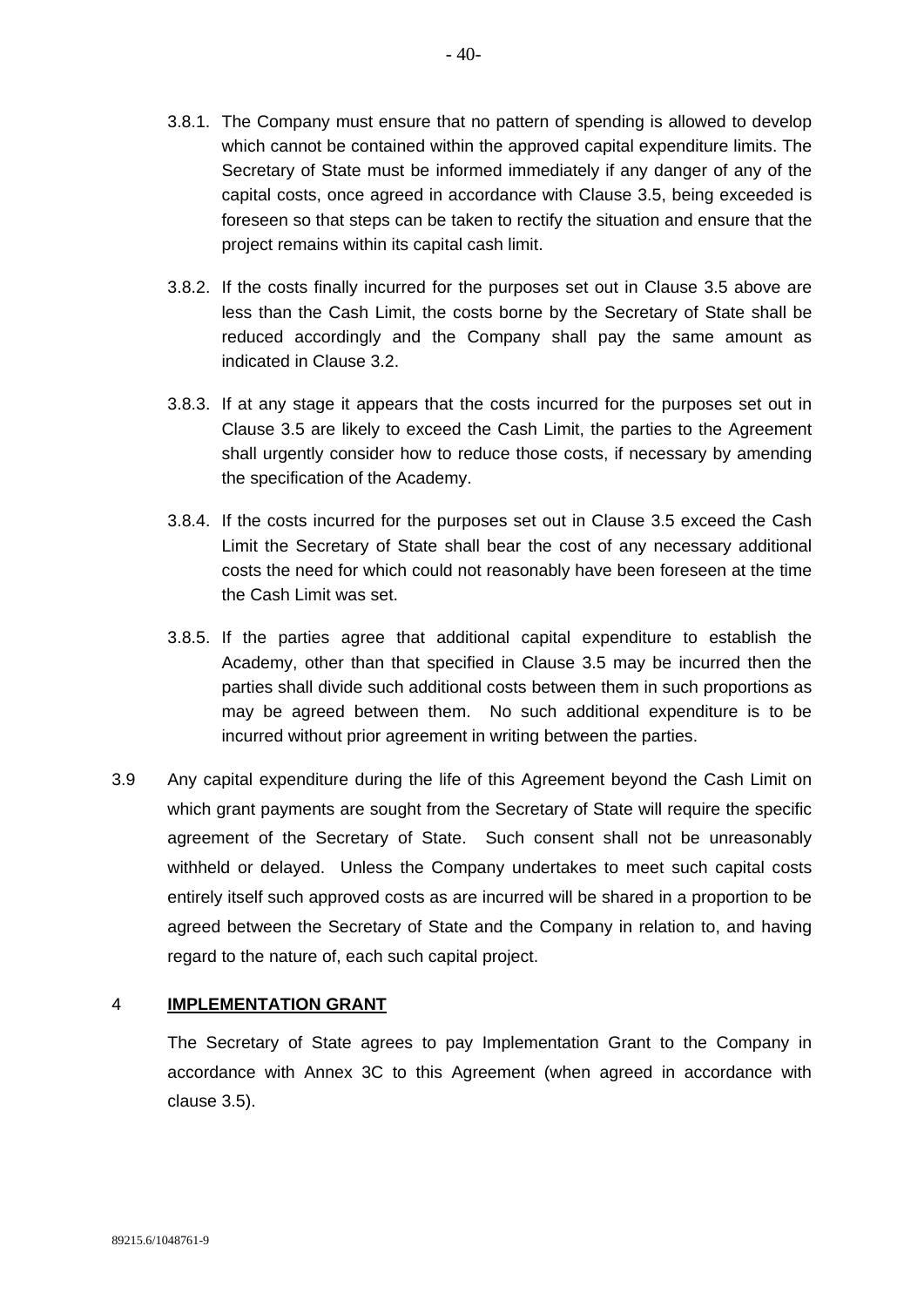#### 5 **GAG AND EAG**

The Secretary of State agrees to pay GAG and EAG to the Company in relation to the Academy in accordance with the Master Agreement.

#### 6 **TERMINATION**

- 6.1 Either party may give not less than seven years' written notice to terminate this Agreement, such notice to expire on 31 August  $\bullet$  or any subsequent anniversary of that date.
- 6.2 The Secretary of State may at any time after [*cut off date*] terminate this Agreement immediately by notice in writing to the Company if the Company and the Secretary of State do not on or before [*cut off date*] reach agreement on funding the establishment of the Academy as provided for in Clause [3.5](#page-39-2).
- 6.3 If the Secretary of State is of the opinion that the Academy no longer has the characteristics set out in clause 11 of the Master Agreement or that the conditions and requirements set out in clauses 11 and 12 of the Master Agreement are not being met, or that the Company is otherwise in material breach of the provisions of this Agreement or the Master Agreement, the Secretary of State may give notice of his provisional intention to terminate this Agreement.
- <span id="page-41-0"></span>6.4 Any such notice shall be in writing and shall:
	- 6.4.1. state the grounds on which the Secretary of State considers the Academy no longer has the characteristics set out in clause 11 of the Master Agreement or is not meeting the conditions and requirements of clauses 11 and 12 of the Master Agreement or the Company is otherwise in material breach of the provisions of this Agreement or the Master Agreement;
	- 6.4.2. specify the measures needed to remedy the situation or breach;
	- 6.4.3. specify a reasonable date by which these measures are to be implemented; and
	- 6.4.4. state the form in which the Company is to provide its response and a reasonable date by which it must be provided.
- 6.5 If no response is received by the date specified in accordance with clause [6.4,](#page-41-0) the Secretary of State may give the Company 12 months, or such lesser period as he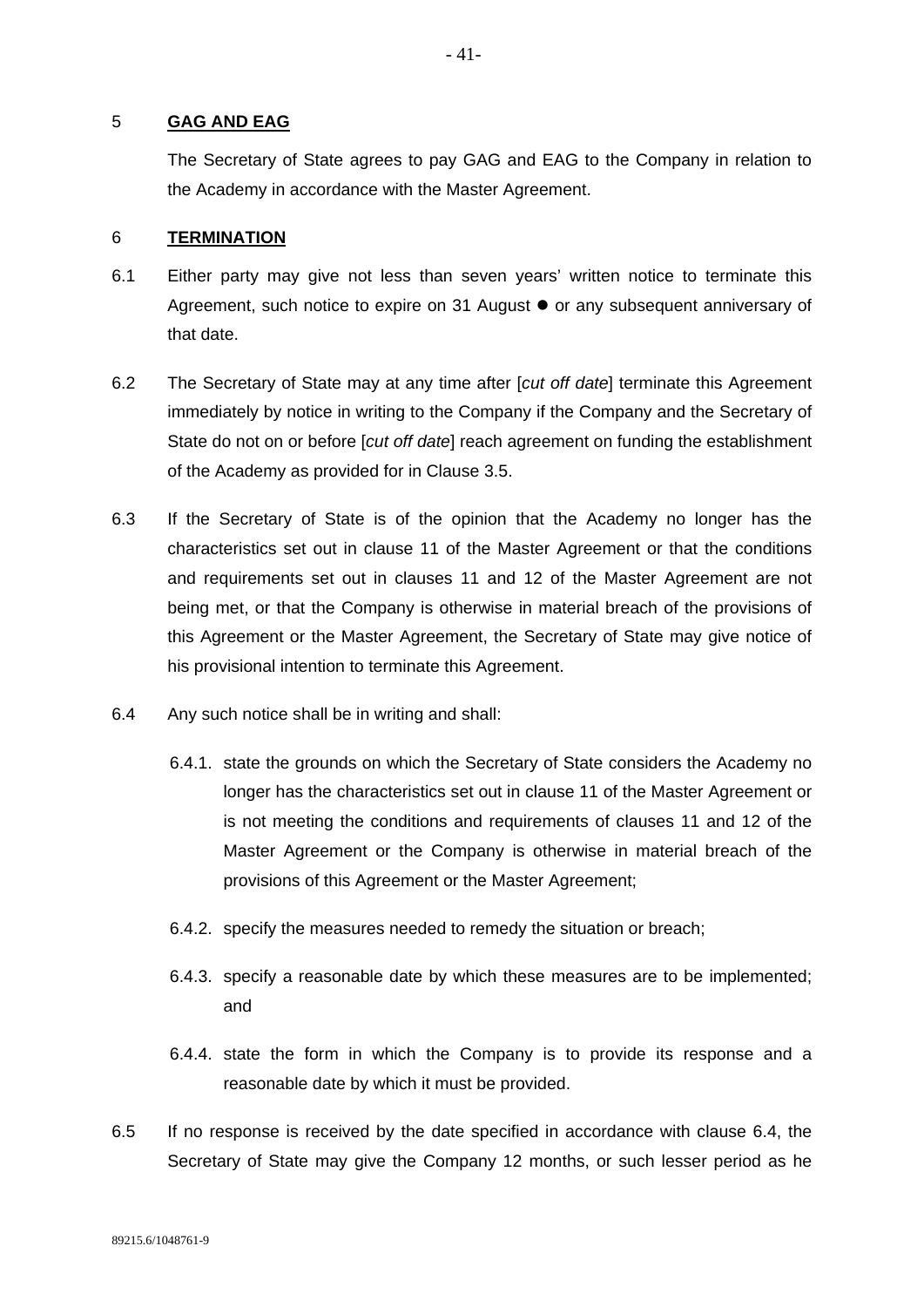considers appropriate in the circumstances, written notice to terminate this Agreement.

- <span id="page-42-0"></span>6.6 If a response is received by the date specified in accordance with clause [6.4](#page-41-0), the Secretary of State shall consider it, and any representations made by the Company, and shall, within three months of its receipt, indicate that:
	- 6.6.1. he is content with the response and/or that the measures which he specified are being implemented; or
	- 6.6.2. he is content, subject to any further measures he reasonably specifies being implemented by a specified date or any evidence he requires that implementation of such measures have been successfully completed; or
	- 6.6.3. he is not satisfied, that he does not believe that he can be reasonably satisfied, and that he will proceed to terminate the Agreement.
- 6.7 In the circumstances of clause [6.6](#page-42-0) the Secretary of State shall notify the Company why he believes that he cannot be reasonably satisfied and, if so requested by the Company within thirty days from such notification, he shall meet a deputation including representatives from directors of the Company and the Local Governing Body of the Academy to discuss his concerns. If following such meeting he has good reasons for remaining satisfied that the Academy does not and will not have the characteristics set out in clause 11 of the Master Agreement or does not and will not meet the conditions and requirements set out in clauses 11 and 12 of the Master Agreement or the Company is in material breach of the provisions of this Agreement or the Master Agreement and such breach will not be remedied to his reasonable satisfaction, he shall give the Company twelve months written notice to terminate this Agreement.
- 6.8 If the Secretary of State has cause to serve a notice on the Company under section 165 of the Education Act 2002 and a determination (from which all rights of appeal have been exhausted) has been made that the Academy shall be struck off the Register of Independent Schools, the period of twelve months notice referred to in clause 6.6 may be shortened to a period deemed appropriate by the Secretary of State.
- 6.9 The Secretary of State will, by not later than the end of December each year provide to the Company an indication of the level of funding to be provided by the Secretary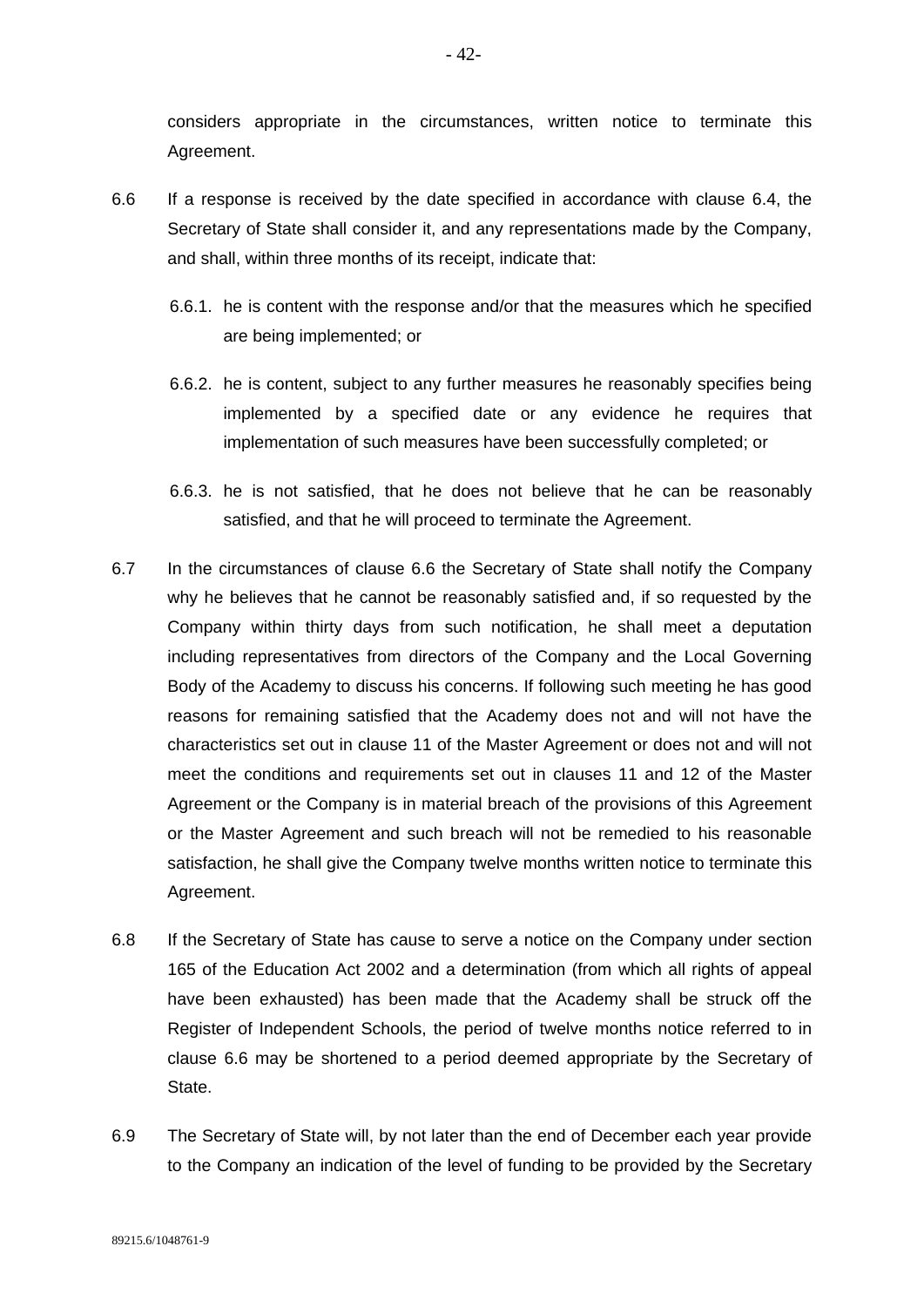of State to the Company by way of GAG and EAG in the next following financial year (the "**Indicative Funding**"). If the Company is of the opinion that, after receipt of the Indicative Funding for the next following financial year (the "**Critical Year**") and of the taking into account all other resources available and likely to be available to the Academy, including such funds as are set out in clause 86 of the Master Agreement and such other funds as are and likely to be available to the Academy from other academies operated by the Company ("**All Other Resources**"), it is likely that the cost of running the Academy during the Critical Year would cause the Company, on the basis of the Indicative Funding, to become insolvent (and for this reason only) then the Company may give notice of its intention to terminate this Agreement at the end of the then current financial year.

- 6.10 Any notice given by the Company under clause [6.9](#page-43-0) shall be in writing and shall be served on the Secretary of State not later than 28 February preceding the Critical Year or, if the Secretary of State shall not have given notice of the Indicative Funding to the Company on or before the date specified in clause 6.8 above, within six weeks after the Secretary of State shall have done so. The notice must specify:
	- 6.10.1. the grounds upon which the Company's opinion is based and include the evidence of those grounds and any professional accounting advice the Company has received and including a detailed statement of steps which the Company proposes to take with a view to ensuring that as soon as reasonably practicable the costs of running the Academy are reduced sufficiently to ensure that such costs are less than the Indicative Funding and All Other Resources and the period of time within which such steps will be taken; and
	- 6.10.2. the shortfall in the Critical Year between the Indicative Funding and All Other Resources expected to be available to the Company to run the Academy and the projected expenditure on the Academy; and
	- 6.10.3. a detailed budget of income and expenditure for the Academy during the Critical Year (the "**Projected Budget**").
- <span id="page-43-0"></span>6.11 Both parties undertake to use their best endeavours to agree whether or not the cost of running the Academy during the Critical Year would cause the Company, on the basis of the Indicative Funding and All Other Resources, to become insolvent. Both parties recognise that they will need to engage in a constructive dialogue at the time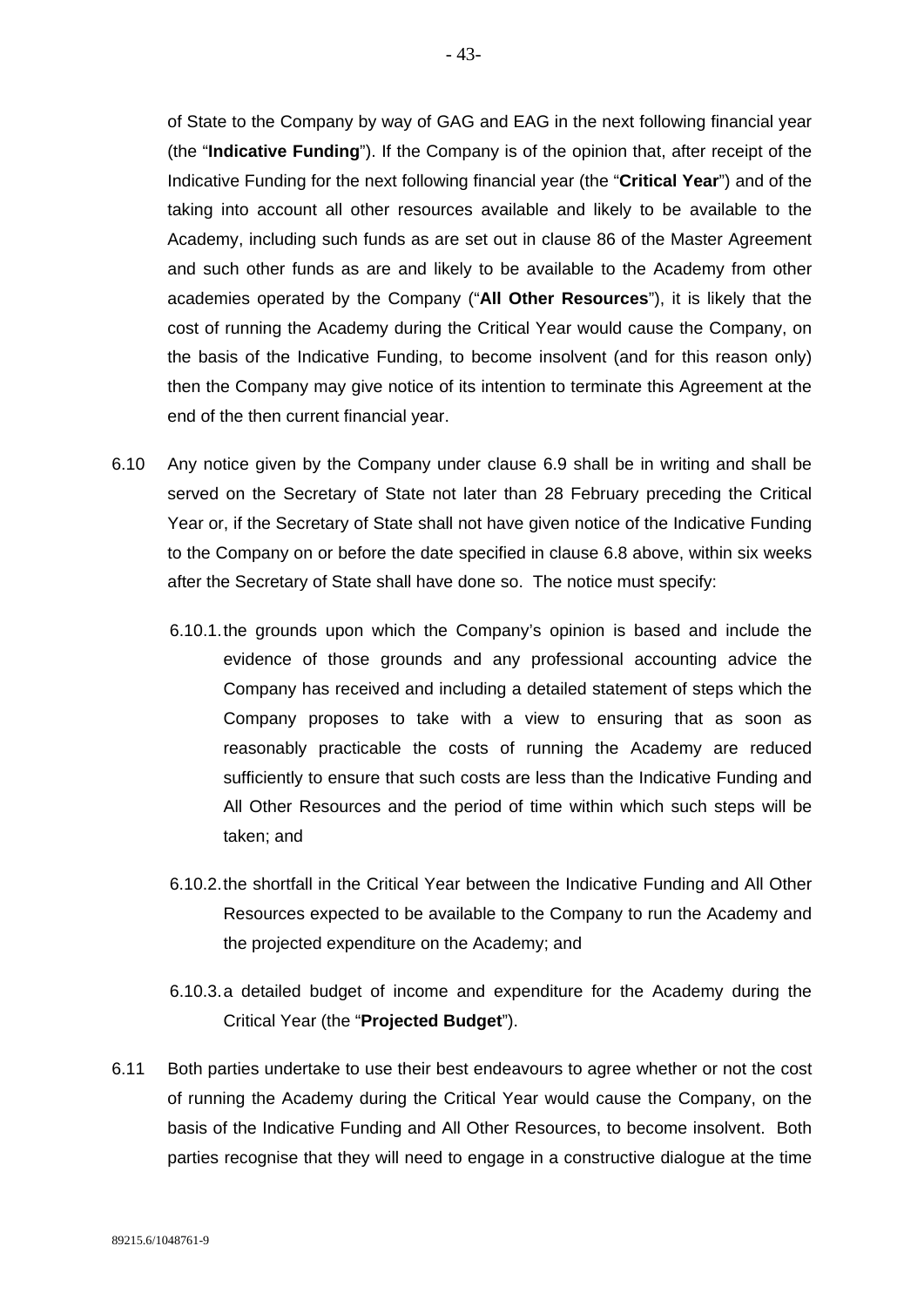about how best to provide education for the pupils at the Academy and undertake to use their best endeavours to agree a practical solution to the problem.

- 6.12 If no agreement is reached by 30 April (or such other date as may be agreed between the parties) as to whether the cost of running the Academy during the Critical Year on the basis of the Indicative Funding and All Other Resources would cause the Company to become insolvent, then that question shall be referred to an independent expert (the "**Expert**") for resolution. The Expert's determination shall be final and binding on both parties. The Expert shall be requested to specify in his determination the amount of the shortfall in funding (the "**Shortfall**"). The Expert shall be an insolvency practitioner with significant professional experience of educational institutions or academies. If the parties fail to agree upon the appointment of the Expert then the Expert shall be appointed by the President for the time being of the Institute of Chartered Accountants in England and Wales. The Expert's fees shall be borne equally between the parties.
- 6.13 The Expert shall be required in reaching his determination to take account of advice from an educational specialist who is professionally familiar with the issues arising from the budget management of large schools. If the parties fail to agree upon the appointment of the educational specialist then the educational specialist shall be appointed by the Chairman for the time being of the Specialist Schools and Academies Trust. The educational specialist's fees shall be borne equally between the parties.
- <span id="page-44-0"></span>6.14 If the Expert determines that the cost of running the Academy during the Critical Year would cause the Company, on the basis of the Indicative Funding and All Other Resources, to become insolvent, and the Secretary of State shall not have agreed to provide sufficient additional funding to cover the Shortfall, then the Company shall be entitled to terminate this Agreement, by notice expiring on 31 August prior to the Critical Year. Any such notice shall be given within 21 days after (a) the Expert's determination shall have been given to the parties or (b), if later, the Secretary of State shall have given written notice of his refusal to provide sufficient additional funding for the Academy to cover the Shortfall.
- 6.15 If the Company shall have given notice to terminate the Agreement under clause [6.14](#page-44-0), the Secretary of State may by notice in writing to the Company require the Company to appoint up to two persons nominated by the Secretary of State as directors of the Company. The right to nominate additional directors shall be without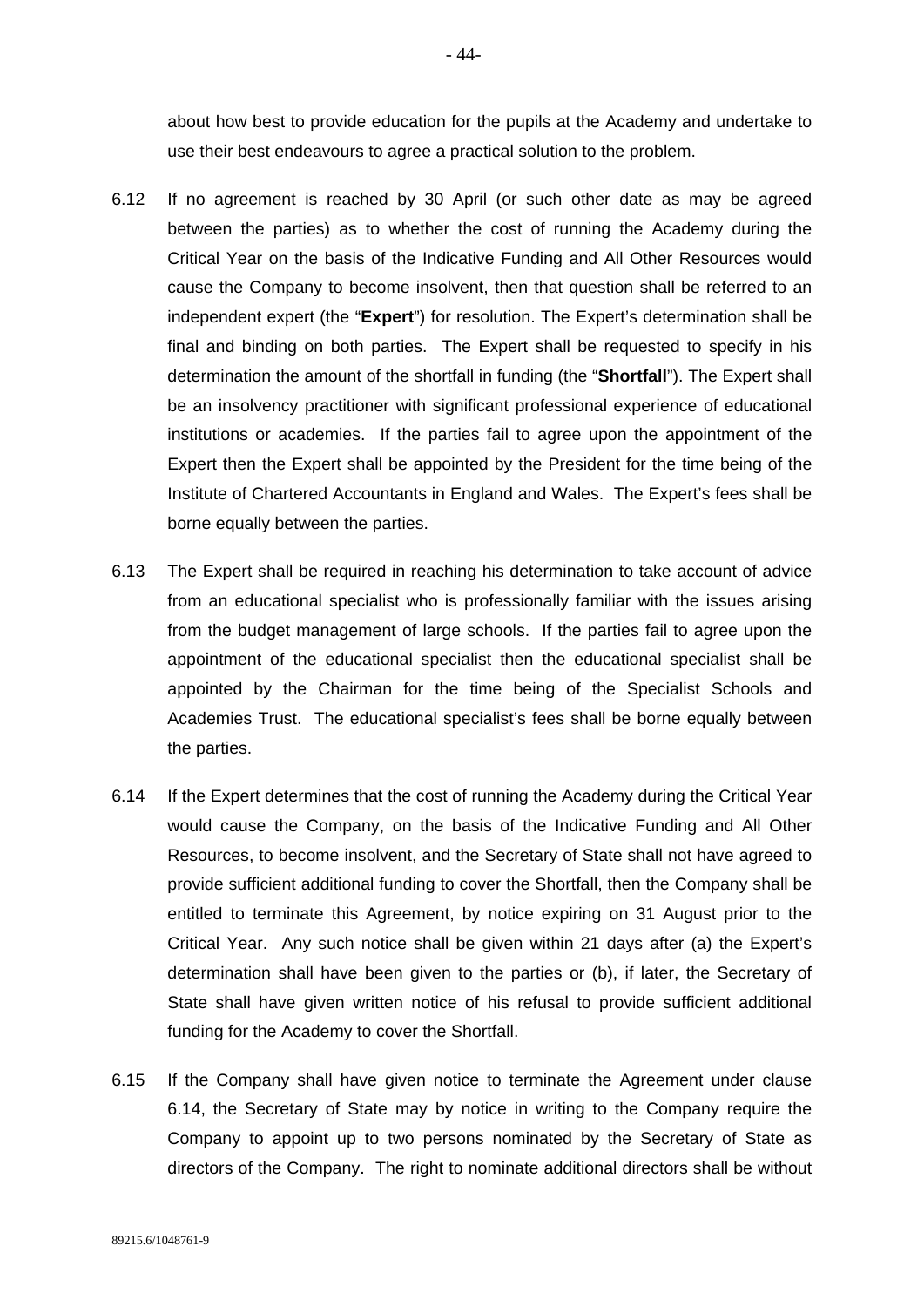prejudice to the right of the Secretary of State to appoint additional directors under Article 40 of the Articles if the conditions in Article 38 of the Articles are, or become, satisfied and the Company hereby agrees to procure the necessary amendments to its Articles to give effect to this right within six months of the date of this Agreement.

6.16 The Secretary of State may at any time by notice in writing terminate this Agreement forthwith if the Academy has ceased (except where such cessation occurs temporarily by reason of an event beyond the reasonable control of the Company) to operate as an Academy within the meaning of Section 482 of the Education Act 1996.

## 7 **EFFECT OF TERMINATION**

- 7.1 In the event of termination of this Agreement however occurring the school shall cease to be an Academy within the meaning of Section 482 of the Education Act 1996.
- 7.2 If the Secretary of State terminates this Agreement for reasons other than that the Academy no longer has the characteristics set out in clause 11 of the Master Agreement, or is no longer meeting the conditions and requirements set out in clauses 11 and 12 of the Master Agreement that the Company is otherwise in material breach of the provisions of this Agreement or the Master Agreement, the Secretary of State shall indemnify the Company.
- 7.3 The amount of any such indemnity shall be determined by the Secretary of State having regard to any representations made to him by the Company, and shall be paid at such times and in such manner as the Secretary of State may reasonably think fit.
- 7.4 The amounts and categories of expenditure incurred by the Company in consequence of the termination of the Agreement in respect of which the Secretary of State shall indemnify the Company include (but not by way of limitation), staff compensation and redundancy payments, compensation payments in respect of broken contracts, expenses of disposing of assets or adapting them for other purposes, legal and other professional fees, and dissolution expenses.
- 7.5 On the termination of this Agreement however occurring the Company shall repay to the Secretary of State a sum in respect of the Capital Grant made under clause 3.
- 7.6 The amount to be repaid to the Secretary of State in accordance with clause 7.5 shall be determined in accordance with subclauses 7.6.1 or 7.6.2 as appropriate.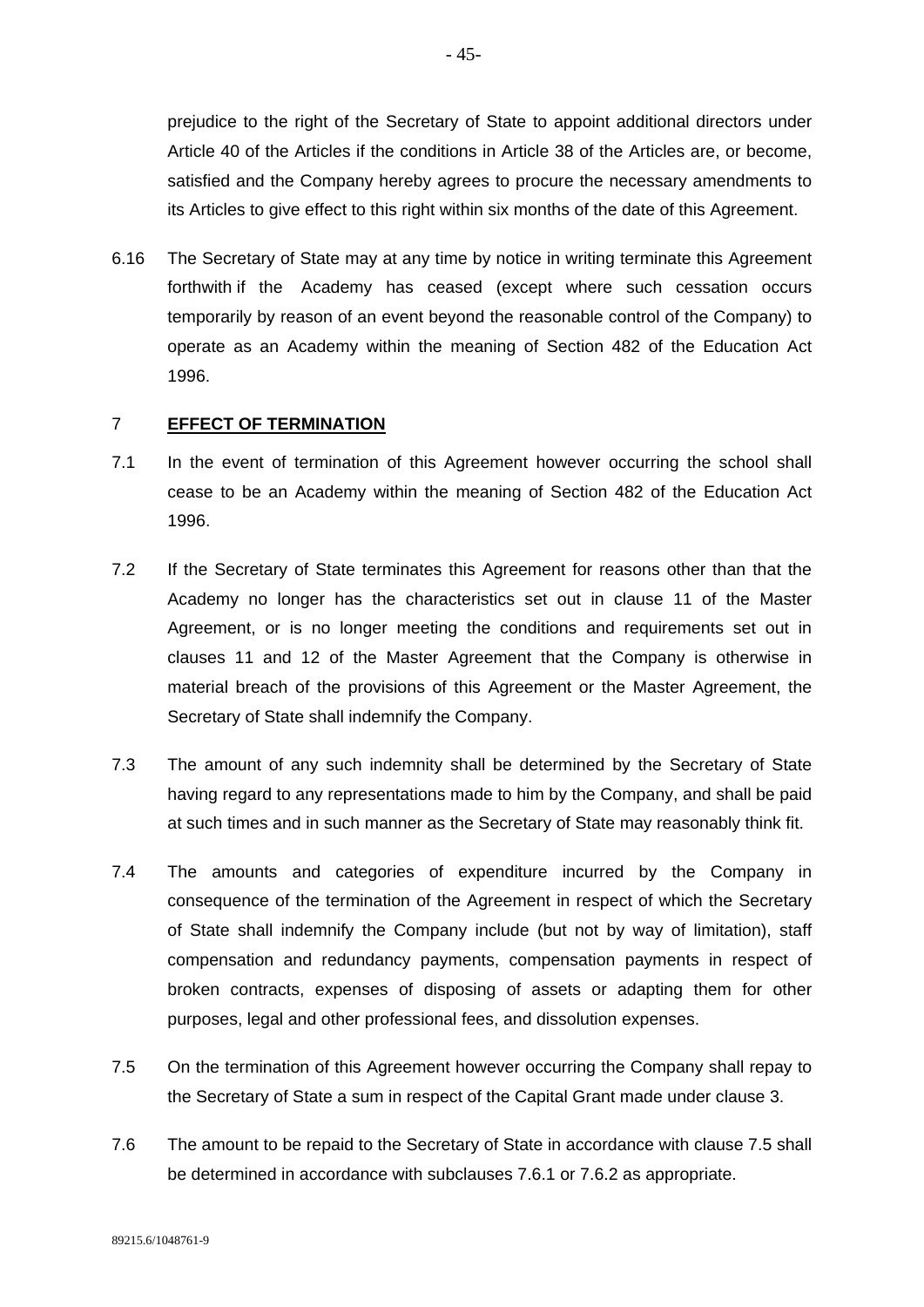- 7.6.1. Where the Company retains the site and buildings of the Academy the amount to be repaid to the Secretary of State shall be a percentage of the value of the assets belonging to the Company at the date of termination which were purchased wholly or in part with capital grants paid under this agreement. Such percentage to be the same as the percentage of the capital contribution made by the Secretary of State to the original cost of those assets, whether that contribution was made on the establishment of the Academy or later;
- 7.6.2. Where the Company disposes of the site and buildings of the Academy the amount to be repaid to the Secretary of State shall be a percentage of the net proceeds of the realisation of the assets belonging to the Company at the date of termination, which were purchased wholly or in part with capital grants paid under this agreement. Such percentage to be the same as the percentage of the capital contribution made by the Secretary of State to the original value of those assets whether than contribution was made on the establishment of the Academy or later.
- 7.7 The Secretary of State may waive in whole or in part the repayment due under clause 7.6 if:
	- 7.7.1. The Company obtains his permission to invest the proceeds of sale for its charitable objects; or
	- 7.7.2. The Secretary of State directs all or part of the repayment to be paid to the LEA.
- 7.8 If any land or premises of the Academy were acquired by the Company from an LEA by a scheme under Schedule 35A of the 1996 Act or otherwise at less than the market value of the land at the date of acquisition, and the Secretary of State does not make a scheme as provided for in Schedule 35A (Paragraph 8) of the 1996 Act , the Company may dispose of its interest in that land or premises but only with the consent of the Secretary of State, who shall have regard to any representations from the Company and the LEA from which the land was transferred before giving or withholding that consent.

#### 8 **ANNEXES**

The Annexes to this Agreement form part of and are incorporated into this Agreement.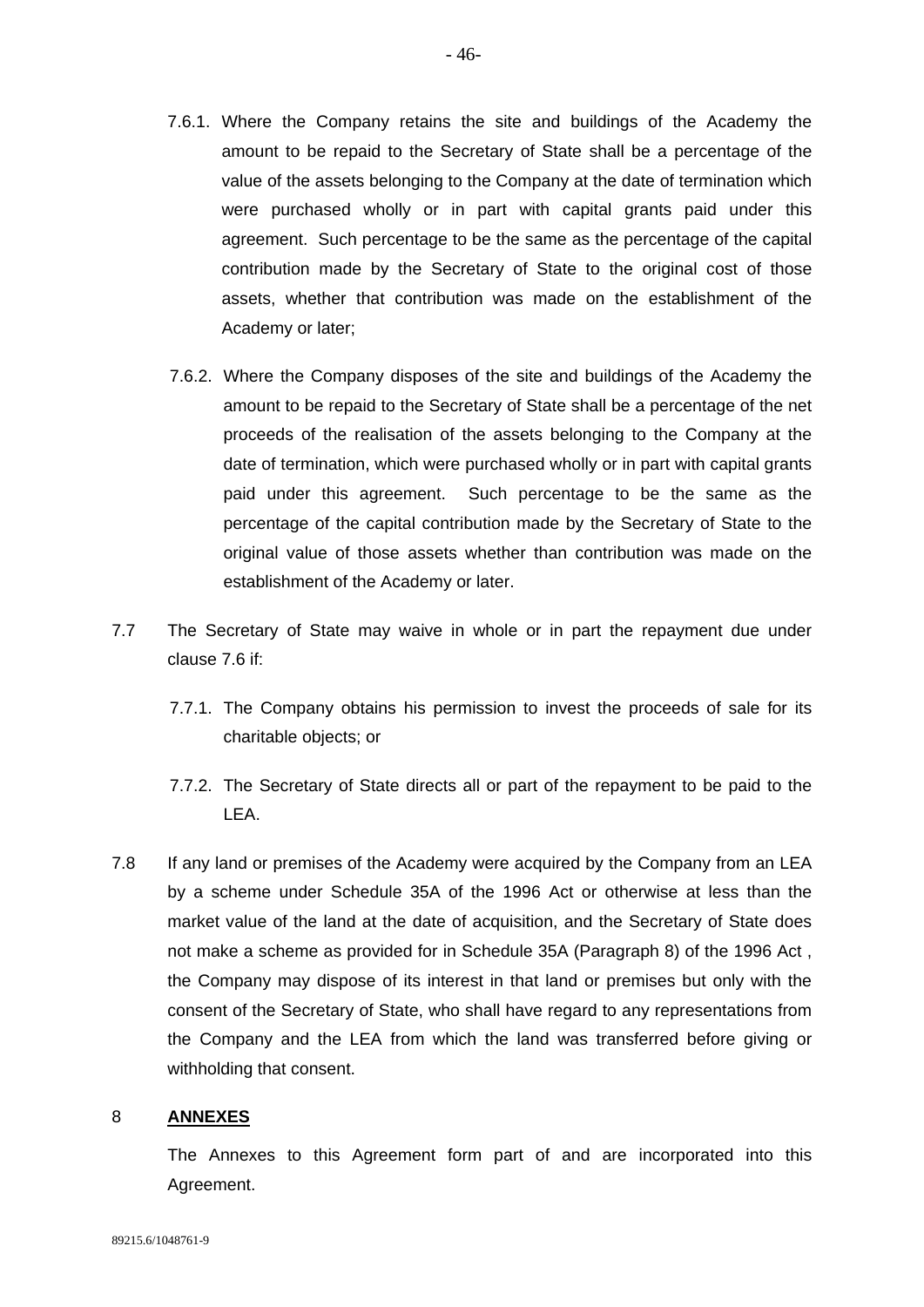# 9 **THE MASTER AGREEMENT**

Except as expressly provided in this Agreement the Master Agreement shall continue in full force and effect.

# 10 **ENGLISH LAW**

This Agreement shall be governed by and interpreted in accordance with English law.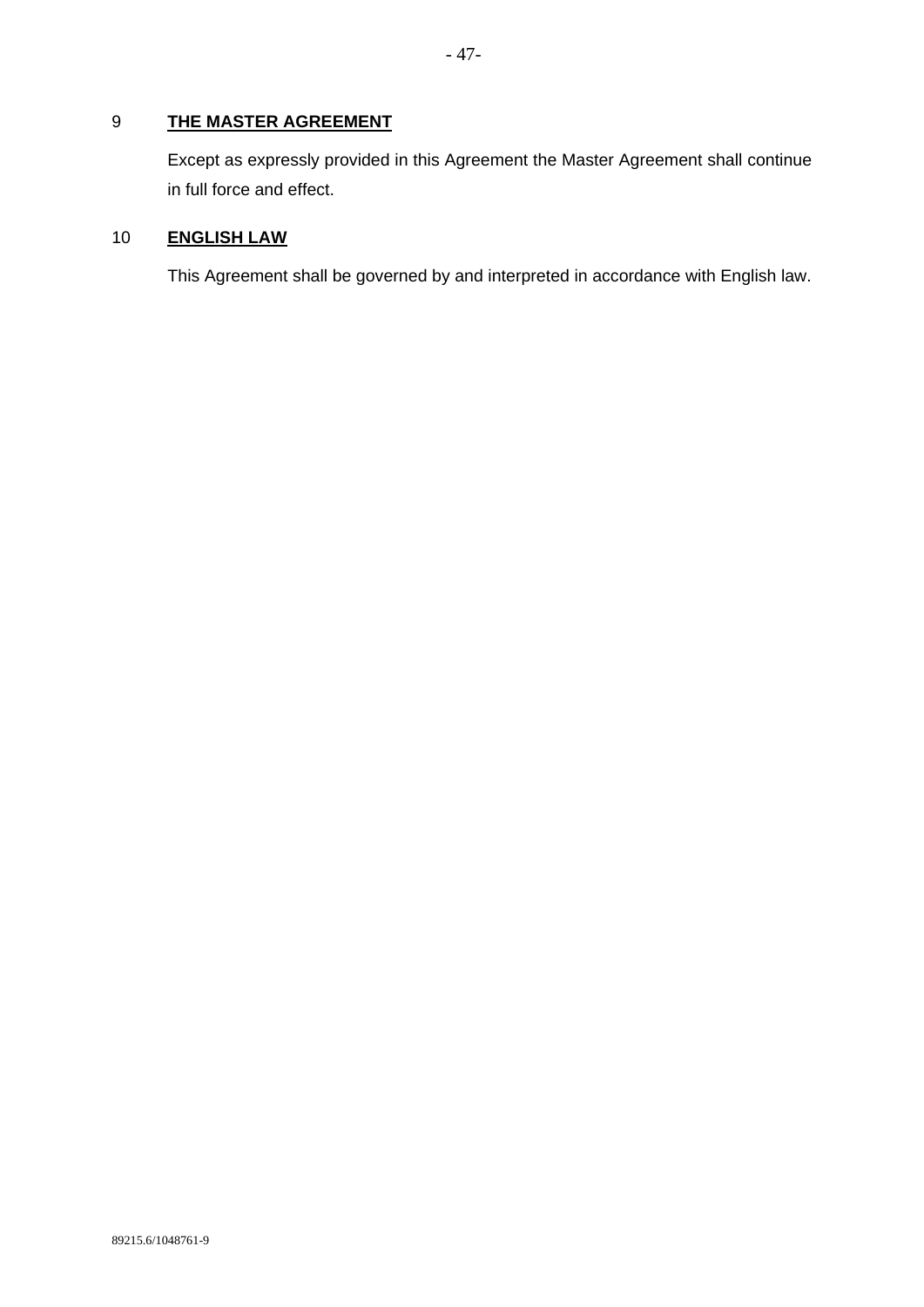## **ANNEXES TO THIS SUPPLEMENTAL AGREEMENT**

| Arrangements for Admission for pupils at the<br>Academy                                                                                           | Annex 1  |
|---------------------------------------------------------------------------------------------------------------------------------------------------|----------|
| Pro-forma Capital Costs Spreadsheet                                                                                                               | Annex 2  |
| Capital expenditure incurred for the purposes of or in<br>connection with the establishment of<br>the Academy prior to the date of this agreement | Annex 3A |
| Pro-forma Capital Cashflow Programme (for monthly<br>Capital expenditure during the Academy's<br>Implementation phase)                            | Annex 3B |
| Pro-forma Implementation phase cashflow programme                                                                                                 | Annex 3C |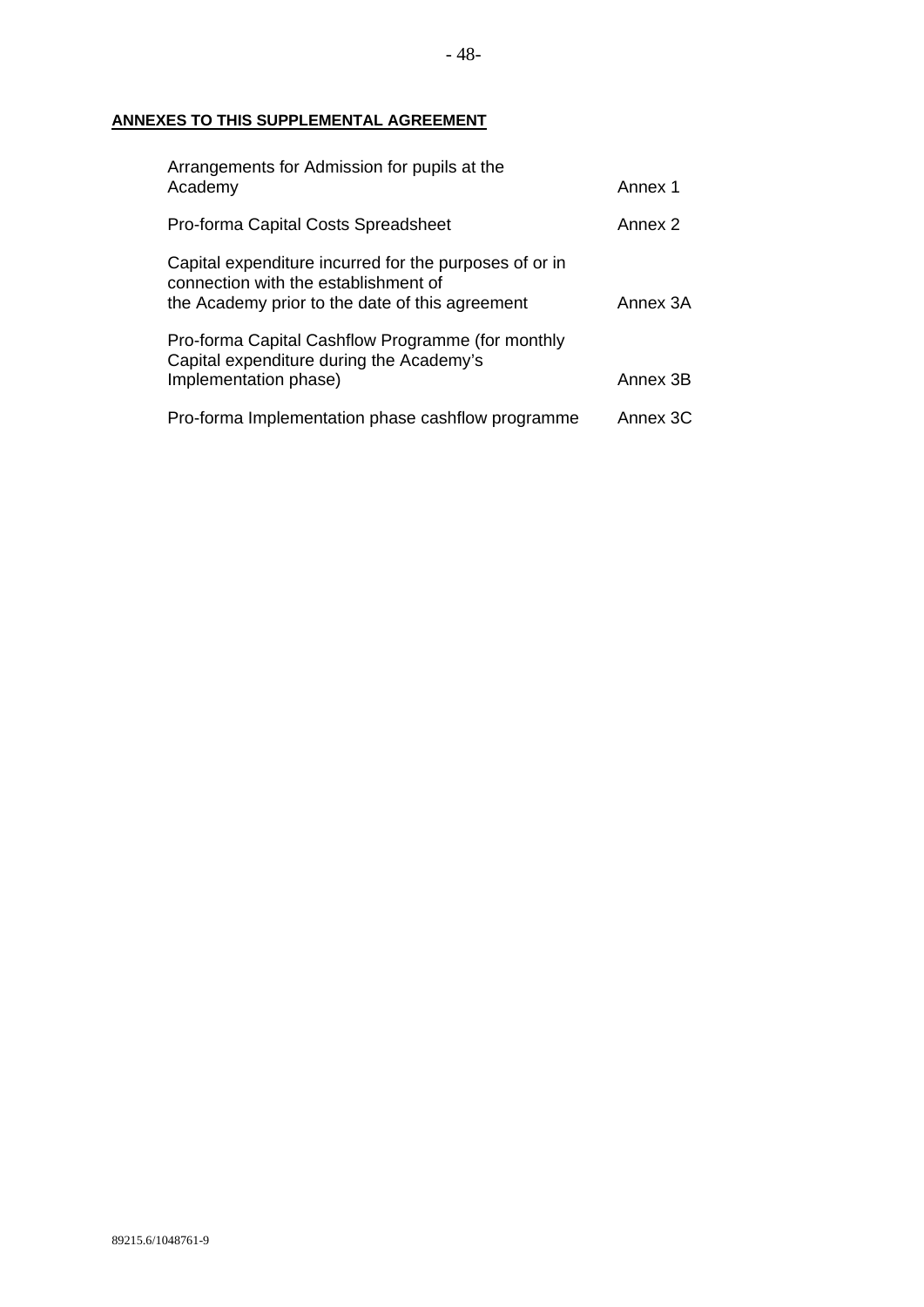# **SCHEDULE 2**

## **MODEL SUPPLEMENTAL AGREEMENT FOR ALL OTHER ACADEMIES**

## THIS AGREEMENT made 200[<sup>o</sup>]

## **BETWEEN**

## **(3) THE SECRETARY OF STATE FOR EDUCATION AND SKILLS**; and

## **(4) ARK ACADEMIES**

**IS SUPPLEMENTAL TO THE MASTER FUNDING AGREEMENT** made between the same parties and dated  $\bullet$  2006 (the "Master Agreement").

## 1 **DEFINITIONS AND INTERPRETATION**

- 1.1 Except as expressly provided in this Agreement words and expressions defined in the Master Agreement shall have the same meanings in this Agreement as were ascribed to them in the Master Agreement.
- 1.2 The following words and expressions shall have the following meanings:

"the Academy" the  $[•]$  Academy [to be] established at  $[•]$ .

1.3 Reference in this Agreement to clauses and Annexes shall, unless otherwise stated, be to clauses and annexes of this Agreement.

#### 2 **THE ACADEMY**

- 2.1 The Company will sponsor the Academy.
- 2.2 The specialism of the Academy will be  $[•]$ .
- 2.3 The arrangements for admission of pupils to the Academy are set out at Annex 1.
- 2.4 The Academy [is intended to open] [opened] on 1 September ●.

#### 3 **CAPITAL EXPENDITURE**

- 3.1 The Cash Limit will be  $E\bullet$ .
- 3.2 The Company's Contribution will be  $E\bullet$ .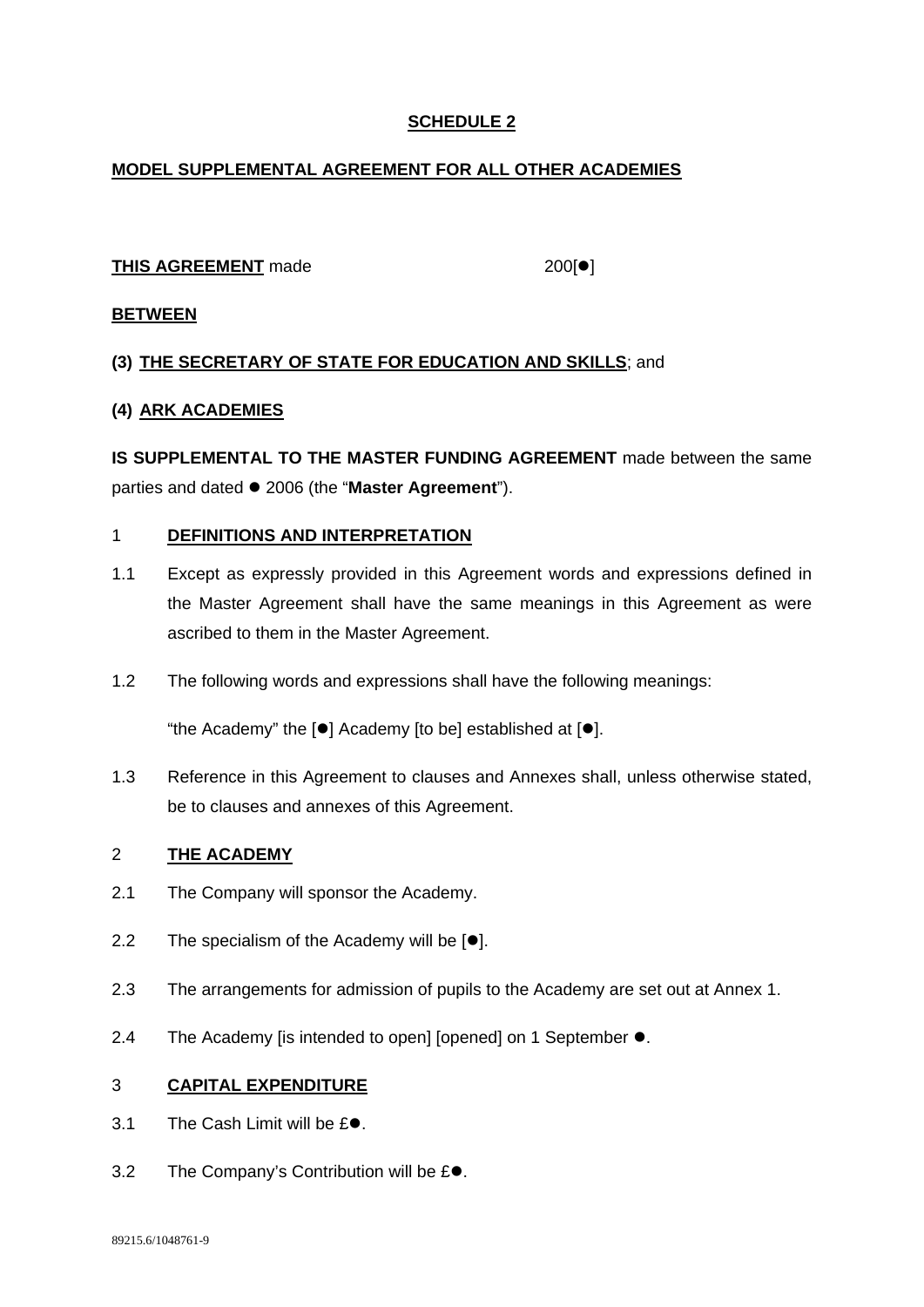- 3.3 The Capital Costs Spreadsheet is annexed to this Agreement as Annex 2.
- 3.4 The Capital Cashflow Programme is attached to this Agreement as Annex 3B.
- 3.5 Payment of Capital Grant is conditional upon the approval by the Secretary of State of the matters set out in Capital Cashflow Programme.
- 3.6 The Secretary of State agrees to pay Capital Grant to the Company in accordance with the Master Agreement and this Agreement.

## 4 **IMPLEMENTATION GRANT**

The Secretary of State agrees to pay Implementation Grant to the Company in accordance with Annex 3C to this Agreement.

## 5 **GAG AND EAG**

The Secretary of State agrees to pay GAG and EAG to the Company in relation to the Academy in accordance with the Master Agreement.

## 6 **TERMINATION**

- 6.1 Either party may give not less than seven years' written notice to terminate this Agreement, such notice to expire on 31 August  $\bullet$  or any subsequent anniversary of that date.
- 6.2 If the Secretary of State is of the opinion that the Academy no longer has the characteristics set out in clause 11 of the Master Agreement or that the conditions and requirements set out in clauses 11 and 12 of the Master Agreement are not being met, or that the Company is otherwise in material breach of the provisions of this Agreement or the Master Agreement, the Secretary of State may give notice of his provisional intention to terminate this Agreement.
- 6.3 Any such notice shall be in writing and shall:
	- 6.3.1. state the grounds on which the Secretary of State considers the Academy no longer has the characteristics set out in clause 11 of the Master Agreement or is not meeting the conditions and requirements of clauses 11 and 12 of the Master Agreement or the Company is otherwise in material breach of the provisions of this Agreement or the Master Agreement;
	- 6.3.2. specify the measures needed to remedy the situation or breach;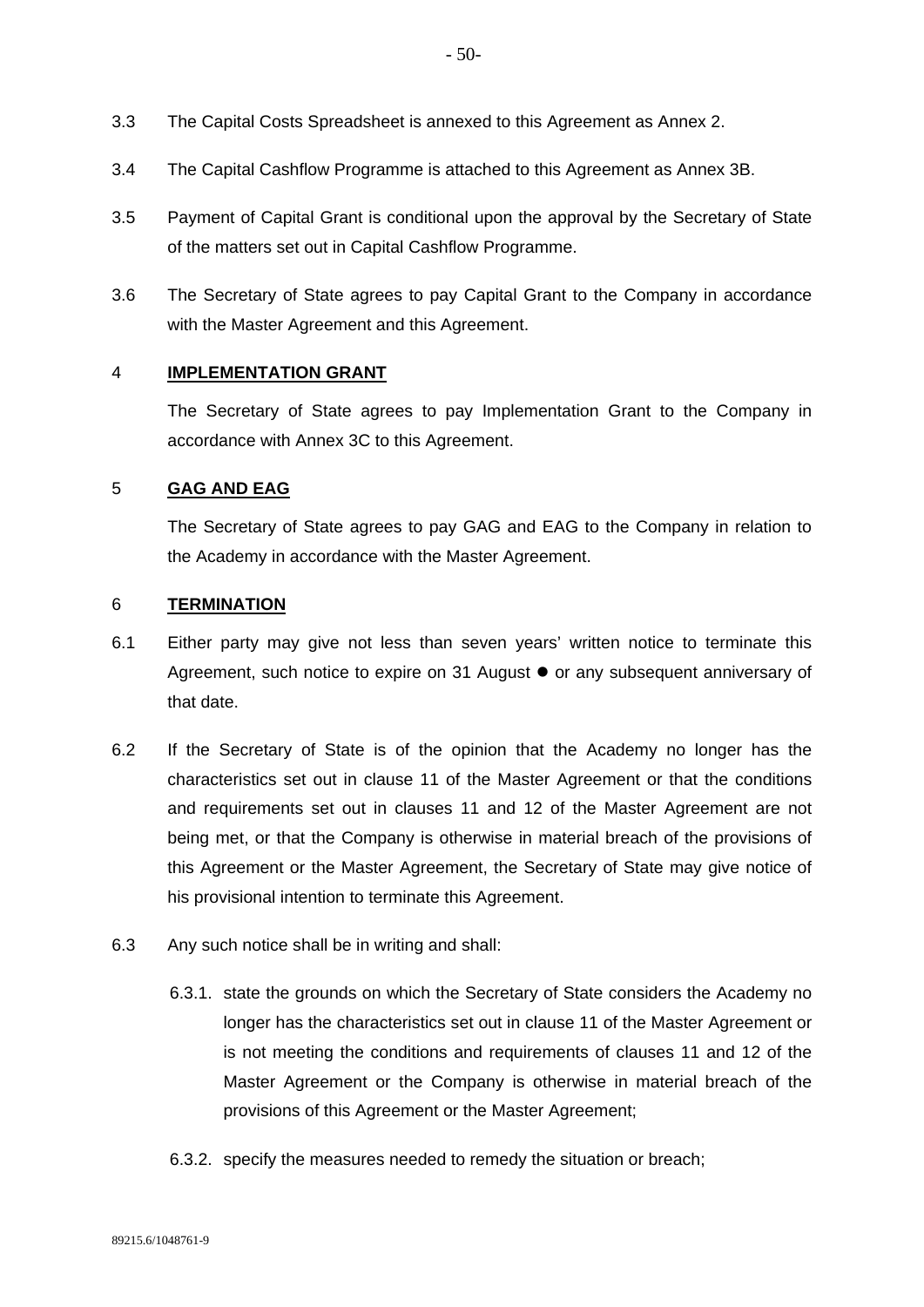- 6.3.3. specify a reasonable date by which these measures are to be implemented; and
- 6.3.4. state the form in which the Company is to provide its response and a reasonable date by which it must be provided.
- 6.4 If no response is received by the date specified in accordance with clause 6.3, the Secretary of State may give the Company 12 months, or such lesser period as he considers appropriate in the circumstances, written notice to terminate this Agreement.
- 6.5 If a response is received by the date specified in accordance with clause 6.3, the Secretary of State shall consider it, and any representations made by the Company, and shall, within three months of its receipt, indicate that:
	- 6.5.1. he is content with the response and/or that the measures which he specified are being implemented; or
	- 6.5.2. he is content, subject to any further measures he reasonably specifies being implemented by a specified date or any evidence he requires that implementation of such measures have been successfully completed; or
	- 6.5.3. he is not satisfied, that he does not believe that he can be reasonably satisfied, and that he will proceed to terminate the Agreement.
- 6.6 In the circumstances of clause 6.5 the Secretary of State shall notify the Company why he believes that he cannot be reasonably satisfied and, if so requested by the Company within thirty days from such notification, he shall meet a deputation including representatives from directors of the Company and the Local Governing Body of the Academy to discuss his concerns. If following such meeting he has good reasons for remaining satisfied that the Academy does not and will not have the characteristics set out in clause 11 of the Master Agreement or does not and will not meet the conditions and requirements set out in clauses 11 and 12 of the Master Agreement or the Company is in material breach of the provisions of this Agreement or the Master Agreement and such breach will not be remedied to his reasonable satisfaction, he shall give the Company twelve months written notice to terminate this Agreement.
- 6.7 If the Secretary of State has cause to serve a notice on the Company under section 165 of the Education Act 2002 and a determination (from which all rights of appeal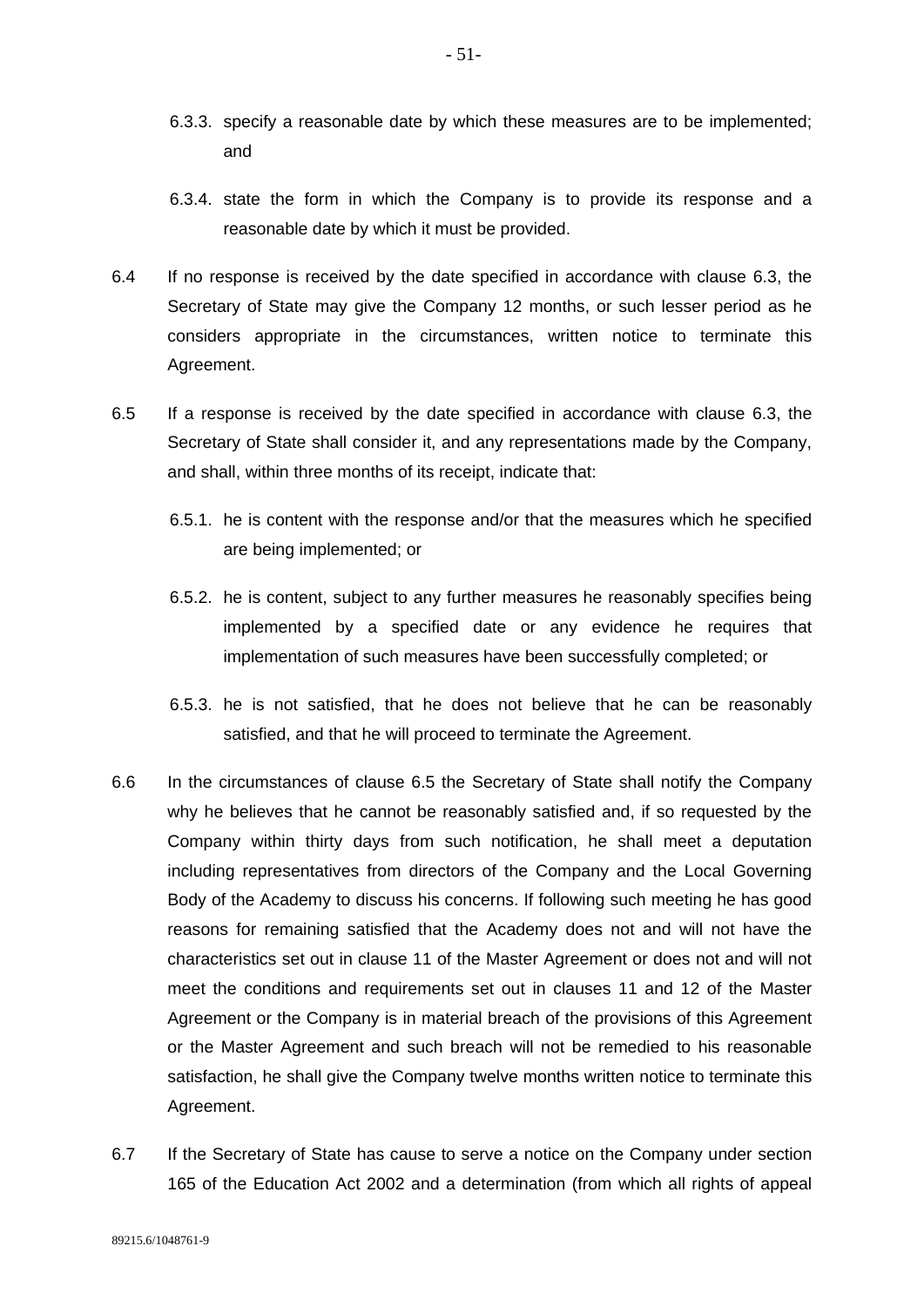have been exhausted) has been made that the Academy shall be struck off the Register of Independent Schools, the period of twelve months notice referred to in clause 6.6 may be shortened to a period deemed appropriate by the Secretary of State.

- 6.8 The Secretary of State will, by not later than the end of December each year provide to the Company an indication of the level of funding to be provided by the Secretary of State to the Company by way of GAG and EAG in the next following financial year (the "**Indicative Funding**"). If the Company is of the opinion that, after receipt of the Indicative Funding for the next following financial year (the "**Critical Year**") and of the taking into account all other resources available and likely to be available to the Academy, including such funds as are set out in clause 86 of the Master Agreement and such other funds as are and likely to be available to the Academy from other academies operated by the Company ("**All Other Resources**"), it is likely that the cost of running the Academy during the Critical Year would cause the Company, on the basis of the Indicative Funding, to become insolvent (and for this reason only) then the Company may give notice of its intention to terminate this Agreement at the end of the then current financial year.
- 6.9 Any notice given by the Company under clause 6.8 shall be in writing and shall be served on the Secretary of State not later than 28 February preceding the Critical Year or, if the Secretary of State shall not have given notice of the Indicative Funding to the Company on or before the date specified in clause 6.8 above, within six weeks after the Secretary of State shall have done so. The notice must specify:
	- 6.9.1. the grounds upon which the Company's opinion is based and include the evidence of those grounds and any professional accounting advice the Company has received and including a detailed statement of steps which the Company proposes to take with a view to ensuring that as soon as reasonably practicable the costs of running the Academy are reduced sufficiently to ensure that such costs are less than the Indicative Funding and All Other Resources and the period of time within which such steps will be taken; and
	- 6.9.2. the shortfall in the Critical Year between the Indicative Funding and All Other Resources expected to be available to the Company to run the Academy and the projected expenditure on the Academy; and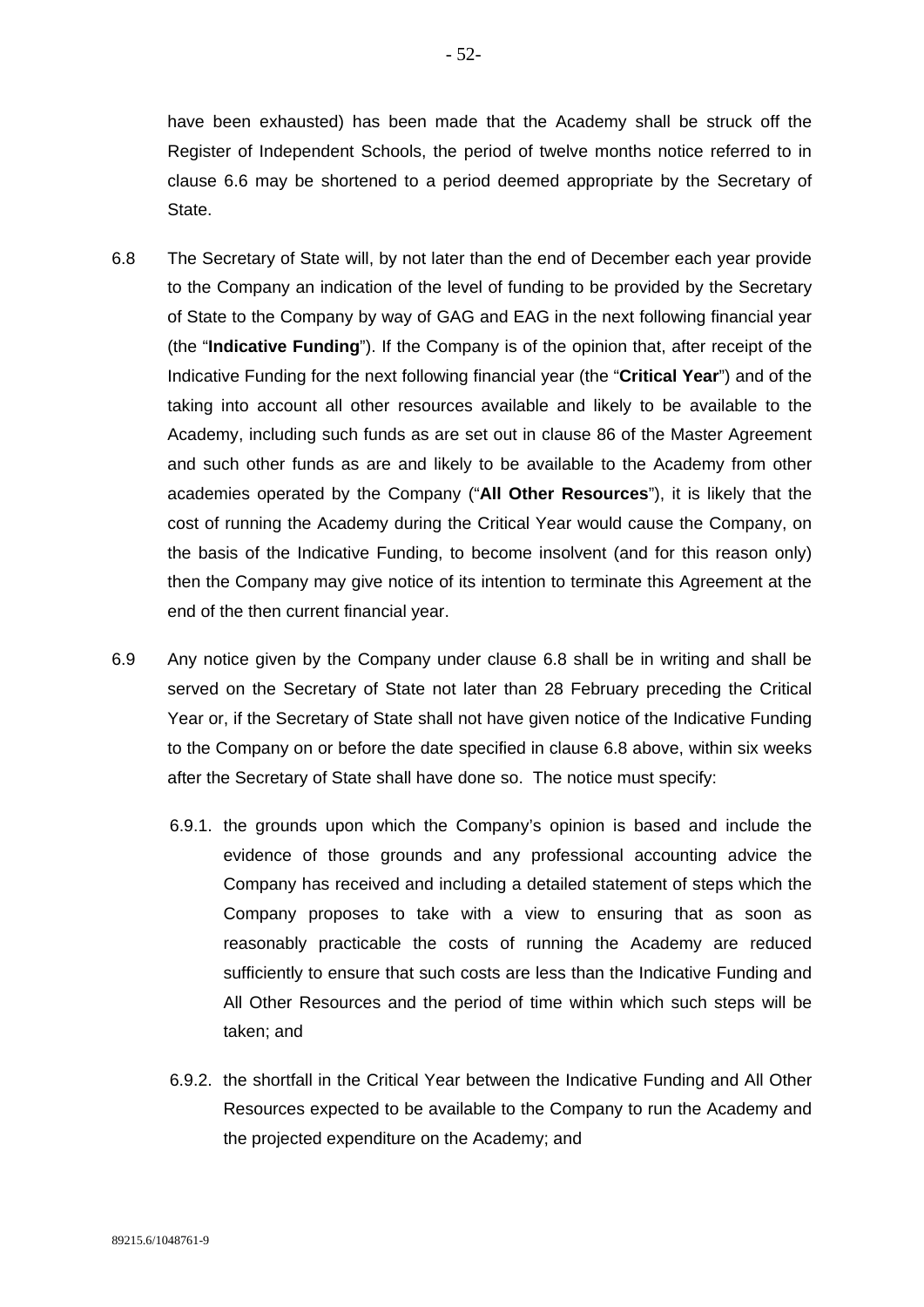- 6.9.3. a detailed budget of income and expenditure for the Academy during the Critical Year (the "**Projected Budget**").
- 6.10 Both parties undertake to use their best endeavours to agree whether or not the cost of running the Academy during the Critical Year would cause the Company, on the basis of the Indicative Funding and All Other Resources, to become insolvent. Both parties recognise that they will need to engage in a constructive dialogue at the time about how best to provide education for the pupils at the Academy and undertake to use their best endeavours to agree a practical solution to the problem.
- 6.11 If no agreement is reached by 30 April (or such other date as may be agreed between the parties) as to whether the cost of running the Academy during the Critical Year on the basis of the Indicative Funding and All Other Resources would cause the Company to become insolvent, then that question shall be referred to an independent expert (the "**Expert**") for resolution. The Expert's determination shall be final and binding on both parties. The Expert shall be requested to specify in his determination the amount of the shortfall in funding (the "**Shortfall**"). The Expert shall be an insolvency practitioner with significant professional experience of educational institutions or academies. If the parties fail to agree upon the appointment of the Expert then the Expert shall be appointed by the President for the time being of the Institute of Chartered Accountants in England and Wales. The Expert's fees shall be borne equally between the parties.
- 6.12 The Expert shall be required in reaching his determination to take account of advice from an educational specialist who is professionally familiar with the issues arising from the budget management of large schools. If the parties fail to agree upon the appointment of the educational specialist then the educational specialist shall be appointed by the Chairman for the time being of the Specialist Schools and Academies Trust. The educational specialist's fees shall be borne equally between the parties.
- 6.13 If the Expert determines that the cost of running the Academy during the Critical Year would cause the Company, on the basis of the Indicative Funding and All Other Resources, to become insolvent, and the Secretary of State shall not have agreed to provide sufficient additional funding to cover the Shortfall, then the Company shall be entitled to terminate this Agreement, by notice expiring on 31 August prior to the Critical Year. Any such notice shall be given within 21 days after (a) the Expert's determination shall have been given to the parties or (b), if later, the Secretary of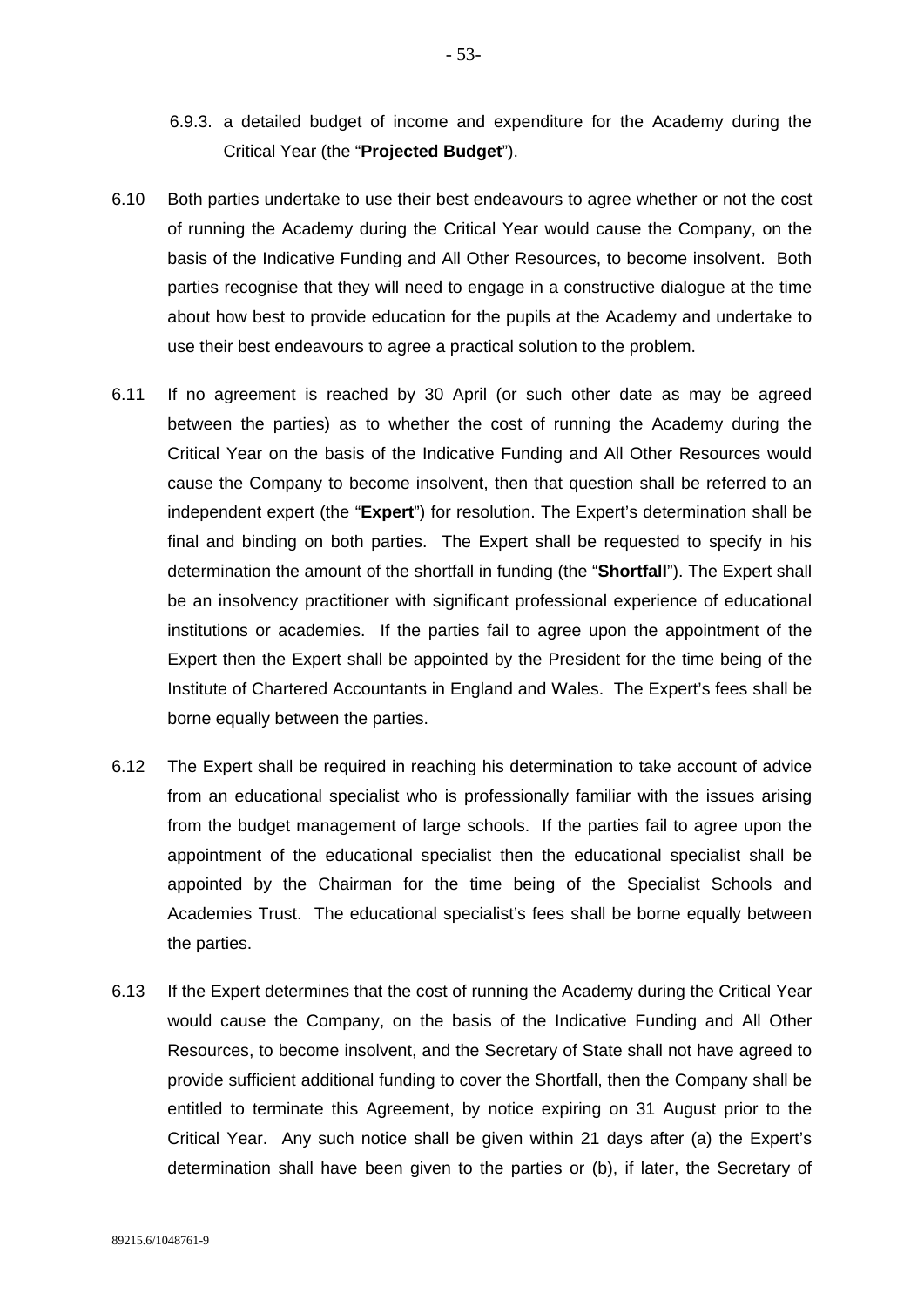State shall have given written notice of his refusal to provide sufficient additional funding for the Academy to cover the Shortfall.

- 6.14 If the Company shall have given notice to terminate the Agreement under [6.13,](#page-54-0) the Secretary of State may by notice in writing to the Company require the Company to appoint up to two persons as directors of the Company. The right to appoint Additional Directors shall be without prejudice to the general right of the Secretary of State to appoint Additional Directors of the provisions of Article 38 of the Articles are, or become, satisfied and the Company hereby agrees to procure the necessary amendments to its Articles to give effect to this right within six months of the date of this Agreement.
- 6.15 The Secretary of State may at any time by notice in writing terminate this Agreement forthwith if the Academy has ceased (except where such cessation occurs temporarily by reason of an event beyond the reasonable control of the Company) to operate as an Academy within the meaning of Section 482 of the Education Act 1996.

#### 7 **EFFECT OF TERMINATION**

- 7.1 In the event of termination of this Agreement however occurring the school shall cease to be an Academy within the meaning of Section 482 of the Education Act 1996.
- 7.2 If the Secretary of State terminates this Agreement for reasons other than that the Academy no longer has the characteristics set out in clause 11 of the Master Agreement, or is no longer meeting the conditions and requirements set out in clauses 11 and 12 of the Master Agreement that the Company is otherwise in material breach of the provisions of this Agreement or the Master Agreement, the Secretary of State shall indemnify the Company.
- <span id="page-54-0"></span>7.3 The amount of any such indemnity shall be determined by the Secretary of State having regard to any representations made to him by the Company, and shall be paid at such times and in such manner as the Secretary of State may reasonably think fit.
- 7.4 The amounts and categories of expenditure incurred by the Company in consequence of the termination of the Agreement in respect of which the Secretary of State shall indemnify the Company include (but not by way of limitation), staff compensation and redundancy payments, compensation payments in respect of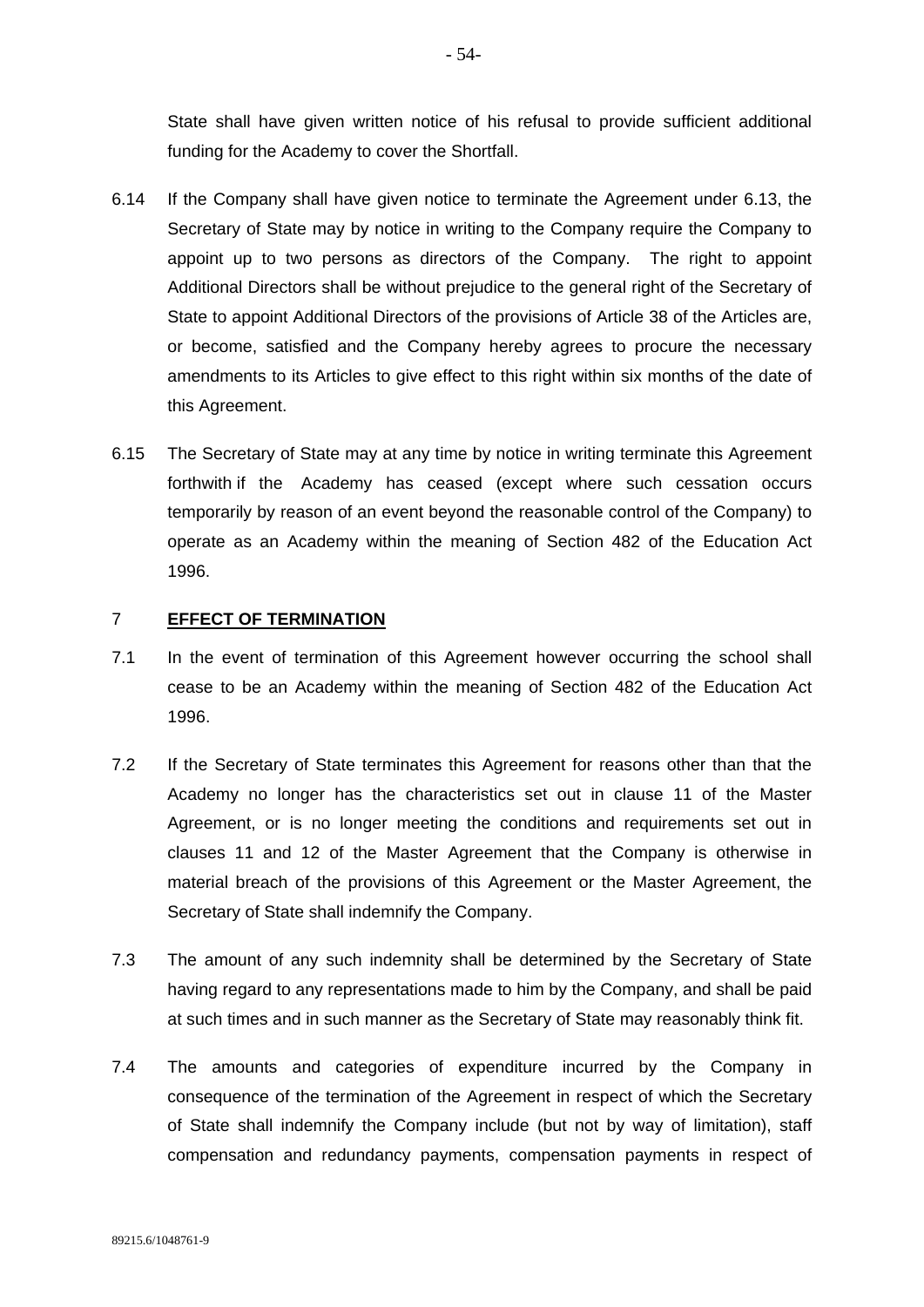broken contracts, expenses of disposing of assets or adapting them for other purposes, legal and other professional fees, and dissolution expenses.

- 7.5 On the termination of this Agreement however occurring the Company shall repay to the Secretary of State a sum in respect of the Capital Grant made under clause 3.
- 7.6 The amount to be repaid to the Secretary of State in accordance with clause 7.5 shall be determined in accordance with subclauses 7.6.1 or 7.6.2 as appropriate.
	- 7.6.1. Where the Company retains the site and buildings of the Academy the amount to be repaid to the Secretary of State shall be a percentage of the value of the assets belonging to the Company at the date of termination which were purchased wholly or in part with capital grants paid under this agreement. Such percentage to be the same as the percentage of the capital contribution made by the Secretary of State to the original cost of those assets, whether that contribution was made on the establishment of the Academy or later;
	- 7.6.2. Where the Company disposes of the site and buildings of the Academy the amount to be repaid to the Secretary of State shall be a percentage of the net proceeds of the realisation of the assets belonging to the Company at the date of termination, which were purchased wholly or in part with capital grants paid under this agreement. Such percentage to be the same as the percentage of the capital contribution made by the Secretary of State to the original value of those assets whether than contribution was made on the establishment of the Academy or later.
- 7.7 The Secretary of State may waive in whole or in part the repayment due under clause 7.6 if:
	- 7.7.1. The Company obtains his permission to invest the proceeds of sale for its charitable objects; or
	- 7.7.2. The Secretary of State directs all or part of the repayment to be paid to the LEA.
- 7.8 If any land or premises of the Academy were acquired by the Company from an LEA by a scheme under Schedule 35A of the 1996 Act or otherwise at less than the market value of the land at the date of acquisition, and the Secretary of State does not make a scheme as provided for in Schedule 35A (Paragraph 8) of the 1996 Act ,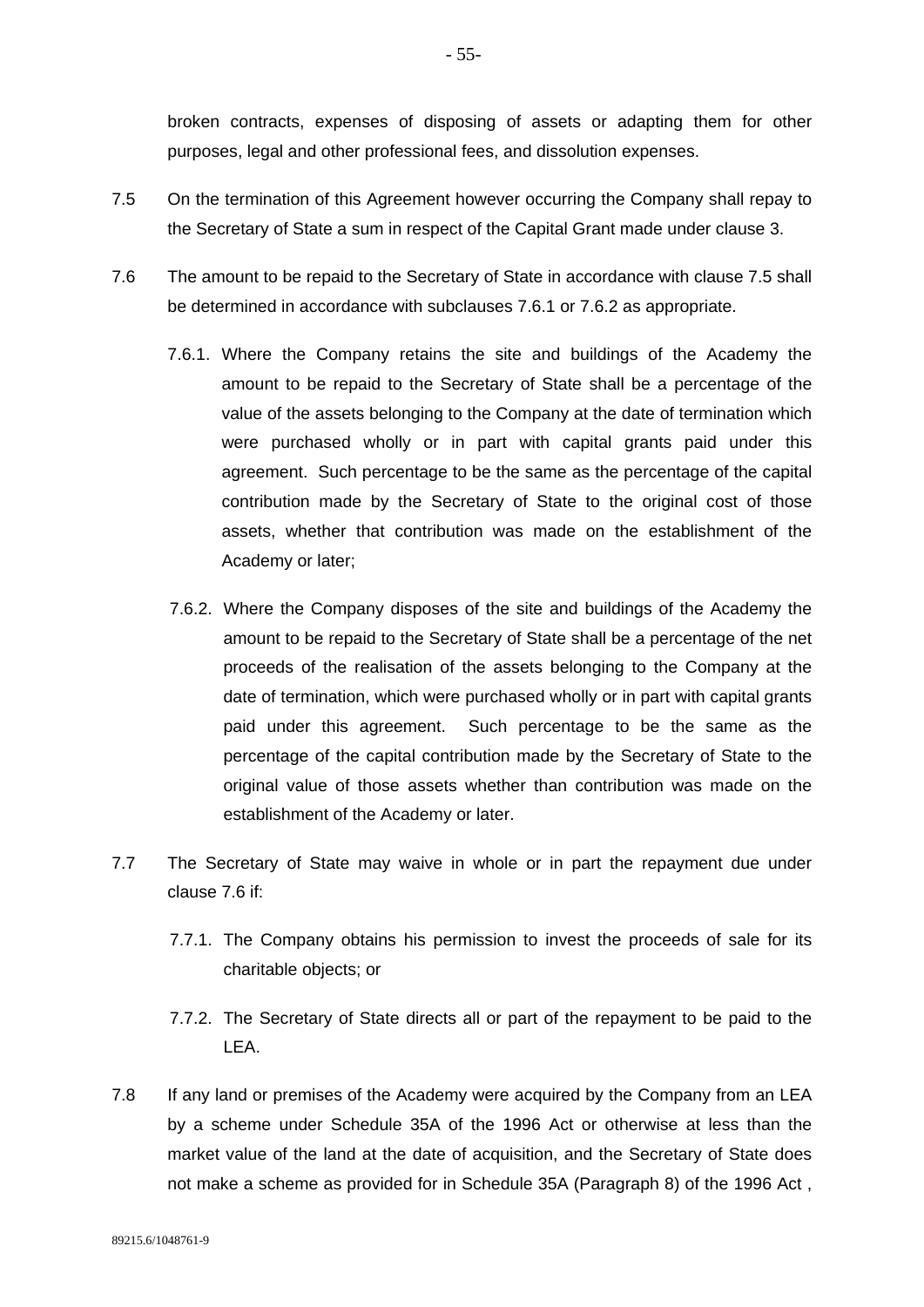the Company may dispose of its interest in that land or premises but only with the consent of the Secretary of State, who shall have regard to any representations from the Company and the LEA from which the land was transferred before giving or withholding that consent.

## 8 **ANNEXES**

The Annexes to this Agreement form part of and are incorporated into this Agreement.

## 9 **THE MASTER AGREEMENT**

Except as expressly provided in this Agreement the Master Agreement shall continue in full force and effect.

## 10 **ENGLISH LAW**

This Agreement shall be governed by and interpreted in accordance with English law.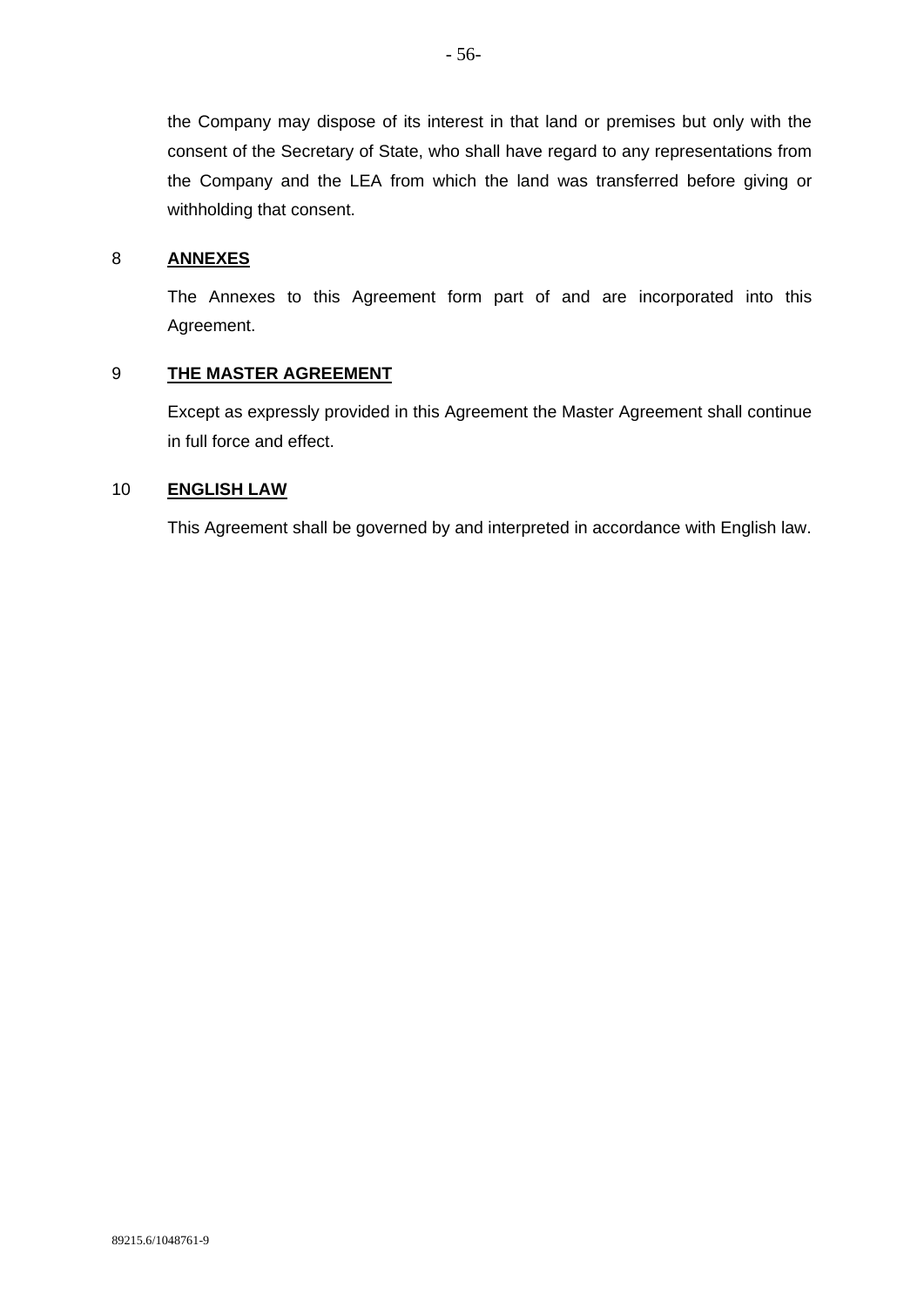## **ANNEXES TO THIS SUPPLEMENTAL AGREEMENT**

| Arrangements for Admission for pupils at the<br>Academy                                                                                           | Annex 1  |
|---------------------------------------------------------------------------------------------------------------------------------------------------|----------|
| <b>Capital Costs Spreadsheet</b>                                                                                                                  | Annex 2  |
| Capital expenditure incurred for the purposes of or in<br>connection with the establishment of<br>the Academy prior to the date of this agreement | Annex 3A |
| Capital Cashflow Programme (for monthly capital<br>expenditure during the Academy's<br>Implementation phase)                                      | Annex 3B |
| Implementation phase cashflow programme                                                                                                           | Annex 3C |
| Architects drawings/specification of the new build as<br>proposed up to RIBA Stage D                                                              | Annex 4  |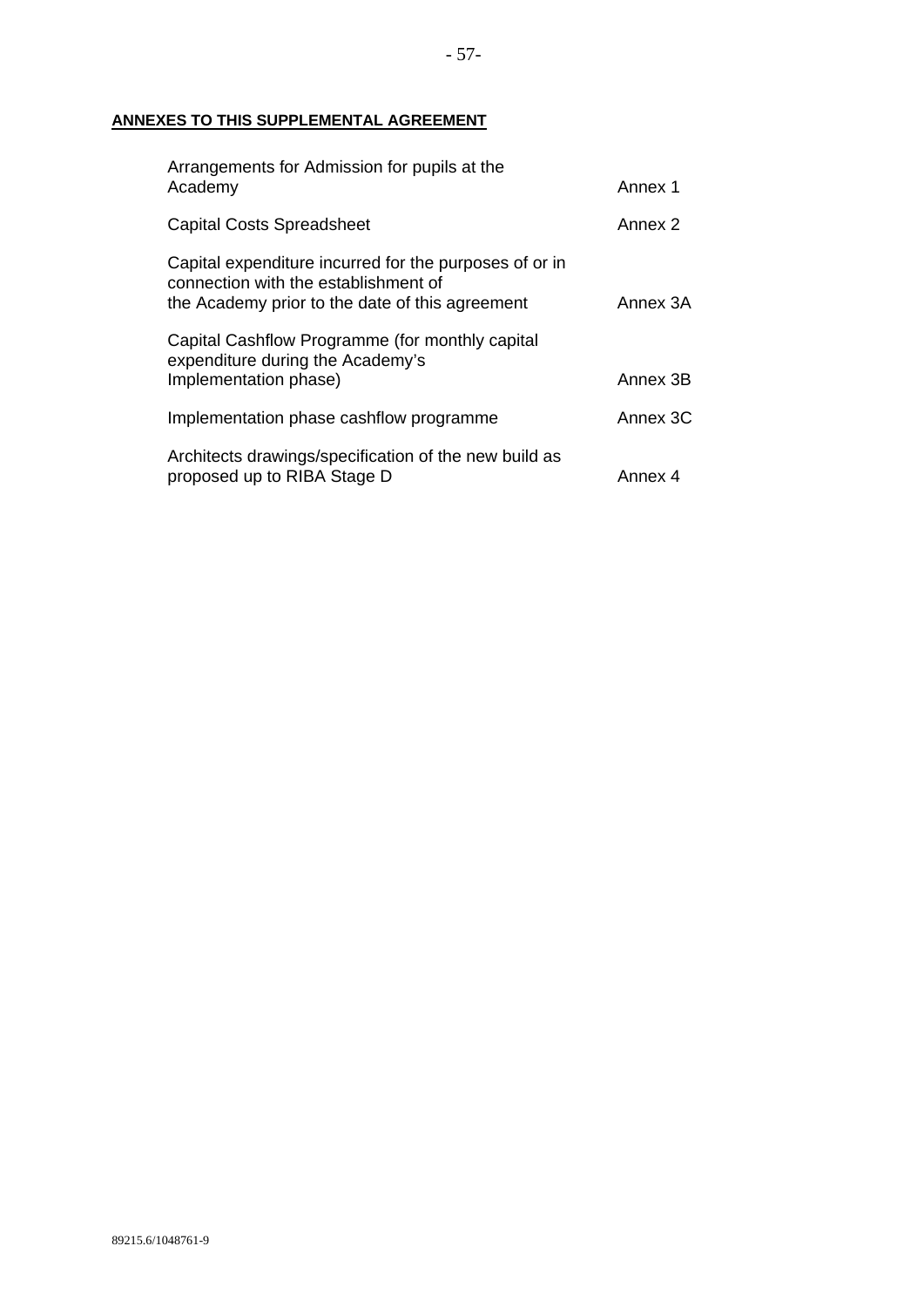## **ANNEX A**

#### **MEMORANDUM AND ARTICLES OF ARK EDUCATION**

THE COMPANIES ACTS 1985 AND 1989

A COMPANY LIMITED BY GUARANTEE AND NOT HAVING A SHARE CAPITAL MEMORANDUM OF ASSOCIATION OF ARK ACADEMIES

- 1. The Company's name is ARK Academies (and in this document it is called "the Trust").
- 2. The Trust's registered office is to be situated in England and Wales.
- 3. The Trust's objects ("the Objects") are to advance for the public benefit education in the United Kingdom, in particular but without prejudice to the generality of the foregoing by establishing, maintaining, carrying on, managing and developing schools ("the Academies") offering a broad curriculum with a strong emphasis on, but in no way limited to one or a combination of the specialisms specified in the funding agreements entered into between the Trust and the Secretary of State for Education and Skills ("Secretary of State").
- 4. In furtherance of the Objects but not further or otherwise the Trust may exercise the following powers:-
	- (a) to draw, make, accept, endorse, discount, execute and issue promissory notes, bills, cheques and other instruments, and to operate bank accounts in the name of the Trust;
	- (b) to raise funds and to invite and receive contributions provided that in raising funds the Trust shall not undertake any substantial permanent trading activities and shall conform to any relevant statutory regulations;
	- (c) to acquire, alter, improve and (subject to such consents as may be required by law) to charge or otherwise dispose of property;
	- (d) subject to clause 5(f) below to employ such staff, as are necessary for the proper pursuit of the Objects and to make all reasonable and necessary provision for the payments of pensions and superannuation to staff and their dependants: Provided that such staff shall not be Directors, save for any staff or teacher Directors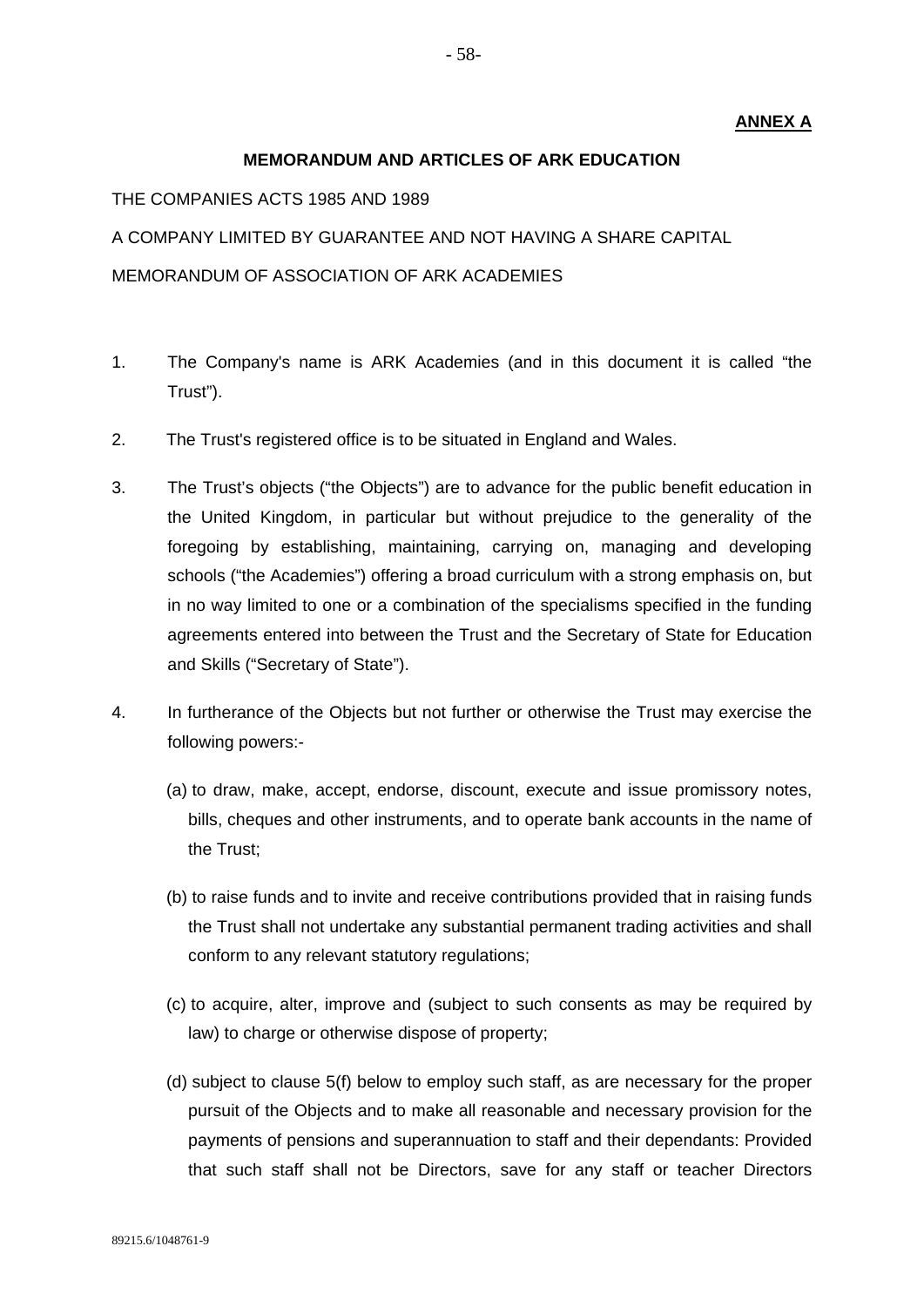elected or appointed in accordance with the Trust's Articles of Association;

- (e) to establish or support, whether financially or otherwise, any charitable trusts, associations or institutions formed for all or any of the Objects;
- (f) to co-operate with other charities including Absolute Return for Kids (ARK) ("the Principal Sponsor"), other independent and maintained schools, voluntary bodies and statutory authorities operating in furtherance of the Objects and to exchange information and advice with them;
- (g) to pay out of funds of the Trust the costs, charges and expenses of and incidental to the formation and registration of the Trust;
- (h) to establish, maintain, carry on, manage and develop the Academies at locations to be determined by the Directors and the Secretary of State;
- (i) to offer scholarships, exhibitions, prizes and awards to pupils and former pupils, and otherwise to encourage and assist pupils and former pupils;
- (j) to provide educational facilities and services to students of all ages and the wider community for the public benefit;
- (k) to carry out research into the development and application of new techniques in education in particular in relation to the Academies' areas of curricular specialisation and to their approach to curriculum development and delivery and to publish the results of such research, and to develop means of benefiting from application of the experience of industry, commerce, other schools and the voluntary sector to the education of pupils in Academies;
- (l) subject to such consents as may be required by law to borrow and raise money for the furtherance of the Objects in such manner and on such security as the Trust may think fit;
- (m) to invest the moneys of the Trust not immediately required for the furtherance of its Objects in or upon such investments, securities or property as may be thought fit, to hold the same as investments and to sell, exchange, carry and dispose of the same, subject nevertheless to such conditions (if any) and such consents (if any) as may for the time being be imposed or required by law;
- (n) subject to the provisions of the Companies Act 1985 (as amended from time to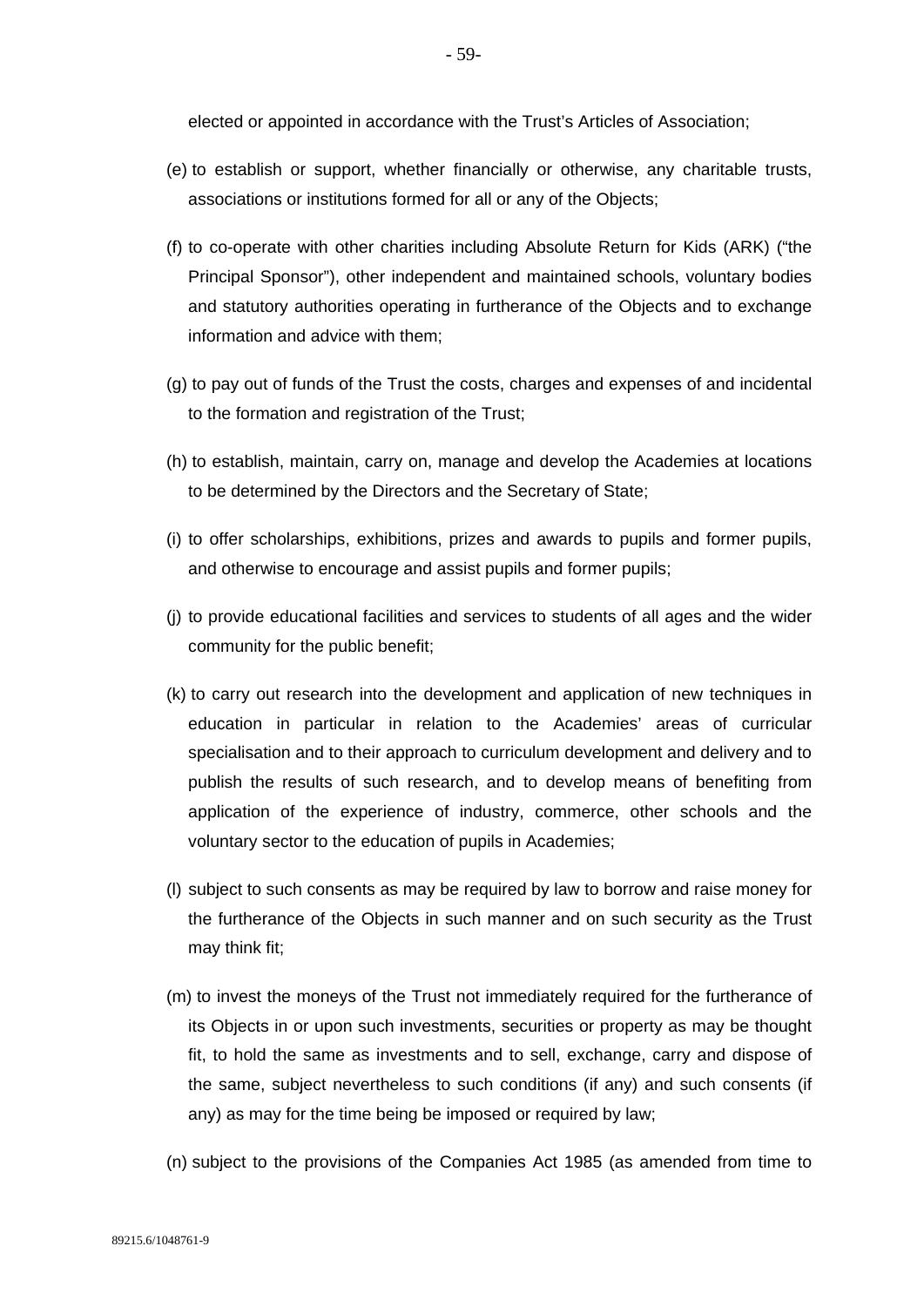time) to provide indemnity insurance and / or make loans to cover the liability of Directors which by virtue of any rule of law would otherwise attach to them in respect of any negligence, default, breach of trust or breach of duty of which they may be guilty in relation to the Trust: Provided that any such insurance shall not extend to any claim arising from any act or omission which the Directors knew to be a breach of trust or breach of duty or which was committed by the Directors in reckless disregard of whether it was a breach of trust or breach of duty or not and provided also that any such insurance shall not extend to the costs of any unsuccessful defence to a criminal prosecution brought against the Directors in their capacity as Directors;

- (o) to establish subsidiary companies to carry on any trade or business for the purpose of raising funds for the Academies;
- (p) to purchase, take on lease or in exchange, hire or otherwise acquire any real or personal property and any rights or privileges and to construct, maintain, fit out, equip and alter any buildings or erections which the Trust may think necessary for the promotion of its Objects;
- (q) to act as trustees or managers of any property, endowment, legacy, bequest or gift for charitable purposes only;
- (r) to do all such other lawful things as are necessary for or are incidental to or conducive to the achievement of the Objects.
- 5. The income and property of the Trust shall be applied solely towards the promotion of the Objects and no part shall be paid or transferred, directly or indirectly, by way of dividend, bonus or otherwise by way of profit, to members of the Trust, and no director of the Trust ("Director") shall be appointed to any office of the Trust paid by salary or fees or receive any remuneration or other benefit in money or money's worth from the Trust. Provided that nothing in this document shall prevent the payment in good faith by the Trust:-
	- (a) of reasonable and proper remuneration or other material benefit to any Director or to any firm or company of which a Director is a partner, member, employee, director or officer, for the supply of goods or services, including legal, accountancy or other professional services: Provided that the goods or services are actually required by the Trust, the nature and level of remuneration or other material benefit is no more than is reasonable in relation to the goods or services, that at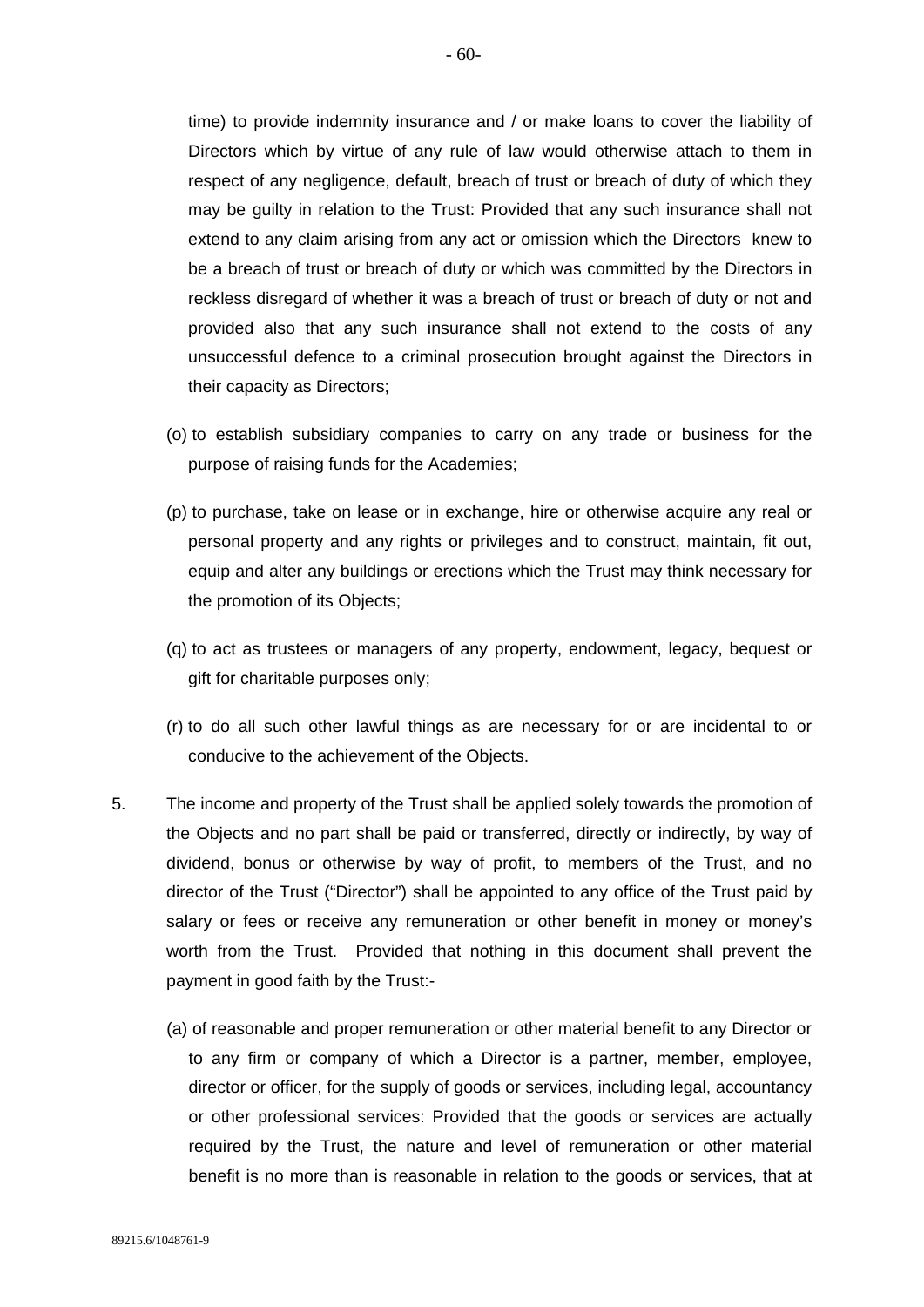no time shall a majority of the Directors benefit under this provision and/or clause 5(f) and that a Director shall withdraw from any meeting at which his or her appointment or remuneration, or that of his or her firm or company, is under discussion;

- (b) of reasonable and proper remuneration for any services rendered to the Trust by any member, officer or servant of the Trust who is not a Director;
- (c) of interest on money lent by any member of the Trust or Director at a reasonable and proper rate per annum not exceeding 2 per cent less than the published base lending rate of a clearing bank to be selected by the Directors;
- (d) of reasonable and proper rent (as determined by an independent valuer appointed by the Trust) for premises demised or let by any member of the Trust or a Director;
- (e) to any Director of reasonable out-of-pocket expenses;
- (f) of reasonable and proper remuneration to any Director who is employed by the Trust: Provided that at no time shall a majority of the Directors benefit under this provision and/or clause 5(a) and that a Director shall withdraw from any meeting at which his or her appointment, remuneration or terms or conditions specific to him or her are under discussion;
- (g) of any premium in respect of any indemnity insurance and/or any loan made to a Director to cover the liability of the Directors which by virtue of any rule of law would otherwise attach to them in respect of any negligence, default or breach of trust or breach of duty of which they may be guilty in relation to the Trust: Provided that any such insurance shall not extend to any claim arising from any act or omission which Directors knew to be a breach of trust or breach of duty or which was committed by the Directors in reckless disregard to whether it was a breach of trust or breach of duty or not and provided also that any such insurance shall not extend to the costs of any unsuccessful defence to a criminal prosecution brought against Directors in their capacity as directors of the Trust.
- 6. The liability of the members of the Trust is limited.
- 7. Every member of the Trust undertakes to contribute such amount as may be required (not exceeding £10) to the Trust's assets if it should be wound up while he or she is a member or within one year after he or she ceases to be a member, for payment of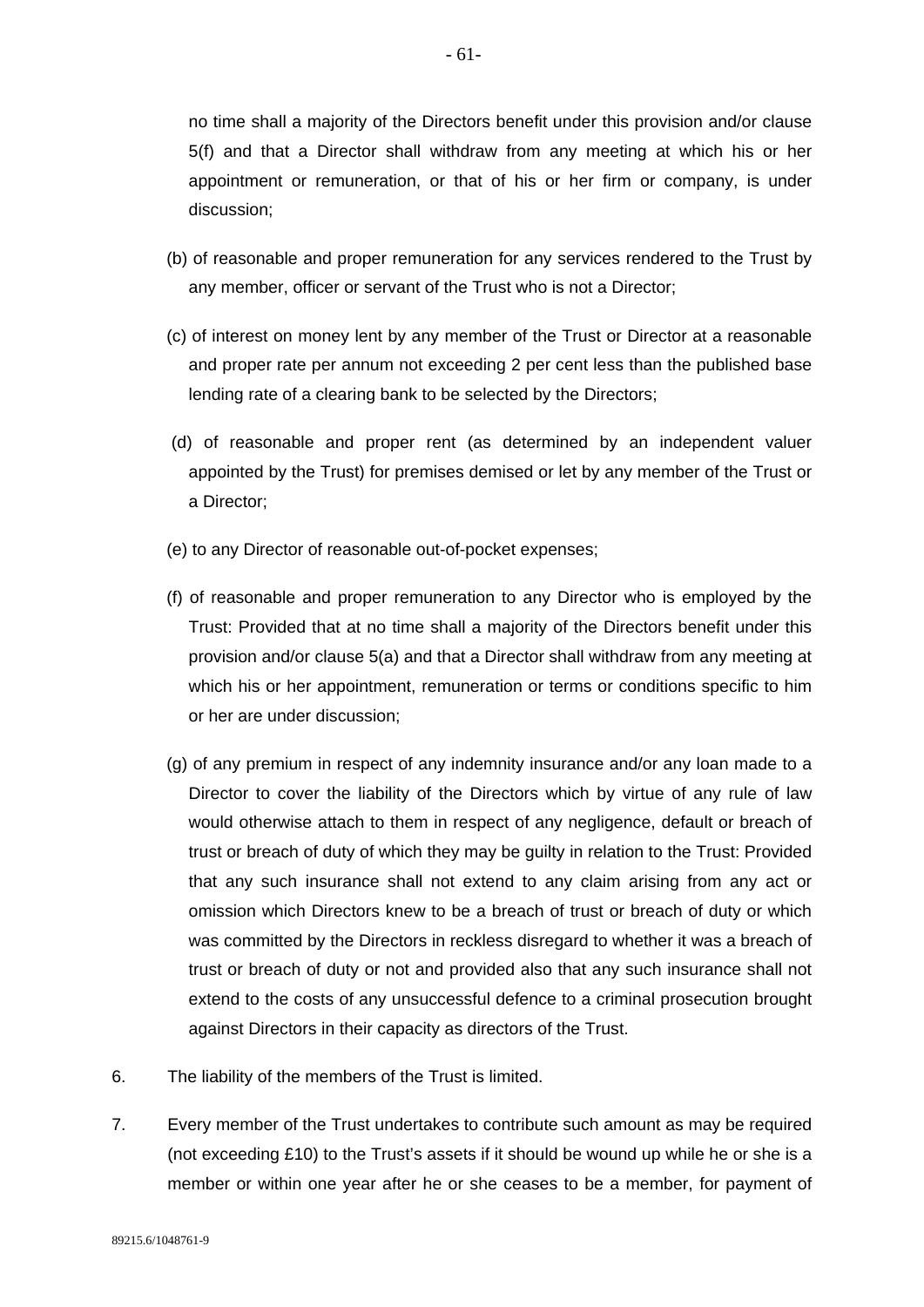the Trust's debts and liabilities before he or she ceases to be a member, and of the costs, charges and expenses of winding up, and for the adjustment of the rights of the contributories among themselves.

- 8. If the Trust is wound up or dissolved and after all its debts and liabilities (including any under section 483 of the Education Act 1996) have been satisfied there remains any property it shall not be paid to or distributed among the members of the Trust, but shall be given or transferred to the Principal Sponsor or to some other charity or charities having objects similar to the Objects which prohibits the distribution of its or their income and property to an extent at least as great as is imposed on the Trust by clause 4 above, chosen by the members of the Trust at or before the time of dissolution and if that cannot be done then to some other charitable object.
- 9. No alteration or addition shall be made to or in the provisions of the Memorandum or Articles of Association which would have the effect (a) that the Trust would cease to be a company to which section 30 of the Companies Act 1985 applies; or (b) that the Trust would cease to be a charity.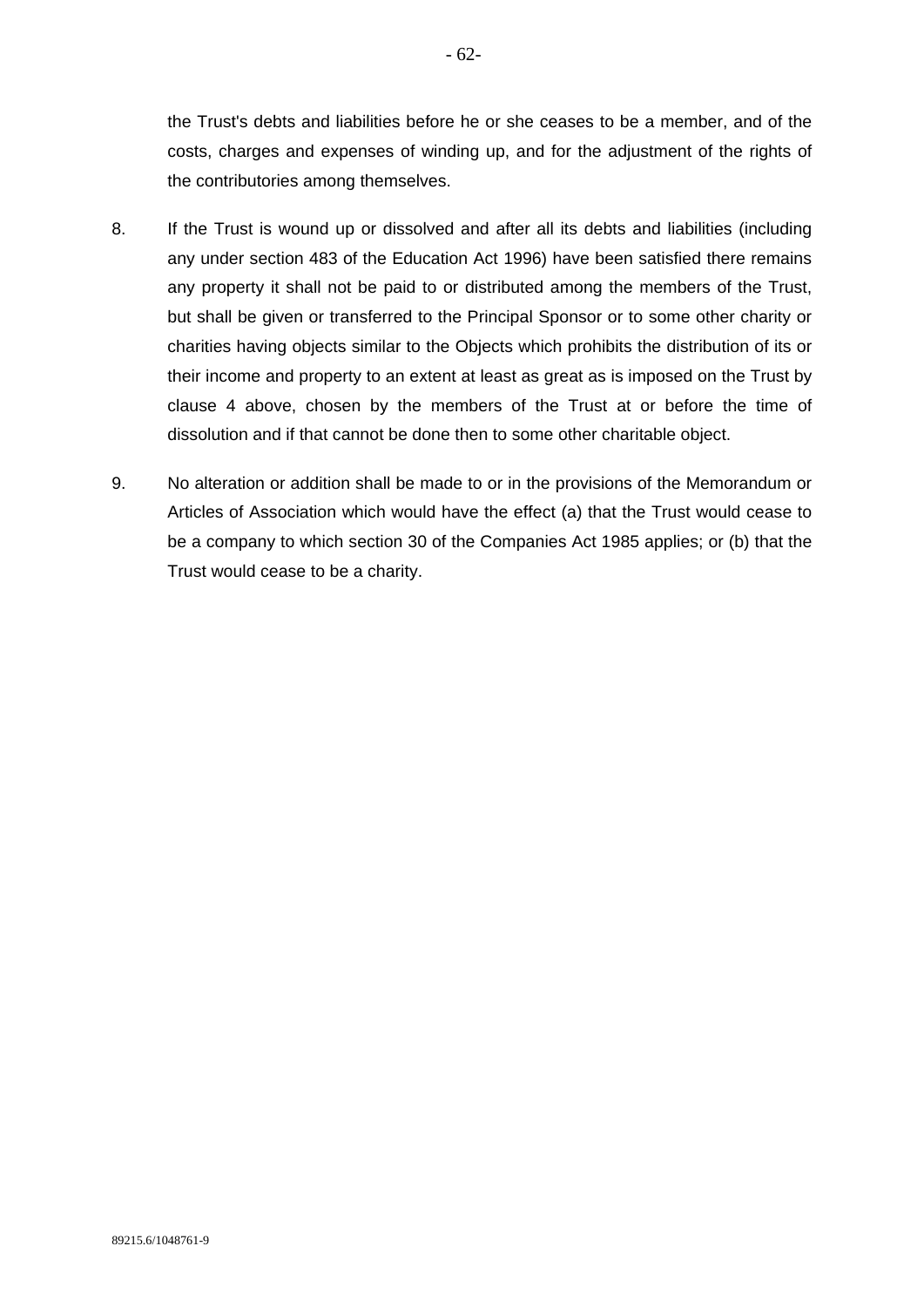## THE COMPANIES ACTS 1985 AND 1989

# A COMPANY LIMITED BY GUARANTEE AND NOT HAVING A SHARE CAPITAL

## ARTICLES OF ASSOCIATION

OF

## ARK ACADEMIES

## INTERPRETATION

- 1. In these Articles:-
- "the Act" means the Companies Act 1985 including any statutory modification or re-enactment thereof for the time being in force;
- "the Trust" means the company intended to be regulated by these articles;
- "the articles" means these Articles of Association of the Trust;
- "Associated Company" means any other company which is for the time being and from time to time a subsidiary or associated undertaking of the Trust (as defined in the Act);
- "clear days" in relation to the period of a notice means the period excluding the day when the notice is given or deemed to be given and the day of which it is given or on which it is to take effect;
- "executed" includes any mode of execution;
- "the memorandum" means the memorandum of association of the Trust;
- "office" means the registered office of the Trust;
- "the Directors" means the directors of the Trust (and "Director" has a corresponding meaning);
- "the Academies" means all those Academies as referred to in Clause 3 of the memorandum and established by the Trust and "Academy" shall mean any one of them;
- "head teachers" means the head teachers of each of the Academies (and "head teacher" has a corresponding meaning);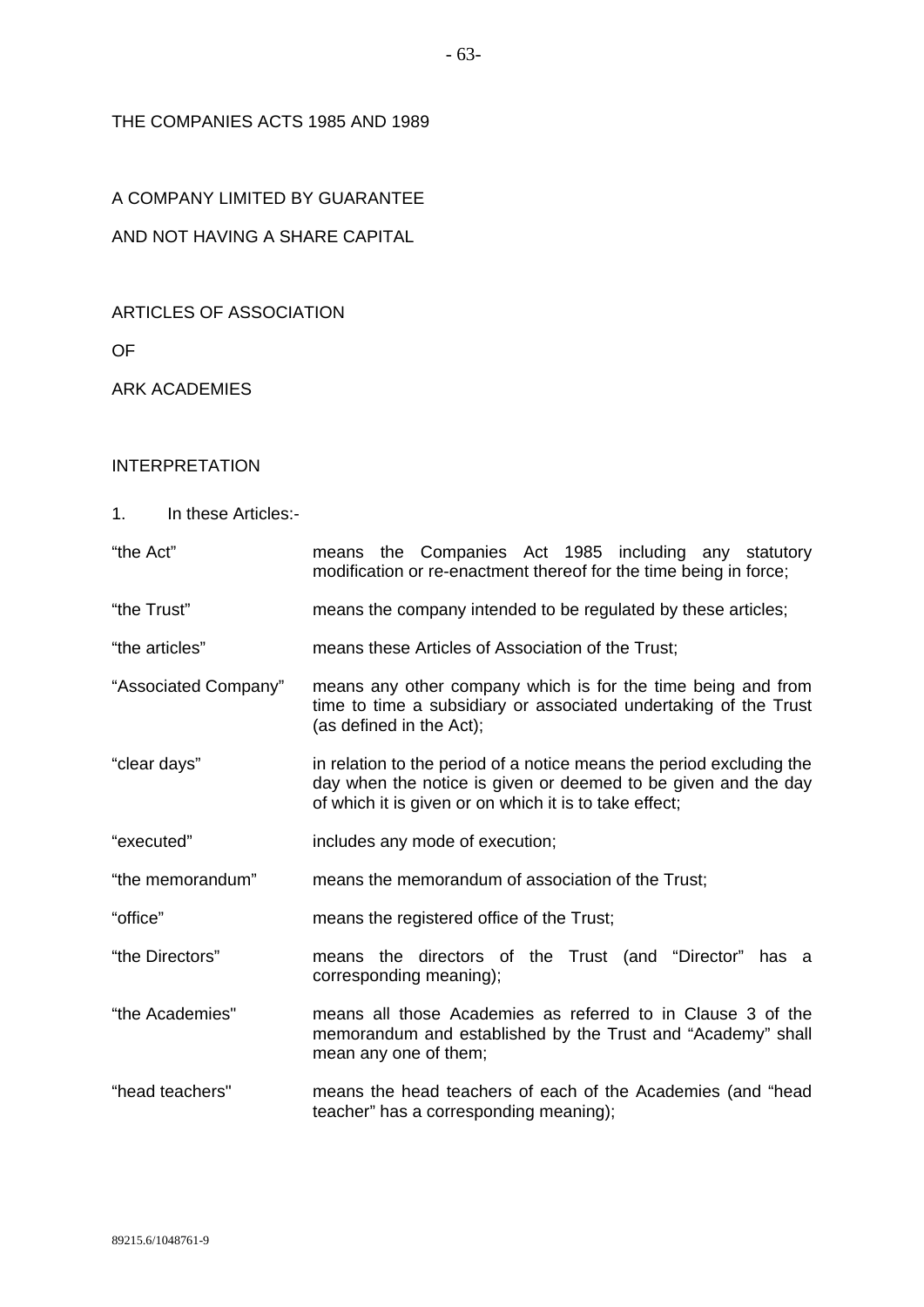| "the LEAs"                           | means all the Local Education Authorities covering the areas in<br>which the Academies operate (and "the LEA" shall mean any one<br>of these LEAs);                         |
|--------------------------------------|-----------------------------------------------------------------------------------------------------------------------------------------------------------------------------|
| "the Local Governing                 |                                                                                                                                                                             |
| Bodies"                              | means the committees appointed pursuant to article 78 (and<br>"Local Governing Body" has a corresponding meaning);                                                          |
| "the LGB Director"                   | means the Director appointed pursuant to article 37;                                                                                                                        |
| "Member"                             | means a member of the Trust and someone who as such is<br>bound by the undertaking contained in Clause 7 of the<br>memorandum;                                              |
| "Principal Sponsor"                  | means Absolute Return for Kids (ARK), a registered charity<br>number 1095322, the sole subscriber to the memorandum and<br>articles;                                        |
| "the relevant Funding<br>Agreements" | means the funding agreements entered into by the Trust and the<br>Secretary of State relating to each of the Academies                                                      |
| "the seal"                           | mean the common seal of the Trust if it has one;                                                                                                                            |
| "secretary"                          | means the secretary of the Trust or any other person appointed to<br>perform the duties of the secretary of the Trust, including a joint,<br>assistant or deputy secretary; |
| "Secretary of State"                 | means the Secretary of State for Education and Skills;                                                                                                                      |
| "teacher"                            | means a teacher employed under a contract of employment or a<br>contract for services or otherwise engaged to provide his services<br>as a teacher;                         |
| "the United Kingdom"                 | means Great Britain and Northern Ireland.                                                                                                                                   |

Words importing the masculine gender only shall include the feminine gender, and vice versa. Words importing the singular number only shall include the plural number, and vice versa.

Subject as aforesaid, words or expressions contained in these articles shall, unless the context requires otherwise, bear the same meaning as in the Act.

# **OBJECTS**

1. The Trust is established for the objects expressed in the Memorandum ("Objects").

## MEMBERS

- 2. The Members of the Trust shall comprise:
	- a) The Principal Sponsor; and
	- b) One person appointed by the Secretary of State.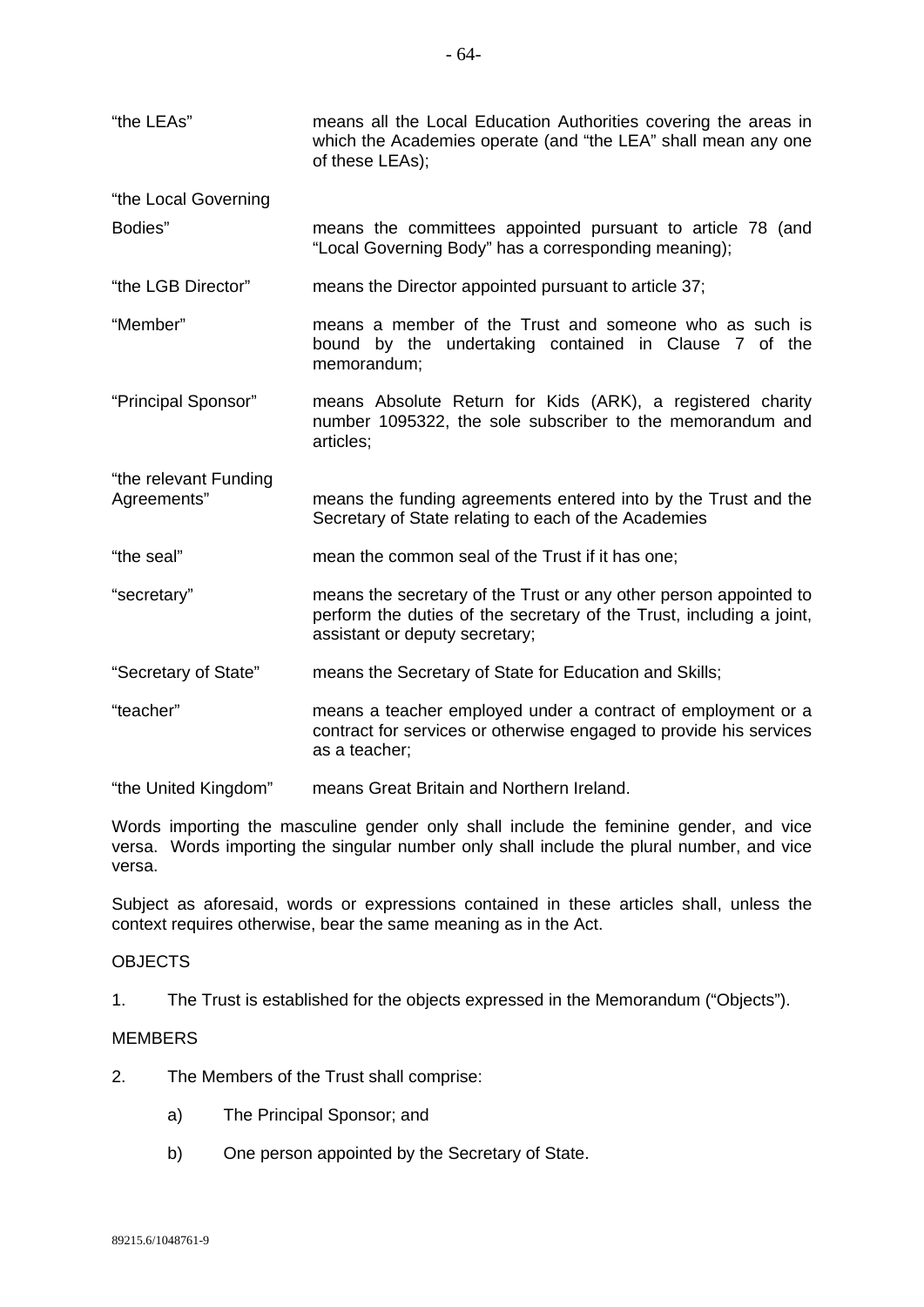- 3. The Secretary of State shall have the right from time to time by written notice delivered to the Trust's registered office to remove any Member appointed by him or her and, subject to that person complying with article 4, to appoint a replacement Member to fill a vacancy whether resulting from such removal or otherwise.
- 4. Every person nominated to be a Member of the Trust shall either sign a written consent to become a Member or sign the register of Members on becoming a Member.
- 5. A Member may in his absolute discretion permit the other Member to resign. A Member's membership of the Trust shall cease immediately on the receipt by the Trust of a notice in writing signed by the person or persons entitled to remove him under article 3 (provided that no such notice shall take effect when the number of Members is one unless it contains or is accompanied by the appointment of a replacement Member).

## GENERAL MEETINGS

- 6. The Trust shall hold an Annual General Meeting each year in addition to any other meetings in that year, and shall specify the meeting as such in the notices calling it; and not more than fifteen months shall elapse between the date of one Annual General Meeting of the Trust and that of the next. Provided that so long as the Trust holds its first Annual General Meeting within eighteen months of its incorporation, it need not hold it in the year of its incorporation or in the following year. The Annual General Meeting shall be held at such time and place as the Directors shall appoint. All General Meetings other than Annual General Meetings shall be called Extraordinary General Meetings.
- 7. The Directors may call general meetings and, on the requisition of Members pursuant to the provisions of the Act, shall forthwith proceed to convene an Extraordinary General Meeting for a date not later than eight weeks after the receipt of the requisition. If there are not within the United Kingdom sufficient Directors to call a general meeting, any Director or any Member may call a general meeting.

## NOTICE OF GENERAL MEETINGS

- 8. An Annual General Meeting and an Extraordinary General Meeting called for the passing of a special resolution appointing a person as a Director shall be called by at least twenty-one clear days' notice. All other Extraordinary General Meetings shall be called by at least fourteen clear days' notice but a general meeting may be called by shorter notice if it is so agreed
	- a) in the case of an Annual General Meeting, by all the members entitled to attend and vote; and
	- b) in the case of any other meeting by a majority in number of members having a right to attend and vote, being a majority together holding not less than 95 per cent of the total voting rights at the meetings of all the Members.

 The notice shall specify the time and place of the meeting and the general nature of the business to be transacted and, in the case of an Annual General Meeting, shall specify the meeting as such.

The notice shall be given to all the Members, to the Directors and auditors.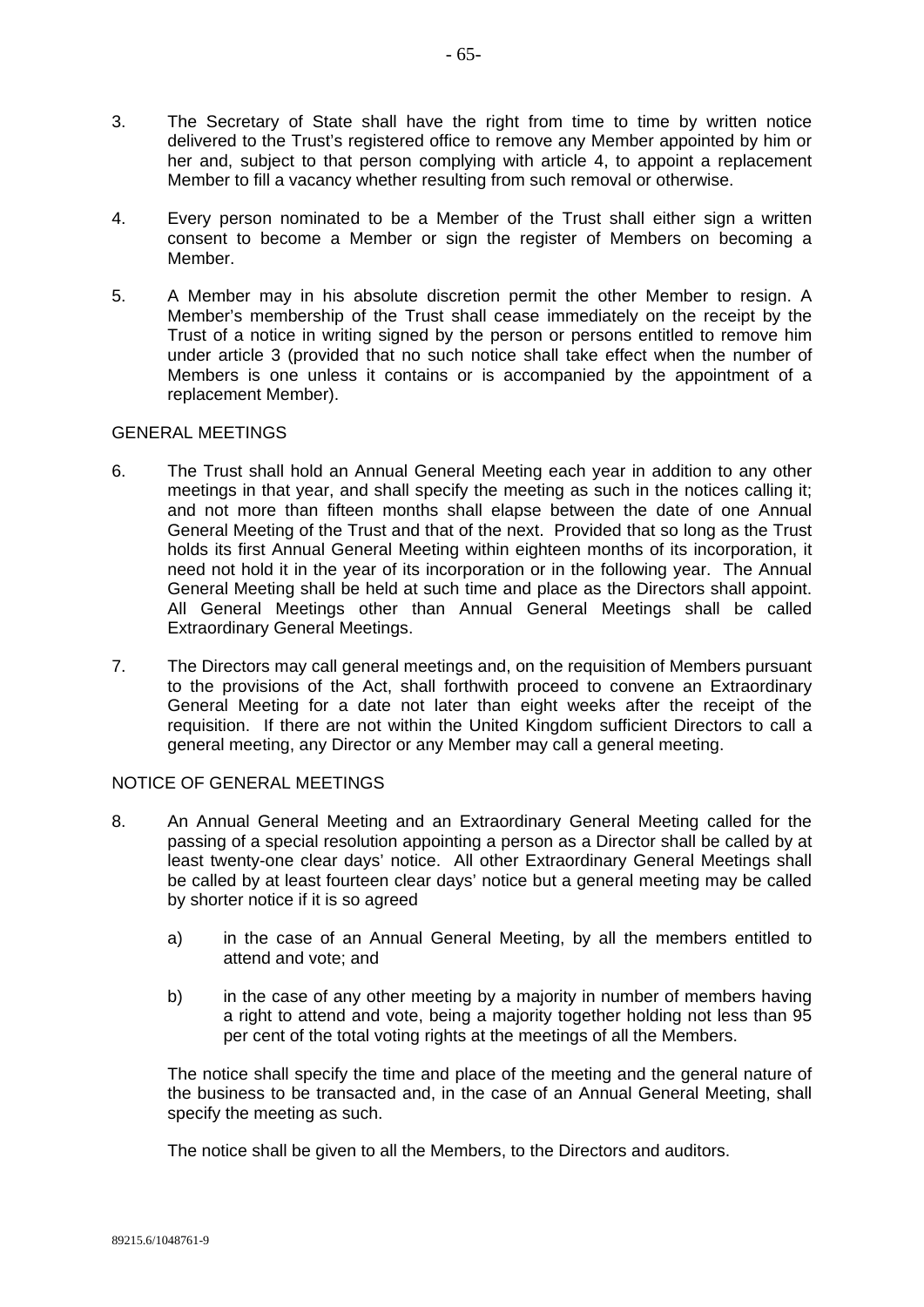9. The accidental omission to give notice of a meeting to, or the non-receipt of notice of a meeting by, any person entitled to receive notice shall not invalidate the proceedings at that meeting.

## PROCEEDINGS AT GENERAL MEETINGS.

- 10. No business shall be transacted at any meeting unless a quorum is present. A Member counts towards the quorum by being present either in person or by proxy. Two persons entitled to vote upon the business to be transacted, each being a Member or a duly authorised representative of a Member organisation, or one tenth of the total number of such persons for the time being, whichever is the greater, shall constitute a quorum.
- 11. If a quorum is not present within half an hour from the time appointed for the meeting, or if during a meeting a quorum ceases to be present, the meeting shall stand adjourned to the same day in the next week at the same time and place or to such time and place as the Directors may determine.
- 12. The chairman, if any, of the Directors or in his absence some other Director nominated by the Directors shall preside as chairman of the meeting, but if neither the chairman nor such other Director (if any) be present within fifteen minutes after the time appointed for the holding the meeting and willing to act, the Directors present shall elect one of their number to be chairman and, if there is only one Director present and willing to act, he shall be the chairman.
- 13. If no Director is willing to act as chairman, or if no Director is present within fifteen minutes after the time appointed for holding the meeting, the Members present and entitled to vote shall choose one of their number to be chairman.
- 14. A Director shall, notwithstanding that he is not a Member, be entitled to attend and speak at any general meeting.
- 15. The chairman may, with the consent of a meeting at which a quorum is present (and shall if so directed by the meeting), adjourn the meeting from time to time and from place to place, but no business shall be transacted at any adjourned meeting other than the business which might properly have been transacted at the meeting had the adjournment not taken place. When a meeting is adjourned for fourteen days or more, at least seven clear days notice shall be given specifying the time and place of the adjourned meeting and the general nature of the business to be transacted. Otherwise it shall not be necessary to give any such notice.
- 16. A resolution put to the vote of the meeting shall be decided on a show of hands unless before, or on the declaration of the result of the show of hands a poll is duly demanded. Subject to the provisions of the Act, a poll may be demanded:
	- a) by the chairman; or
	- b) by at least two Members having the right to vote at the meeting; or
	- c) by a Member or Members representing not less than one-tenth of the total voting rights of all the Members having the right to vote at the meeting.
- 17. Unless a poll is duly demanded a declaration by the chairman that a resolution has been carried or carried unanimously, or by a particular majority, or lost, or not carried by a particular majority and an entry to that effect in the minutes of the meeting shall be conclusive evidence of the fact without proof of the number or proportion of the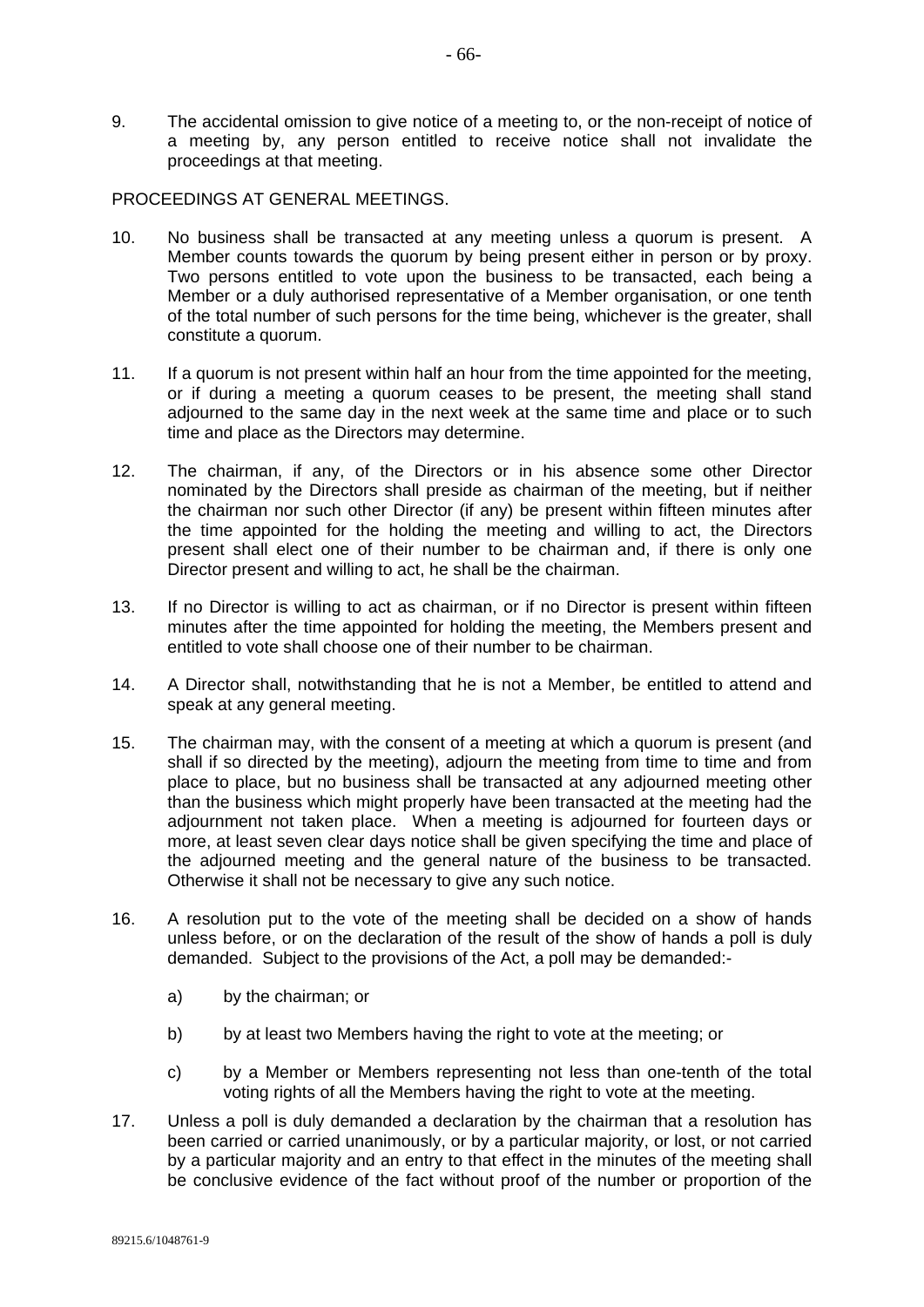votes recorded in favour of or against such resolution.

- 18. The demand for a poll may be withdrawn, before the poll is taken, but only with the consent of the chairman. The withdrawal of a demand for a poll shall not invalidate the result of a show of hands declared before the demand for the poll was made.
- 19. A poll shall be taken as the chairman directs and he may appoint scrutineers (who need not be Members) and fix a time and place for declaring the results. The result of the poll shall be deemed to be the resolution of the meeting at which the poll was demanded.
- 20. A poll demanded on the election of the chairman or on a question of adjournment shall be taken immediately. A poll demanded on any other question shall be taken either immediately or at such time and place as the chairman directs not being more than thirty days after the poll is demanded. The demand for a poll shall not prevent continuance of a meeting for the transaction of any business other that the question on which the poll is demanded. If a poll is demanded before the declaration of the result of a show of hands and the demand is duly withdrawn, the meeting shall continue as if the demand had not been made.
- 21. No notice need be given of a poll not taken immediately if the time and place at which it is to be taken are announced at the meeting at which it is demanded. In other cases at least seven clear days' notice shall be given specifying the time and place at which the poll is to be taken.
- 22. A resolution in writing executed by or on behalf of each Member who would have been entitled to vote upon it if it had been proposed at a general meeting at which he was present shall be as effectual as if it had been passed at a general meeting duly convened and held and may consist of several instruments in the like form each executed by or on behalf of one or more Members.

#### VOTES OF MEMBERS

23. On the show of hands every Member present in person, and on a poll every Member present in person or by proxy, shall have the following number of votes:

The Principal Sponsor: 3 votes

The person appointed by the Secretary of State: 1 vote

- 24. A Member in respect of whom an order has been made by any court having jurisdiction (whether in the United Kingdom or elsewhere) in matters concerning mental disorder may vote, whether on a show of hands or on a poll, by his receiver, curator bonis or other person authorised in that behalf appointed by that court, and any such receiver, curator bonis or other person may, on a poll, vote by proxy. Evidence to the satisfaction of the Directors of the authority of the person claiming to exercise the right to vote shall be deposited at the office, or at such other place as is specified in accordance with the articles for the deposit of instruments of proxy, not less than 48 hours before the time appointed for holding the meeting or adjourned meeting at which the right to vote is to be exercised and in default the right to vote shall not be exercisable.
- 25. No objections shall be raised to the qualification of any voter except at the meeting or adjourned meeting at which the vote objected to is tendered, and every vote not disallowed at the meeting shall be valid. Any objection made in due time shall be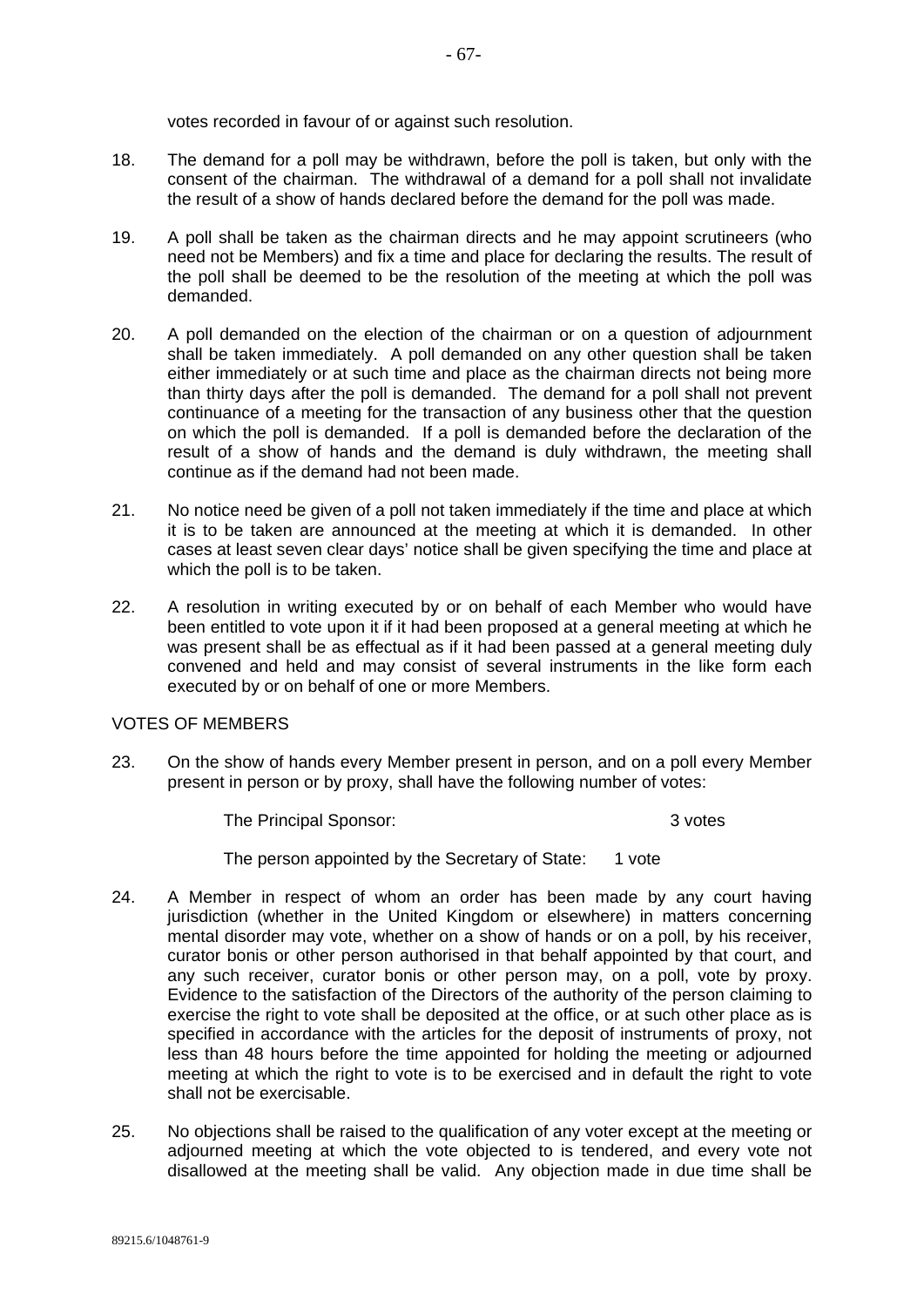referred to the chairman whose decision shall be final and conclusive.

26. An instrument appointing a proxy shall be in writing, executed by or on behalf of the appointer and shall be in the following form (or in a form as near thereto as circumstances allow or in any other form which is usual or which the Directors may approve) -.

"I/We, …….., of ………, being a member/members of the above named trust, hereby appoint …… of ……, or failing him, …….. of ……. as my/our proxy to vote in my/our name[s] and on my/our behalf at the annual/extraordinary general meeting of the Trust to be held on …..200[ ], and at any adjournment thereof.

Signed on ….. 200[ ]"

27. Where it is desired to afford Members an opportunity of instructing the proxy how he shall act the instrument appointing a proxy shall be in the following form (or in a form as near thereto as circumstances allow or in any other form which is usual or which the Directors may approve)-

"I/We, ……., of ……., being a member/members of the above-named trust, hereby appoint …. of ……., or failing him ….. of ……, as my/our proxy to vote in my/our name[s] and on my/our behalf at the annual/extraordinary general meeting of the Trust, to be held on …. 200[ ], and at any adjournment thereof.

This form is to be used in respect of the resolutions mentioned below as follows:

Resolution No. 1 \*for \* against

Resolution No. 2 \*for \* against.

\* Strike out whichever is not desired.

 Unless otherwise instructed, the proxy may vote as he thinks fit or abstain from voting.

Signed on …. 200[ ]"

- 28. The instrument appointing a proxy and any authority under which it is executed or a copy of such authority certified by a notary or in some other way approved by the Directors may:
	- a) be deposited at the office or at such other place within the United Kingdom as is specified in the notice convening the meeting or in any instrument of proxy sent out by the Trust in relation to the meeting not less than 48 hours before the time for holding the meeting or adjourned meeting at which the person named in the instrument proposes to vote, or
	- b) in the case of a poll taken more than 48 hours after it is demanded, be deposited as aforesaid after the poll has been demanded and not less than 24 hours before the time appointed for the taking of the poll;
	- c) where the poll is not taken forthwith but is taken not more than 48 hours after it was demanded, be delivered at the meeting at which the poll was demanded to the chairman or to the secretary or to any Director;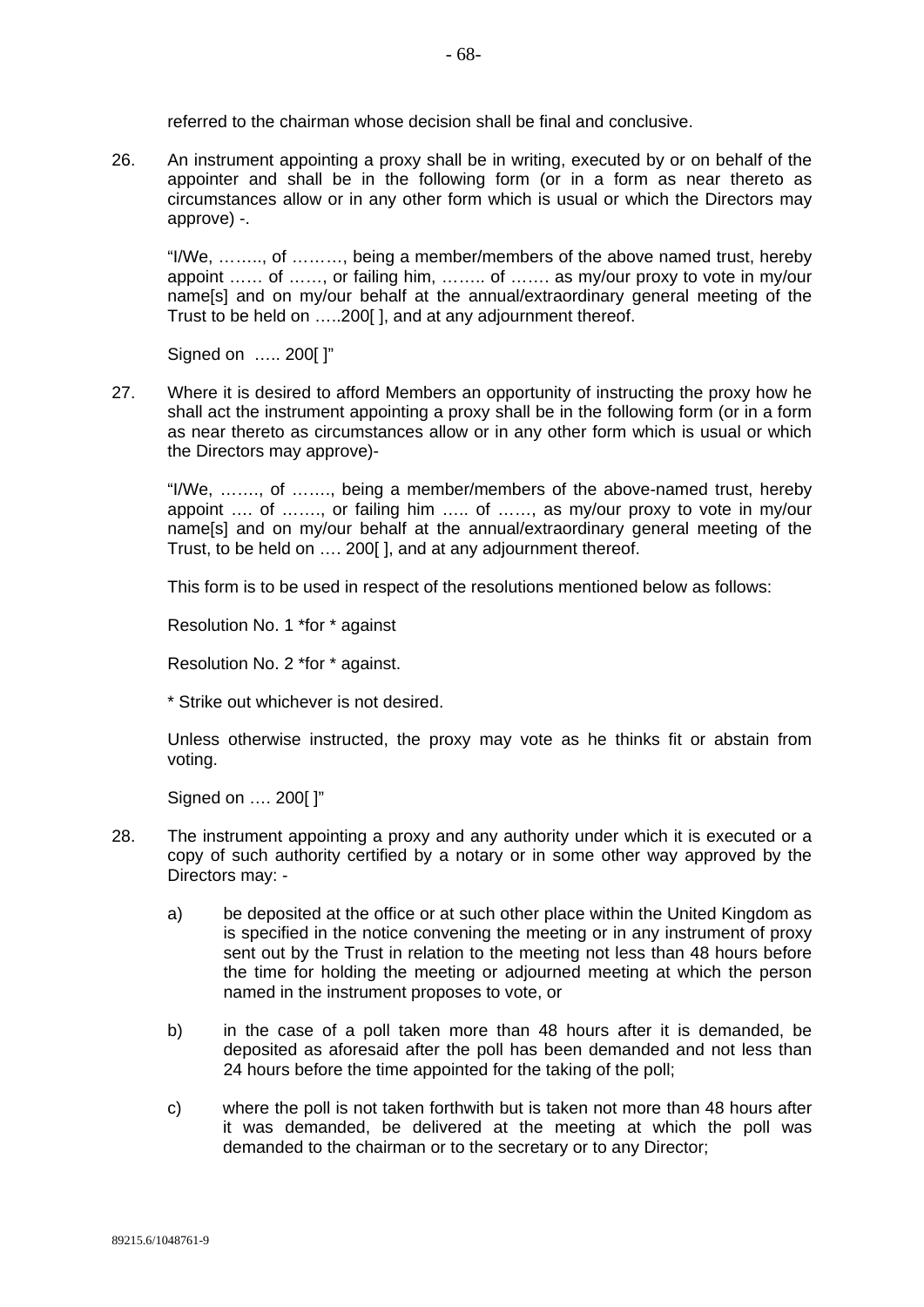and an instrument of proxy which is not deposited or delivered in a manner so permitted shall be invalid.

- 29. A vote given or poll demanded by proxy or by the duly authorised representative of a corporation shall be valid notwithstanding the previous determination of the authority of the person voting or demanding a poll unless notice of the determination was received by the Trust at the office or at such other place at which the instrument of proxy was duly deposited before the commencement of the meeting or adjourned meeting at which the vote given or the poll demanded or (or in the case of a poll taken otherwise than on the same day as the meeting or adjourned meeting) the time appointed for taking the poll.
- 30. Any organisation which is a Member may by resolution of its board of Directors or other governing body authorise such person as it thinks fit to act as its representative at any meeting of the Trust, and the person so authorised shall be entitled to exercise the same powers on behalf of the corporation which he represents as that corporation could exercise if it were an individual Member.

## DIRECTORS

- 31. The number of Directors shall be not less than three but and no more than nineteen (excluding any Additional Directors that may be appointed under Article 40).
- 32. Subject to article 34 the Trust shall have the following Directors:
	- a) up to eighteen Directors appointed under article 35;
	- b) one LGB Director appointed under article 37; and
	- d) up to twenty Additional Directors appointed under article 40;
- 33. The first Directors shall be those persons named in the statement delivered pursuant to section 10(2) of the Act, who shall be deemed to have been appointed under article.
- 34. Future Directors shall be appointed or elected, as the case may be, under these articles.

#### APPOINTMENT AND ELECTION OF DIRECTORS

- 35. The Principal Sponsor shall appoint up to eighteen Directors.
- 36. The Principal Sponsor shall, in making its appointments under article 35, ensure that each of the Academies is represented on the board of the Trust.

#### LGB DIRECTOR

37. The LGB Director shall be elected by the chairmen of each Local Governing Body (who shall themselves, have been elected in accordance with terms of reference determined by the Directors from time to time) from amongst their number.

#### APPOINTMENT OF ADDITIONAL DIRECTORS

- 38. The Secretary of State may give a warning notice to the Directors where
	- a) he is satisfied—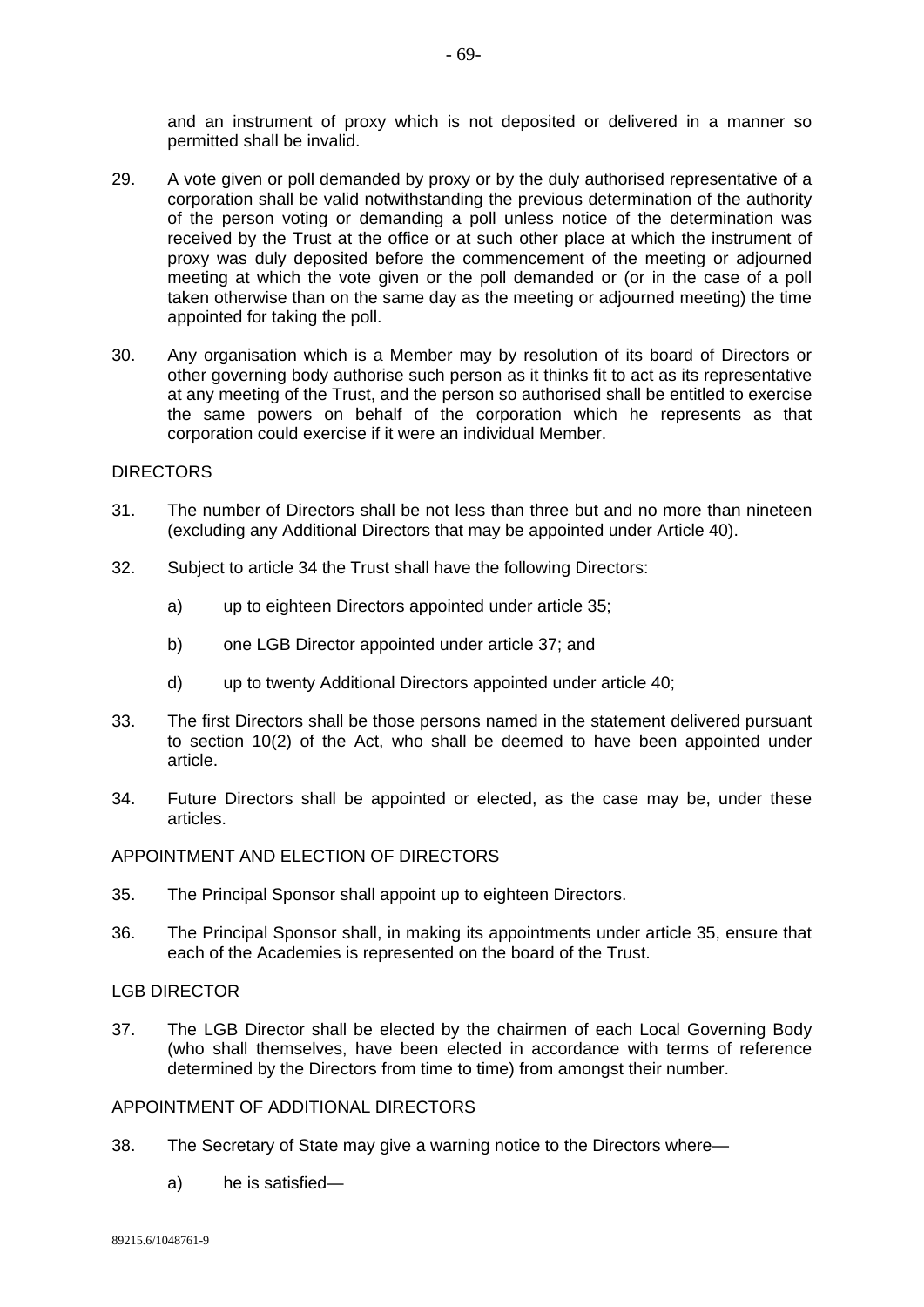- i) that the standards of performance of pupils at any of the Academies are unacceptably low and are likely to remain so unless the Secretary of State exercises his powers under article 40, or
- ii) that there has been a serious breakdown in the way any of the Academies are managed or governed which is prejudicing, or likely to prejudice, such standards of performance, or
- iii) that the safety of pupils or staff of any of the Academies are threatened (whether by a breakdown of discipline or otherwise); and
- b) the Secretary of State has previously informed the Directors of the matters on which that conclusion is based; and
- c) those matters have not been remedied to the Secretary of State's satisfaction within a reasonable period.
- 39. For the purposes of article 38 a 'warning notice' is a notice in writing by the Secretary of State setting out
	- a) the matters referred to in Article 38(a);
	- b) the action which he requires the Directors to take in order to remedy those matters; and
	- c) the period within which that action is to be taken by the Directors ('the compliance period').
- 40. The Secretary of State may appoint up to twenty Additional Directors as he thinks fit if the Secretary of State has:
	- a) given the Directors a warning notice in accordance with articles 38 and 39; and
	- b) the Directors have failed to comply, or secure compliance, with the notice to the Secretary of State's satisfaction within the compliance period; and
	- c) the Secretary of State has given reasonable notice in writing to the Directors that he proposes to exercise his powers under this article.

## TERM OF OFFICE

41. The term of office for any Director shall be 4 years except in the case of the LGB Director who shall hold office for one year only. Subject to remaining eligible to be a Director, and to Articles 45 to 55 below, any Director may be re-appointed or reelected for two further consecutive periods of office after which any Director shall not be re-appointed or re-elected unless and until one full year has elapsed, save that if any Director's term of office expires after he has attained the age of 75, that Director shall only be entitled to be re-appointed or re-elected annually (without limitation) for further terms of one year.

#### RESIGNATION AND REMOVAL

42. A Director shall cease to hold office if he resigns his office by notice to the Trust (but only if at least three Directors will remain in office when the notice of resignation is to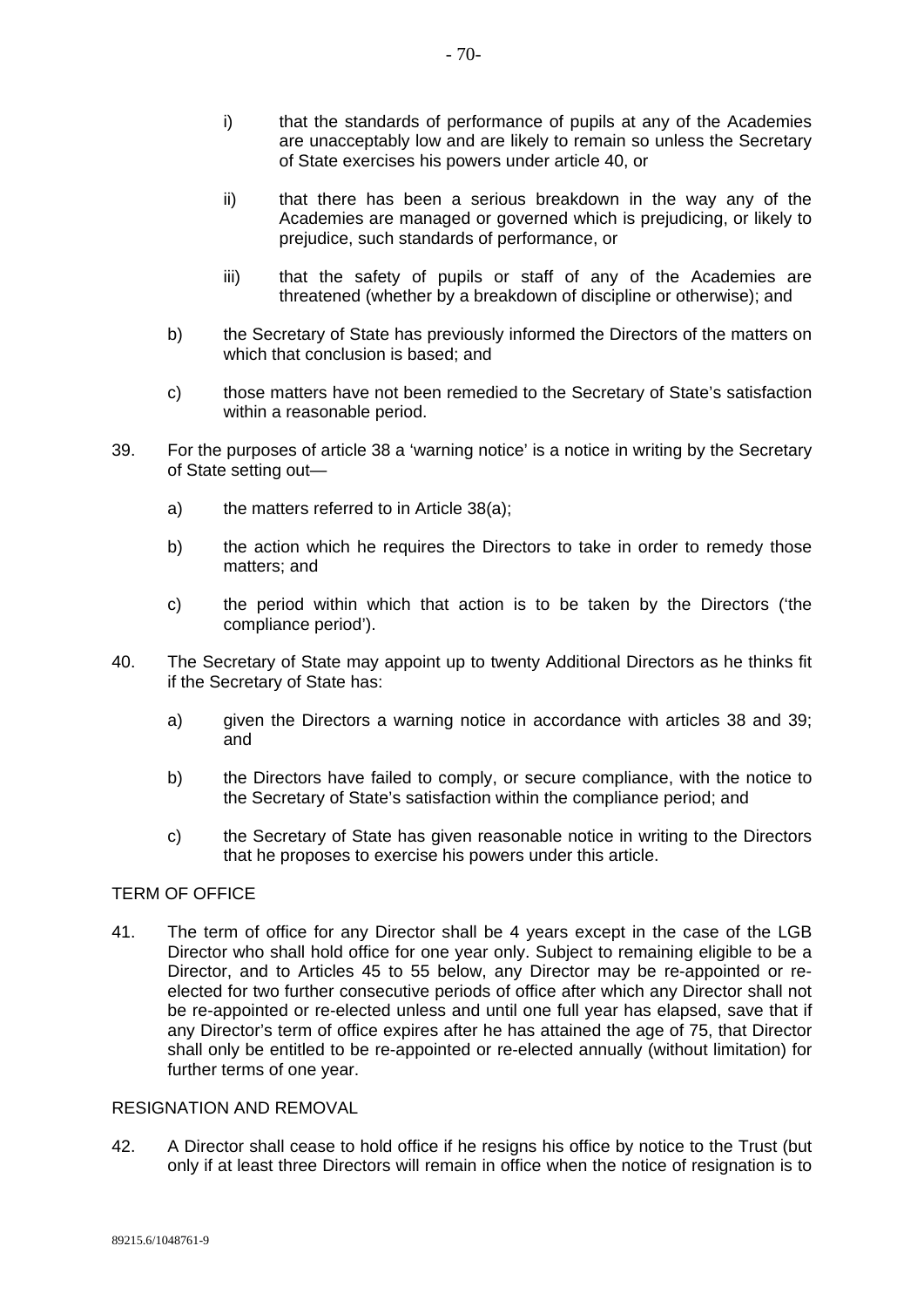take effect).

- 43. A Director shall cease to hold office if he is removed by the person or persons who appointed him. This article does not apply in respect of the LGB Director.
- 44. Where a Director resigns his office or is removed from office, the Director or, where he is removed from office, those removing him, shall give written notice thereof to the secretary.

#### DISQUALIFICATION OF DIRECTORS

- 45. No person shall be qualified to be a Director unless he is aged 18 or over at the date of his election or appointment. No pupil of any Academy shall be a Director.
- 46. A Director shall cease to hold office if he becomes incapable by reason of mental disorder, illness or injury of managing or administering his own affairs.
- 47. A Director shall cease to hold office if he is absent without the permission of the governing body from all their meetings held within a period of six months and the Directors resolve that his office be vacated.
- 48. A person shall be disqualified from holding or continuing to hold office as a Director if
	- a) he has been adjudged bankrupt or sequestration of his estate has been awarded and (in either case) he has not been discharged and the bankruptcy order has not been annulled or rescinded; or
	- b) he has made a composition or arrangement with, or granted a trust deed for, his creditors and has not been discharged in respect of it.
- 49. A person shall be disqualified from holding or continuing to hold office as a Director at any time when he is subject to a disqualification order under the Company Directors Disqualification Act 1986 or to an order made under section 429(2)(b) of the Insolvency Act 1986 (failure to pay under county court administration order).
- 50. A Director shall cease to hold office if he ceases to be a Director by virtue of any provision in the Act or is disqualified from acting as a trustee by virtue of section 72 of the Charities Act 1993 (or any statutory re-enactment or modification of that provision).
- 51. A person shall be disqualified from holding or continuing to hold office as a Director if he has been removed from the office of charity trustee or trustee for a charity by an order made by the Charity Commissioners or the High Court on the grounds of any misconduct or mismanagement in the administration of the charity for which he was responsible or to which he was privy, or which he by his conduct contributed to or facilitated.
- 52. A person shall be disqualified from holding or continuing to hold office as a Director at any time when he is:
	- a) included in the list of teachers and workers with children or young persons whose employment is prohibited or restricted under section 1 of the Protection of Children Act 1999;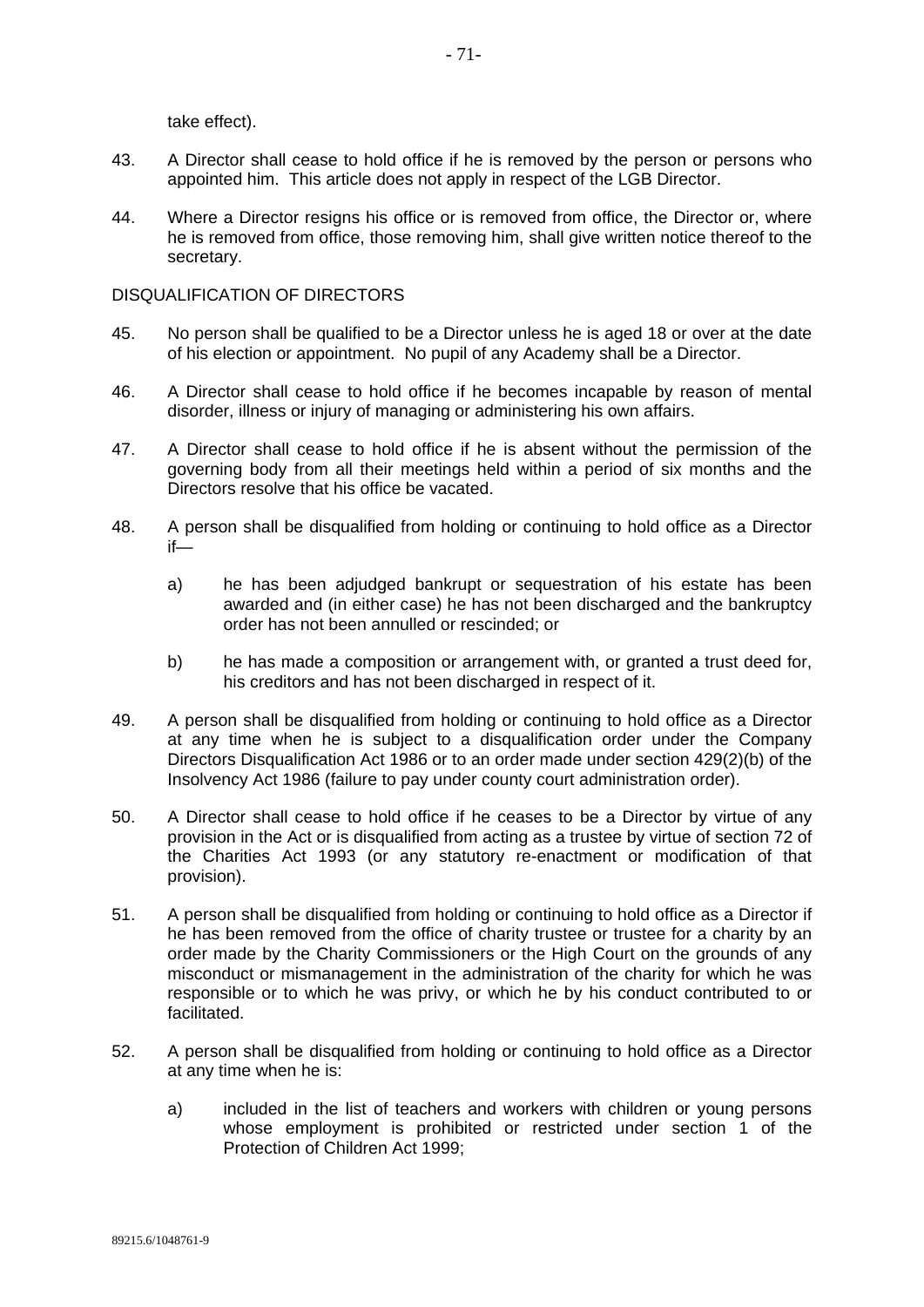- b) subject to a direction of the secretary of State under section 218 of the Education Reform Act 1988;
- c) disqualified from working with children under sections 28 and 29 of the Criminal Justice and Court Services Act 2000;
- d) by virtue of an Order made under section 142 of the Education Act 2002 disqualified from being the proprietor of any independent school or from being a teacher or other employee in any school.
- 53. A person shall be disqualified from holding or continuing to hold office as a Director where he has, at any time, refused a request by the secretary to make an application under section 113 of the Police Act 1997 for a criminal records certificate.
- 54. Where, by virtue of these articles a person becomes disqualified from holding, or continuing to hold office as a Director; and he is, or is proposed, to become such a Director, he shall upon becoming so disqualified give written notice of that fact to the secretary.
- 55. Articles 45 to 54 also apply to any member of any committee of the Directors who is not a Director.

### ALTERNATE DIRECTORS

- 56. Subject to Article 57, the LGB Director only shall have the power at any time to appoint an Alternate Director either (i) another chairman of a Local Governing Body or (ii) any other person approved by the chairmen of the Local Governing Bodies in consultation with the Directors and, at any time, to terminate such appointment in consultation with the Directors. Every appointment and removal of an Alternate Director shall be in writing by the appointer and (subject to any approval required) shall (unless the Directors agree otherwise) only take effect upon receipt of such written appointment or removal at the registered office. A LGB Director appointing an alternate shall remain liable for the actions of his alternate when acting (or purporting to act) as such alternate. An Alternate Director shall not be counted in reckoning the maximum and minimum number of Directors allowed or required by these Articles.
- 57. A LGB Director who is appointed as Chairman or Vice-Chairman of the Directors under Article 62 shall not be entitled to appoint an Alternate Director.
- 58. An Alternate Director shall (subject to his giving to the Trust an address within the United Kingdom at which notices may be served upon him) be entitled to receive notices of all meetings of the Directors and any sub-committee or local committee of the Directors of which his appointer is a member and to attend and vote as a Director at any such meeting at which his appointer is not personally present and generally in the absence of his appointer to perform and exercise all functions, rights, powers and duties as Director of his appointer, and to receive notices of all general meetings.
- 59. The appointment of an alternate Director shall automatically determine on the happening of any event which if he were a Director would cause him to vacate such office or if his appointer shall cease for any reason to be a Director otherwise than by retiring and being re-appointed at the same meeting.
- 60. A Director or any other person may act as an Alternate Director to represent the LGB Director and an Alternate Director shall be entitled at meetings of the Directors or any committee of the Directors to one vote for each Director whom he represents in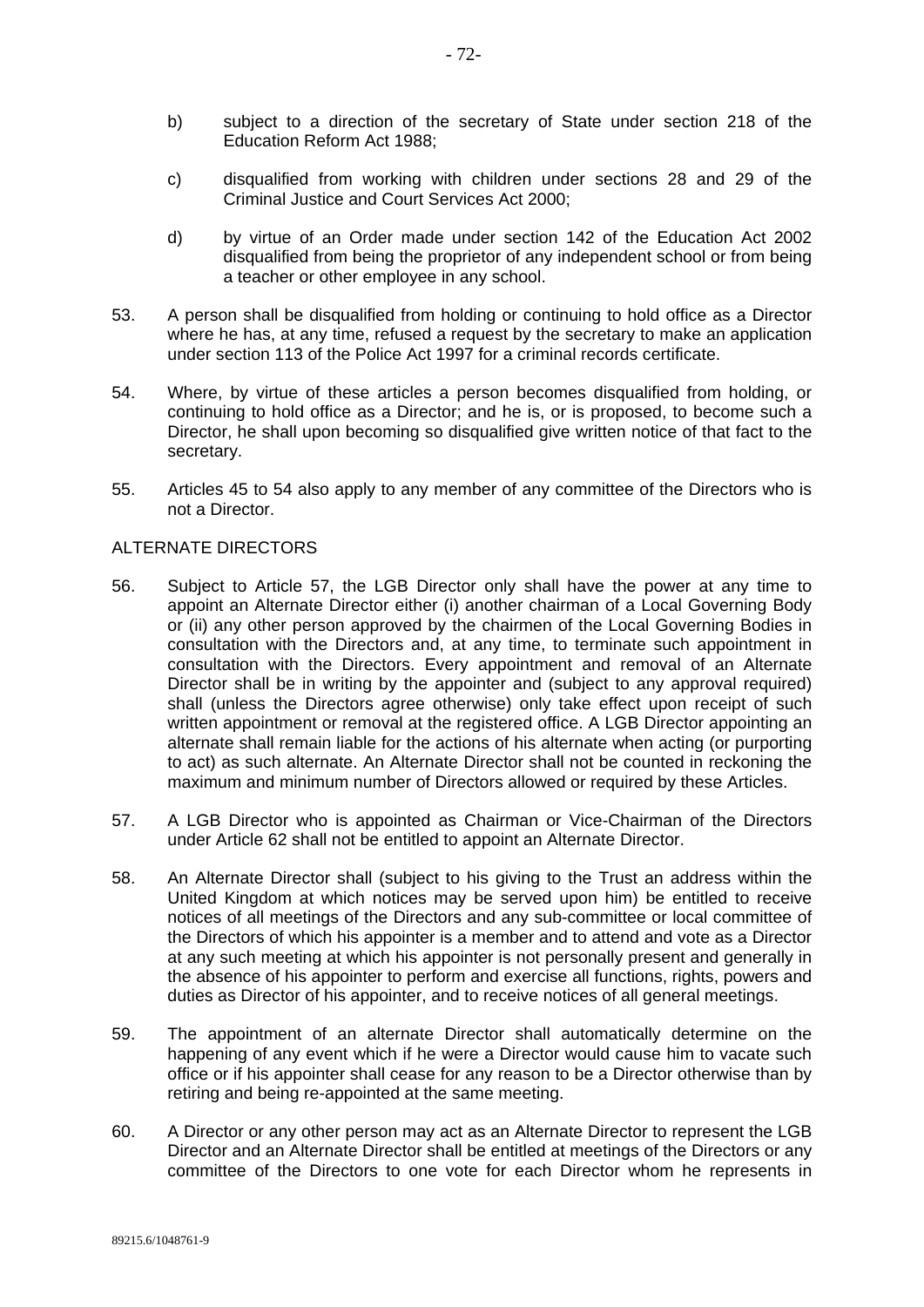addition to his own vote (if any) as a Director, but shall count as only one for the purposes of determining whether a quorum be present.

### SECRETARY TO THE GOVERNING BODY

61. Subject to the provisions of the Act, the secretary shall be appointed by the Directors for such term, at such remuneration and upon such conditions as they may think fit; and any secretary so appointed may be removed by them. The secretary shall not be a Director or a head teacher. Notwithstanding this article, the Directors may, where the secretary fails to attend a meeting of theirs, appoint any one of their number to act as secretary for the purposes of that meeting.

#### CHAIRMAN AND VICE-CHAIRMAN OF THE DIRECTORS

- 62. In each school year, at the first meeting of the Directors in that year, the Directors shall appoint a chairman and a vice-chairman from among the Directors. A Director who is employed to work at any of the Academies or by the Trust shall not be eligible for election as chairman or vice-chairman.
- 63. The chairman or vice-chairman shall hold office as such until his successor has been appointed in accordance with Article 62.
- 64. The chairman or vice-chairman may at any time resign his office by giving notice in writing to the Secretary. The chairman or vice-chairman shall cease to hold office if:
	- a) he ceases to be a Director;
	- b) he is employed to work at any of the Academies;
	- c) he is removed from office in accordance with these articles; or
	- d) in the case of the vice-chairman, he is elected in accordance with these articles to fill a vacancy in the office of chairman.
- 65. Where by reason of any of the matters referred to in article 5, a vacancy arises in the office of chairman or vice-chairman, the Directors shall at their next meeting elect one of their number to fill that vacancy.
- 66. Where the chairman is absent from any meeting or there is at the time a vacancy in the office of the chairman, the vice-chairman shall act as the chairman for the purposes of the meeting.
- 67. Where in the circumstances referred to in article 66 the vice-chairman is also absent from the meeting or there is at the time a vacancy in the office of vice-chairman, the Directors shall elect one of their number to act as a chairman for the purposes of that meeting, provided that the Director elected shall not be a person who is employed to work at any of the Academies or the Trust.
- 68. The secretary to the Directors shall act as chairman during that part of any meeting at which the chairman is appointed.
- 69. The Directors may remove the chairman or vice-chairman from office in accordance with this article:
	- a) a resolution to remove the chairman or vice-chairman from office which is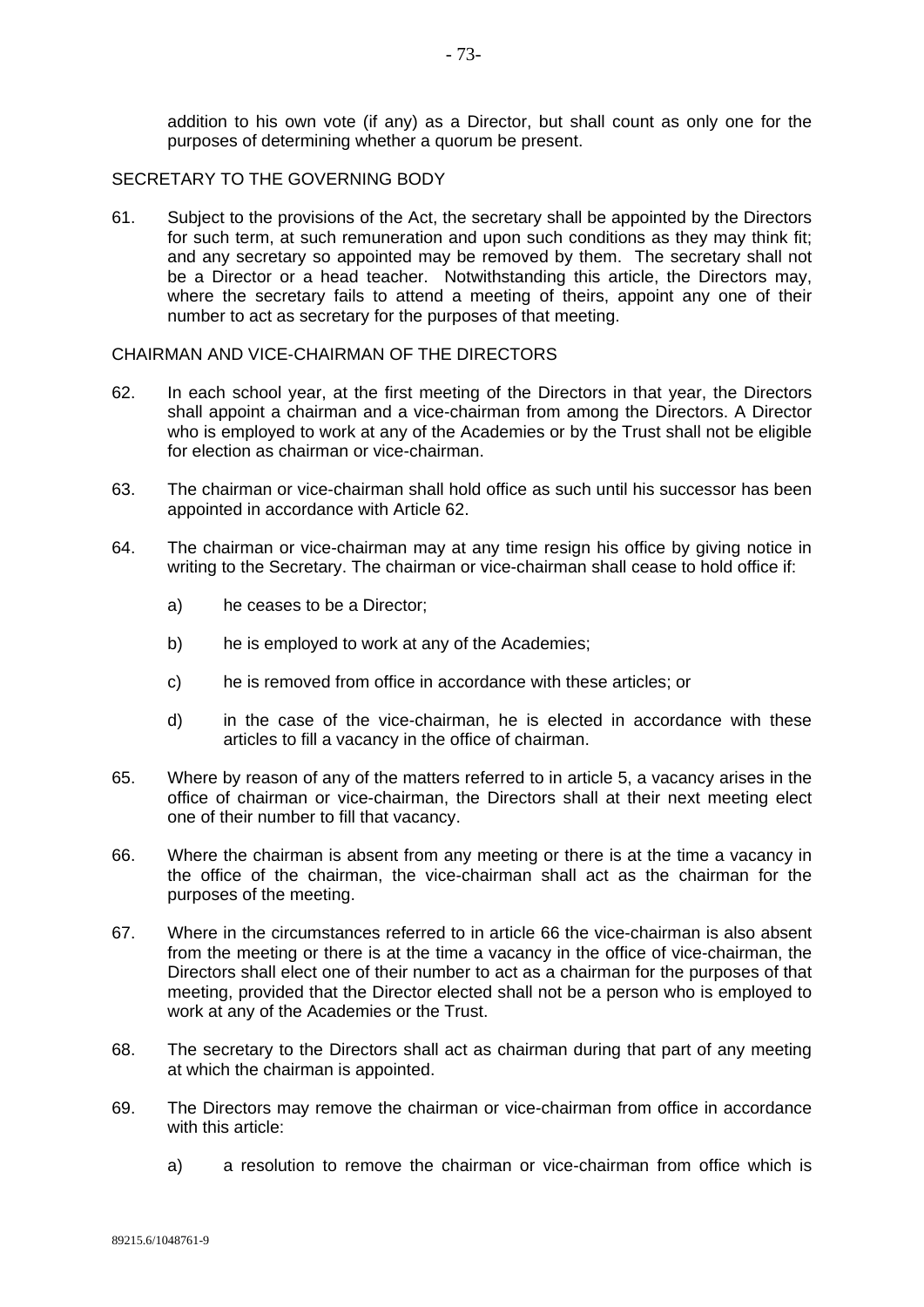passed at a meeting of the Governing Body shall not have effect unless:

- i) it is confirmed by a resolution passed at a second meeting of the Directors held not less than fourteen days after the first meeting ('the second meeting'); and
- ii) the matter of the chairman's or vice-chairman's removal from office is specified as an item of business on the agenda for each of those meetings.
- b) before the Directors resolve at the relevant meeting on whether to confirm the resolution to remove the chairman or vice-chairman from office, the Director or Directors proposing his removal shall at that meeting state their reasons for doing so and the chairman or vice-chairman shall be given an opportunity to make a statement in response.

#### POWERS OF DIRECTORS

- 70. Subject to provisions of the Act, the memorandum and the articles and to any directions given by special resolution, the business of the Trust shall be managed by the Directors who may exercise all the powers of the Trust. No alteration of the memorandum or the articles and no such direction shall invalidate any prior act of the Directors which would have been valid if that alteration had not been made or that direction had not been given. The powers given by this article shall not be limited by any special power given to the Directors by the articles and a meeting of Directors at which a quorum is present may exercise all the powers exercisable by the Directors.
- 71. In addition to all powers hereby expressly conferred upon them and without detracting from the generality of their powers under the articles the Directors shall have the following powers, namely:
	- a) to expend the funds of the Trust in such manner as they shall consider most beneficial for the achievement of the Objects and to invest in the name of the Trust such part of the funds as they may see fit and to direct the sale or transposition of any such investments and to expend the proceeds of any such sale in furtherance of the Objects;
	- b) to enter into contracts on behalf of the Trust.
- 72. The Directors shall appoint a chief executive officer to whom the head teachers shall report.
- 73. The Directors shall exercise their powers and functions with a view to fulfilling a largely strategic role in the running of the Academies and shall consider any advice given by the head teachers either directly or via the chief executive officer and by the chief executive officer.
- 74. Any bank account in which any part of the assets of the Trust is deposited shall be operated by the Directors and shall indicate the name of the Trust. All cheques and orders for the payment of money from such account shall be signed by at least two signatories authorised by the Directors in respect of their activities as Directors.

## DIRECTORS' EXPENSES

75. The Directors may at the discretion of the Governing Body be paid all reasonable and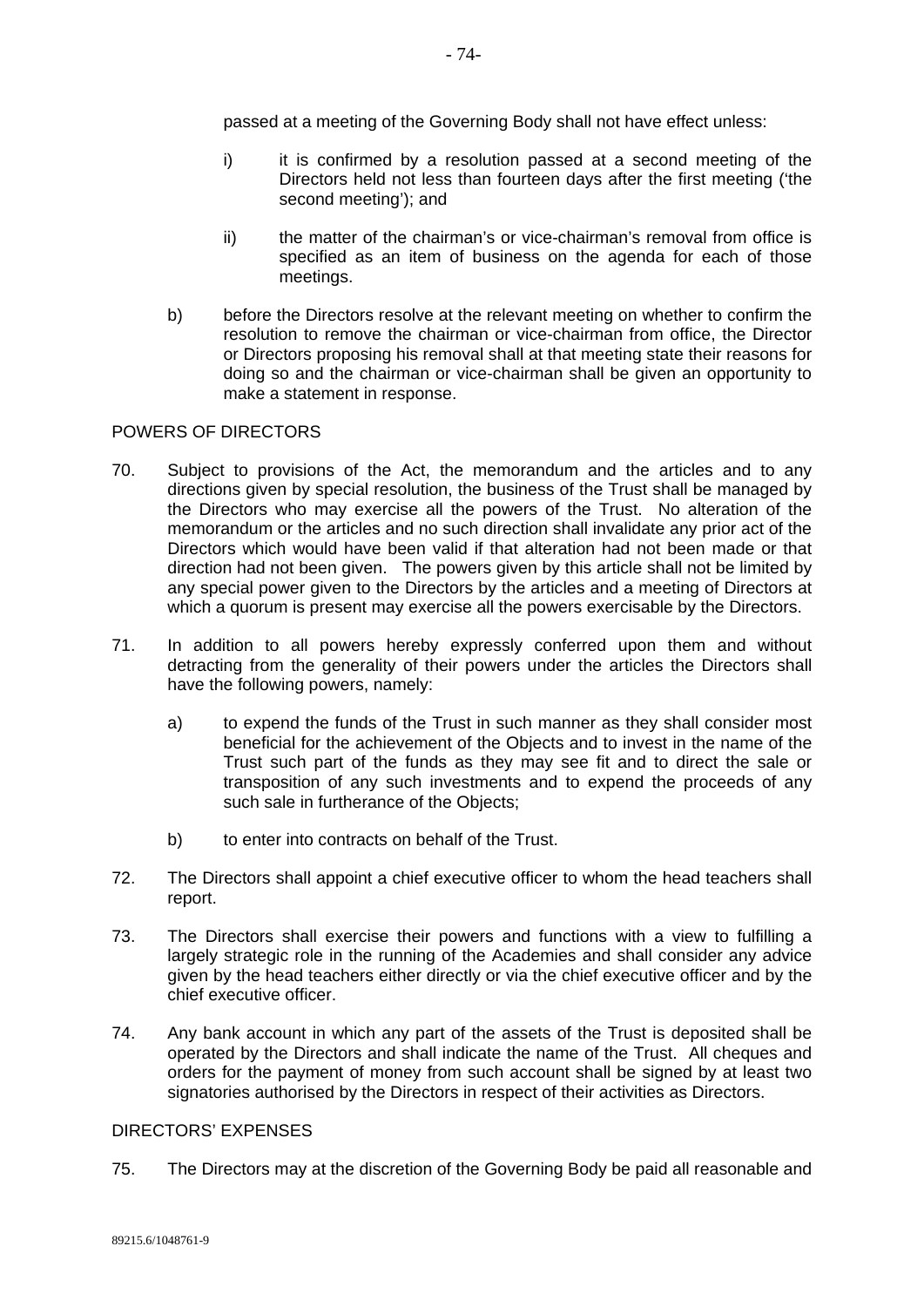proper out of pocket travelling, hotel and other expenses, excluding foreign travel (unless specifically authorised by the Directors for the proper conduct of the operation of the Trust), properly incurred by them in connection with their attendance at meetings of Directors or committees of Directors or general meetings or otherwise in connection with the discharge of their duties, but shall otherwise be paid no remuneration.

76. Except to the extent permitted by clause 5 of the memorandum and subject to articles 102 to 104, no Director shall take or hold any interest in property belonging to the Trust or receive remuneration or be interested otherwise than as a Director in any contract to which the Trust is a party.

## THE MINUTES

- 77. The minutes of the proceedings of a meeting of the Governing Body shall be drawn up and entered into a book kept for the purpose by the person acting as secretary for the purposes of the meeting; and shall be signed (subject to the approval of the Governing Body) at the same or next subsequent meeting by the person acting as chairman thereof. The minutes shall include:
	- a) all appointments of officers made by the Directors; and
	- b) of all proceedings at meetings of the Trust and of the Directors and of committees of Directors including the names of the Directors present at each such meeting.

## LOCAL GOVERNING BODIES

- 78. The Directors shall appoint separate committees to be known as the Local Governing Bodies for each of the Academies which shall comprise in the case of each Academy a maximum of 15 individuals to include:
	- a) the head teacher of the Academy;
	- b) one parent of a pupil registered at the Academy ("Parent member"):
	- c) one person employed to work at the Academy as a non-teaching staff member ("non-teaching staff member");
	- d) one person employed to work at the Academy as a teacher (" teacher member");
	- e) one person appointed by the appropriate LEA; and
	- f) such other members as the Directors decide.
- 79. Each Local Governing Body shall have a chairman and a vice chairman. The first chairman and vice chairman of each Local Governing Body shall be appointed by the Directors and shall serve in such capacities until the third anniversary of the date on which the Academy to be served by that Local Governing Body shall have opened. Thereafter the chairman and vice chairman shall be elected in consultation with the Directors annually by the relevant Local Governing Body from amongst its members for a term of one year. The head teacher, the teacher member and the non-teaching staff member shall not be eligible to serve as chairman or vice chairman of a Local Governing Body. The parent member, non-teaching staff member and teacher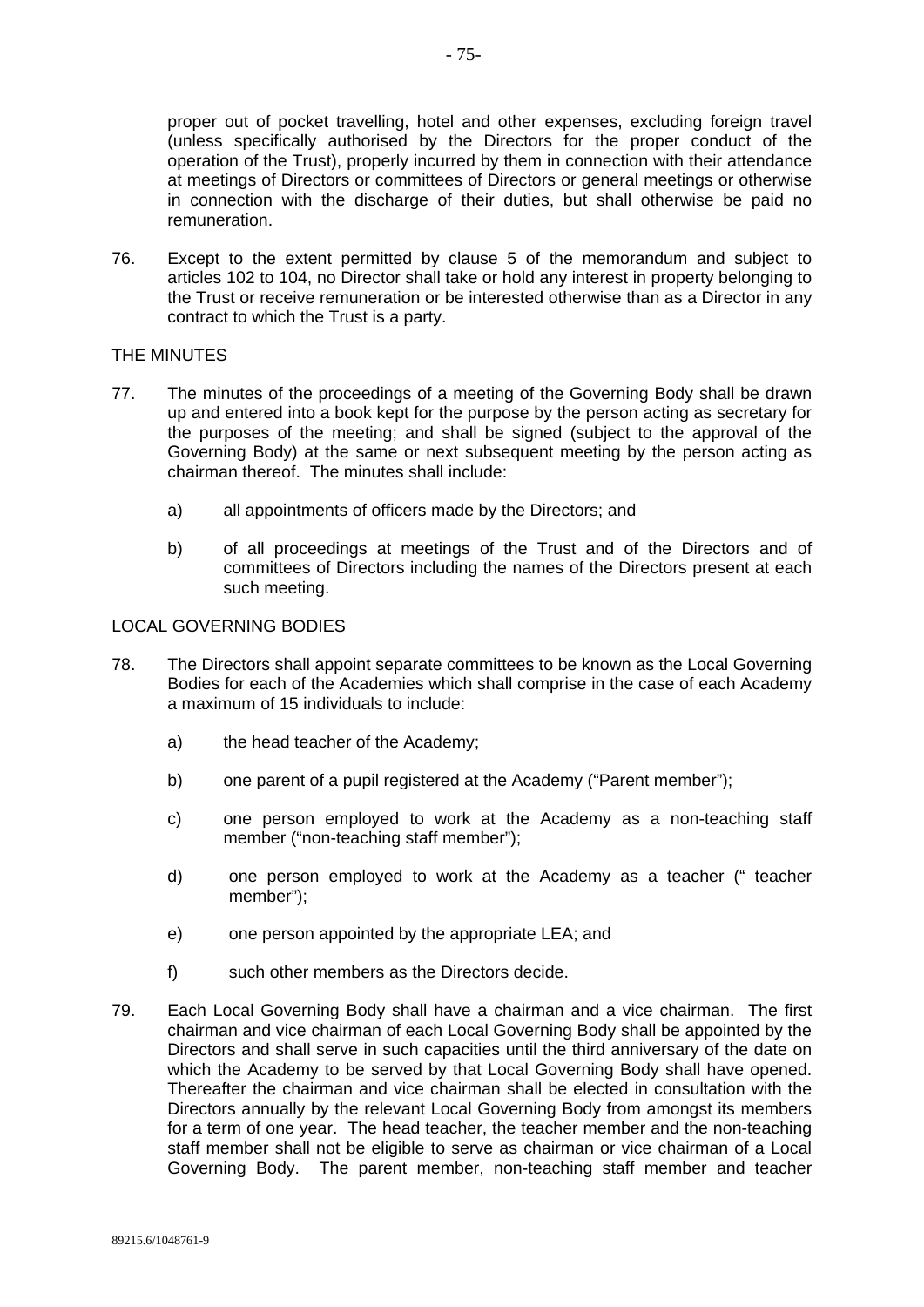member for each Local Governing Body shall be appointed by election in accordance with the process determined by the Directors.

#### DELEGATION

- 80. Subject to these articles the Directors may delegate any of their powers or functions to any committee. They may also delegate to the head teacher or any other holder of an executive office such of their powers or functions as they consider desirable to be exercised by him. Any such delegation may be made subject to any conditions the Directors may impose, and either collaterally with or to the exclusion of their own powers and may be revoked or altered.
- 81. Where any function of the Directors has been delegated to or is otherwise exercisable by a Director (including the chairman or vice-chairman), the head teacher, or a committee established by them; any member, head teacher or committee to whom a function of the Directors has been delegated or who has otherwise exercised a function of the Directors shall report to the Directors in respect of any action taken or decision made with respect to the exercise of that function at the meeting of the Directors immediately following the taking of the action or the making of the decision.
- 82. The Directors may establish any committee, including the Local Governing Bodies, to exercise, subject to these articles, powers and functions of the Directors. The constitution, membership and proceedings of any committee of the Directors shall be determined by the Directors. The establishment, terms of reference, constitution and membership of any committee of the Directors shall be reviewed at least once in every four years. The membership of any committee of the Directors may include persons who are not Directors. The Directors may determine that some or all of the members of a committee who are not Directors shall be entitled to vote in any proceedings of the committee.

#### HEAD TEACHER

83. The Directors shall appoint a head teacher for each of the Academies. Subject to these articles, each head teacher shall be responsible for the internal organisation, management and control of his or her respective Academy, the implementation of all policies approved of by the Directors and for the direction of the teaching and curriculum. For these purposes the Directors shall delegate those powers and functions required by the head teachers.

#### MEETINGS OF THE DIRECTORS

- 84. Subject to these articles, the Directors may regulate their proceedings as they think fit.
- 85. The Directors shall hold at least one meeting in every school term. Meetings of the Governing Body shall be convened by the secretary. In exercising his functions under this article the secretary shall comply with any direction:
	- a) given by the Directors; or
	- b) given by the chairman of the Directors or, in his absence or where there is a vacancy in the office of chairman, the vice-chairman of the Directors, so far as such direction is not inconsistent with any direction given as mentioned in article 85 a).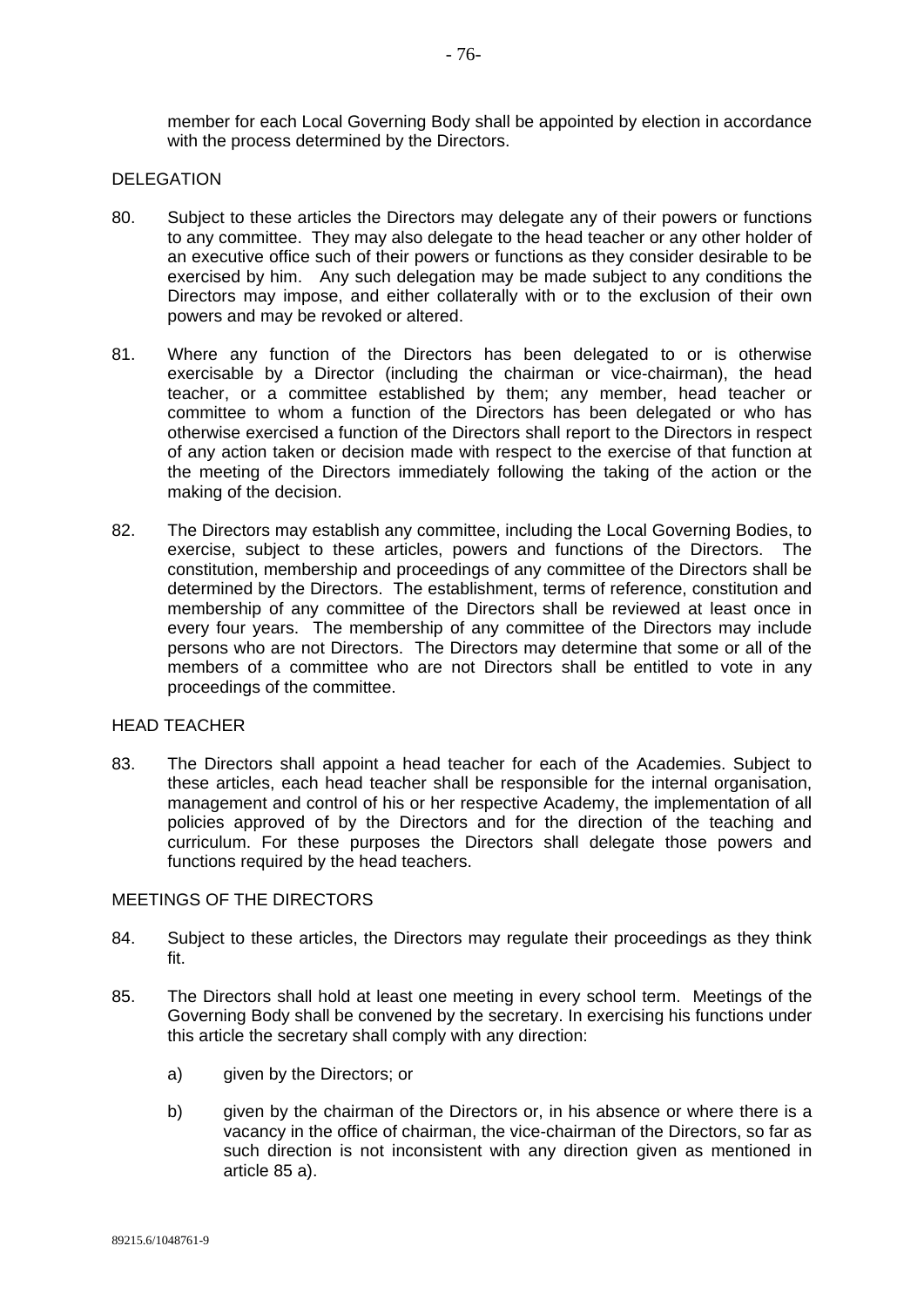- 86. Any three Directors may, by notice in writing given to the secretary, requisition a meeting of the Directors; and it shall be the duty of the secretary to convene such a meeting as soon as is reasonably practicable.
- 87. Each Director shall be given at least fourteen clear days before the date of a meeting:
	- a) notice in writing thereof, signed by the secretary, and sent to each Director at the address provided by each Director from time to time; and
	- b) a copy of the agenda for the meeting:

provided that where the chairman or, in his absence or where there is a vacancy in the office of chairman, the vice-chairman, so determines on the ground that there are matters demanding urgent consideration, it shall be sufficient if the written notice of a meeting, and the copy of the agenda therefore are given within such shorter period as he directs.

- 88. The convening of a meeting and the proceedings conducted thereat shall not be invalidated by reason of any individual not having received written notice of the meeting or a copy of the agenda therefor.
- 89. A resolution to rescind or vary a resolution carried at a previous meeting of the Directors shall not be proposed at a meeting of the Governing Body unless the consideration of the rescission or variation of the previous resolution is a specific item of business on the agenda for that meeting.
- 90. A meeting of the Governing Body shall be terminated forthwith if:
	- a) the Directors so resolve; or
	- b) the number of Directors present ceases to constitute a quorum for a meeting of the Directors in accordance with article 93, subject to article 94.
- 91. Where in accordance with article 90 a meeting is not held or is terminated before all the matters specified as items of business on the agenda for the meeting have been disposed of, a further meeting shall be convened by the secretary as soon as is reasonably practicable, but in any event within seven days of the date on which the meeting was originally to be held or was so terminated.
- 92. Where the Directors resolve in accordance with article 90 to adjourn a meeting before all the items of business on the agenda have been disposed of, the Directors shall before doing so determine the time and date at which a further meeting is to be held for the purposes of completing the consideration of those items, and they shall direct the secretary to convene a meeting accordingly.
- 93. Subject to Article 95 the quorum for a meeting of the Directors shall be any three Directors, or, where greater, any one third (rounded up to a whole number) of the total number of Directors holding office at the date of the meeting.
- 94. The Directors may act notwithstanding any vacancies in their number, but, if the numbers of Directors is less than the number fixed as the quorum, the continuing Directors may act only for the purpose of filling vacancies or of calling a General Meeting.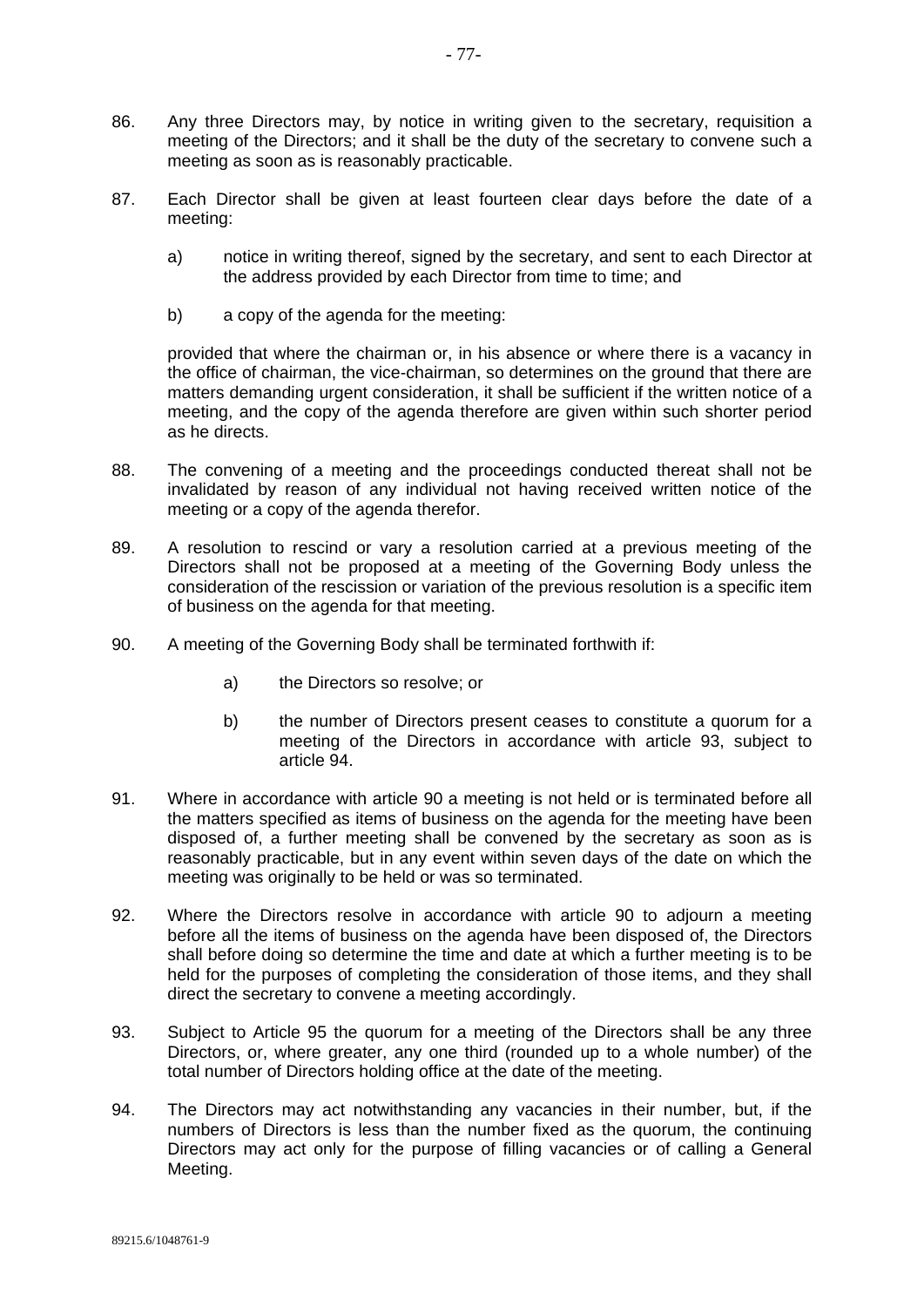- 95. The quorum for the purposes of any vote on the removal of the chairman of the Directors in accordance with Article 69 shall be any two-thirds (rounded up to a whole number) of the persons who are at the time Directors entitled to vote on that matter.
- 96. Subject to these articles, every question to be decided at a meeting of the Directors shall be determined by a majority of the votes of the Directors present and voting on the question. Every Director shall have one vote.
- 97. Subject to articles 93 to 95, where there is an equal division of votes the chairman or, as the case may be, the person who is acting as chairman for the purposes of the meeting, shall have a second or casting vote.
- 98. The proceedings of the Directors shall not be invalidated by:
	- a) any vacancy among their number, or
	- b) any defect in the election, appointment or nomination of any Director.
- 99. A resolution in writing, signed by all the Directors entitled to receive notice of a meeting of Directors or of a committee of Directors, shall be valid and effective as if it had been passed at a meeting of Directors (or as the case may be) a committee of Directors duly convened and held. Such a resolution may consist of several documents in the same form, each signed by one or more of the Directors.
- 100. Subject to article 101, the Directors shall ensure that a copy of:
	- a) the agenda for every meeting of the Directors;
	- b) the draft minutes of every such meeting, if they have been approved by the person acting as chairman of that meeting;
	- c) the signed minutes of every such meeting; and
	- d) any report, document or other paper considered at any such meeting,

are, as soon as is reasonably practicable, made available at every Academy to persons wishing to inspect them.

- 101. There may be excluded from any item required to be made available in pursuance of Article 100, any material relating to:
	- a) a named teacher or other person employed, or proposed to be employed, at any Academy;
	- b) a named pupil at, or candidate for admission to, any Academy; and
	- c) any matter which, by reason of its nature, the Directors are satisfied should remain confidential.
- 102. The Trust shall not enter into any contract or arrangement where a Director has a duty or pecuniary interest (direct or indirect), which conflicts or may conflict with it. Any Director who has any such duty or pecuniary interest shall disclose that fact to the Governing Body as soon as he becomes aware of it.
- 103. Without limitation to the generality of article 102, a Director shall be treated as having a pecuniary interest in a contract or proposed contract or other arrangement with the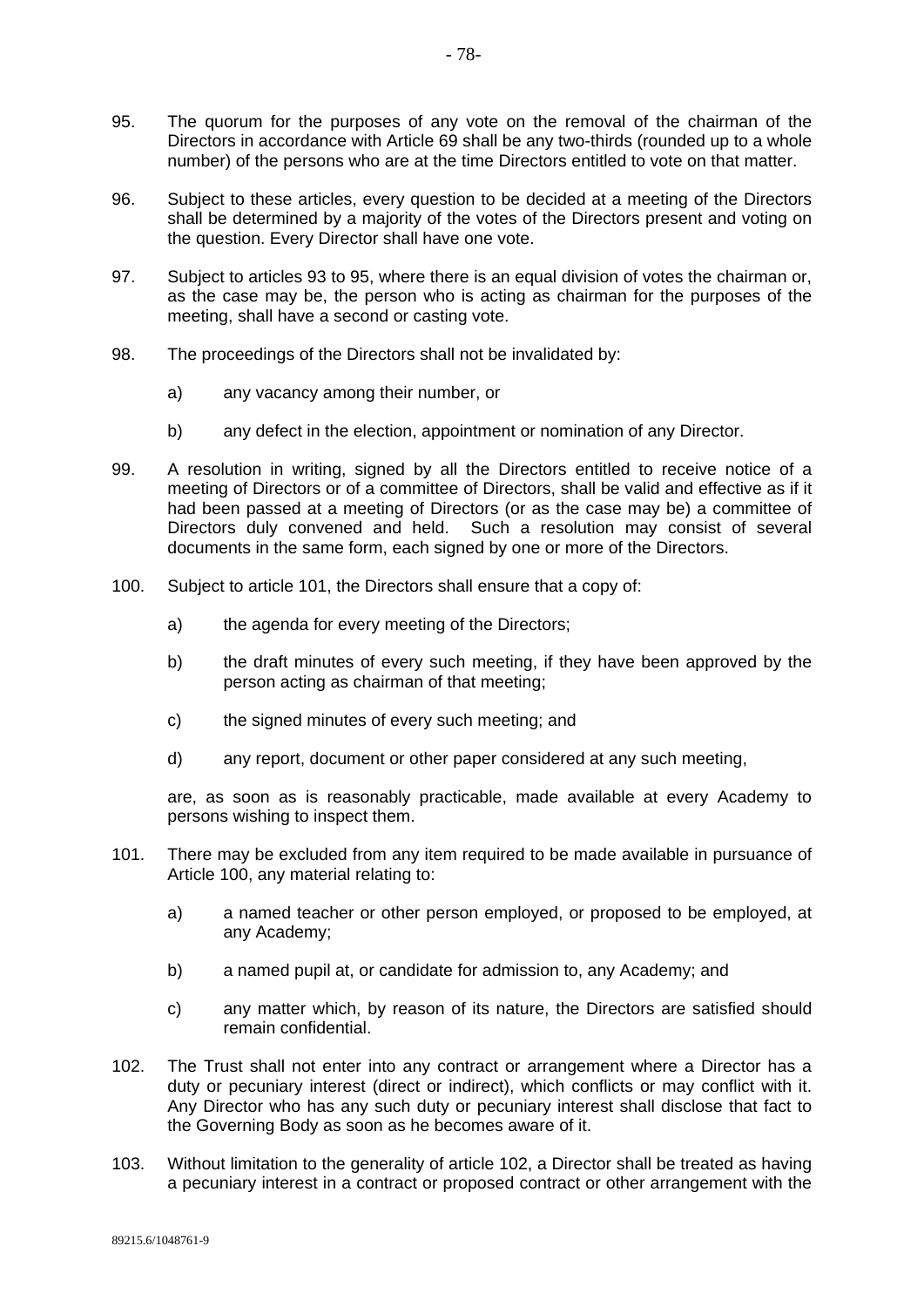Trust if:

- a) he is a director or a member holding more than  $1/100<sup>th</sup>$  of the issued share capital of a company with which the contract or arrangement was made or is proposed to be made or which has a direct pecuniary interest in the matter under consideration; or
- b) he is a partner in a partnership or member of an unincorporated association or any other body with whom the contract or arrangement was made or is proposed to be made or which has a direct pecuniary interest in the matter under consideration; or
- c) he, or a partner of his, is in the employment of a person with whom the contract was made or is proposed to be made or who has a direct pecuniary interest in the matter under consideration.
- 104. For the purposes of articles 102 and 103, an interest of a person who is, within the meaning of section 346 of the Act, connected with a Director shall be treated as an interest of the Director. This shall include:
	- a) that Director's spouse, child or stepchild; or
	- b) a body corporate with which the Director is associated (i.e. if that Director and persons connected with him together are interested in shares comprising at least one fifth of the share capital of the company or are entitled to exercise more than one fifth of the voting power at any general meeting of that company); or
	- c) a person acting in his capacity as trustee of any trust the beneficiaries of which include:
		- i) the Director, his spouse or any children or stepchildren of his; or
		- ii) a body corporate with which he is associated; or
		- iii) a person acting in his capacity as a partner of that Director or of any person who, by virtue of paragraphs (a), (b) or (c) above, is connected with that Director.

## PATRONS AND HONORARY OFFICERS

105. The Directors may from time to time appoint any person whether or not a Member to be a patron of the Trust or to hold any honorary office and may determine for what period he is to hold such office.

## THE SEAL

106. The seal shall only be used by the authority of the Directors or of a committee of Directors authorised by the Directors. The Directors may determine who shall sign any instrument to which the seal is affixed and unless otherwise so determined it shall be signed by a Director and by the secretary or by a second Director.

#### **ACCOUNTS**

107. Accounts shall be prepared in accordance to the provisions of Part VII of the Act.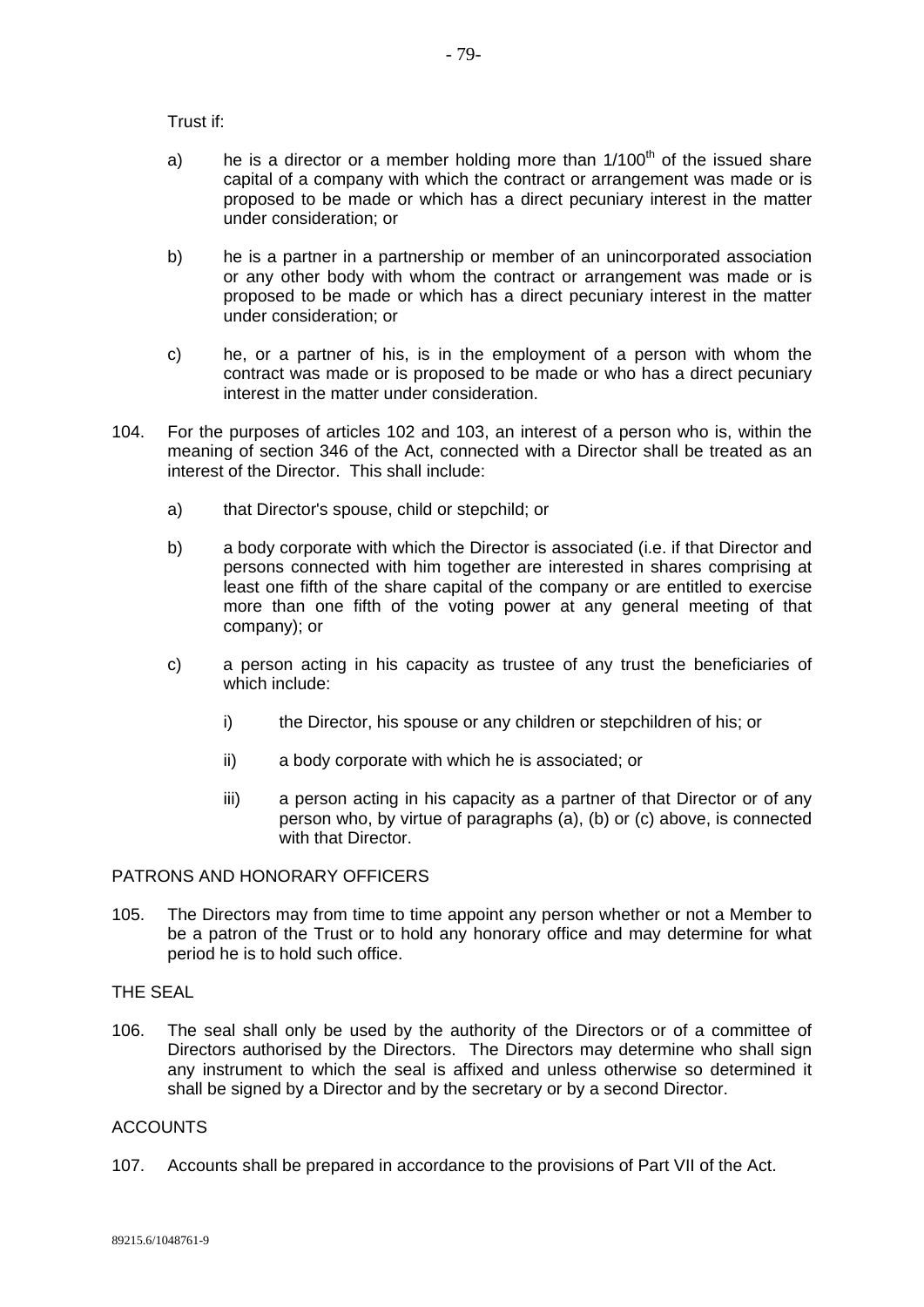#### ANNUAL REPORT

108. The Directors shall comply with their obligations under the Charities Act 1993 (or any statutory re-enactment or modification of that Act) with regard to the preparation of an annual report and its transmission to the Commissioners.

#### ANNUAL RETURN

109. The Directors shall comply with their obligations under the Charities Act 1993 (or any statutory re-enactment or modification of that Act) with regard to the preparation of an annual return and its transmission to the Commissioners.

#### NOTICES

- 110. Any notice to be given to or by any person pursuant to the articles shall be in writing except that a notice calling a meeting of the Directors need not be in writing.
- 111. A notice may be given by the Trust to a Member either personally or by sending it by post in a prepaid envelope addressed to the Member at his registered address or by leaving it at that address. A Member whose registered address is not within the United Kingdom and who gives to the Trust an address, within the United Kingdom at which notices may be given to him shall be entitled to have notices given to him at that address, but otherwise no such Member shall be entitled to receive any notice from the Trust.
- 112. A Member present in person at any meeting shall be deemed to have received notice of the meeting and, where necessary, of the purposes for which it was called.
- 113. Proof that an envelope containing a notice was properly addressed, prepaid and posted shall be conclusive evidence that the notice was given. A notice shall be deemed to be given at the expiration of 48 hours after the envelope containing it was posted.

## INDEMNITY

- 114. Subject to the provisions of the Act but without prejudice to any indemnity to which a Director may otherwise be entitled, every Director or other officer of the Trust may be indemnified out of the assets of the Trust against any liability incurred by him in defending any proceedings, whether civil or criminal, in which relief is granted to him by the court from liability for negligence, default, breach of duty or breach of trust in relation to the affairs of the Trust.
- 115. Subject to the provisions of the Act but without prejudice to any other indemnity to which a Director may be entitled, every Director or other officer of the Trust may be indemnified out of the Trust's assets against any liability incurred by him:
- a) in defending civil proceedings, brought by a person other than the Trust or an Associated Company, connected with any liability of the Director for negligence, default, breach of duty or breach of trust in relation to the affairs of the Trust; or
- b) in defending civil proceedings, brought by the Trust or an Associated Company (unless judgment is given against him and the judgment is final), connected with any liability of the Director for negligence, default, breach of duty or breach of trust in relation to the affairs of the Trust; or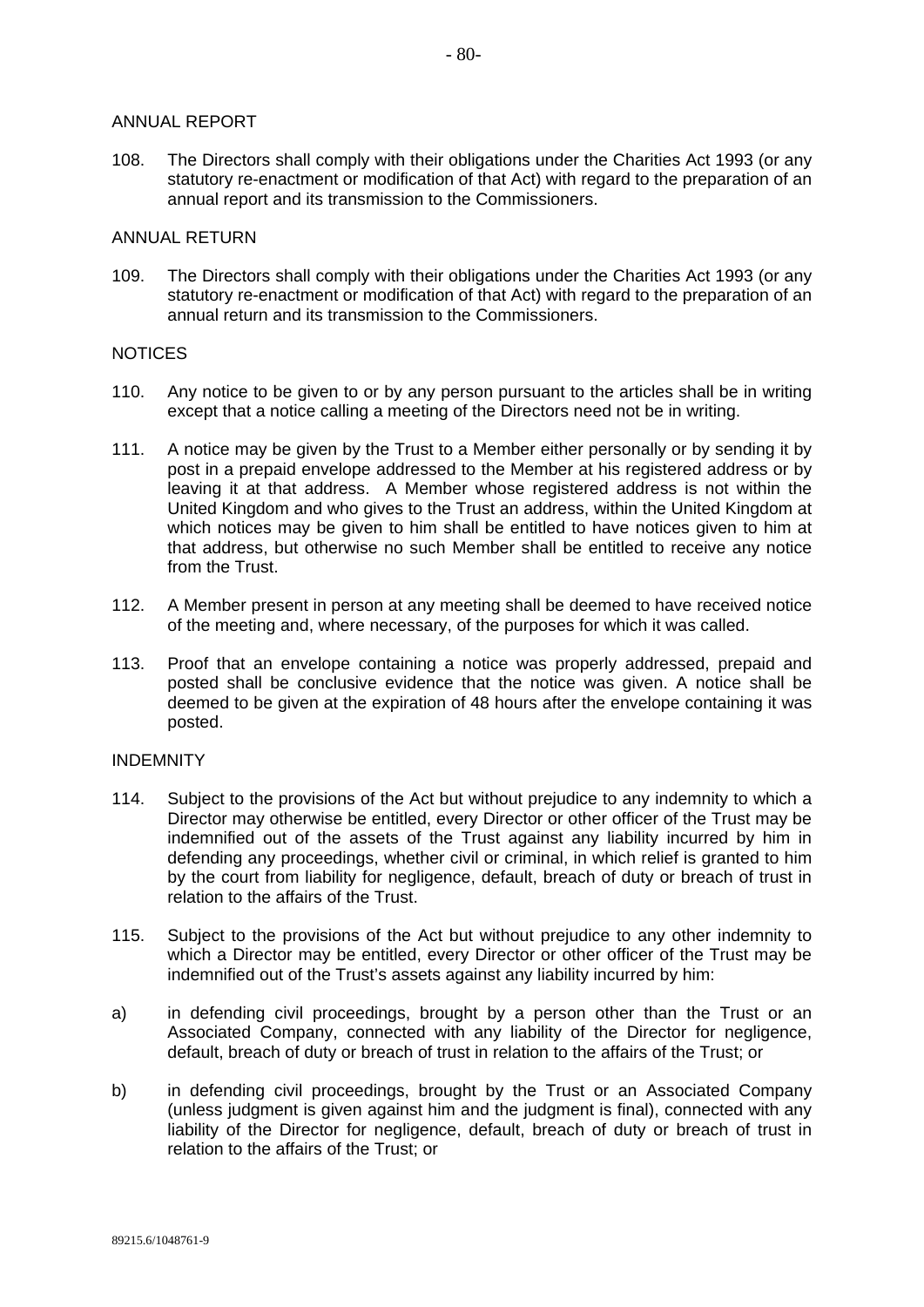- c) in defending criminal proceedings (unless he is convicted and the conviction is final) connected with any liability of the Director for negligence, default, breach of duty or breach of trust in relation to the affairs of the Trust; or
- d) in connection with any application for relief from liability under the provisions for relief in the Act (unless the court refuses to grant him relief, and the refusal is final).
- 116. Subject to the full extent permitted by law, the Trust may provide a Director with funds to meet any liability incurred or to be incurred by him or do any other thing to enable a Director to avoid incurring such liability:
- a) in defending civil proceedings brought by a person other than the Trust or an Associated Company connected with any liability of the Director for negligence, default, breach of duty or breach of trust in relation to the affairs of the Trust; or
- b) in defending civil proceedings brought by the Trust or an Associated Company (unless judgment is given against him and the judgment is final) connected with any liability of the Director for negligence, default, breach of duty or breach of trust in relation to the affairs of the Trust; or
- c) in defending criminal proceedings connected with any liability of the Director for negligence, default, breach of duty or breach of trust in relation to the affairs of the Trust; or
- d) in connection with any application for relief from liability under the provisions for relief in the Act

provided that the Director shall repay any such funds or discharge any other liability to the Trust if:

- e) he is convicted (and the conviction is final) in any criminal proceedings; or
- f) judgment is given against him (and the judgment is final) in any civil proceedings; or
- e) the court refuses to grant him relief (and the refusal is final) in connection with any application for relief from liability under the provisions for relief in the Act.
- 117. For the purposes of Articles 115 and 116, a judgment, conviction or refusal becomes final if:
- a) the period for bringing an appeal (or any further appeal) has ended; and
- b) any appeal brought is determined, abandoned or otherwise ceases to have effect.

#### RULES

- 118. The Directors may from time to time make such rules or bye laws as they may deem necessary or expedient or convenient for the proper conduct and management of the Trust and for purposes of prescribing classes of and conditions of membership, and in particular but without prejudice to the generality of the foregoing, they may by such rules or bye laws regulate:
	- a) the admission and classification of Members (including the admission of organisations to membership) and the rights and privileges of such Members, and the conditions of membership and the terms on which Members may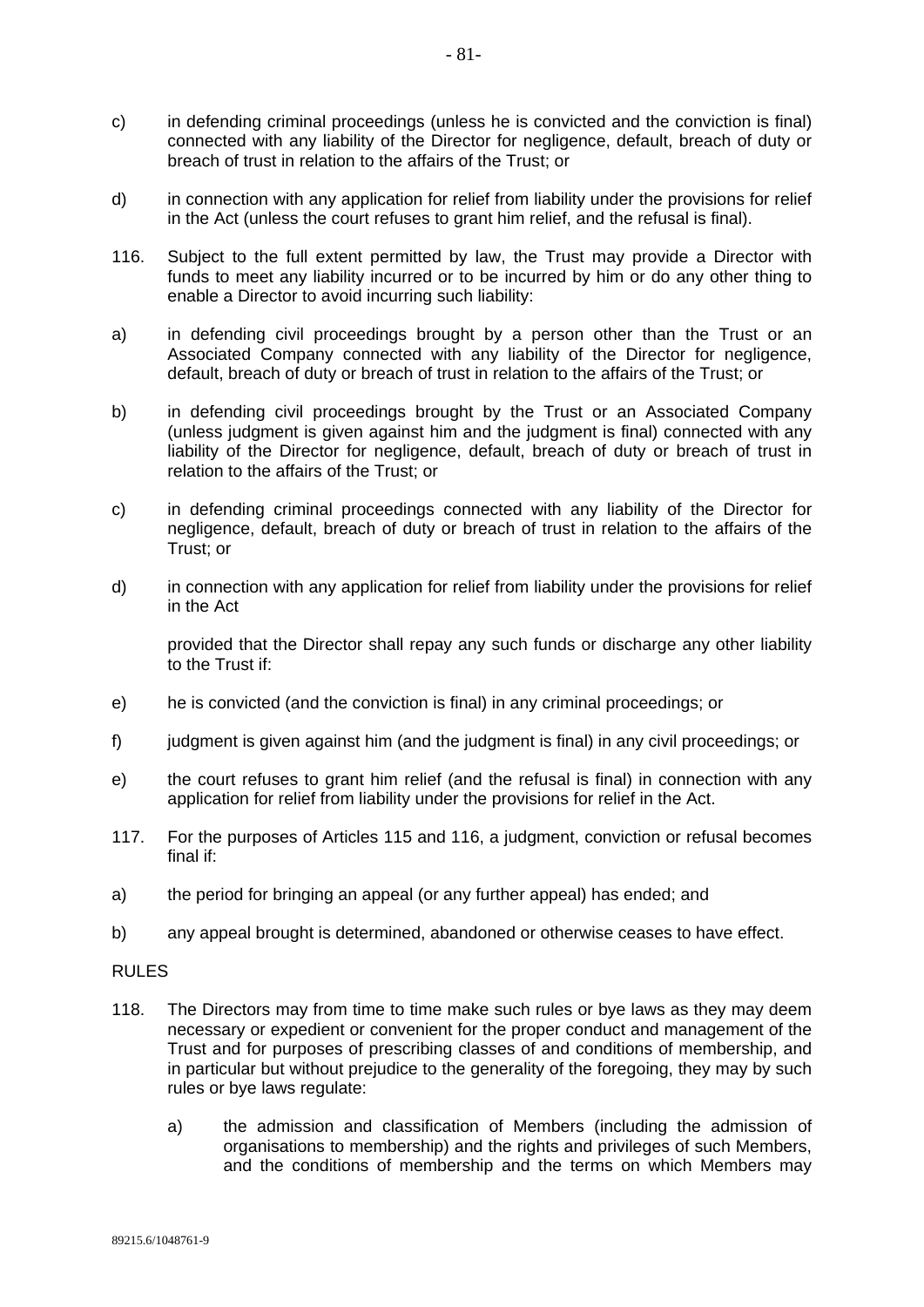resign or have their membership terminated and the entrance fees, subscriptions and other fees or payments to be made by Members;

- b) the conduct of Members in relation to one another, and to the Trust's servants;
- c) the setting aside of the whole or any part or parts of the Trust's premises at any particular time or times or for any particular purpose or purposes;
- d) the procedure at general meetings and meetings of the Directors and committees of the Directors and meetings of the governing body in so far as such procedure is not regulated by the articles;
- e) generally, all such matters as are commonly the subject matter of company rules.

119. The Trust in general meeting shall have power to alter, add or to repeal the rules or bye laws and the Directors shall adopt such means as they think sufficient to bring to the notice of Members all such rules or bye laws, which shall be binding on all Members. Provided that no rule or bye law shall be inconsistent with, or shall affect or repeal anything contained in, the memorandum or the articles.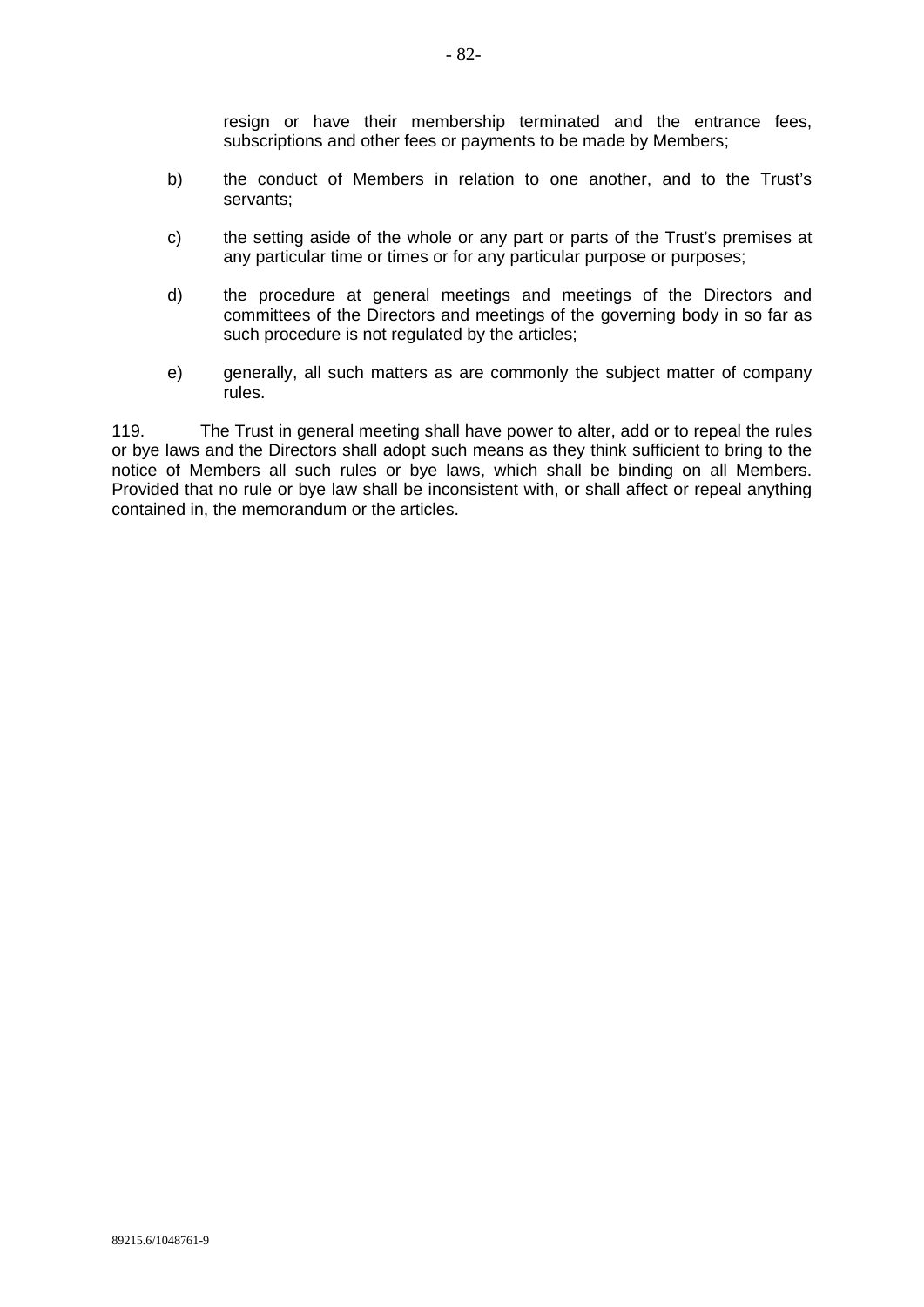## **ANNEX B**

## 1 **ARRANGEMENTS FOR PUPILS WITH SEN AND DISABILITIES**

Duty to have regard to the Code of Practice and other guidance

1. ARK Academies shall have regard to the Special Educational Needs Code of Practice (2001) and any guidance issued by the Secretary of State relating to sections 316 and 316A of the Education Act 1996. Any changes to be made to the provisions set out in this document must be approved in advance by the Secretary of State.

Duties in relation to pupils with SEN

2. For each ARK Academy, ARK Academies shall designate a person, who may be the head teacher, the chair of the local governing body or another Local Governing Body member as appropriate, who shall be the responsible person for the purposes of the following duties in relation to pupils with SEN.

3. ARK Academies shall:

use its best endeavours, in exercising its functions in relation to the school, to secure that, if any registered pupil has special educational needs, the special educational provision which the pupil's learning difficulty calls for is made;

secure that, where the responsible person has been informed by the local education authority that a registered pupil has special educational needs, those needs are made known to all who are likely to teach the pupil;

secure that the teachers in the school are aware of the importance of identifying and providing for those registered pupils who have special educational needs; and

secure that the local education authority and the governing bodies of other schools in the area are consulted, to the extent that this is necessary for co-ordinating provision for pupils with SEN.

4. Where a child who has special educational needs is being educated in an ARK Academy, those concerned with making special educational provision for the child shall secure that the child engages in the activities of the school together with children who do not have SEN, so far as is reasonably practicable and is compatible with:

- o the child receiving the special educational provision which his learning difficulty calls for,
- $\circ$  the provision of efficient education for the children with whom he will be educated, and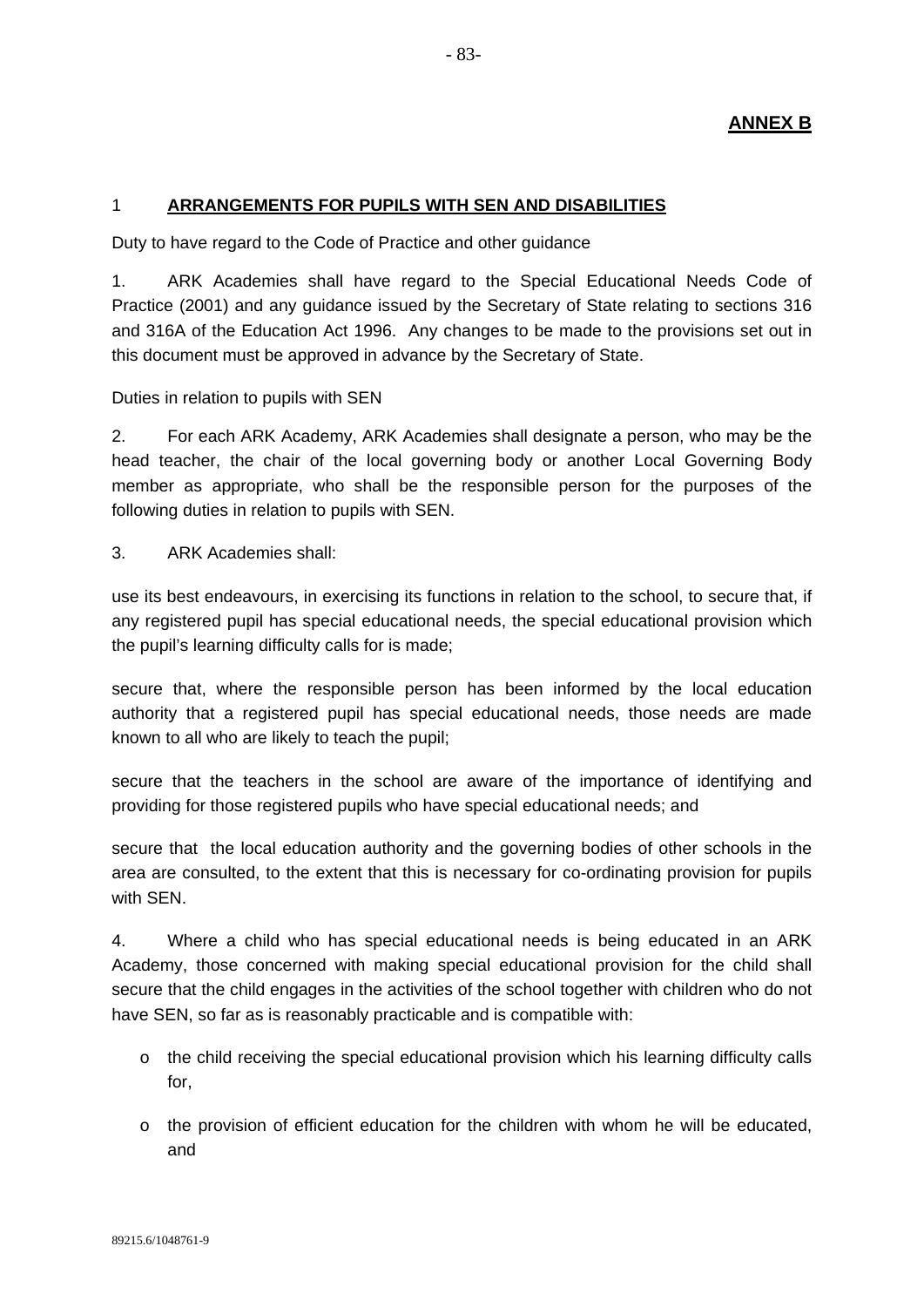o the efficient use of resources.

5. Each Academy prospectus shall include details of the ARK Academies policy for pupils with SEN and in particular shall include the information specified in Schedule 1 to the Education (Special Educational Needs) (Information) Regulations 1999 as amended or reenacted from time to time. It shall also include details of the arrangements for the admission of disabled pupils; the steps taken to prevent disabled pupils from being treated less favourably than other pupils; and the facilities provided to assist access to the Academy by disabled pupils (disabled pupils meaning pupils who are disabled for the purposes of the Disability Discrimination Act 1995).

## Admissions

6. ARK Academies shall ensure that pupils with SEN are admitted on an equal basis with others in accordance with its admissions policy.

7. Where a local education authority proposes to name an ARK Academy in a statement of SEN made in accordance with section 324 of the Education Act 1996, ARK Academies shall consent to the Academy being named, except where admitting the child would be incompatible with the provision of efficient education for other children; and where no reasonable steps may be made to secure compatibility. In deciding whether a child's inclusion would be incompatible with the efficient education of other children, ARK Academies shall have regard to the relevant guidance issued by the Secretary of State to maintained schools.

8. In the event of any disagreement between ARK Academies and the local education authority over the proposed naming of the Academy in a statement, the Academy may ask the Secretary of State to determine whether the Academy should be named. The Secretary of State's determination shall, subject only to any right of appeal which any parent or guardian of the child may have to the Special Educational Needs and Disability Tribunal (SENDIST), be final.

9. If a parent or guardian of a child in respect of whom a statement is maintained by the local education authority appeals to SENDIST either against the naming of the Academy in the child's SEN statement or asking the Tribunal to name the Academy, then the decision of the Tribunal on any such appeal shall be binding and shall, if different from that of the Secretary of State under paragraph 7 above, be substituted for the Secretary of State's decision.

10. Where ARK Academies has consented to the Academy being named in a child's statement of SEN, or the Secretary of State or SENDIST has determined that it should be named, the Academy shall admit the child notwithstanding any provision of Annex 1 of any Supplemental Agreement.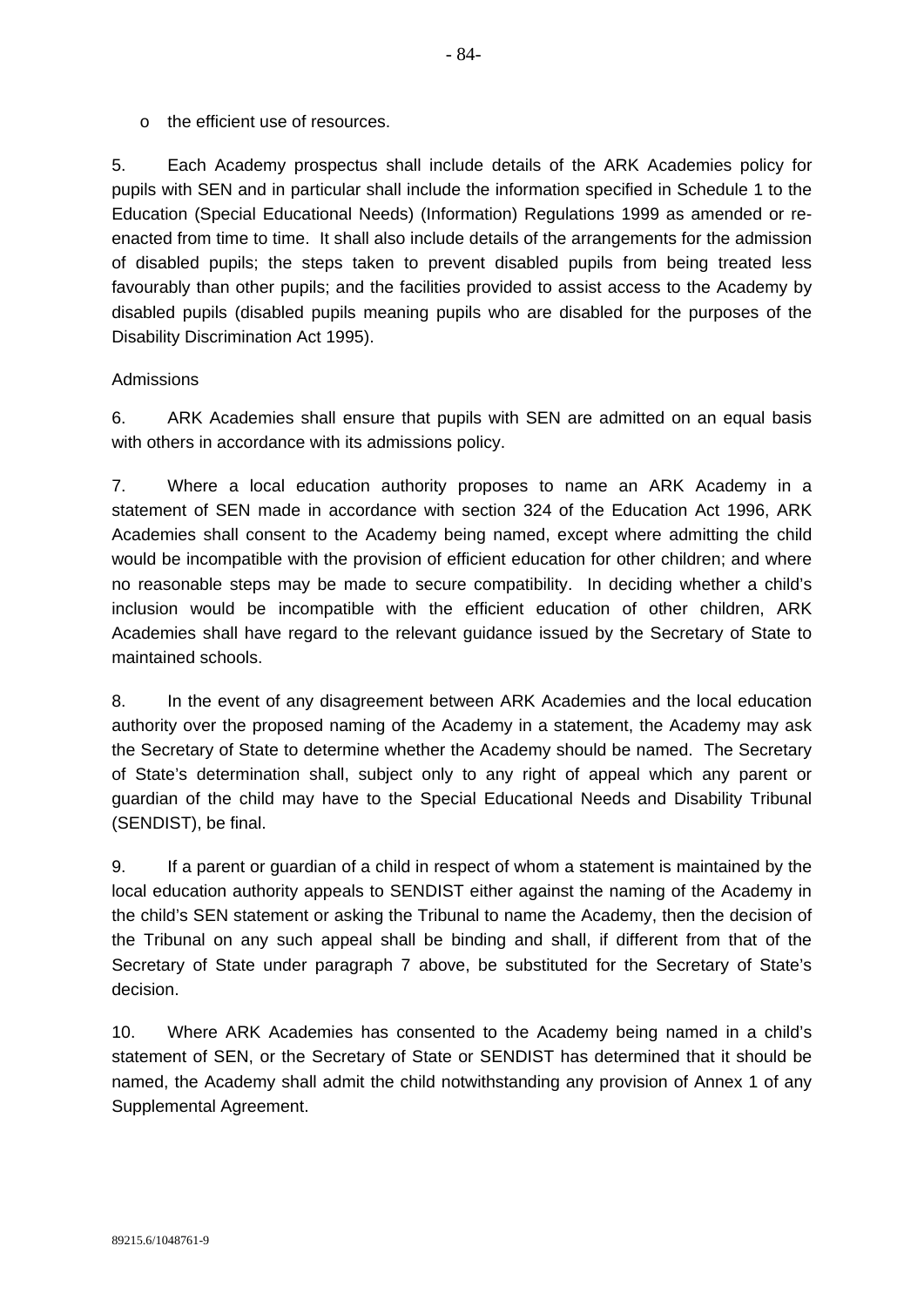## **ANNEX C**

## **SERIOUS INCIDENTS OF MISBEHAVIOUR LEADING TO FIXED PERIOD OR PERMANENT EXCLUSION**

In discharging their duties the principal and Local Governing Body of each Academy will have regard to the Secretary of State's guidance on exclusions[1](#page-85-0) as if the Academy were a maintained school, except that:

- $\circ$  references to the maintaining LEA in paragraph 26(c) of the guidance should be construed as a references to the LEA in which an excluded child is resident;
- o the Academy, and not the LEA, is responsible for making arrangements for independent appeal panels to hear appeals against permanent exclusions where the Local Governing Body does not direct reinstatement (see paragraph 35 and part 5 of the guidance, and below);
- o the Local Governing Body is not expected to seek the advice of an LEA officer when considering an exclusion (paragraph 73 of the guidance), although an LEA officer may attend any meeting to consider an exclusion at the request of a parent; and
- o part 8 of the guidance (arrangements for money to follow pupils who have been permanently excluded from school) does not apply.

Constitution and conduct of independent appeal panels

ARK Academies will be responsible for carrying out the functions assigned to the LEA in part 5 of the guidance with regard to the management of the appeal procedure. Appeals panels must be impartial and constituted in accordance with the detailed provisions of paragraphs 95-97 of the guidance. ARK Academies will arrange suitable training for appeal panel members and clerks.

The appeal panel's decision is final and binding on ARK Academies. A parent may seek a judicial review of a panel's decision. A parent may not, however, appeal to the Commissioner for Local Administration (the Local Government Ombudsman) about maladministration because the Commissioner's remit is limited to considering the conduct of appeal panels constituted by LEAs.

<u>.</u>

<span id="page-85-0"></span><sup>&</sup>lt;sup>1</sup> References in this annex to the Secretary of State's guidance are to "Improving Behaviour and Attendance: Guidance on Exclusion from Schools and Pupil Referral Units", which is published on the DfES website at:

http://www.teachernet.gov.uk/wholeschool/behaviour/exclusion/guidance/. The guidance may be subject to amendment, and the Academy is required to have regard to the guidance as it stands at any given time.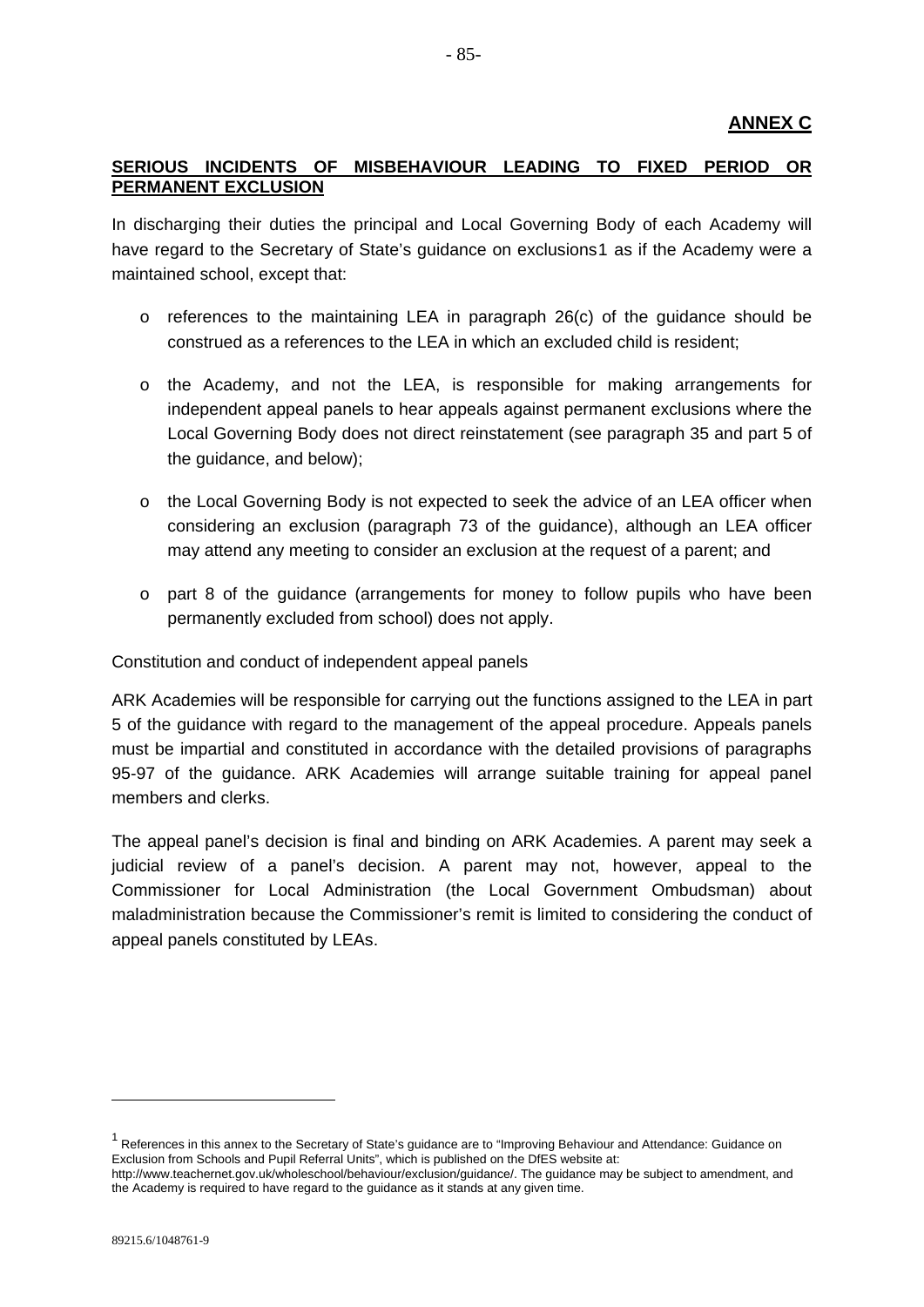## **Annex D**

# **SCHEDULE OF APPROVALS BY SECRETARY OF STATE REQUIRED IN RELATION TO CAPITAL PROGRAMME TO ESTABLISH EACH ACADEMY**

- 1. DfES's specific approval and authorisation is required on the overall programme for the design, construction, refurbishment, adaptation, repair and equipment works for the establishment of each Academy. This will apply through all key stages and elements within the development and realisation of the project. In particular DfES approval is required at the points outlined at (a) to (k) below.
- (a) Potential sites will be subject to analysis and feasibility appraisal to establish the degree of suitability whereby a city academy project may be economically provided within specific programme requirements. Agreement will be sought with sponsors and their design team from the outset on this basis.
- (b) Approval to the Project Brief and budgetary estimated costs, in meeting the aims and objectives of the Academy.
- (c) Arrangements for the selection and appointment of the design team (including the project manager, architect, quantity surveyor and other professional assistance engaged in the capital works).
- (d) The Project Manager's Project Execution Plan.
- (e) The choice of contractual method (including arrangement to secure compliance with OJEU and other European and domestic legislation).
- (f) Approval at early outline proposal stage (RIBA Stage 'D') demonstrating broad analysis of educational requirements, and DfES standards within the overall design concept and interpretation and development of the brief, supported by a professionally generated cost estimate/cost plan, programme, and report.
- (g) Approval to proposals for outline planning submission.
- (h) The plans, areas (including a schedule of accommodation), specifications and costs of building works: (at RIBA Stage D), demonstrating value for money, design coordination and compliance with all briefing (development) requirements and programme. Pre-tender approval on detail designs and likely tender costs.
- (i) Arrangements for the selection and appointment of all contractors engaged in the capital works.
- (j) The acceptance of tenders, placing of orders for the works, and copies of the contractor programme for the completion of the works.